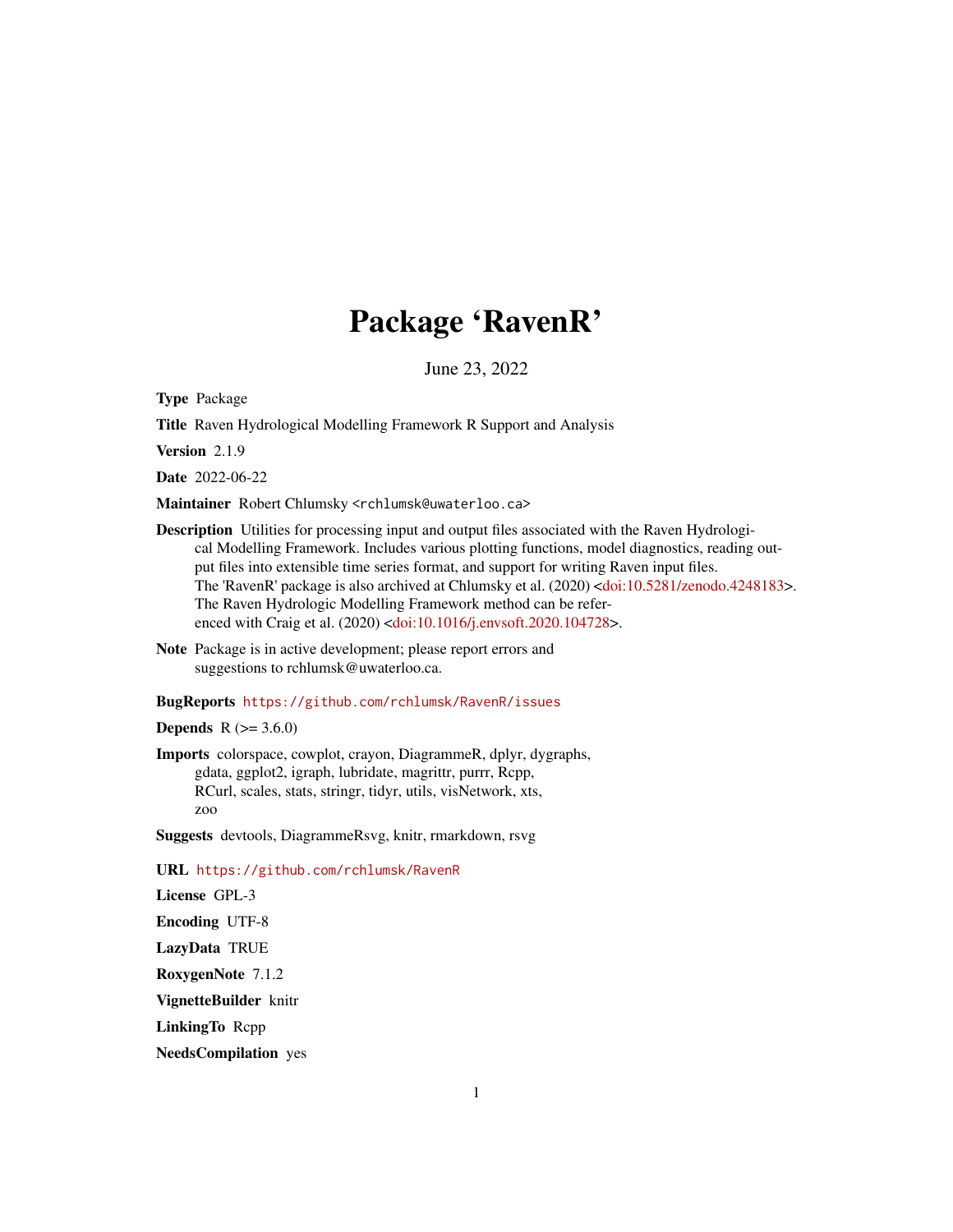Author Robert Chlumsky [cre, aut] (<<https://orcid.org/0000-0002-1303-5064>>), James Craig [ctb, aut] (<<https://orcid.org/0000-0003-2715-7166>>), Leland Scantlebury [ctb, aut], Simon Lin [ctb, aut], Sarah Grass [ctb, aut], Genevieve Brown [ctb, aut], Rezgar Arabzadeh [ctb, aut]

# Repository CRAN

Date/Publication 2022-06-23 20:50:02 UTC

# R topics documented:

| 4                                                                                                              |
|----------------------------------------------------------------------------------------------------------------|
| 5                                                                                                              |
| 6                                                                                                              |
| $\overline{7}$                                                                                                 |
| 9                                                                                                              |
| 10                                                                                                             |
| 12                                                                                                             |
| 13                                                                                                             |
| $\overline{14}$                                                                                                |
| 15                                                                                                             |
| 17                                                                                                             |
| 18                                                                                                             |
| 19                                                                                                             |
| $rvn\_calc\_runoff\_coeff. \ldots \ldots \ldots \ldots \ldots \ldots \ldots \ldots \ldots \ldots \ldots$<br>20 |
|                                                                                                                |
| 23                                                                                                             |
|                                                                                                                |
|                                                                                                                |
|                                                                                                                |
|                                                                                                                |
|                                                                                                                |
|                                                                                                                |
|                                                                                                                |
|                                                                                                                |
| -33                                                                                                            |
| 34                                                                                                             |
| 35                                                                                                             |
| 36                                                                                                             |
| 37                                                                                                             |
|                                                                                                                |
| -39                                                                                                            |
| 41                                                                                                             |
| 42                                                                                                             |
| 43                                                                                                             |
| 44                                                                                                             |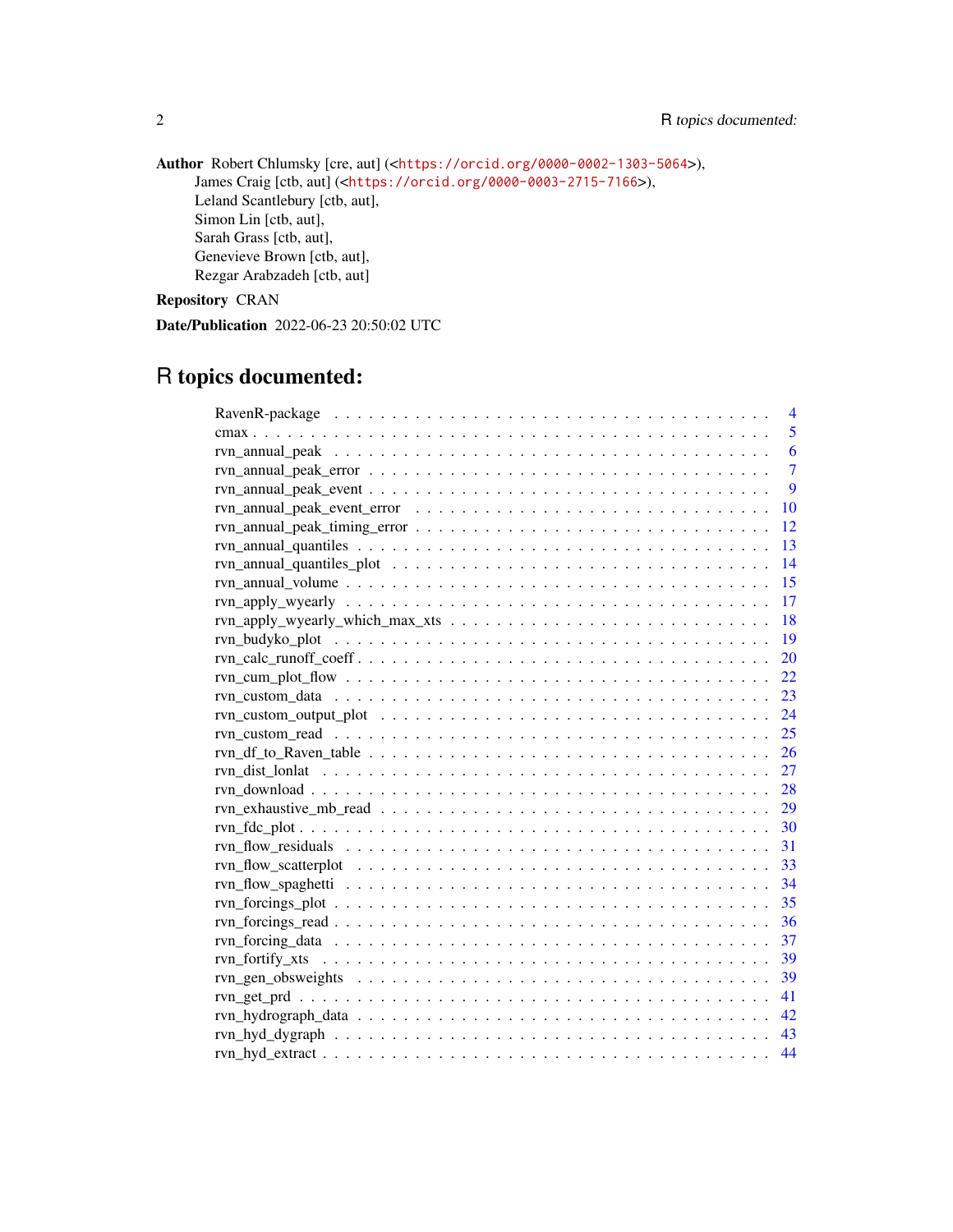|                                                                                                                    | 45 |
|--------------------------------------------------------------------------------------------------------------------|----|
|                                                                                                                    | 47 |
|                                                                                                                    | 48 |
|                                                                                                                    | 50 |
|                                                                                                                    | 52 |
|                                                                                                                    | 53 |
|                                                                                                                    | 54 |
|                                                                                                                    | 55 |
|                                                                                                                    | 56 |
| $rvn_res\_extract \dots \dots \dots \dots \dots \dots \dots \dots \dots \dots \dots \dots \dots \dots \dots \dots$ | 57 |
|                                                                                                                    | 58 |
|                                                                                                                    | 60 |
|                                                                                                                    | 61 |
|                                                                                                                    | 63 |
|                                                                                                                    | 64 |
|                                                                                                                    | 65 |
|                                                                                                                    | 66 |
|                                                                                                                    | 67 |
|                                                                                                                    | 67 |
|                                                                                                                    | 69 |
|                                                                                                                    | 71 |
|                                                                                                                    | 73 |
|                                                                                                                    | 75 |
|                                                                                                                    | 76 |
|                                                                                                                    | 77 |
|                                                                                                                    | 79 |
|                                                                                                                    | 80 |
|                                                                                                                    | 81 |
|                                                                                                                    | 82 |
|                                                                                                                    | 84 |
|                                                                                                                    | 86 |
|                                                                                                                    | 87 |
|                                                                                                                    | 88 |
|                                                                                                                    | 91 |
|                                                                                                                    | 91 |
|                                                                                                                    | 92 |
|                                                                                                                    | 95 |
|                                                                                                                    | 96 |
|                                                                                                                    | 99 |
|                                                                                                                    | 99 |
| rvn substrMLeft                                                                                                    |    |
|                                                                                                                    |    |
|                                                                                                                    |    |
|                                                                                                                    |    |
|                                                                                                                    |    |
|                                                                                                                    |    |
|                                                                                                                    |    |
|                                                                                                                    |    |
|                                                                                                                    |    |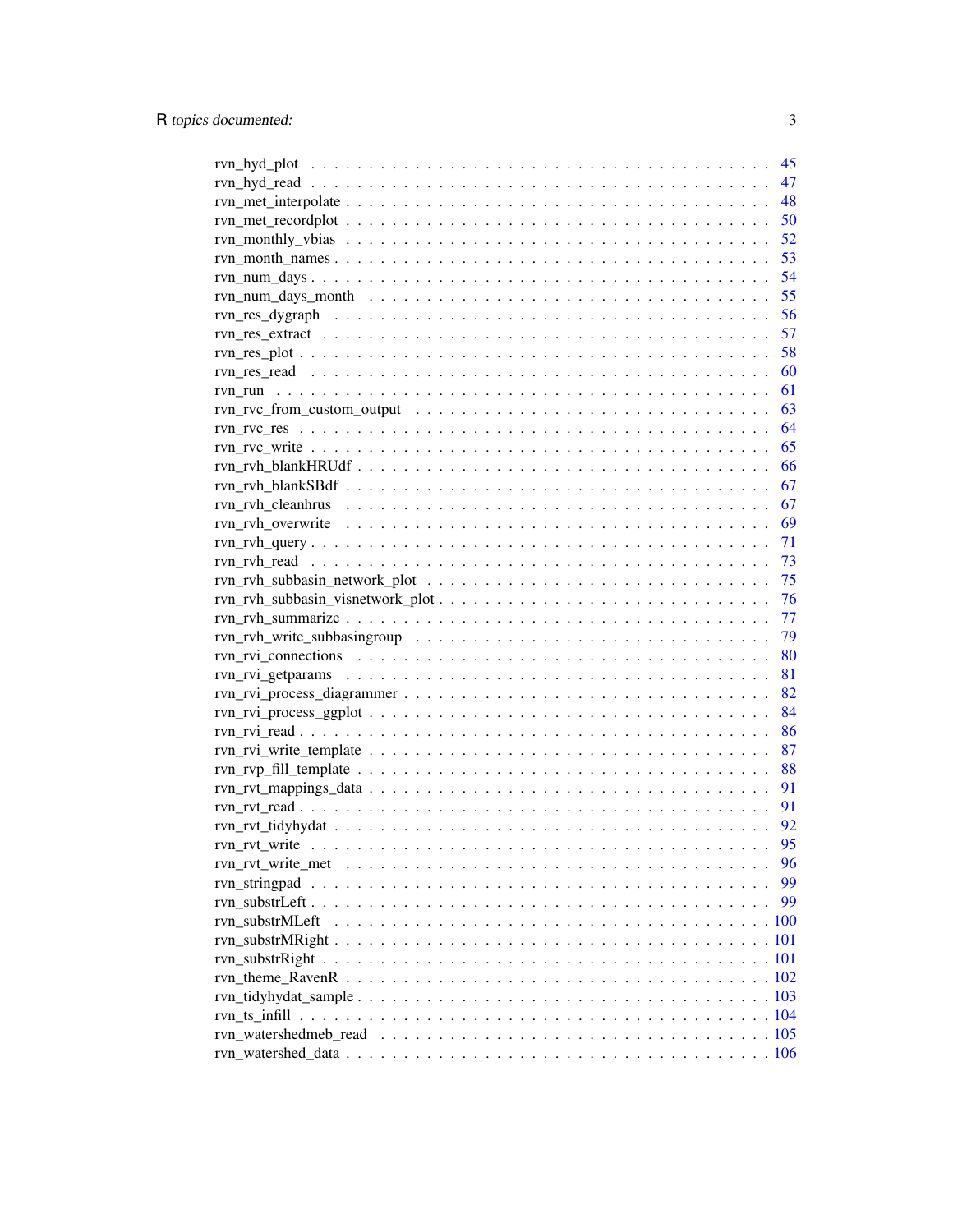# <span id="page-3-0"></span>4 RavenR-package

| Index | 119 |
|-------|-----|
|       |     |
|       |     |
|       |     |
|       |     |
|       |     |
|       |     |
|       |     |
|       |     |
|       |     |
|       |     |
|       |     |

RavenR-package *RavenR*

# Description

Contains functions to perform pre- and post-processing of RavenR files.

#### Details

This package provides a number of types of useful functions, including:

- reading in Raven output files (including ForcingFunctions, Hydrographs, etc.)
- processing some file types into Raven format
- flow-based diagnostics and plot functions
- other useful plotting functions (e.g. rvi process plot, spaghetti plot, dyGraphs, network plots)
- useful utilities for time series and hydrologic functions (e.g. rvn\_apply\_wyearly)

# See Also

The package on [CRAN](https://cran.r-project.org/package=RavenR) and the development version on [GitHub.](https://github.com/rchlumsk/RavenR) See also [James R. Craig's research](http://www.civil.uwaterloo.ca/jrcraig/) [page](http://www.civil.uwaterloo.ca/jrcraig/) for software downloads, including the [Raven webpage.](http://raven.uwaterloo.ca/)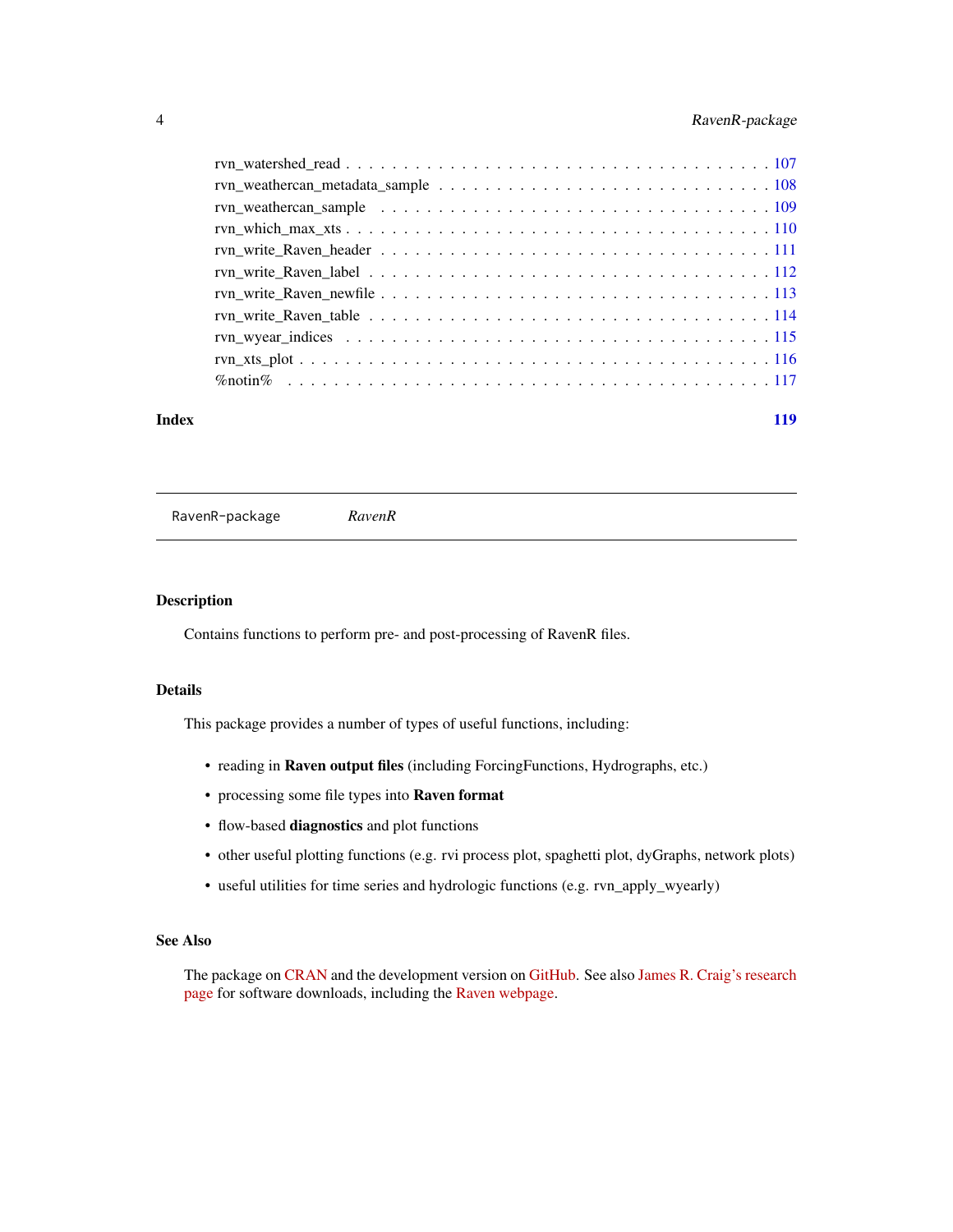<span id="page-4-0"></span>cmax *cmax*

# Description

Applies the base::max function across columns.

#### Usage

 $cmax(x, na.rm = FALSE)$ 

#### Arguments

|       | object to apply the max function to              |
|-------|--------------------------------------------------|
| na.rm | whether to remove na values from the calculation |

# Details

It applies the base::max function over columns, which is advantageous for calculating the max within a column rather than the max of the whole data frame. The default base::max will not work properly for data frames and other structures in applying over columns or different periods.

This function was included for usage with the apply. <period> and [rvn\\_apply\\_wyearly](#page-16-1) function, as the base::max function does not work properly across columns.

# Value

x with the max value in each column determined

#### See Also

[rvn\\_apply\\_wyearly](#page-16-1) where this function can be applied for the water year, and the xts functions such as [apply.yearly](#page-0-0) and [apply.monthly](#page-0-0)

```
data(rvn_hydrograph_data)
cmax(rvn_hydrograph_data$hyd$Sub43_obs, na.rm=TRUE)
rvn_apply_wyearly(rvn_hydrograph_data$hyd, cmax, na.rm=TRUE)
```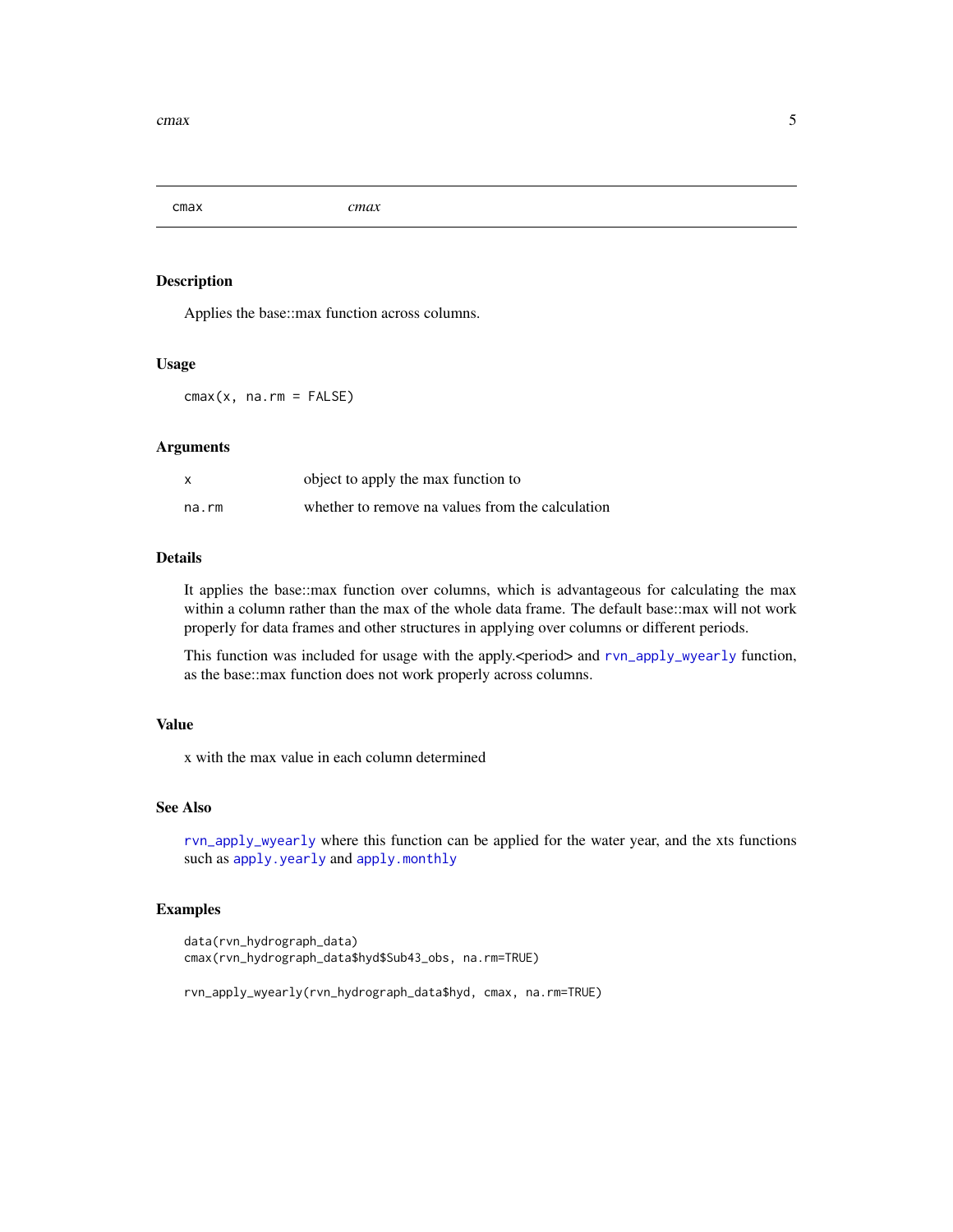#### <span id="page-5-1"></span><span id="page-5-0"></span>Description

rvn\_annual\_peak creates a plot of the annual observed and simulated peaks, based on the water year.

#### Usage

```
rvn_annual_peak(
  sim,
  obs,
 mm = 9,
 dd = 30,add_line = TRUE,
  add_r2 = FALSE,add\_eqn = FALSE)
```
#### Arguments

| sim      | time series object of simulated flows                                                             |
|----------|---------------------------------------------------------------------------------------------------|
| obs      | time series object of observed flows                                                              |
| mm       | month of water year ending (default 9)                                                            |
| dd       | day of water year ending (default 30)                                                             |
| add_line | optionally adds a 1:1 line to the plot for reference (default TRUE)                               |
| $add_r2$ | optionally computes the R2 and adds to plot (default FALSE)                                       |
| add_egn  | optionally adds the equation for a linear regression line through the origin (de-<br>fault FALSE) |

# Details

Creates a scatterplot of the annual observed and simulated peaks, calculated for each available water year of data within the two series provided. The default start of the water year is October 1st, but may be adjusted through function parameters. Note that the calculation uses the peak magnitude of simulated and observed series in each water year, without considering the timing of the events in each series.

The sim and obs should be of time series (xts) format and are assumed to be of the same length and time period. The flow series are assumed to be daily flows with units of m3/s.

The R2 diagnostic is calculated for a fit with no intercept, consistent with the provided 1:1 line (in a perfect fit the points are identical, and intercept is automatically zero).

Note that a plot title is purposely omitted in order to allow the automatic generation of plot titles.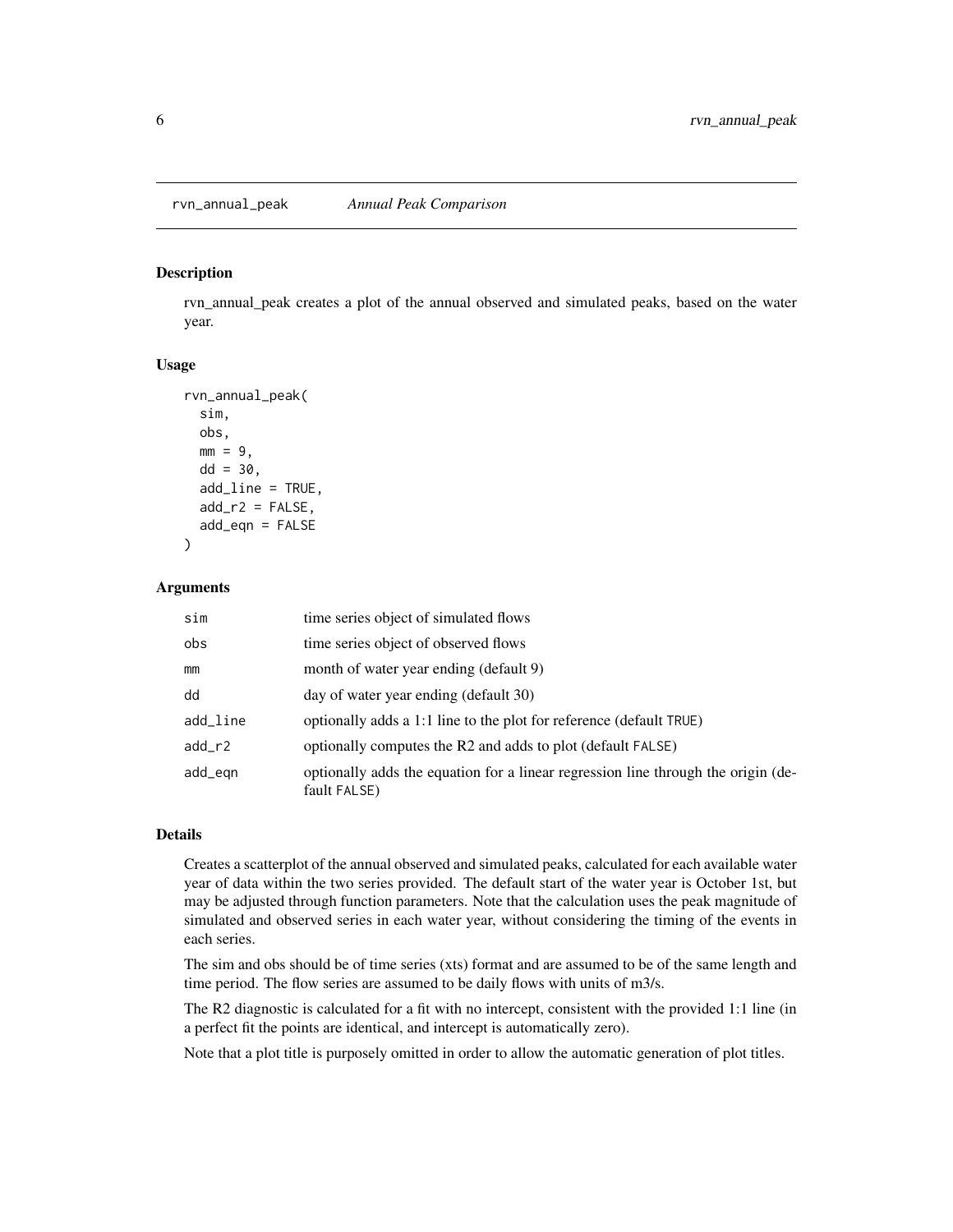# <span id="page-6-0"></span>Value

returns a list with peak data in a data frame, and a ggplot object

| df_peak        | data frame of the calculated peaks      |
|----------------|-----------------------------------------|
| p <sub>1</sub> | ggplot object with plotted annual peaks |

#### See Also

[rvn\\_annual\\_volume](#page-14-1) to create a scatterplot of annual flow volumes [rvn\\_annual\\_peak\\_event](#page-8-1) to consider the timing of peak events.

# Examples

```
# load sample hydrograph data, two years worth of sim/obs
data(rvn_hydrograph_data)
sim <- rvn_hydrograph_data$hyd$Sub36
obs <- rvn_hydrograph_data$hyd$Sub36_obs
# create a plot of annual peaks with default options
peak1 <- rvn_annual_peak(sim, obs)
peak1$df_peak
peak1$p1
# plot with r2 and regression equation
peak_df <- rvn_annual_peak(sim, obs, add_r2=TRUE, add_eqn=TRUE)
peak_df$p1
```
<span id="page-6-1"></span>rvn\_annual\_peak\_error *Annual Peak Errors*

#### Description

rvn\_annual\_peak\_error creates a plot of the annual observed and simulated peak percent errors, based on the water year.

#### Usage

```
rvn_annual_peak_error(
  sim,
  obs,
 mm = 9,dd = 30.
 add_line = TRUE,
  add_labels = TRUE
)
```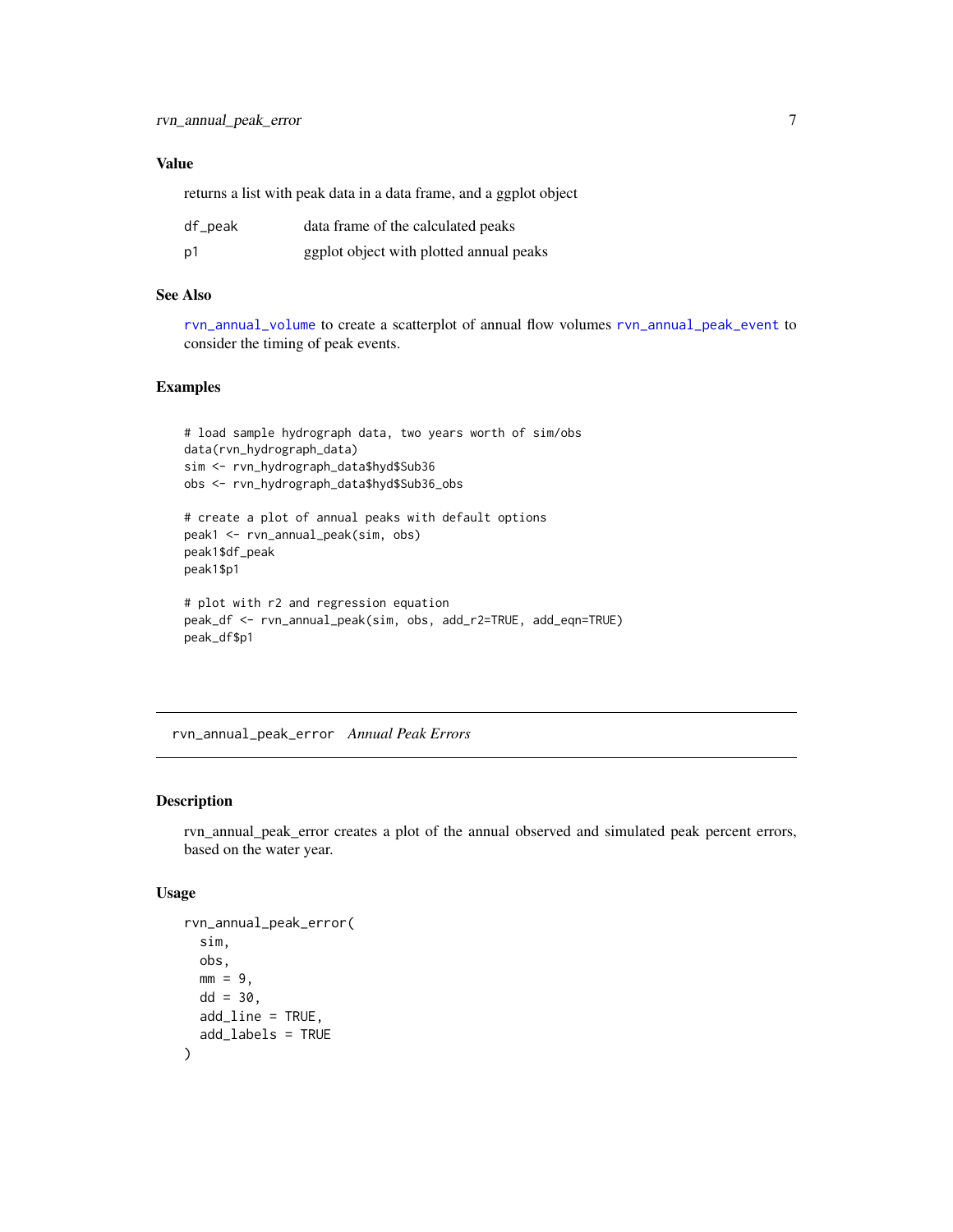#### Arguments

| sim        | time series object of simulated flows                                                    |
|------------|------------------------------------------------------------------------------------------|
| obs        | time series object of observed flows                                                     |
| mm         | month of water year (default 9)                                                          |
| dd         | day of water year (default 30)                                                           |
| add_line   | optionally adds a 1:1 line to the plot for reference (default TRUE)                      |
| add_labels | optionally adds labels for overpredict/underpredict on right side axis (default<br>TRUE) |

# Details

Creates a plot of the percent errors in simulated peaks for each water year. The peaks are calculated as the magnitude of the largest event in each water year. Note that the rvn\_annual\_peak\_error function is first used to obtain the peaks in each year, then the percent errors are calculated.

The percent errors are calculated as (QPsim-QPobs)/QPobs\*100, where QP is the peak flow event.

The sim and obs should be of time series (xts) format and are assumed to be of the same length and time period. The flow series are assumed to be daily flows with units of m3/s.

The add\_labels will add the labels of 'overprediction' and 'underprediction' to the right hand side axis if set to TRUE. This is useful in interpreting the plots.

Note that a plot title is purposely omitted in order to allow the automatic generation of plot titles.

#### Value

returns a list with peak errors in a data frame, and a ggplot object

| df_peak_error | data frame of the calculated peak errors      |
|---------------|-----------------------------------------------|
| p1            | ggplot object with plotted annual peak errors |

#### See Also

[rvn\\_annual\\_peak\\_event](#page-8-1) to consider the timing of peak events [rvn\\_annual\\_peak\\_event\\_error](#page-9-1) to calculate errors in peak events.

```
system.file("extdata","run1_Hydrographs.csv", package="RavenR") %>%
rvn_hyd_read(.) %>%
rvn_hyd_extract(subs="Sub36",.) ->
hyd_data
sim <- hyd_data$sim
obs <- hyd_data$obs
```

```
# create a plot of annual peak errors with default options
peak1 <- rvn_annual_peak_error(sim, obs)
peak1$df_peak_error
```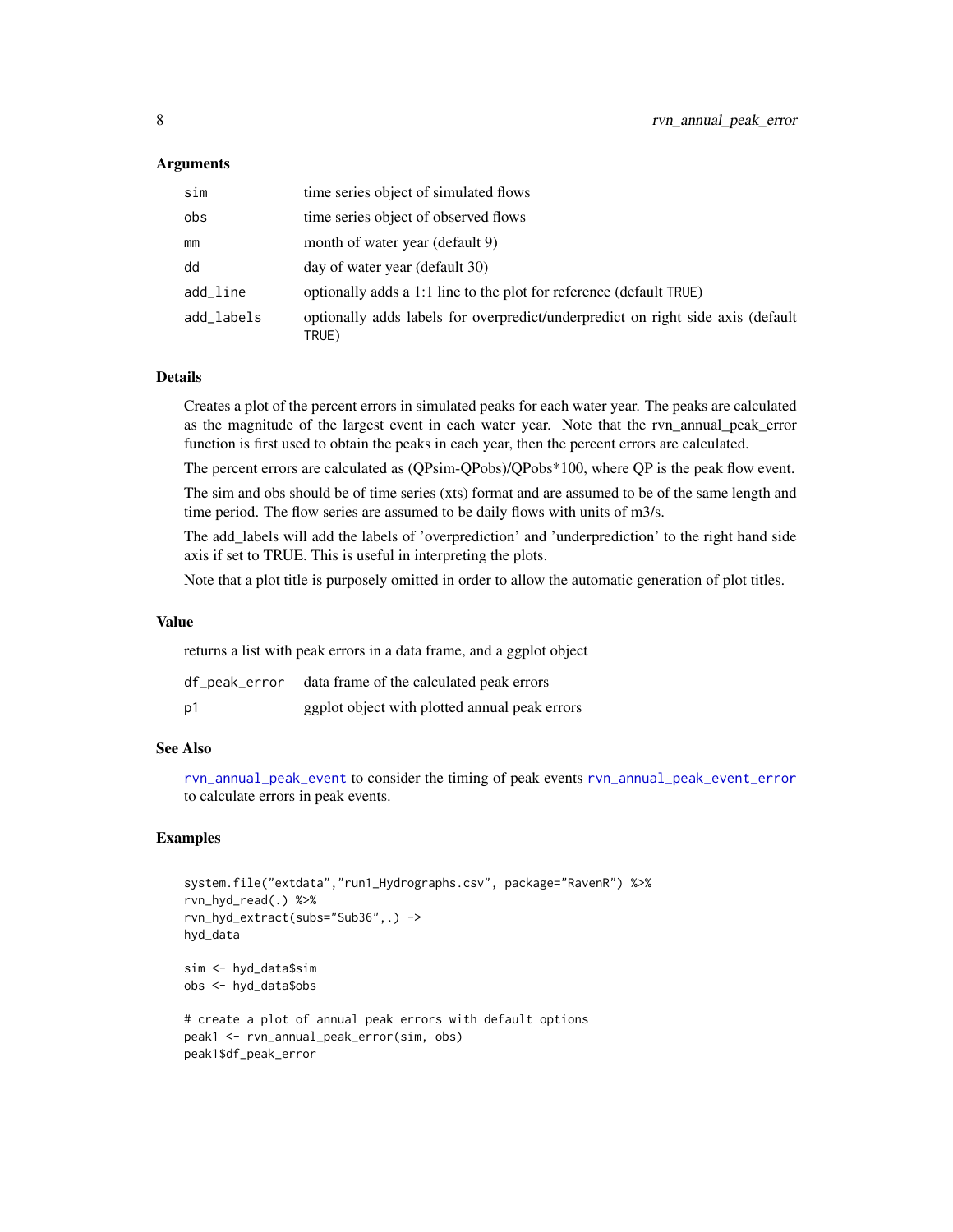# <span id="page-8-0"></span>rvn\_annual\_peak\_event 9

#### peak1\$p1

```
# plot directly and without labels
rvn_annual_peak_error(sim, obs, add_line=TRUE, add_labels=FALSE)
```
<span id="page-8-1"></span>rvn\_annual\_peak\_event *Annual Peak Event Comparison*

# Description

rvn\_annual\_peak\_event creates a plot of the annual observed and simulated peaks, based on the water year.

#### Usage

```
rvn_annual_peak_event(
  sim,
 obs,
 mm = 9,dd = 30,add\_line = TRUE,add_r2 = FALSE,add\_eqn = FALSE)
```
#### Arguments

| sim      | time series object of simulated flows                                                             |
|----------|---------------------------------------------------------------------------------------------------|
| obs      | time series object of observed flows                                                              |
| mm       | month of water year (default 9)                                                                   |
| dd       | day of water year (default 30)                                                                    |
| add_line | optionally adds a 1:1 line to the plot for reference (default TRUE)                               |
| add_r2   | optionally computes the R2 and adds to plot (default FALSE)                                       |
| add_egn  | optionally adds the equation for a linear regression line through the origin (de-<br>fault FALSE) |

# Details

Creates a scatterplot of the annual observed and simulated peaks, calculated for each available water year of data within the two series provided; note that the difference between this and the annual.peak function is that here the peak event simulated for the same day as the peak event in observed data is used, instead of the largest recorded simulated event. In some sense this captures the timing of the event, i.e. the peak event must be simulated on the same day as the observed peak to be captured well.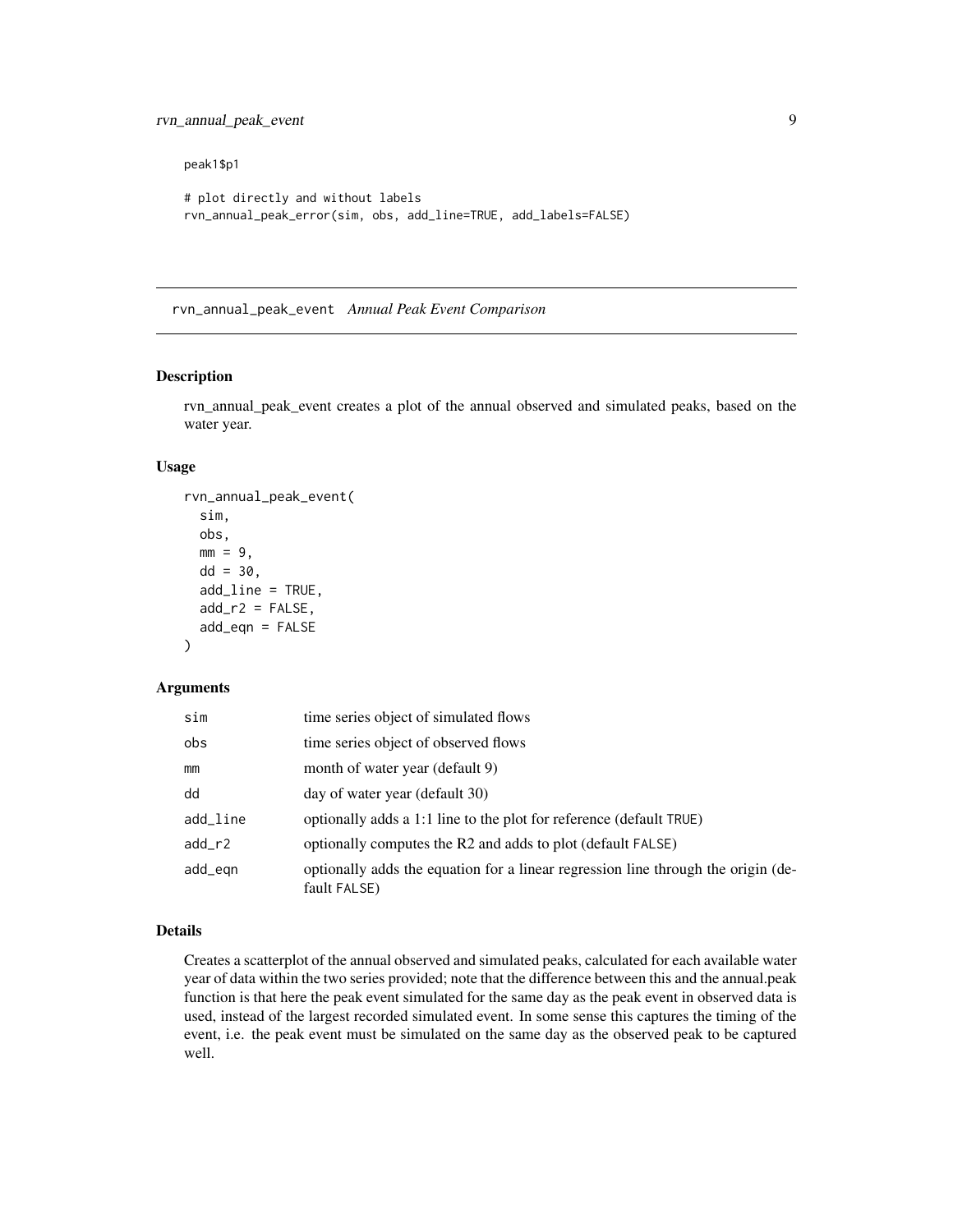The sim and obs should be of time series (xts) format and are assumed to be of the same length and time period. The flow series are assumed to be daily flows with units of m3/s.

The R2 diagnostic is calculated for a fit with no intercept (in a perfect fit the points are identical, and intercept is automatically zero).

Note that a plot title is purposely omitted in order to allow the automatic generation of plot titles.

# Value

returns a list with peak data in a data frame, and a ggplot object

| df_peak_event | data frame of the calculated peak events |
|---------------|------------------------------------------|
| p1            | ggplot object with plotted annual peaks  |

# See Also

[rvn\\_annual\\_peak](#page-5-1) to create a scatterplot of annual peaks (consider the magnitude of peaks only)

#### Examples

```
# load sample hydrograph data, two years worth of sim/obs
data(rvn_hydrograph_data)
sim <- rvn_hydrograph_data$hyd$Sub36
obs <- rvn_hydrograph_data$hyd$Sub36_obs
# create a plot of annual peak events with default options
peak1 <- rvn_annual_peak_event(sim, obs)
peak1$df_peak_event
peak1$p1
```
<span id="page-9-1"></span>rvn\_annual\_peak\_event\_error *Annual Peak Event Errors*

#### Description

rvn\_annual\_peak\_event\_error creates a plot of the annual observed and simulated peak event errors.

# Usage

```
rvn_annual_peak_event_error(
  sim,
  obs,
 mm = 9.
 dd = 30.
 add_line = TRUE,
  add_labels = TRUE
)
```
<span id="page-9-0"></span>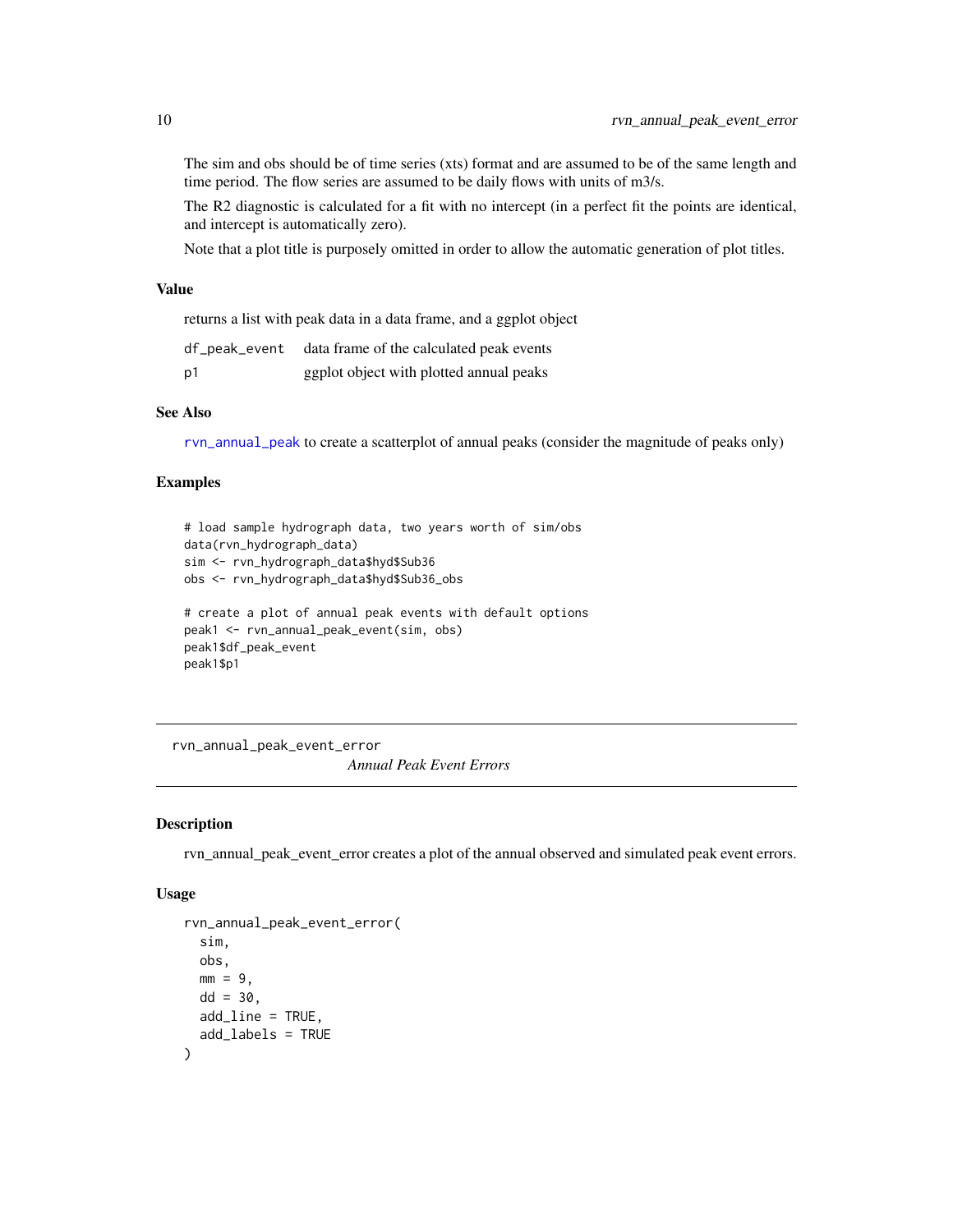#### **Arguments**

| sim        | time series object of simulated flows                                                    |
|------------|------------------------------------------------------------------------------------------|
| obs        | time series object of observed flows                                                     |
| mm         | month of water year (default 9)                                                          |
| dd         | day of water year (default 30)                                                           |
| add_line   | optionally adds a 1:1 line to the plot for reference (default TRUE)                      |
| add labels | optionally adds labels for overpredict/underpredict on right side axis (default<br>TRUE) |

### Details

Creates a plot of the percent errors in simulated peak events for each water year. The peaks are calculated as using flows from the same day as the peak event in the observed series, i.e. the timing of the peak is considered here. Note that the rvn\_annual\_peak\_event function is first used to obtain the peaks in each year, then the percent errors are calculated.

The percent errors are calculated as  $(QP_ssim-QP_obs)/QP_obs*100$ , where QP is the peak flow event.

The sim and obs should be of time series (xts) format and are assumed to be of the same length and time period. The flow series are assumed to be daily flows with units of m3/s.

The add\_labels will add the labels of 'overprediction' and 'underprediction' to the right hand side axis if set to TRUE. This is useful in interpreting the plots.

Note that a plot title is purposely omitted in order to allow the automatic generation of plot titles.

# Value

returns a list with peak event error data in a data frame, and a ggplot object

df\_peak\_event\_error

|    | data frame of the calculated peak event errors      |
|----|-----------------------------------------------------|
| p1 | ggplot object with plotted annual peak event errors |

#### See Also

[rvn\\_annual\\_peak](#page-5-1) to consider just the magnitude of each year's peak [rvn\\_annual\\_peak\\_error](#page-6-1) to calculate errors in peaks

```
# load sample hydrograph data, two years worth of sim/obs
data(rvn_hydrograph_data)
sim <- rvn_hydrograph_data$hyd$Sub36
obs <- rvn_hydrograph_data$hyd$Sub36_obs
```

```
# create a plot of peak annual errors with default options
peak1 <- rvn_annual_peak_event_error(sim, obs)
peak1$df_peak_event_error
peak1$p1
```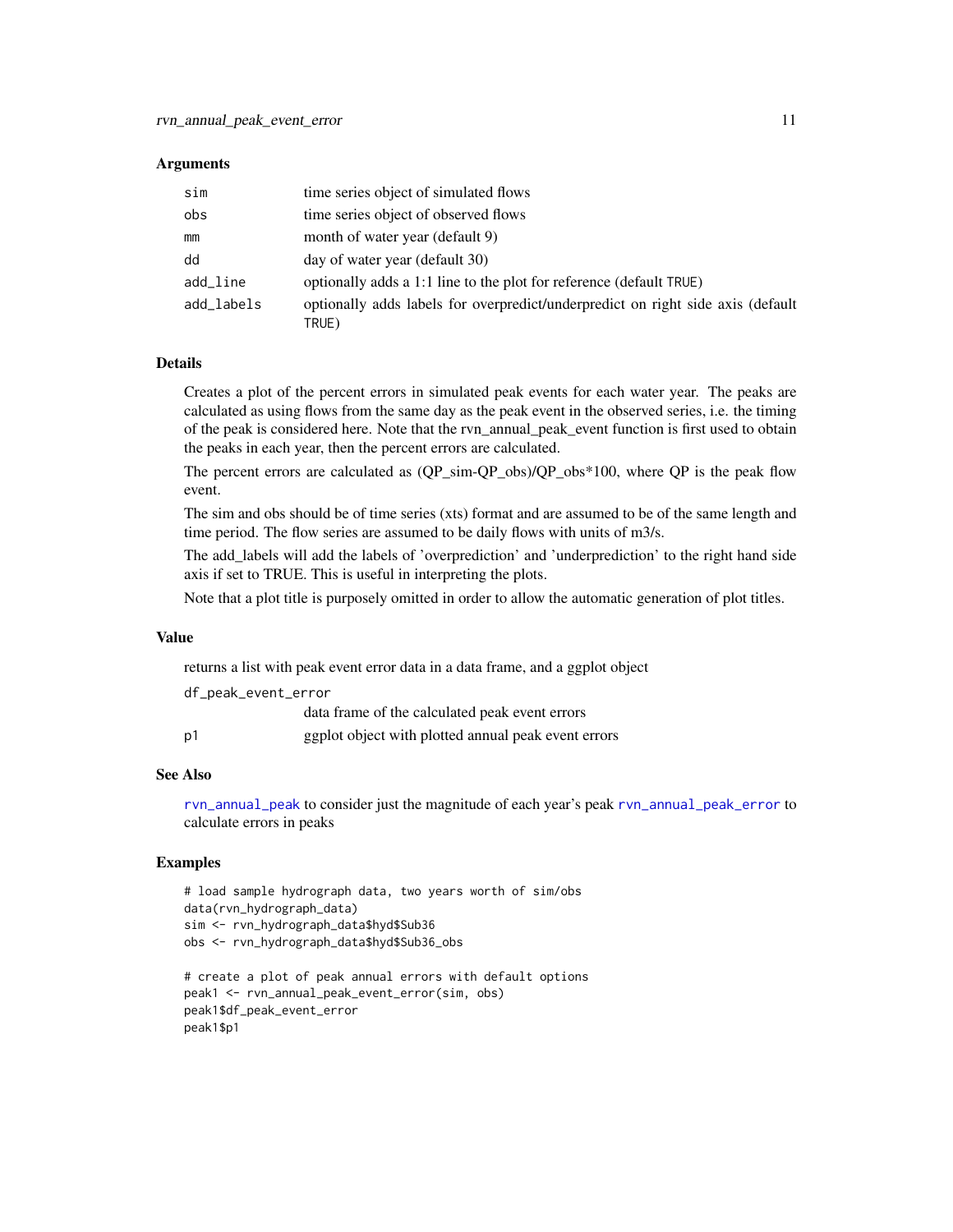<span id="page-11-0"></span>rvn\_annual\_peak\_timing\_error

*Annual Peak Timing Errors*

#### Description

rvn\_annual\_peak\_timing\_error creates a plot of the annual observed and simulated peak timing errors, based on the water year.

# Usage

```
rvn_annual_peak_timing_error(
  sim,
  obs,
 mm = 9.dd = 30,add_line = TRUE,
  add_labels = TRUE
)
```
#### Arguments

| sim        | time series object of simulated flows                                              |
|------------|------------------------------------------------------------------------------------|
| obs        | time series object of observed flows                                               |
| mm         | month of water year (default 9)                                                    |
| dd         | day of water year (default 30)                                                     |
| add_line   | optionally adds a 1:1 line to the plot for reference (default TRUE)                |
| add_labels | optionally adds labels for early peak/late peaks on right side axis (default TRUE) |

### Details

Creates a plot of the peak timing errors in simulated peaks for each water year. The difference in days between the simulated peak and observed peak are plotted (and/or returned in the data frame) for the water year. This diagnostic is useful in determining how accurate the timing of peak predictions is. Note that a large error in the number of days between simulated and observed peaks indicates that the model predicted a larger event at a different time of year, i.e. overestimated a different event or underestimated the actual peak event, relative to the observed flow series.

The sim and obs should be of time series (xts) format and are assumed to be of the same length and time period. The flow series are assumed to be daily flows with units of m3/s. Note that a plot title is purposely omitted in order to allow the automatic generation of plot titles.

The add\_labels will add the labels of 'early peak' and 'late peak' to the right hand side axis if set to TRUE. This is useful in interpreting the plots. Note that values in this metric of less than zero indicate an early prediction of the peak, and positive values mean a late prediction of the peak (since the values are calculated as day index of simulated peak - day index of observed peak).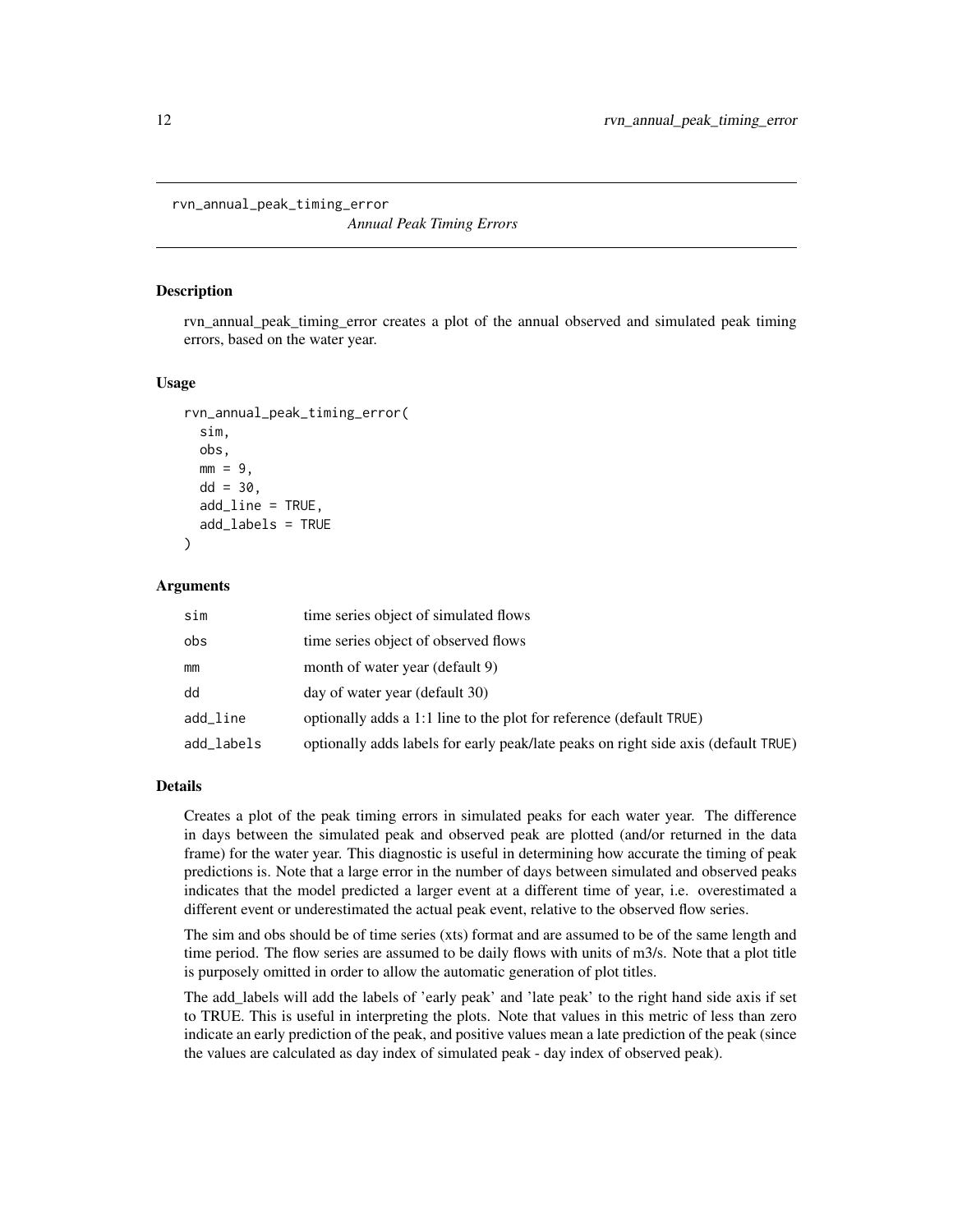# <span id="page-12-0"></span>Value

returns a list with peak timing errors in a data frame, and a ggplot object

| df_peak_timing_error |                                                 |
|----------------------|-------------------------------------------------|
|                      | data frame of the calculated peak timing errors |
| p1                   | ggplot object with plotted annual peak errors   |

#### See Also

[rvn\\_annual\\_peak\\_event](#page-8-1) to consider the timing of peak events [rvn\\_annual\\_peak\\_event\\_error](#page-9-1) to calculate errors in peak events

# Examples

```
# load sample hydrograph data, two years worth of sim/obs
data(rvn_hydrograph_data)
sim <- rvn_hydrograph_data$hyd$Sub36
obs <- rvn_hydrograph_data$hyd$Sub36_obs
```

```
# create a plot of peak timing errors with defaults
peak1 <- rvn_annual_peak_timing_error(sim, obs, add_line=TRUE)
peak1$df_peak_timing_error
peak1$p1
```

```
# plot directly and without labels
rvn_annual_peak_timing_error(sim, obs, add_line=TRUE, add_labels=FALSE)
```
<span id="page-12-1"></span>rvn\_annual\_quantiles *Calculates Yearly Median, Upper and Lower Quantiles of Flow*

#### Description

Calculate the quantiles for each day of the year based on the supplied time series.

# Usage

```
rvn_annual_quantiles(
  hgdata,
 prd = NULL,
 Qlower = 0.1,
 Qupper = 0.9,
 water_year = TRUE,
 mm = 9)
```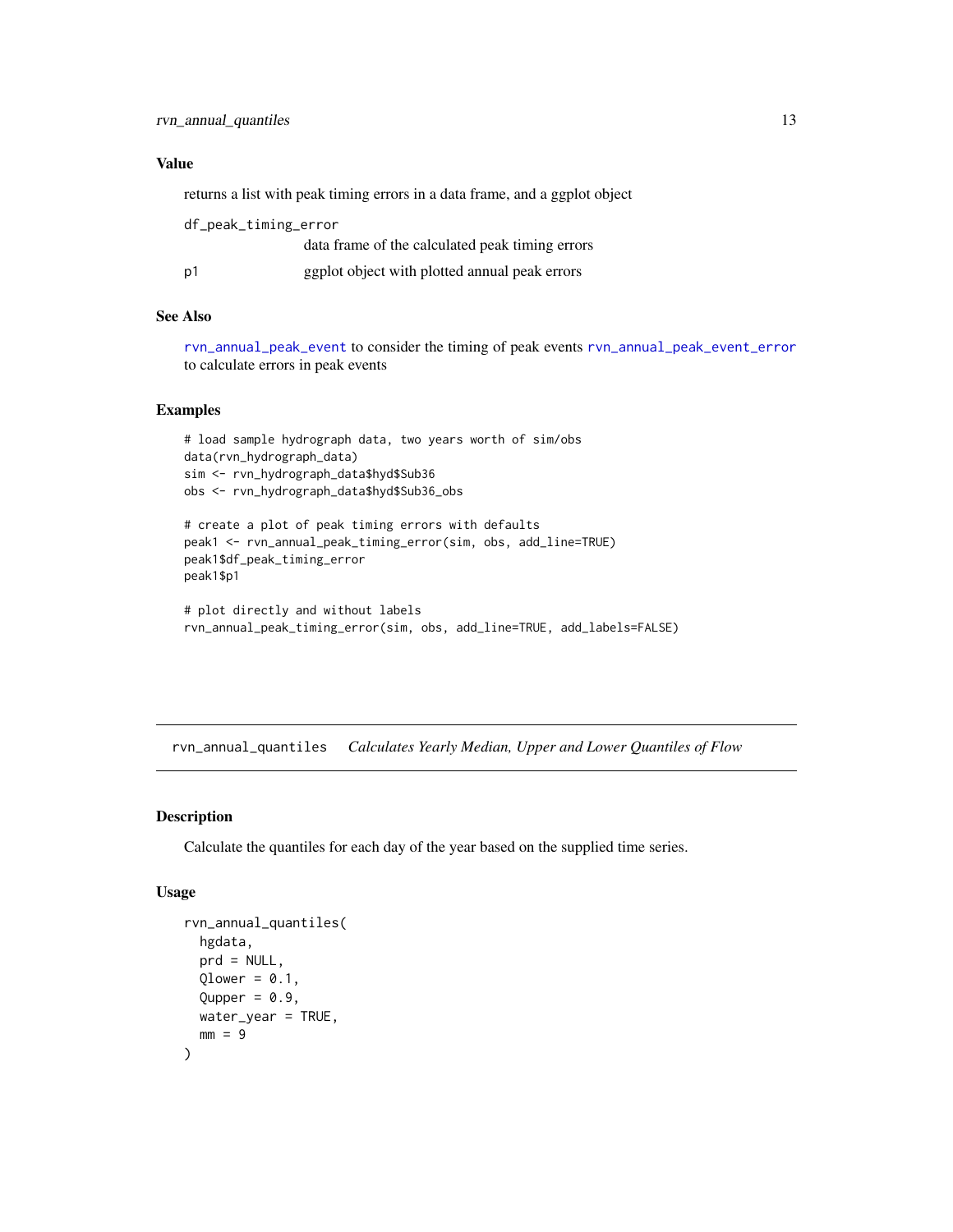# Arguments

| hgdata     | Time series object of observed or simulated flows                            |
|------------|------------------------------------------------------------------------------|
| prd        | time period for subset in character format "YYYY-MM-DD/YYYY-MM-DD"           |
| Olower     | Decimal percentage of lower quantile value (default 0.1)                     |
| Qupper     | Decimal percentage of upper quantile value (default 0.9)                     |
| water_year | boolean on whether to sort quantiles by water year start date (default TRUE) |
| mm         | month of water year ending (default 9)                                       |

# Value

| qdat |  |  | Time series object of monthly median and quantile values |  |
|------|--|--|----------------------------------------------------------|--|
|      |  |  |                                                          |  |

# Author(s)

Leland Scantlebury, <leland@scantle.com>

# Examples

```
system.file("extdata","run1_Hydrographs.csv", package="RavenR") %>%
rvn_hyd_read(.) %>%
rvn_hyd_extract(subs="Sub36",.) ->
hyd_data
```

```
# Calculate quantiles for the simulated hydrograph
qdat <- rvn_annual_quantiles(hyd_data$sim)
head(qdat)
```
rvn\_annual\_quantiles\_plot *Plot of Annual Median, Upper and Lower Quantiles of Flow*

# Description

Creates a plot of the annual flow quantiles provided by the [rvn\\_annual\\_quantiles](#page-12-1) function.

#### Usage

```
rvn_annual_quantiles_plot(
  qdat,
 mediancolor = "black",
  ribboncolor = "grey60",
  ribbonalpha = 0.5,
  explot = NULL\mathcal{E}
```
<span id="page-13-0"></span>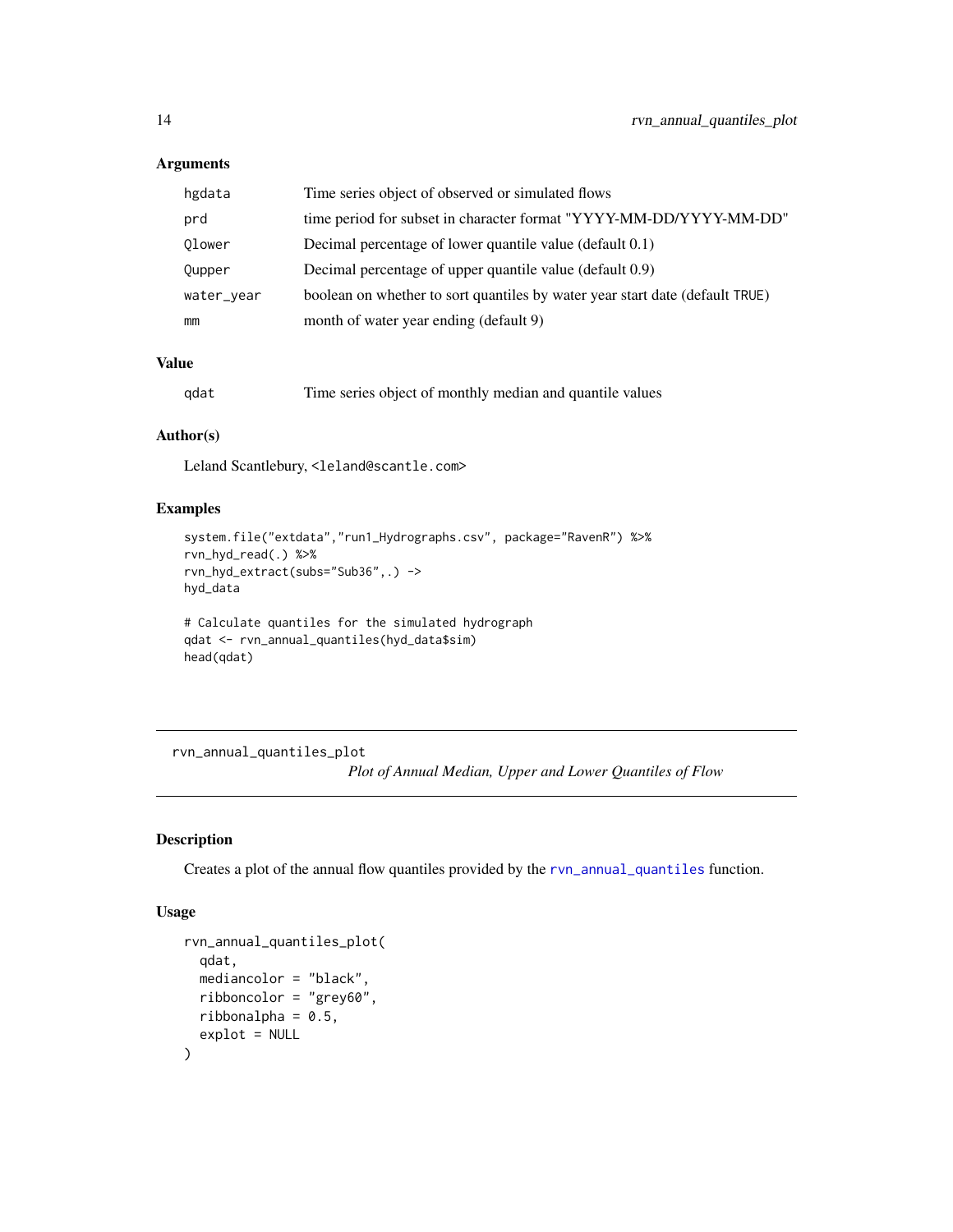# <span id="page-14-0"></span>Arguments

| gdat        | Time series object generated by ryn_annual_quantiles                            |
|-------------|---------------------------------------------------------------------------------|
| mediancolor | Color for the median line                                                       |
| ribboncolor | Color for the lower/upper quantile ribbon                                       |
| ribbonalpha | Transparency of lower/upper quantile ribbon                                     |
| explot      | Existing ggplot object to which median line and quantile ribbon should be added |

# Value

p1 ggplot object of quantiles plot

# Author(s)

Leland Scantlebury, <leland@scantle.com>

# Examples

```
system.file("extdata","run1_Hydrographs.csv", package="RavenR") %>%
rvn_hyd_read(.) %>%
rvn_hyd_extract(subs="Sub36",.) ->
hyd_data
# Calculate quantiles for the simulated hydrograph
qdat <- rvn_annual_quantiles(hyd_data$sim)
head(qdat)
# Plot
p <- rvn_annual_quantiles_plot(qdat)
p # view plot
# Add a second hydrograph to compare
qdat_sim <- rvn_annual_quantiles(hyd_data$sim)
p1 <- rvn_annual_quantiles_plot(qdat_sim, mediancolor = 'blue', ribboncolor = 'red', explot = p)
p1 # view plot
```
<span id="page-14-1"></span>rvn\_annual\_volume *Annual Volume Comparison*

#### Description

Creates a plot of the annual observed and simulated volumes.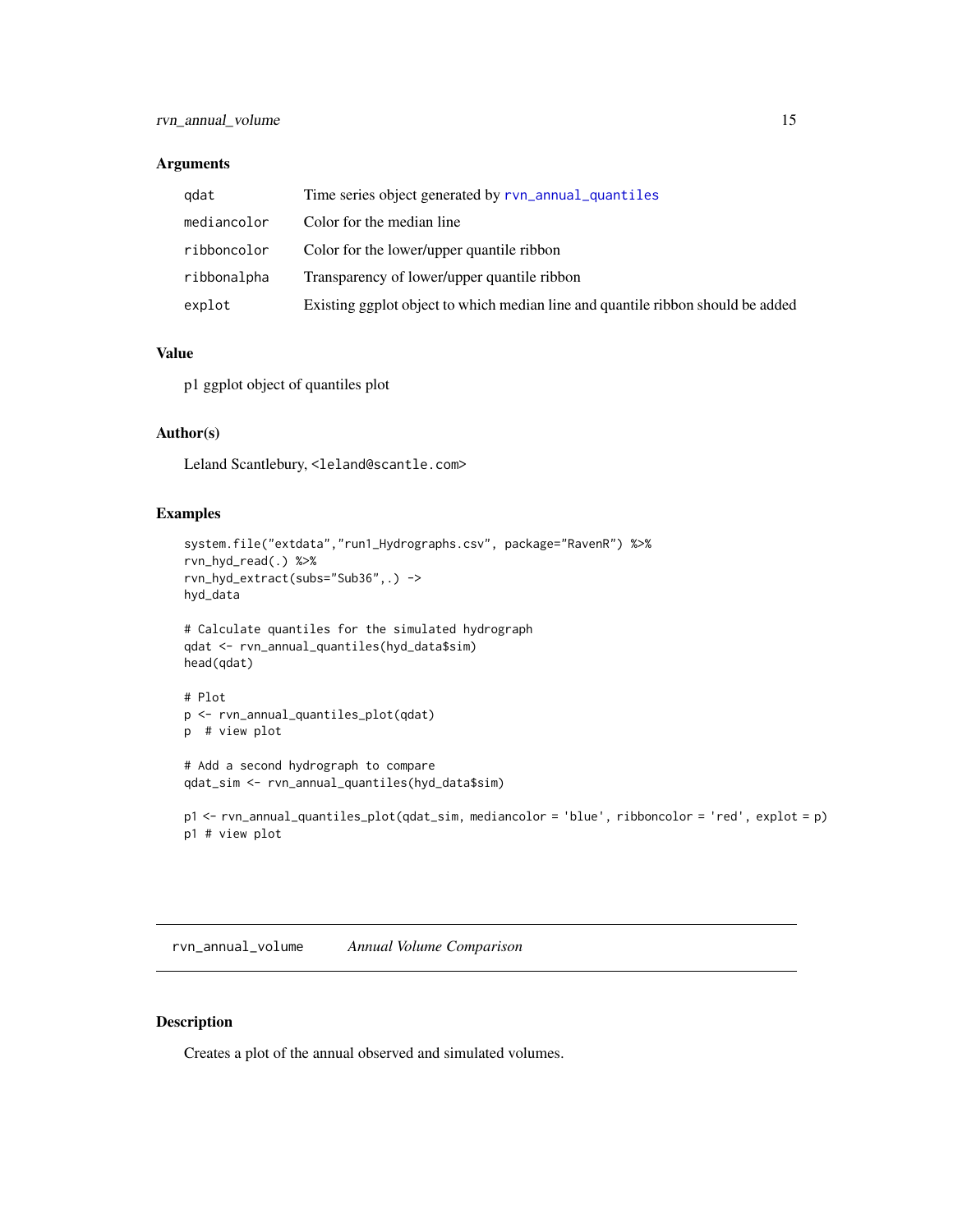#### Usage

```
rvn_annual_volume(
  sim,
  obs,
 mm = 9,dd = 30,
  add_line = TRUE,
  add_r2 = FALSE,add_eqn = FALSE,
  add_labels = FALSE
)
```
#### Arguments

| sim        | time series object of simulated flows                                                             |
|------------|---------------------------------------------------------------------------------------------------|
| obs        | time series object of observed flows                                                              |
| mm         | month of water year ending (default 9)                                                            |
| dd         | day of water year ending (default 30)                                                             |
| add_line   | optionally adds a 1:1 line to the plot for reference (default TRUE)                               |
| add_r2     | optionally computes the R2 and adds to plot (default FALSE)                                       |
| add_egn    | optionally adds the equation for a linear regression line through the origin (de-<br>fault FALSE) |
| add_labels | optionally adds year-ending labels to each point on plot using geom_text (default<br>FALSE)       |

# Details

Creates a scatterplot of the annual observed and simulated volumes, calculated for each available water year of data within the two series provided. The sim and obs should be of time series (xts) format and are assumed to be of the same length and time period. Note that missing values in the observed series will impact the volume estimation, and it is recommended that the NA values are filled in prior to use of this function.

The R2 diagnostic is calculated for a fit with no intercept (in a perfect fit the points are identical, and intercept is automatically zero).

Note that a plot title is purposely omitted in order to allow the automatic generation of plot titles.

# Value

returns a list with annual volume data in a data frame, and a ggplot object

| df volume      | data frame of the calculated annual volumes |
|----------------|---------------------------------------------|
| p <sub>1</sub> | ggplot object with plotted annual volumes   |

# See Also

[rvn\\_flow\\_scatterplot](#page-32-1) to create a scatterplot of flow values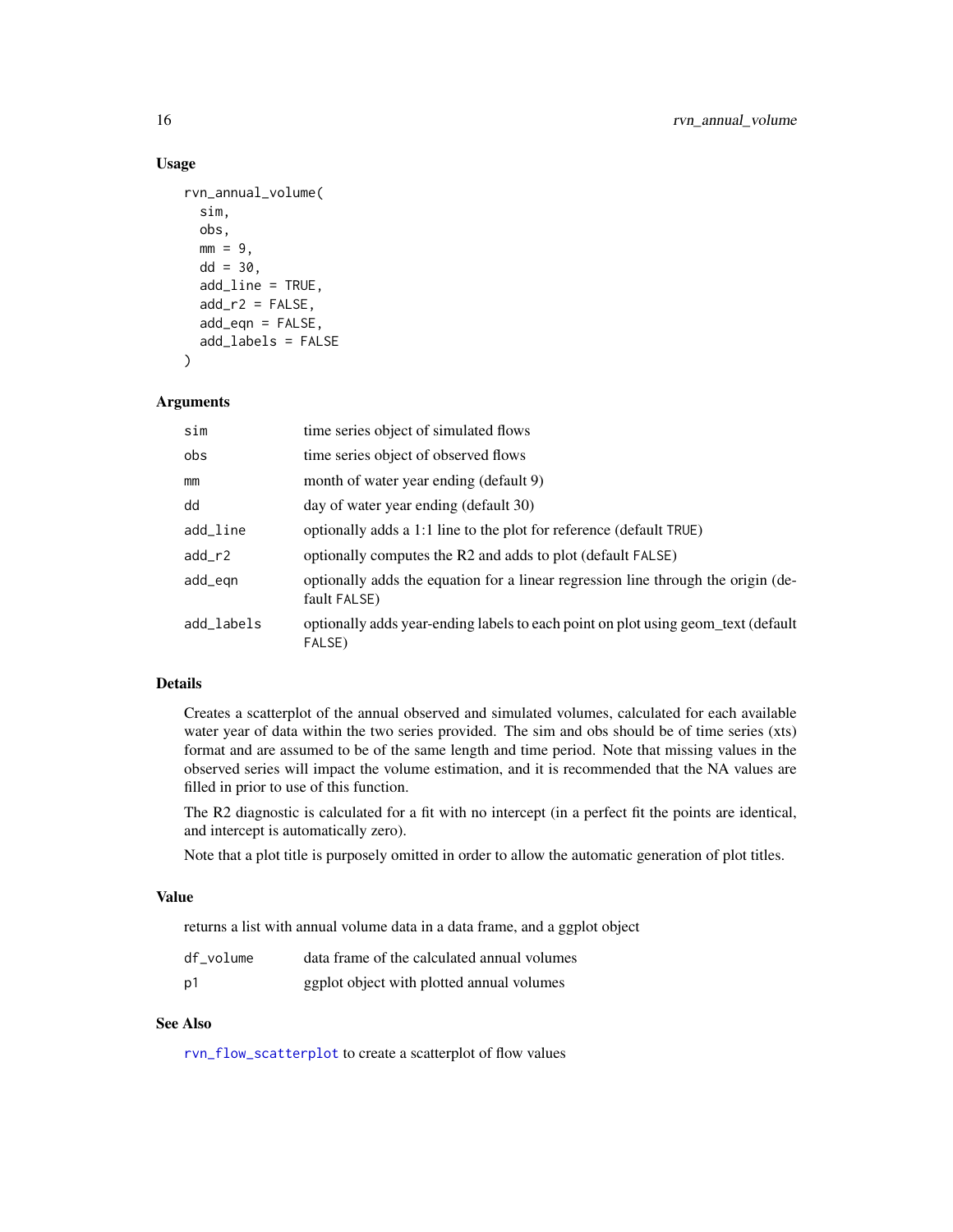# <span id="page-16-0"></span>rvn\_apply\_wyearly 17

#### Examples

```
# load sample hydrograph data, two years worth of sim/obs
data(rvn_hydrograph_data)
sim <- rvn_hydrograph_data$hyd$Sub36
obs <- rvn_hydrograph_data$hyd$Sub36_obs
# create a plot of the annual volumes with defaults
rvn_annual_volume(sim,obs)
# create a plot of the annual volumes with r2
rvn_annual_volume(sim,obs,add_r2=TRUE, add_eqn=TRUE)
# create a plot of the annual volumes with year-ending labels
rvn_annual_volume(sim,obs, add_labels=TRUE)
# calculate annual volumes for different water years (e.g. ending Oct 31)
vv <- rvn_annual_volume(sim, obs, mm=10, dd=31)
vv$df.volume
vv$p1
```
<span id="page-16-1"></span>rvn\_apply\_wyearly *Apply function for water year*

#### Description

rvn\_apply\_wyearly calculates a function FUN for the periods defined by the water year, similar to other functions of the form apply.<time period>, for example apply.daily, apply.monthly, etc.

#### Usage

rvn\_apply\_wyearly(x, FUN, ..., mm = 9, dd = 30)

#### Arguments

| x                       | xts vector to calculate FUN for        |
|-------------------------|----------------------------------------|
| <b>FUN</b>              | the function to be applied             |
| $\cdot$ $\cdot$ $\cdot$ | optional arguments to FUN              |
| mm                      | month of water year ending (default 9) |
| dd                      | day of water year ending (default 30)  |

# Details

The default water year start is October 1st, but may be adjusted with the mm and dd arguments. The values for mm and dd indicate the end of the water year period (i.e. mm=9 and dd=30 indicates a new water year on Oct 1).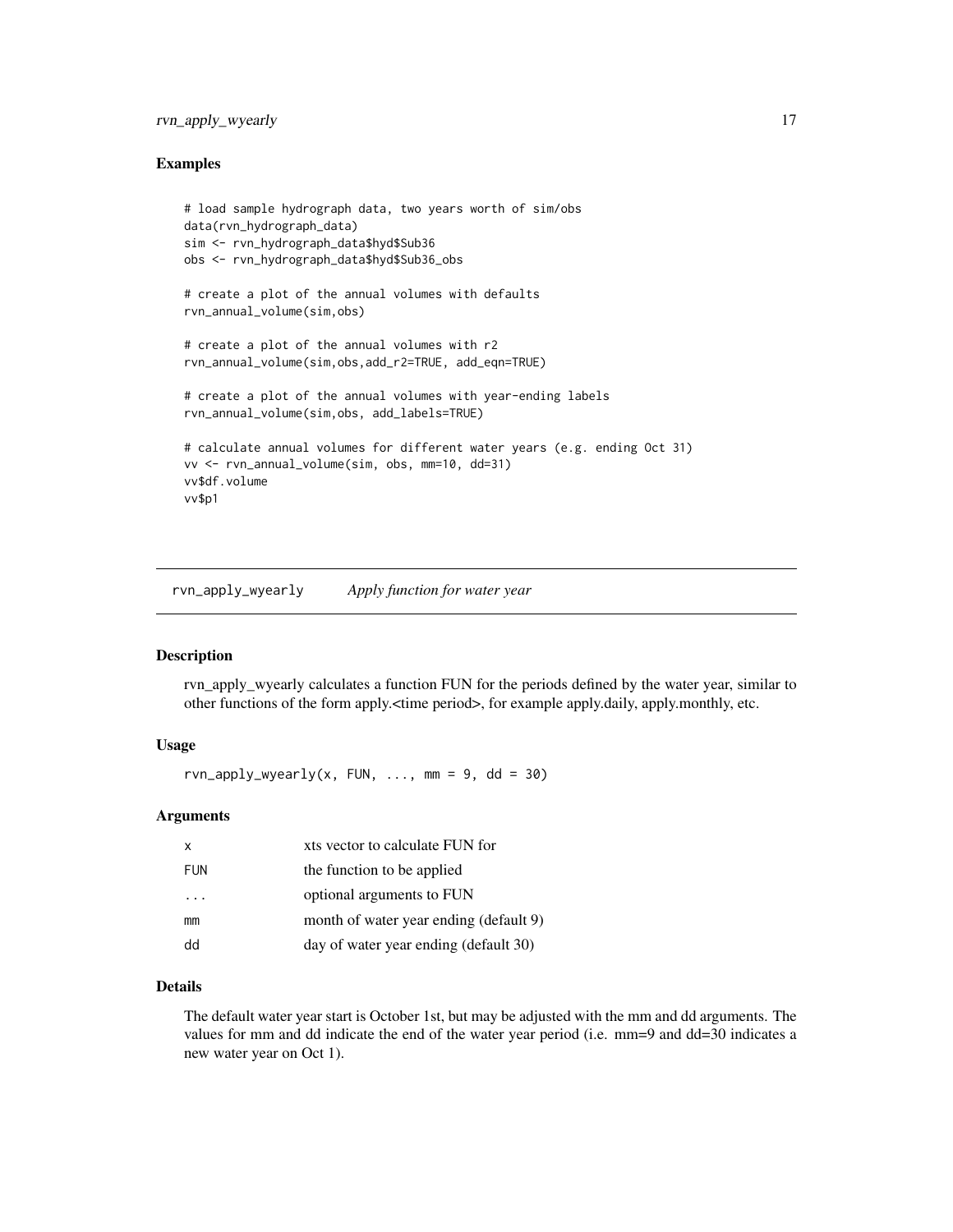# <span id="page-17-0"></span>See Also

[rvn\\_wyear\\_indices](#page-114-1) for obtaining endpoints in the water year

#### Examples

```
# use sample forcing data (or use forcings_read to read in ForcingFunctions.csv)
data(rvn_forcing_data)
```

```
# apply mean as FUN to daily average temperature
rvn_apply_wyearly(rvn_forcing_data$forcings$temp_daily_ave,mean,na.rm=TRUE)
```

```
# apply mean as FUN to all forcings
rvn_apply_wyearly(rvn_forcing_data$forcings,mean,na.rm=TRUE)
```

```
# apply maximum via RavenR::cmax as FUN to all forcings (takes the max in each column)
## note that the base::max will not work properly here
rvn_apply_wyearly(rvn_forcing_data$forcings,cmax,na.rm=TRUE)
```

```
# apply to Australian water year (July 1)
rvn_apply_wyearly(rvn_forcing_data$forcings,cmax,na.rm=TRUE, mm=6, dd=30)
```
rvn\_apply\_wyearly\_which\_max\_xts

*which.max over water year periods*

#### Description

Applies the which.max function within each water year period, and returns the corresponding max values and dates in an xts format.

#### Usage

```
rvn\_\napply\_\nwyearly\_\nwhich\_\nmax_xts(x, mm = 9, dd = 30)
```
#### Arguments

| x  | xts object                             |
|----|----------------------------------------|
| mm | month of water year ending (default 9) |
| dd | day of water year (default 30)         |

#### Value

xts object with max values and corresponding dates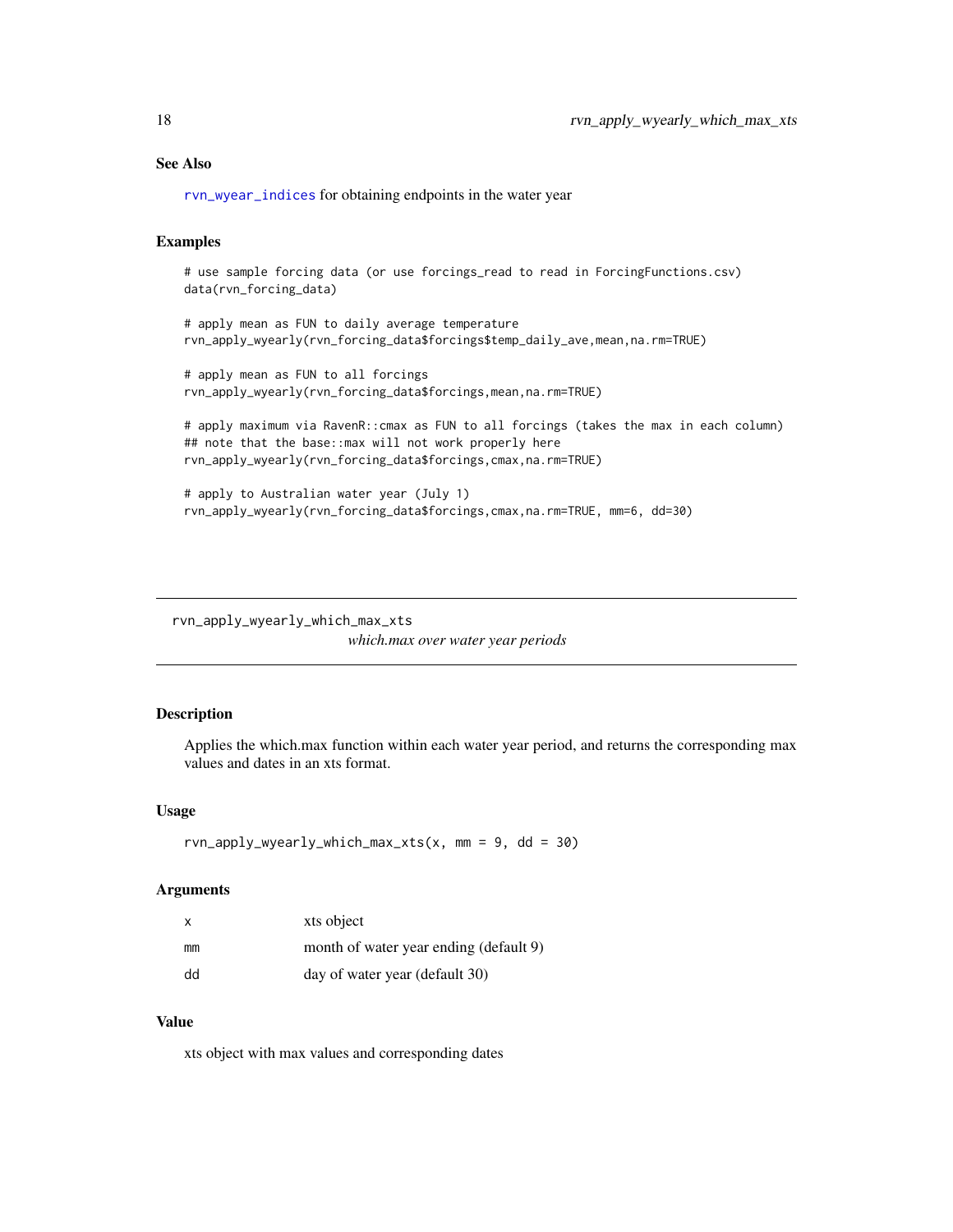<span id="page-18-0"></span>rvn\_budyko\_plot 19

#### Examples

data(rvn\_hydrograph\_data)

```
# obtain peak observed flows in each water year period
rvn_apply_wyearly_which_max_xts(rvn_hydrograph_data$hyd$Sub43_obs)
```
# will return a warning with no result if multiple columns supplied rvn\_apply\_wyearly\_which\_max\_xts(rvn\_hydrograph\_data\$hyd)

rvn\_budyko\_plot *Budkyo Plot*

# Description

rvn\_budyko\_plot creates a Budyko plot, adding supplied data points if provided.

# Usage

```
rvn_budyko_plot(
 x = NULL,x_indices = NULL,
 limiting_labels = FALSE,
 budyko_curve = FALSE,
 mm = 9,dd = 30)
```
# Arguments

| $\mathsf{x}$    | extensible time series object of PET, AET, and PRECIP (optional)                                         |
|-----------------|----------------------------------------------------------------------------------------------------------|
| x_indices       | extensible time series object of annual ARIDITY and EVAPORATION indices<br>(optional)                    |
| limiting_labels |                                                                                                          |
|                 | boolean whether to vertical line at $x=1$ and labels for 'Energy Limited' and<br>'Water Limited' to plot |
| budyko_curve    | boolean whether to add curve to plot                                                                     |
| mm              | month of water year ending (default 9)                                                                   |
| dd              | day of water year ending (default 30)                                                                    |

# Details

Creates a blank Budyko curve plot if no data is provided. Labels may optionally be added to the plot with limiting\_labels=TRUE to indicate where in the curve the energy-limited and water-limited limits are. The original Budyko curve may also be added with budyko\_curve=TRUE.

Data may be provided and plotted in the graph as well. If data is provided, it can be provided as: - x: an xts object with PRECIP, AET, and PET columns - x\_indices: an xts object with indices calculated for each year, columns named ARIDITY and EVAPORATIVE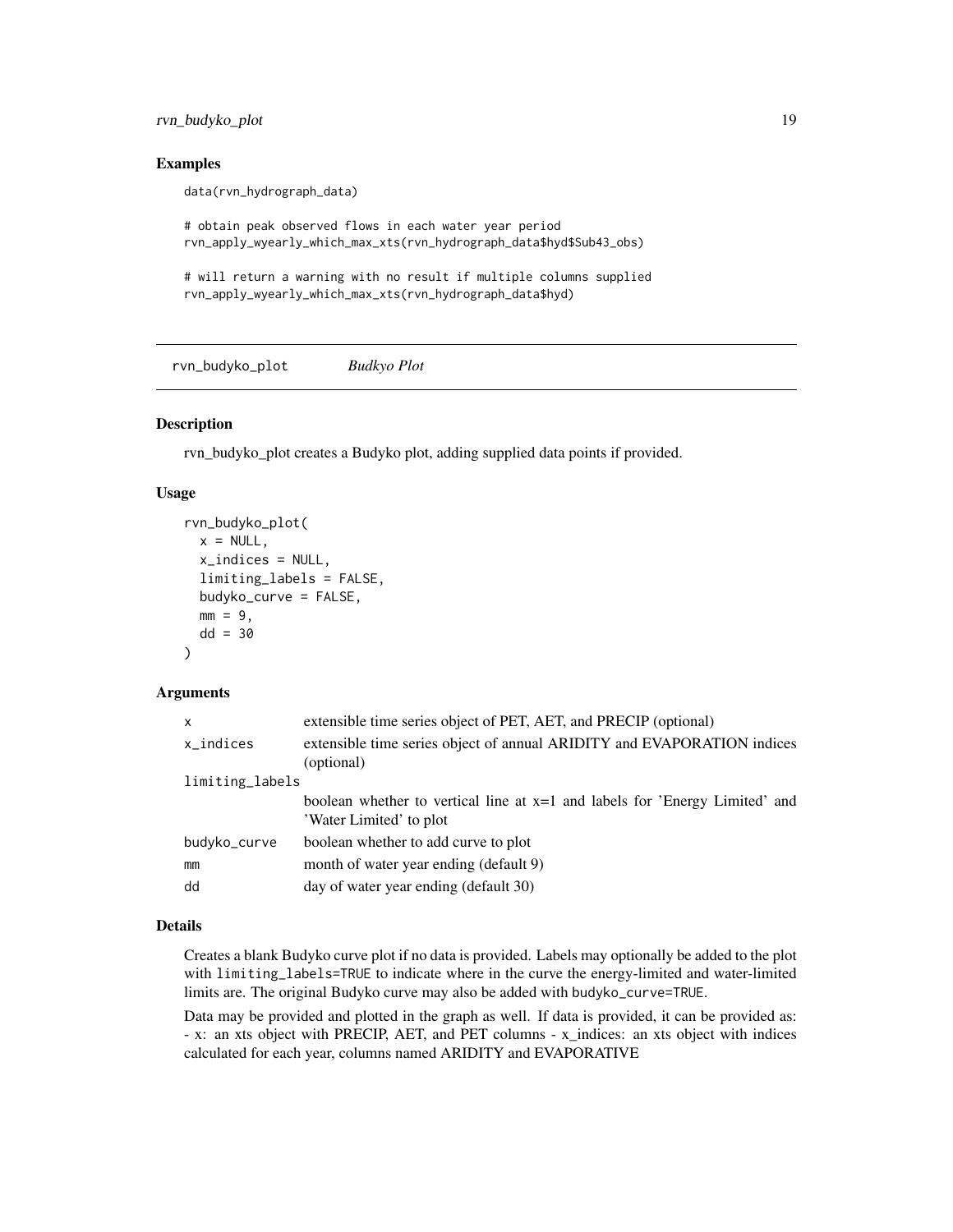#### <span id="page-19-0"></span>Value

p1 returns Budyko plot as ggplot object

# References

Budyko, M.I. (1974), Climate and Life, Academic Press, New York.

# See Also

[rvn\\_watershedmeb\\_read](#page-104-1) for reading in the WatershedMassEnergyBalance.csv file, and [rvn\\_apply\\_wyearly](#page-16-1) to apply functions over the water year.

#### Examples

```
# return blank Budyko plot
rvn_budyko_plot()
# return blank plot with labels and curve added
rvn_budyko_plot(limiting_labels=TRUE, budyko_curve=TRUE)
# plot sample data on Budyko plot (two years of data)
wstor <- system.file("extdata","run1_WatershedStorage.csv", package="RavenR") %>%
           rvn_watershed_read()
ff <- system.file("extdata","run1_ForcingFunctions.csv", package="RavenR") %>%
           rvn_forcings_read()
library(xts)
precip <- ff$forcings$rain+ff$forcings$snow
pet <- ff$forcings$PET
aet <- diff.xts(x=wstor$watershed_storage$Cum..Losses.to.Atmosphere..mm.,
          k=1, na.pad=TRUE)
aet[1] <- 0
x <- merge.xts(precip,pet,aet)
names(x) <- c("precip","pet","aet")
rvn_budyko_plot(x=x, budyko_curve=TRUE)
```
rvn\_calc\_runoff\_coeff *Generate runoff coefficients upstream of gauges*

#### Description

Uses the rvh, custom precipitation, and hydrograph information to determine runoff coefficients.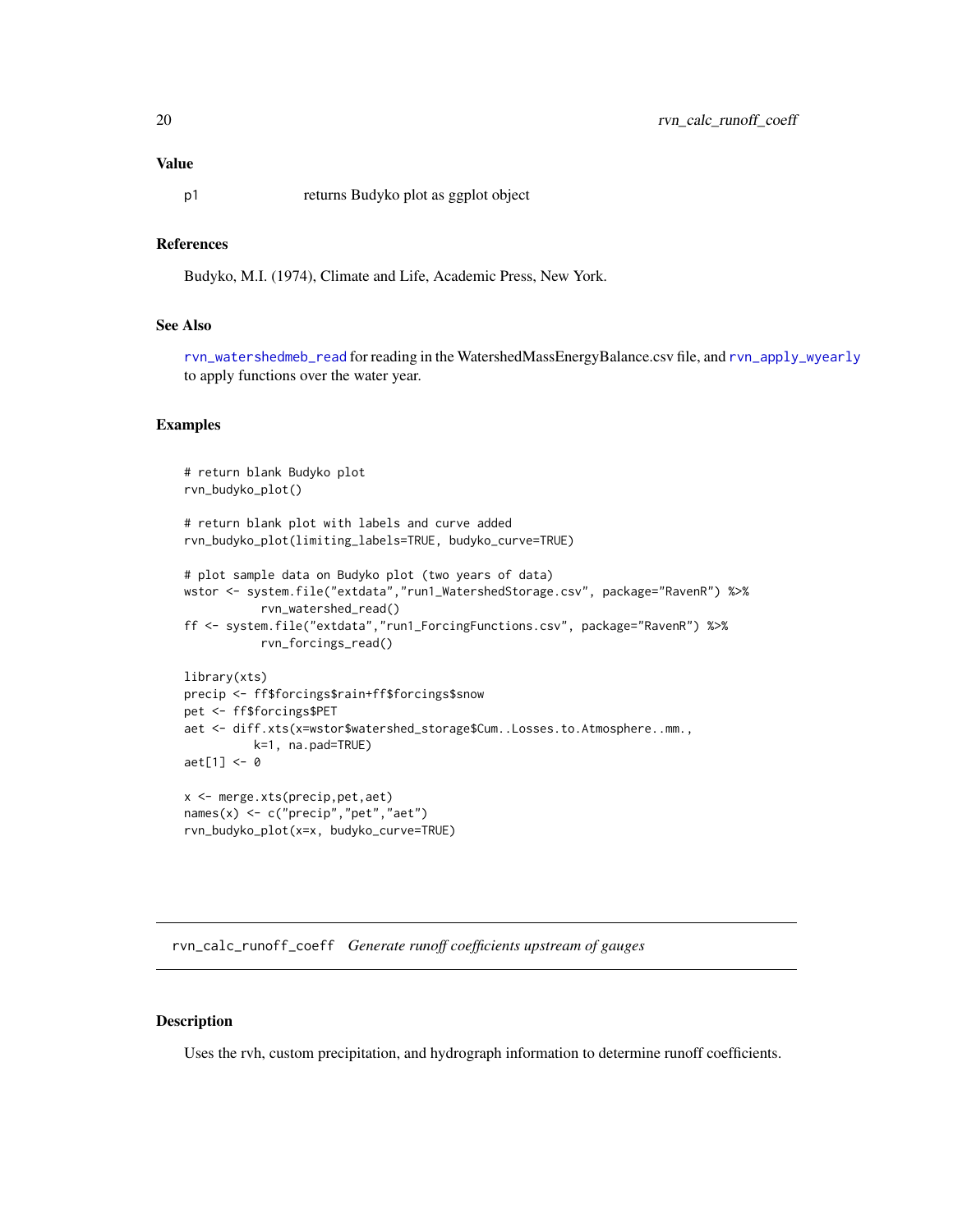rvn\_calc\_runoff\_coeff 21

#### Usage

```
rvn_calc_runoff_coeff(
  rvhfile,
  custfile = "PRECIP_Daily_Average_BySubbasin.csv",
 hydfile = "Hydrographs.csv",
  correct = FALSE\lambda
```
#### Arguments

| rvhfile  | file path to Raven ryh file                                                                                 |
|----------|-------------------------------------------------------------------------------------------------------------|
| custfile | file path to Raven-generated custom output precip-by-subbasin file                                          |
| hydfile  | file path to Raven-generated hydrographs file                                                               |
| correct  | (optional) if TRUE, tries to correct runoff coefficient for missing data (assumes<br>missing $\sim 0$ flow) |

# Details

Reads model.rvh file and daily avg subbasin precip file (usually PRECIP\_Daily\_Average\_BySubbasin.csv) and generates data frame describing runoff coefficients of gauged basins and observation data coverage. Uses precipitation from entire model run history. Only determines runoff coefficient from available data - prone to overestimation with poor observation coverage.

#### Value

data frame with runoff coefficients of gauged basins

#### Author(s)

James R. Craig, University of Waterloo

# See Also

[rvn\\_rvh\\_read](#page-72-1) for reading and processing Raven rvh file

```
myrvh <- system.file("extdata","Nith.rvh", package="RavenR")
mycust <- system.file("extdata", "run1_PRECIP_Daily_Average_BySubbasin.csv", package="RavenR")
myhyd <- system.file("extdata", "run1_Hydrographs.csv", package="RavenR")
rcs <- rvn_calc_runoff_coeff(myrvh, mycust, myhyd, correct=TRUE)
rcs
# create a bar plot
runcoefs <- subset(rcs,select=c(runoff_coeff_sim,runoff_coeff_obs))
bp <- barplot(t(as.matrix(runcoefs)),
 main="Runoff Coefficient Comparison (w/ rough data coverage correction)",
```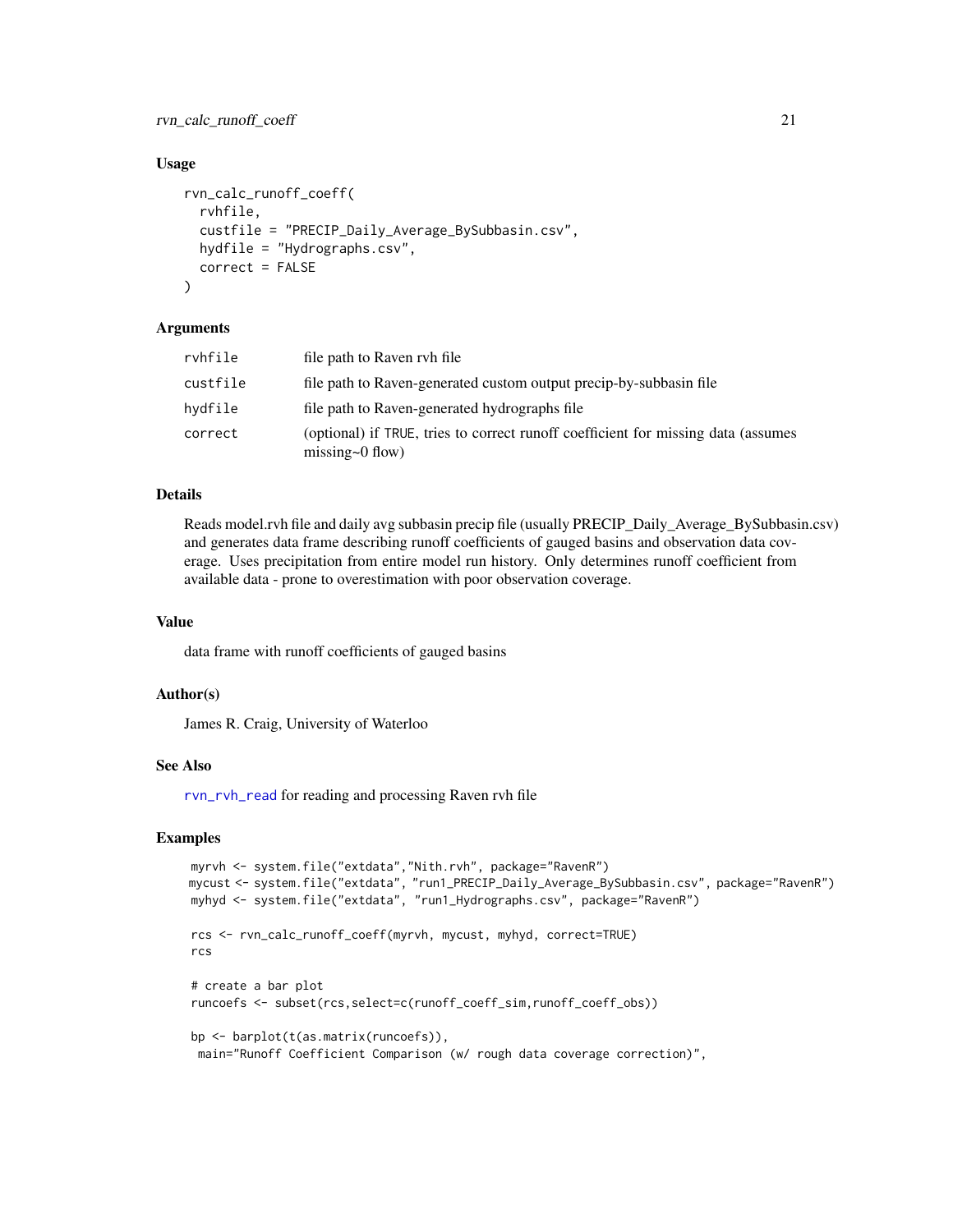```
ylab = "Runoff coeff", ylim=c(0,1),beside=TRUE,
col=c("blue","deepskyblue"),legend.text=c("sim","obs"),las=2)
```
<span id="page-21-1"></span>rvn\_cum\_plot\_flow *Cumulative Plot of model flows*

#### Description

rvn\_cum\_plot\_flow creates a cumulative flow plot of the simulated flows; optionally includes an observed and/or inflow series as well. Useful in diagnotic analysis of model outputs.

#### Usage

```
rvn\_cum\_plot_flow(sim = NULL, obs = NULL, inflow = NULL, mm = 9, dd = 30)
```
#### Arguments

| sim    | time series object of simulated flows              |
|--------|----------------------------------------------------|
| obs    | optionally supply an inflow series to plot as well |
| inflow | optionally supply an inflow series to plot as well |
| mm     | month of water year ending (default 9)             |
| dd     | day of water year ending (default 30)              |

### Details

Plots the simulated series in all cases, and will include the observed and inflow plots if they are supplied.

The sim and obs should be of time series (xts) format. The flow series are assumed to be daily flows with units of m3/s.

Note that a plot title is purposely omitted in order to allow the automatic generation of plot titles.

Note that the cumsum function does not have an na.rm=T argument, thus if there are any NA values in the water year of data for any provided series, the values beyond an NA value will be calculated as NA. It is up to the user to handle NA values appropriately fill in or replace NA values based on the type of data supplied. For flow series, linear interpolation for small periods of missing values may be appropriate.

# Value

TRUE return TRUE if the function is executed properly

# See Also

[rvn\\_flow\\_scatterplot](#page-32-1) for creating flow scatterplots

[rvn\\_cum\\_plot\\_flow](#page-21-1) for creating generic cumulative function plotting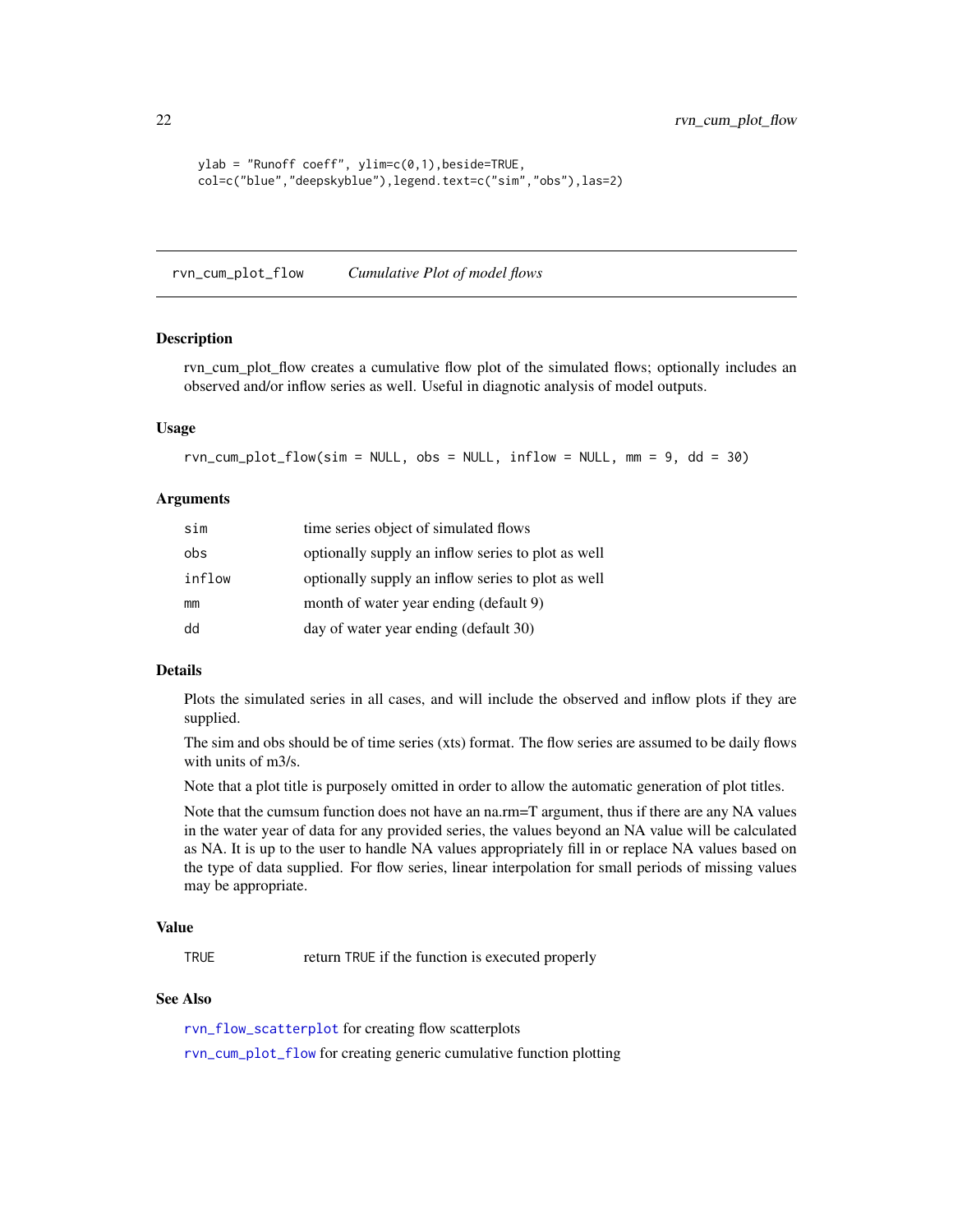# <span id="page-22-0"></span>rvn\_custom\_data 23

#### Examples

```
# load sample hydrograph data, two years worth of sim/obs
data(rvn_hydrograph_data)
sim <- rvn_hydrograph_data$hyd$Sub36
obs <- rvn_hydrograph_data$hyd$Sub36_obs
# plot cumulative flow for sim and obs
rvn_cum_plot_flow(sim,obs)
# plot cumulative flows for specific period
prd <- "2003-10-01/2004-10-01"
rvn_cum_plot_flow(sim[prd],obs[prd])
```
rvn\_custom\_data *Custom Output Data from Raven*

# Description

A dataset formatted to the xts package, read in by the [rvn\\_custom\\_read](#page-24-1) function. The dataset contains average SNOW for each HRU in the Nith river model, available for download in the Raven Tutorials (linked below).

Note that this data set cannot be used with [rvn\\_custom\\_output\\_plot](#page-23-1) as the file name information is not available in this data format. Please refer to the example in the plotting function to use the sample data file directly, which includes the filename information.

The Nith River model can be downloaded from the Raven Tutorials (tutorial #2) [http://www.](http://www.civil.uwaterloo.ca/jrcraig/Raven/Downloads.html) [civil.uwaterloo.ca/jrcraig/Raven/Downloads.html](http://www.civil.uwaterloo.ca/jrcraig/Raven/Downloads.html)

#### Usage

rvn\_custom\_data

#### Format

A data frame with 730 rows, containg data for 32 HRUs from 2002-10-01 to 2004-09-29

#### See Also

[rvn\\_custom\\_read](#page-24-1) for reading in custom output files

[rvn\\_custom\\_output\\_plot](#page-23-1) for plotting custom output

```
# Preview data
head(rvn_custom_data)
```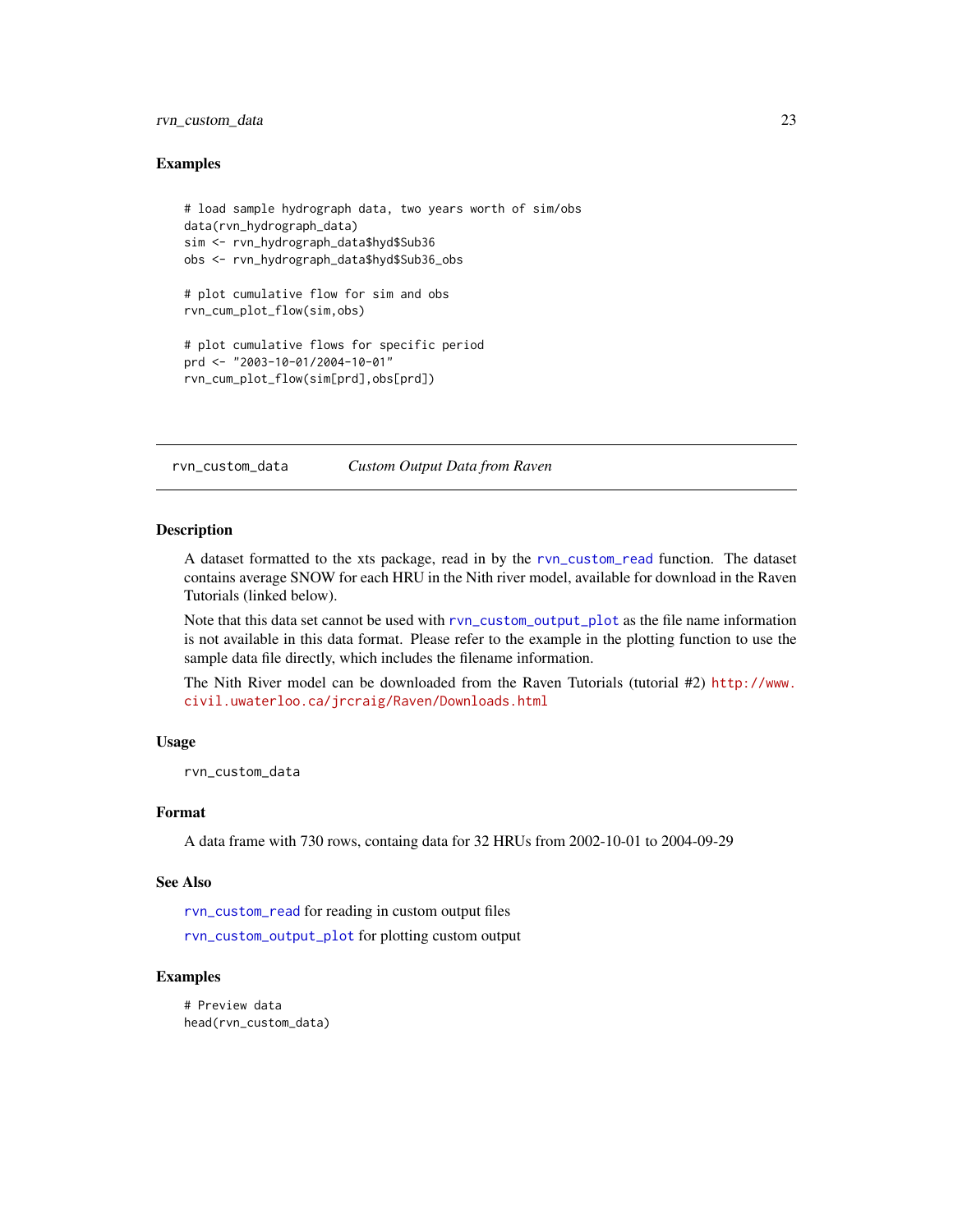```
rvn_custom_output_plot
```
*Plot Raven Custom Output*

# Description

rvn\_custom\_output\_plot is used to plot the custom output from Raven

# Usage

rvn\_custom\_output\_plot(cust, IDs = NULL, prd = NULL)

# Arguments

| cust | custom output object from custom.read                                                 |
|------|---------------------------------------------------------------------------------------|
| IDs  | (optional) array of HRU IDs, subbasin IDs, HRU Group names/IDs to include<br>in plots |
| prd  | (optional) period to use in plotting                                                  |

# Details

The custom output should be first read in using the rvn\_custom\_read function. Note that in this case the plot title is included, generated from the information in the filename. This plot title may be changed with ggplot2 commands.

# Value

TRUE return TRUE if the function is executed properly

# See Also

[rvn\\_custom\\_output\\_plot](#page-23-1) for plotting custom output

```
# read in custom output from sample data
ff <- system.file("extdata/run1_SNOW_Daily_Average_ByHRU.csv", package="RavenR")
mycustomdata <- rvn_custom_read(ff)
# plot custom data (first 10 HRUs)
```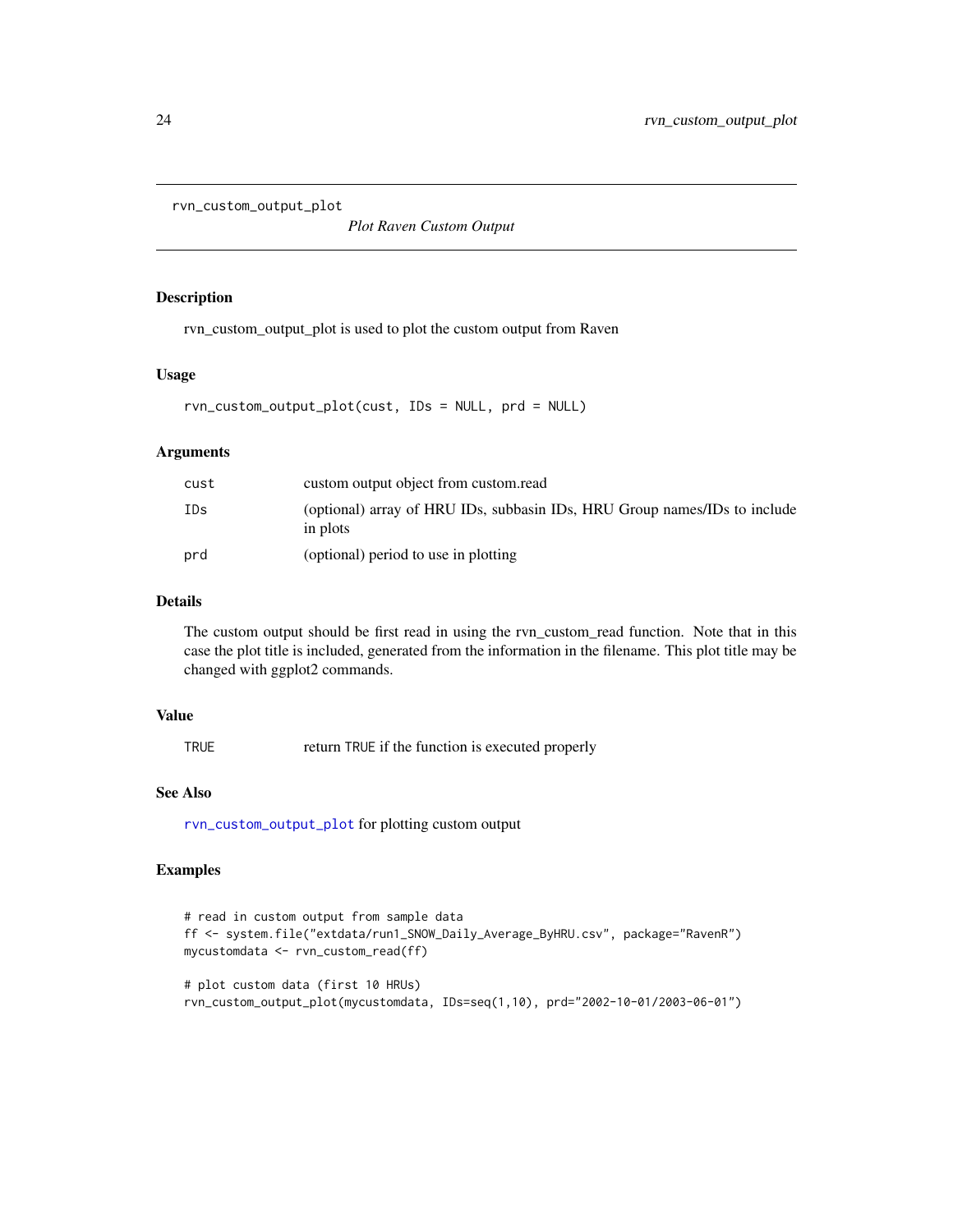<span id="page-24-1"></span><span id="page-24-0"></span>

#### Description

rvn\_custom\_read is used to read any Raven custom output file

#### Usage

```
rvn_custom_read(ff = NA, no_runname = FALSE, tzone = "UTC")
```
#### Arguments

| ff         | full file path to the custom output file                                      |
|------------|-------------------------------------------------------------------------------|
| no runname | boolean for whether a runName is supplied, important for parsing the filename |
| tzone      | string indicating the timezone of the data in ff                              |

# Details

rvn\_custom\_read parses the filename and predicts the file format accordingly, so it is important to use the unmodified file names for this function. The use (or not) of a runname is accounted for.

The returned object is a time series object (xts format), which can be used to easily plot the time series data. The otpions of the custom output are included in the rav.obj attributes.

The timezone is provided by the tzone argument as "UTC" by default, and should be adjusted by the user to the local time zone as needed, based on the model run.

#### Value

custom\_out data frame with the custom output data stored as xts object

#### See Also

[rvn\\_custom\\_output\\_plot](#page-23-1) for plotting custom output

```
# find sample rvh file for Nith subwatershed
ff <- system.file("extdata","run1_SNOW_Daily_Average_ByHRU.csv", package="RavenR")
# extract and plot custom data
mycustomdata <- rvn_custom_read(ff)
summary(mycustomdata[,1:5])
plot(mycustomdata[,5],main='Daily Average SNOW - HRU 5')
```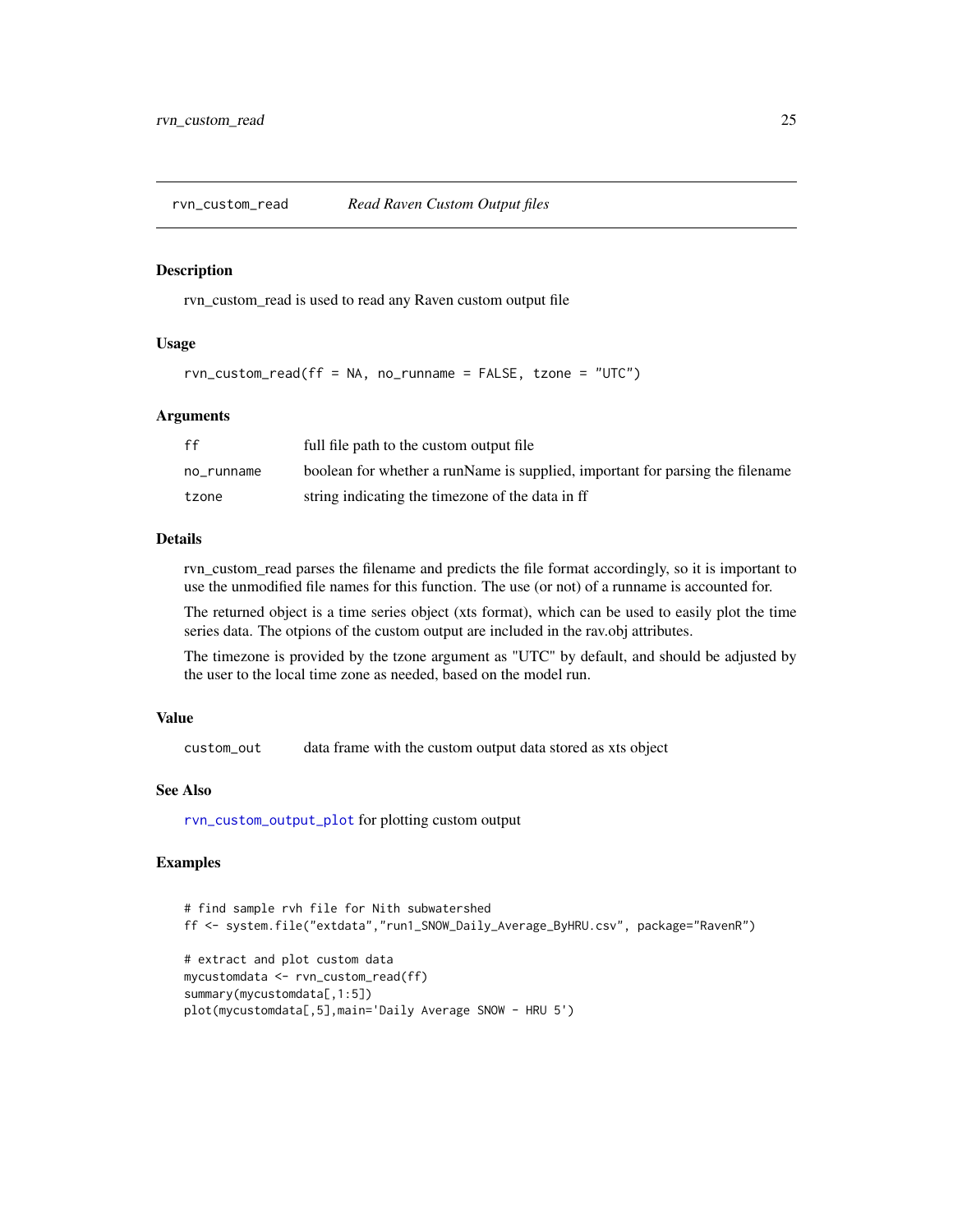<span id="page-25-0"></span>rvn\_df\_to\_Raven\_table *Sets up tables for writing to Raven input files*

# Description

Sets up tables for writing to Raven input files

# Usage

```
rvn_df_to_Raven_table(attributes, units, df, id_col = TRUE, parameters = FALSE)
```
# Arguments

| attributes | array of strings containing attribute/parameter names                                                                                                                   |
|------------|-------------------------------------------------------------------------------------------------------------------------------------------------------------------------|
| units      | array of strings with the corresponding units                                                                                                                           |
| df         | data frame of values corresponding to attributes/parameters                                                                                                             |
| id col     | True/False of whether an numeric id column is the first column in the table and,<br>in common Raven fashion, does not have a corresponding attribute (default:<br>True) |
| parameters | bool, when adding attribues/parameter tag, should ':Parameters' be used instead<br>of ':Attributes'?                                                                    |

# Value

```
outdf data.frame object
```
#### Author(s)

Leland Scantlebury, <leland@scantle.com>

```
soil_classes <- data.frame('Attributes' = c('DEFAULT','ALTERNATIVE'),
                         'SAND' = c(0.4316, 0.3000),'CLAY' = c(0.1684, 0.4000),'SILT' = c(0.4000, 0.3000),'ORGANIC' = c(0.0000, 0.0000))attributes <- c('%SAND','%CLAY','%SILT','%ORGANIC')
units <- rep('none',4)
soil_classes <- rvn_df_to_Raven_table(attributes, units, soil_classes)
print(soil_classes)
```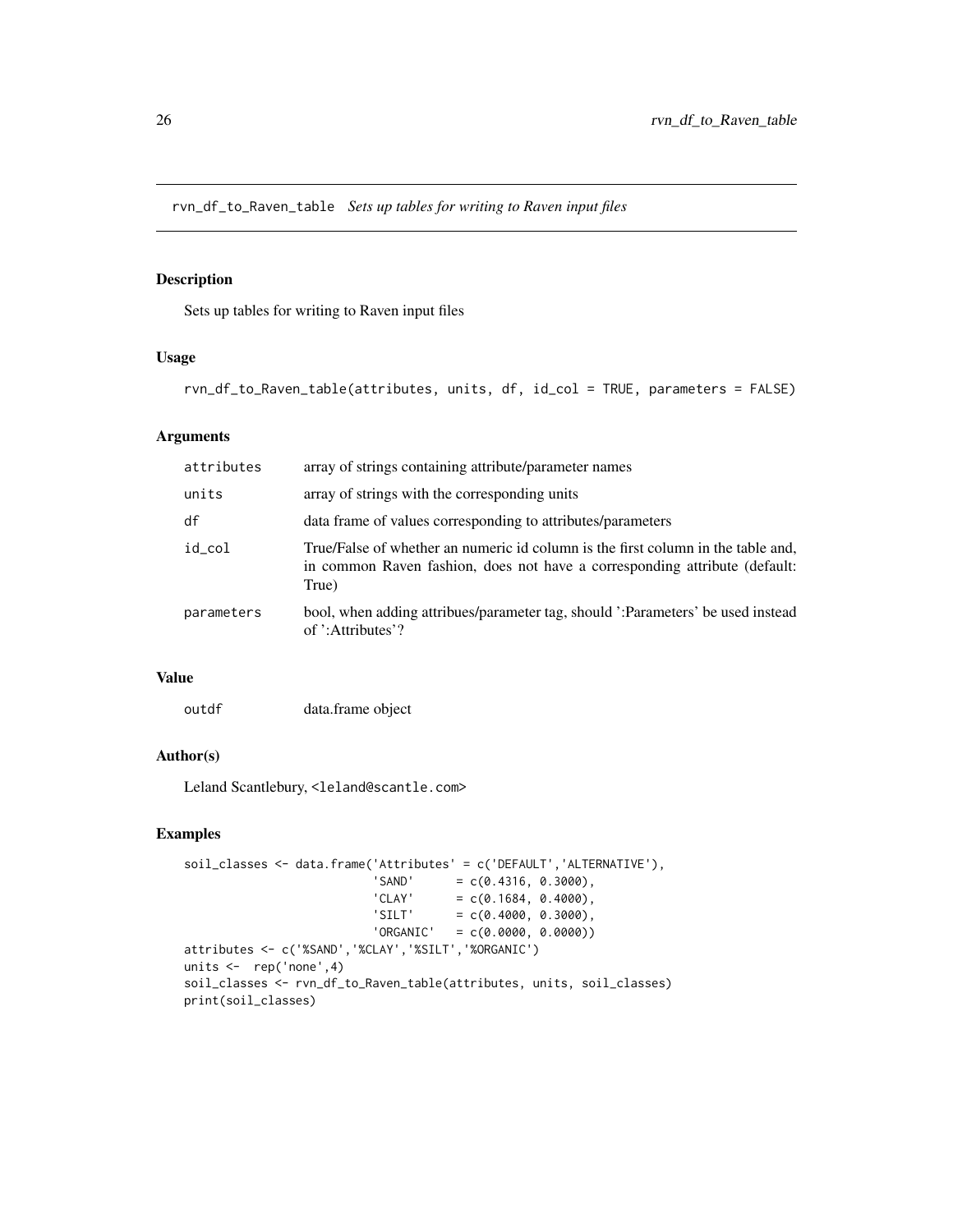# <span id="page-26-0"></span>Description

Calculates distance between points based on a set of long/lat coordinates.

#### Usage

```
rvn\_dist\_lonlat(p1, p2, method = "haversine", r = 6378137)
```
#### Arguments

| p1             | longitude/latitude of point(s); can be a vector of two numbers, or a matrix of 2<br>columns (long/lat). |
|----------------|---------------------------------------------------------------------------------------------------------|
| p <sub>2</sub> | second point in same format as p1                                                                       |
| method         | calculation method as either haven sine (default) or vincentysphere                                     |
| r              | radius of the Earth in metres (default 6378137)                                                         |

# Details

Calculates distance in metres based on the longitude and latitude of two or more sets of points. The function uses either the Haversine or Vincenty Sphere methods to calculate the distances.

# Value

a vector of calculated distances (length of vector based on input)

# Note

Function is based on modifications from the [geosphere package](https://cran.r-project.org/package=geosphere) scripts for distHaversine and distVincentySphere.

```
# calculate distance from Engineering 2 (p1) to Graduate House (p2) at the University of Waterloo
p1 <- c(-80.5402891965711,43.47088594350457)
p2 <- c(-80.54096577853629,43.46976096704924)
rvn_dist_lonlat(p1, p2)
```

```
# distance from University of Waterloo to Windsor
p2 <- c(-83.02099905916948,42.283371378771555)
rvn_dist_lonlat(p1, p2)
```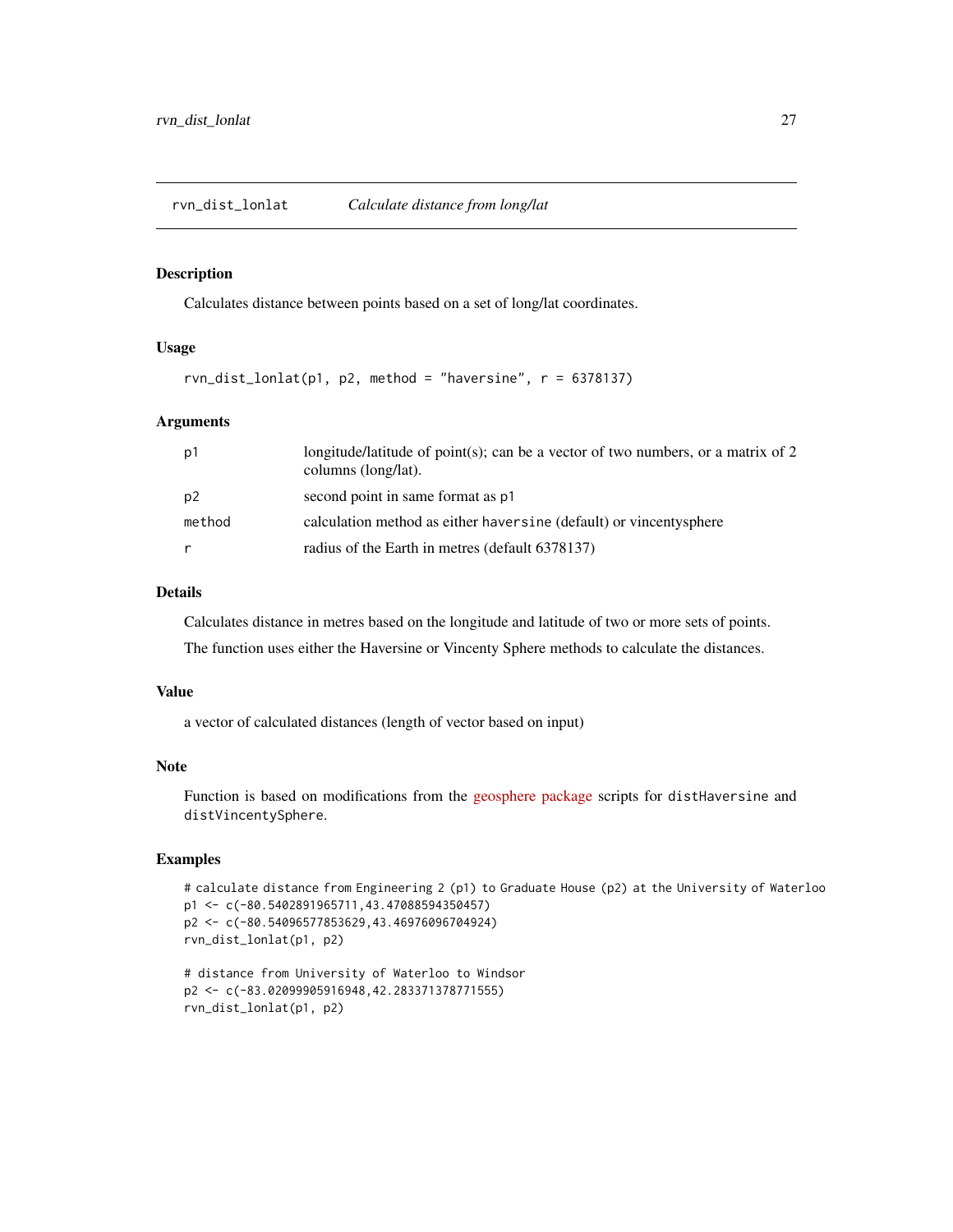<span id="page-27-0"></span>

#### Description

Downloads Raven executable from the [Raven webpage.](http://raven.uwaterloo.ca/Downloads.html)

# Usage

rvn\_download(version = NA, NetCDF = FALSE, check = FALSE, copy\_path = NULL)

#### Arguments

| version   | (optional) Character: The version of Raven to be downloaded. If not provided,<br>the latest version will be downloaded.                                |
|-----------|--------------------------------------------------------------------------------------------------------------------------------------------------------|
| NetCDF    | (logical) whether to download the NetCDF-enabled version of Raven (default)<br>FALSE)                                                                  |
| check     | (logical) if TRUE, function will only check whether 'Raven.exe' has been down-<br>loaded to the RavenR folder                                          |
| copy_path | (character) path to an existing 'Raven.exe' file. If provided, this file will be<br>copied to the appropriate folder and the download will be skipped. |

# Details

Files are downloaded from the Raven webpage (<http://raven.uwaterloo.ca/Downloads.html>) and placed in a temporary directory while the executable is extracted. This helps prevent any unwanted files being saved on your system outside of temporary directories if the function is interrupted. The executable is placed in the RavenR/extdata directory, wherever RavenR is installed on your system.

Note that if you are not on a Windows operating system, you may need to compile Raven for your system rather than

Any existing Raven.exe file in your RavenR/extdata folder will be overwritten with a newly downloaded executable w with this function.

The 'copy\_path' argument may be useful for non-Windows users that are not able to use the precompiled Raven downloads. If the path to an existing Raven.exe file (i.e. one compiled locally) is provided, this will copy the specified file to the appropriate location and skip the download, which will allow the user to use the locally compiled Raven.exe with the 'rvn\_run' function.

Reinstalling the RavenR package removes the previous files in the RavenR/ folder on your system, so this command will need to be re-run if RavenR is re-installed.

Once downloaded, the Raven.exe file can be found with system.file("extdata", "Raven.exe", package="RavenR")

#### Value

Returns TRUE if executed successfully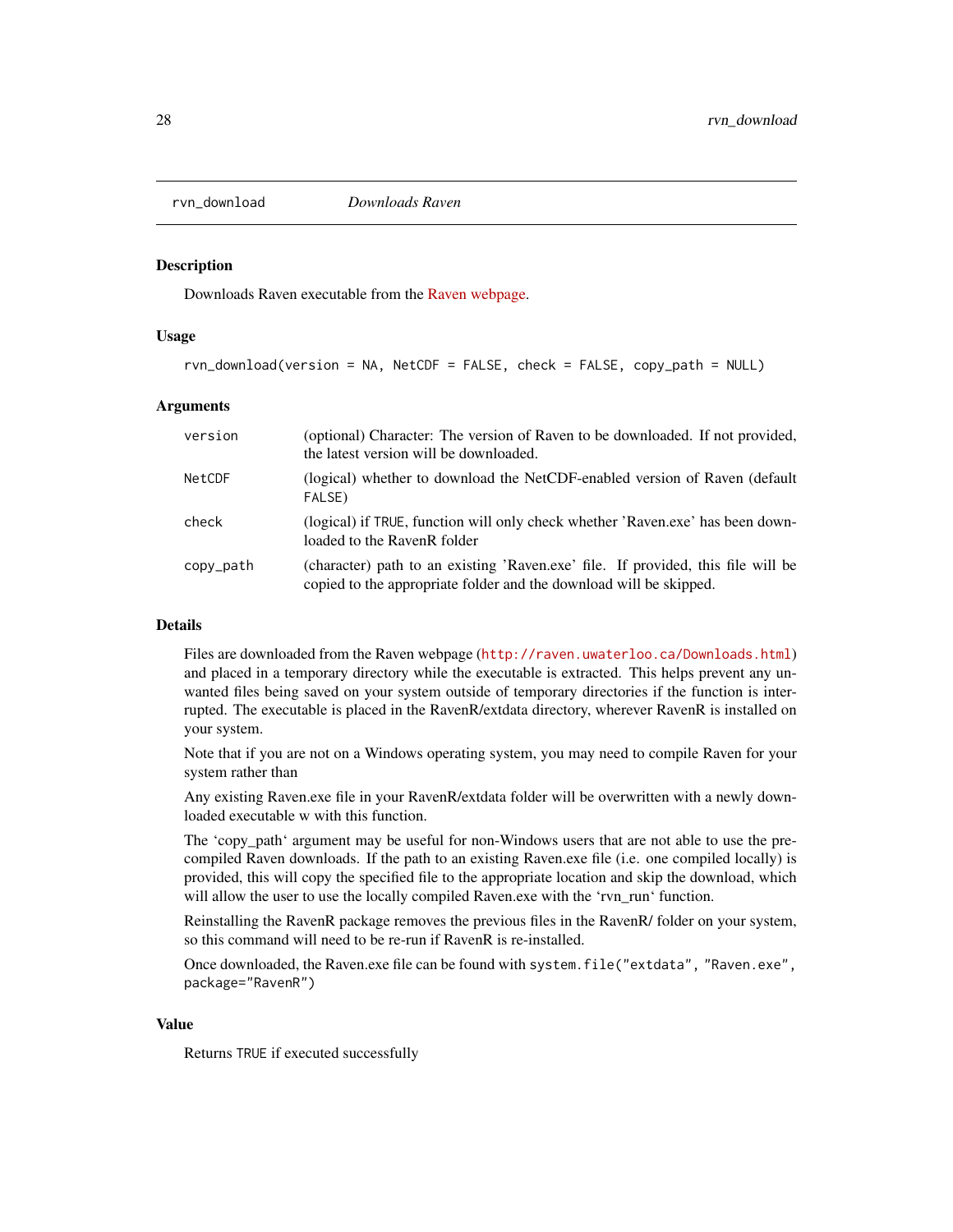# <span id="page-28-0"></span>See Also

[rvn\\_run](#page-60-1)

# Examples

```
# check if Raven.exe has previously been downloaded
rvn_download(check=TRUE)
## Not run:
## NOT RUN (downloads executable)
# download latest without netcdf support
rvn_download()
# download specific version with netcdf support
rvn_download(version="3.0.4",NetCDF=TRUE)
# find file path to Raven.exe
system.file("extdata", "Raven.exe", package="RavenR")
```
## End(Not run)

<span id="page-28-1"></span>rvn\_exhaustive\_mb\_read

```
Read in Raven Exhaustive Mass Balance file
```
# Description

rvn\_exhaustive\_mb\_read is used to read in the ExhaustiveMassBalance.csv file produced by the modelling Framework Raven.

# Usage

```
rvn_exhaustive_mb_read(ff = NA, join_categories = TRUE, tzone = NULL)
```
# Arguments

| ff              | full file path to the ExhaustiveMassBalance.csv file                                                       |
|-----------------|------------------------------------------------------------------------------------------------------------|
| join_categories |                                                                                                            |
|                 | boolean whether add to the category tag as a column name prefix in exhaus-<br>tivemb output (default TRUE) |
| tzone           | string indicating the timezone of the data in ff                                                           |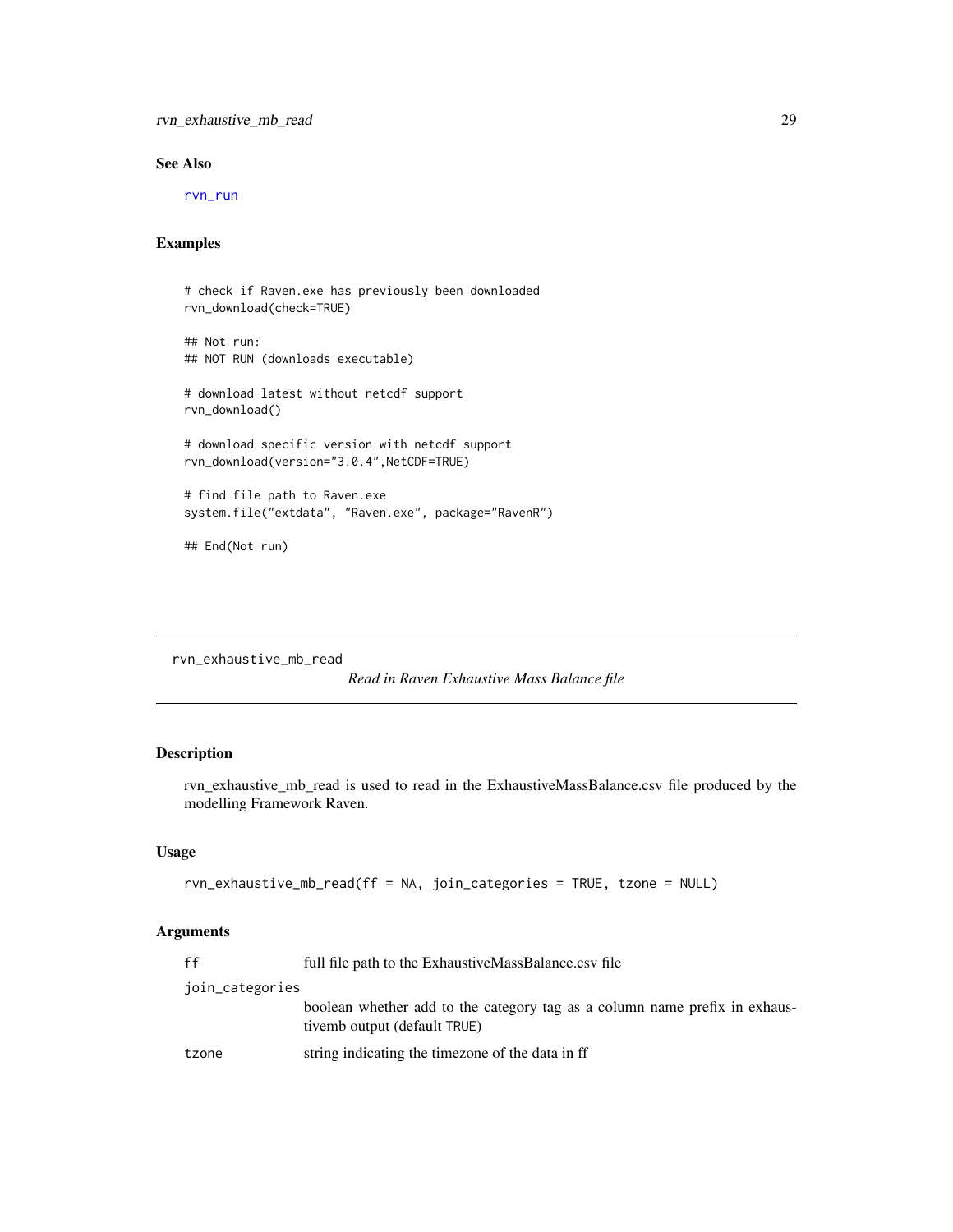<span id="page-29-0"></span>Expects a full file path to the ExhaustiveMassBalance.csv file, then reads in the file using read.csv. The main advantage of this function is renaming the columns to nicer names and extracting the units into something that is much easier to read.

ff is the full file path of the ExhaustiveMassBalance.csv file. If the file is located in the current working directory, then simply the name of the file is sufficient.

tzone is a string indicating the timezone of the supplied file. The timezone provided is coded into the resulting data frame using the as.POSIXct function. If no timezone is provided, this is left as an empty string, and is determined by the function as the current time zone.

# Value

| exhaustivemb | data frame from the file with standardized names            |
|--------------|-------------------------------------------------------------|
| units        | vector corresponding to units of each column                |
| categories   | vector corresponding to the storage category of each column |

#### See Also

[rvn\\_hyd\\_read](#page-46-1) for reading in the Hydrographs.csv file, and [rvn\\_exhaustive\\_mb\\_read](#page-28-1) for reading in the WatershedMassEnergyBalance.csv file

# Examples

```
# Read in exhaustive MB file, create plot
ff <- system.file("extdata","run1_ExhaustiveMassBalance.csv", package="RavenR")
embd <- rvn_exhaustive_mb_read(ff)
# Preview data
head(embd$exhaustive_mb)
# Plot data
```

```
plot(embd$exhaustive_mb$SURFACE_WATER.Infiltration,
    main="Cumulative Surface Water Infiltration")
```

| rvn_fdc_plot |  |  | Plots summary of watershed forcing functions |
|--------------|--|--|----------------------------------------------|
|--------------|--|--|----------------------------------------------|

#### Description

rvn\_fdc\_plot generation a flow duration curve plot.

# Usage

```
rvn_fdc_plot(sim = NULL, obs = NULL, prd = NULL, seasonal = FALSE)
```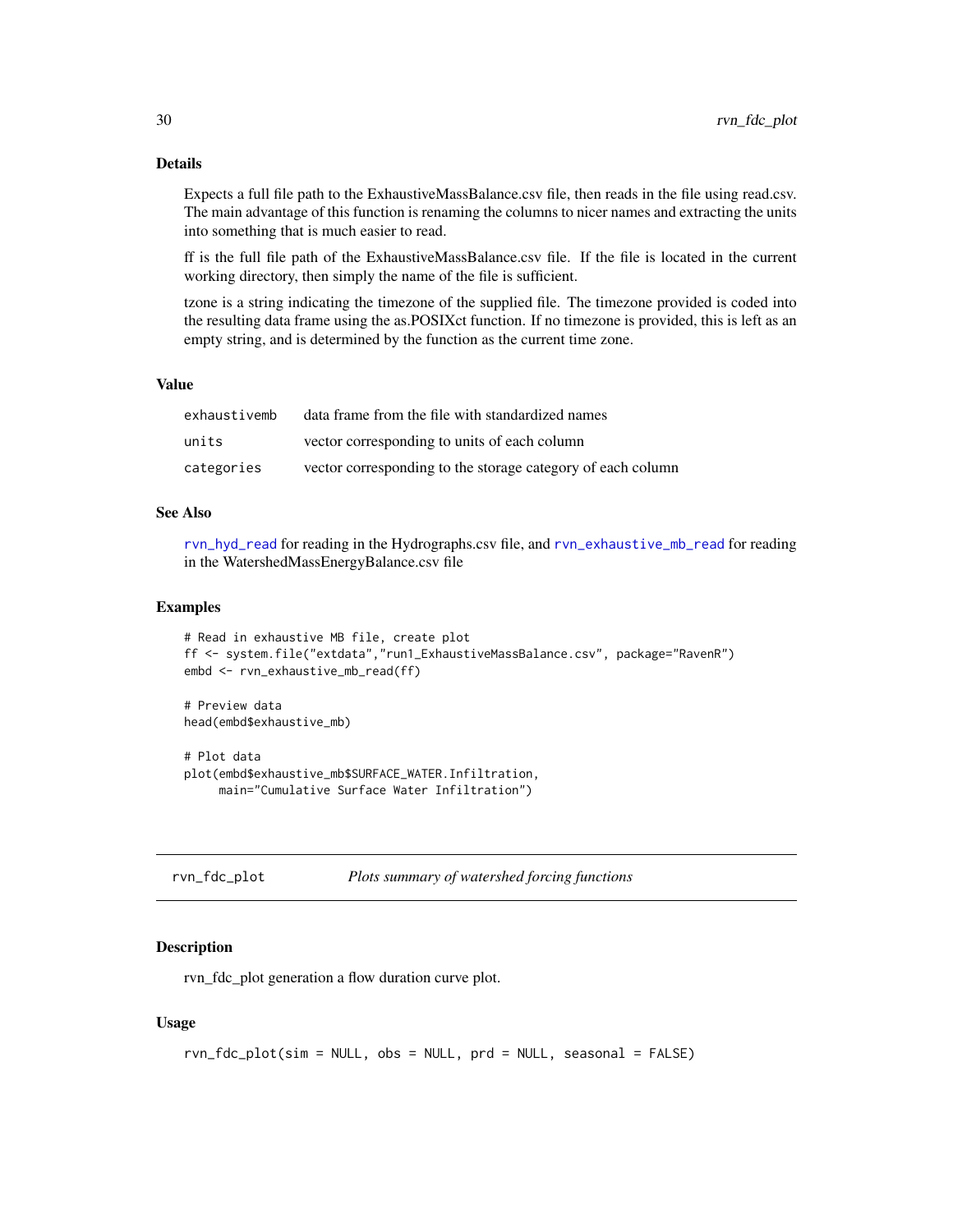#### <span id="page-30-0"></span>**Arguments**

| sim      | simulated hydrograph xts time series                        |
|----------|-------------------------------------------------------------|
| obs      | (optional) observed hydrograph xts time series              |
| prd      | (optional) time period over which the plot is generated     |
| seasonal | (optional) boolean whether to add the winter and summer FDC |

# Details

Creates a flow duration curve using the rvn\_hyd\_extract obejct for a given basin. The hydrograph object passed should be the output from the rvn\_hyd\_extract function, which has attributes for sim and obs; if the obs is NULL, only the sim FDC will be plotted.

If the seasonal argument is included, the winter and summer FDC lines will be included on the plot as well.

#### See Also

[rvn\\_hyd\\_read](#page-46-1) for reading in the Hydrographs.csv file, and [rvn\\_hyd\\_extract](#page-43-1) for extracting basin flow information from a rvn\_hyd\_read object

# Examples

```
# load sample hydrograph data, two years worth of sim/obs
ff <- system.file("extdata/run1_Hydrographs.csv", package="RavenR")
run1 <- rvn_hyd_read(ff)
sim <- run1$hyd$Sub36
obs <- run1$hyd$Sub36_obs
# create FDC plot, sim only
rvn_fdc_plot(sim)
 # create seasonal FDC plot with sim and obs data
```
rvn\_fdc\_plot(sim,obs,seasonal=TRUE)

rvn\_flow\_residuals *Residuals of model flows*

# Description

rvn\_flow\_residuals creates a residuals time series for flow values. Useful in diagnotic analysis of model outputs.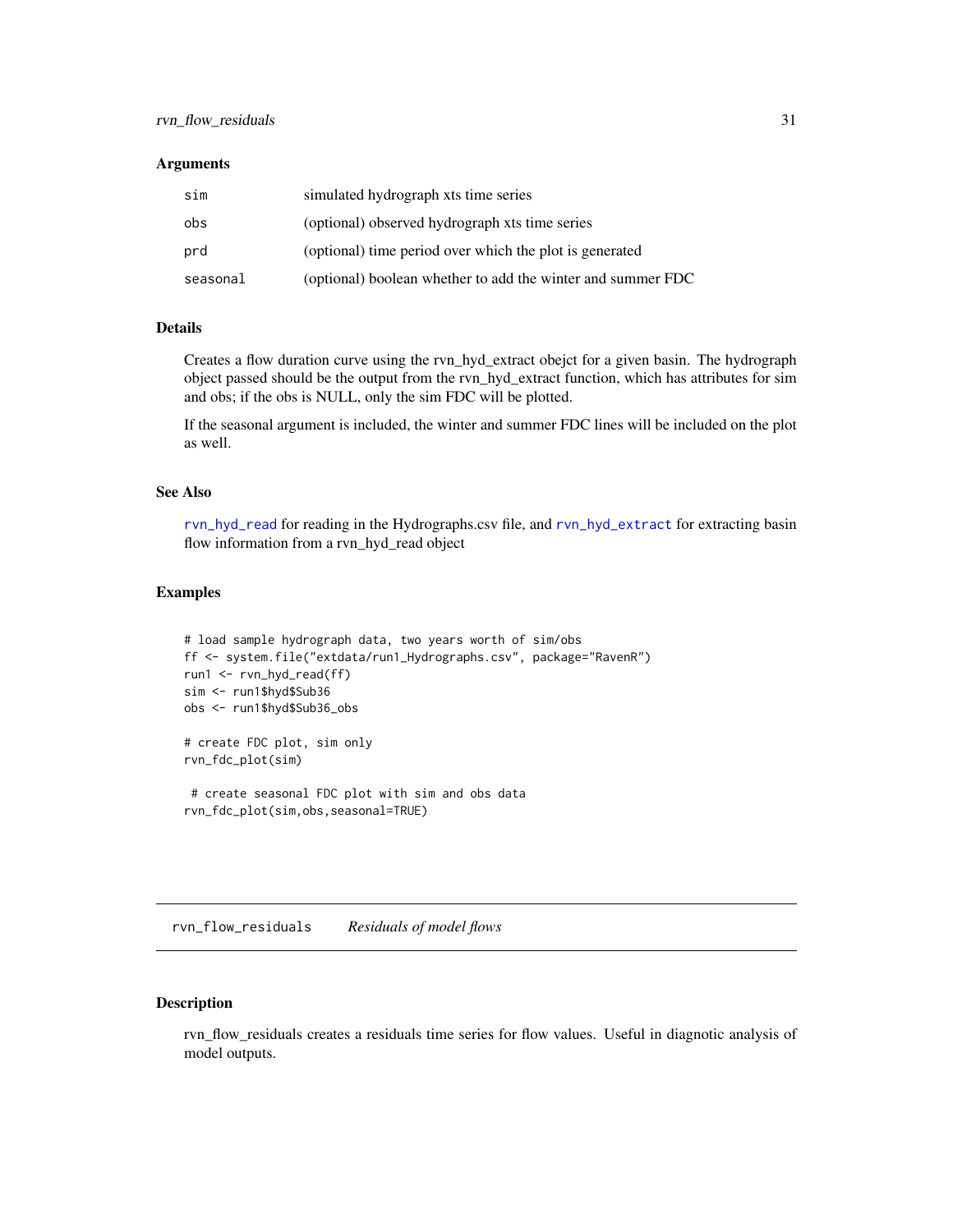# Usage

```
rvn_flow_residuals(
  sim = NULL,
  obs = NULL,
 ma_smooth = 3,
  add_line = FALSE,
 winter_shading = FALSE,
 wsdates = c(12, 1, 3, 31)
)
```
#### Arguments

| sim       | time series object of simulated flows                                                |
|-----------|--------------------------------------------------------------------------------------|
| obs       | time series object of observed flows                                                 |
| ma_smooth | optional length of rolling average to smooth residuals with (default 3)              |
| add_line  | optionally adds a horizontal line to the plot for reference (default FALSE)          |
|           | winter_shading optionally adds a light blue shading to winter months (default FALSE) |
| wsdates   | integer vector of winter shading period dates (see details)                          |

# Details

Creates a residuals time series plot for flow values, with the option to smooth out the values using the rollmean function in zoo. The winter months are optionally shaded in the time series; winter period is defined as December 1st to March 31st.

The residuals are calculated as sim - obs.

The sim and obs should be of time series (xts) format. The flow series are assumed to be daily flows with units of m3/s.

Note that a plot title is purposely omitted in order to allow the automatic generation of plot titles.

The winter\_shading argument will add a transparent grey shading for the specified period by wsdates in each year that is plotted.

wsdates is formatted as c(winter start month, winter start day, winter end month, winter end day).

# Value

resids residual time series

# See Also

[rvn\\_flow\\_scatterplot](#page-32-1) to create a scatterplot of flow values

```
# load sample hydrograph data, two years worth of sim/obs
ff <- system.file("extdata/run1_Hydrographs.csv", package="RavenR")
run1 <- rvn_hyd_read(ff)
```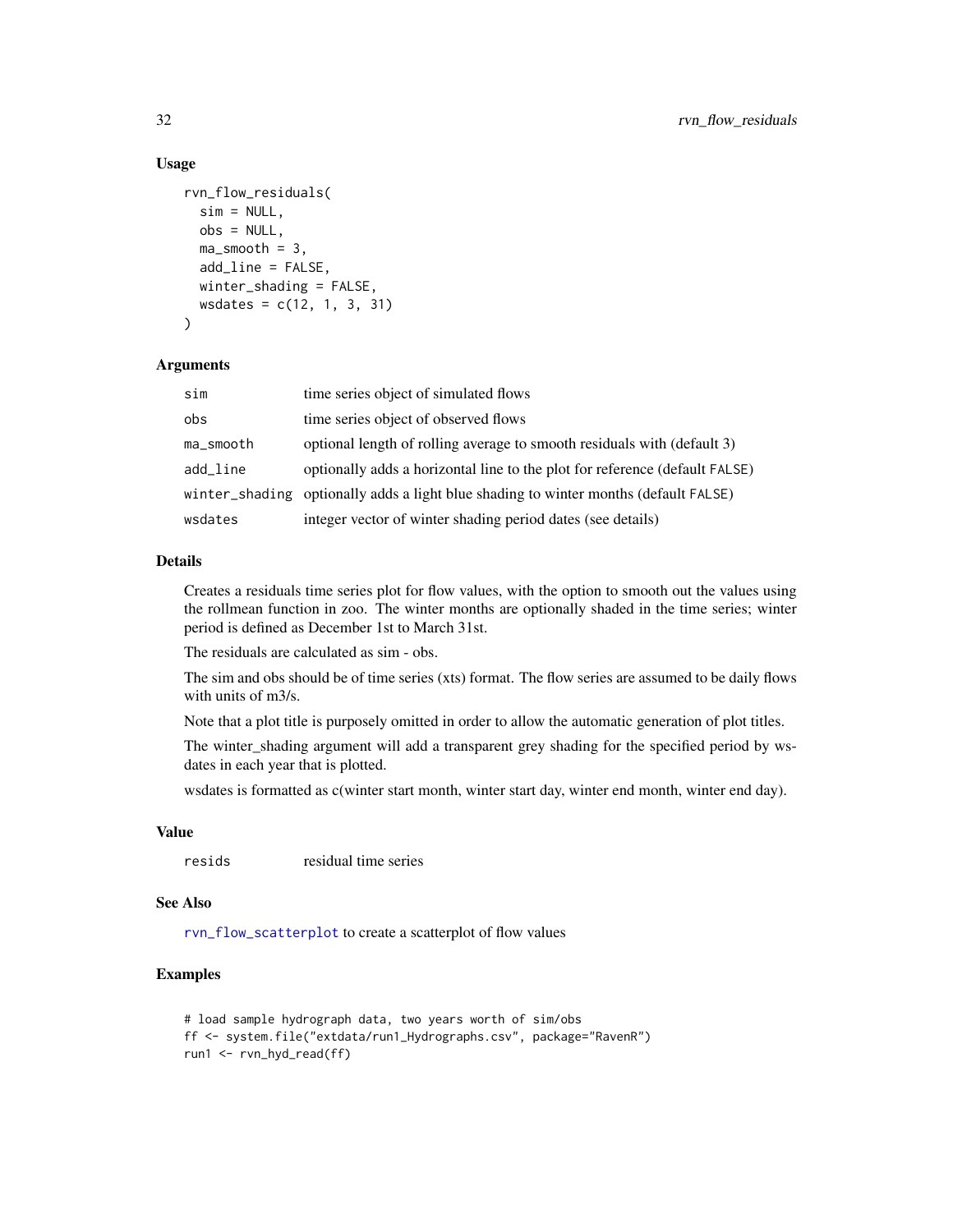```
sim <- run1$hyd$Sub36
obs <- run1$hyd$Sub36_obs
# default with moving average smoothing shading of winter months
rvn_flow_residuals(sim,obs)$plot
# plot with more smoothing than the default 3
rvn_flow_residuals(sim, obs, ma_smooth=10)$plot
# with zero line and winter shading
rvn_flow_residuals(sim,obs, add_line=TRUE, winter_shading = TRUE)$plot
# change winter shading to Nov 1 - April 30
rvn_flow_residuals(sim,obs, add_line=TRUE,
  winter_shading = TRUE, wsdates=c(11,1,4,30))$plot
```
<span id="page-32-1"></span>rvn\_flow\_scatterplot *Scatterplot of model flows*

# Description

rvn\_flow\_scatterplot creates a scatterplot of the simulated and observed flows. Useful in diagnotic analysis of model outputs.

#### Usage

```
rvn_flow_scatterplot(
  sim,
 obs,
 add_line = TRUE,
 add_r2 = FALSE,add_eqn = FALSE
)
```
# Arguments

| sim      | time series object of simulated flows                                     |
|----------|---------------------------------------------------------------------------|
| obs      | time series object of observed flows                                      |
| add_line | optionally adds a 1:1 line to the plot for reference (default TRUE)       |
| add_r2   | optionally computes the R2 and adds to plot (default FALSE)               |
| add_eqn  | optionally adds the equation for a linear regression line (default FALSE) |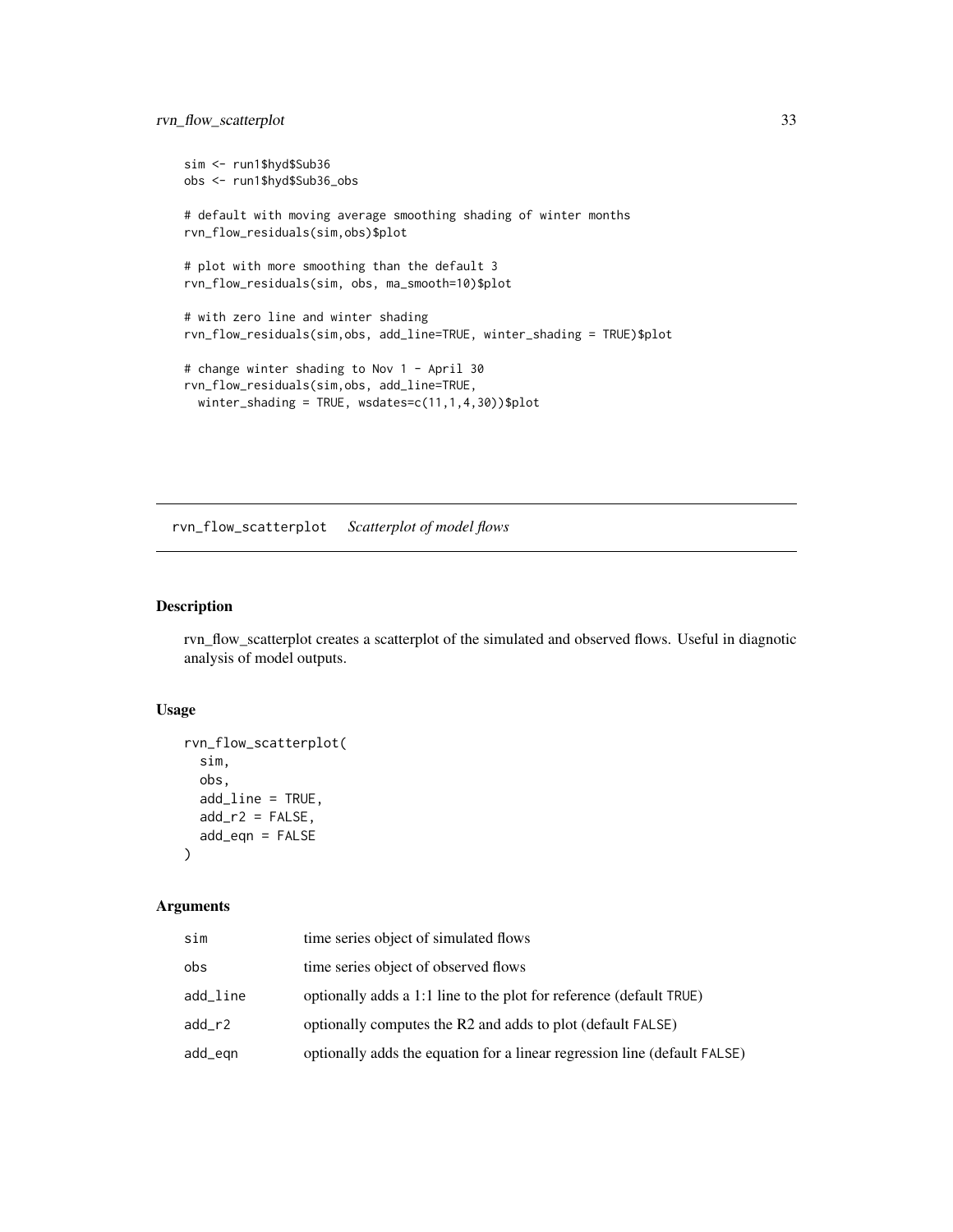Creates a scatterplot of flows.

The sim and obs should be of time series (xts) format. The flow series are assumed to be daily flows with units of m3/s.

The R2 diagnostic is calculated for a fit with no intercept (in a perfect fit the points are identical, and intercept is automatically zero). The R2 is calculated with the NA values removed

Note that a plot title is purposely omitted in order to allow the automatic generation of plot titles.

## Value

TRUE return TRUE if the function is executed properly

# See Also

[rvn\\_forcings\\_read](#page-35-1) for reading in the ForcingFunctions file

# Examples

```
# load sample hydrograph data, two years worth of sim/obs
data(rvn_hydrograph_data)
sim <- rvn_hydrograph_data$hyd$Sub36
obs <- rvn_hydrograph_data$hyd$Sub36_ob
# plot the flow scatterplot, produce an R2 metric
rvn_flow_scatterplot(sim,obs,add_r2=TRUE)
# plot again with a regression equation
rvn_flow_scatterplot(sim,obs,add_r2=TRUE,add_eqn=TRUE)
```
rvn\_flow\_spaghetti *Flow Spaghetti Plot*

#### Description

rvn\_flow\_spaghetti creates a spaghetti plot of the flow series provided.

#### Usage

```
rvn_flow_spaghetti(flow)
```
#### Arguments

flow time series object of simulated flows

<span id="page-33-0"></span>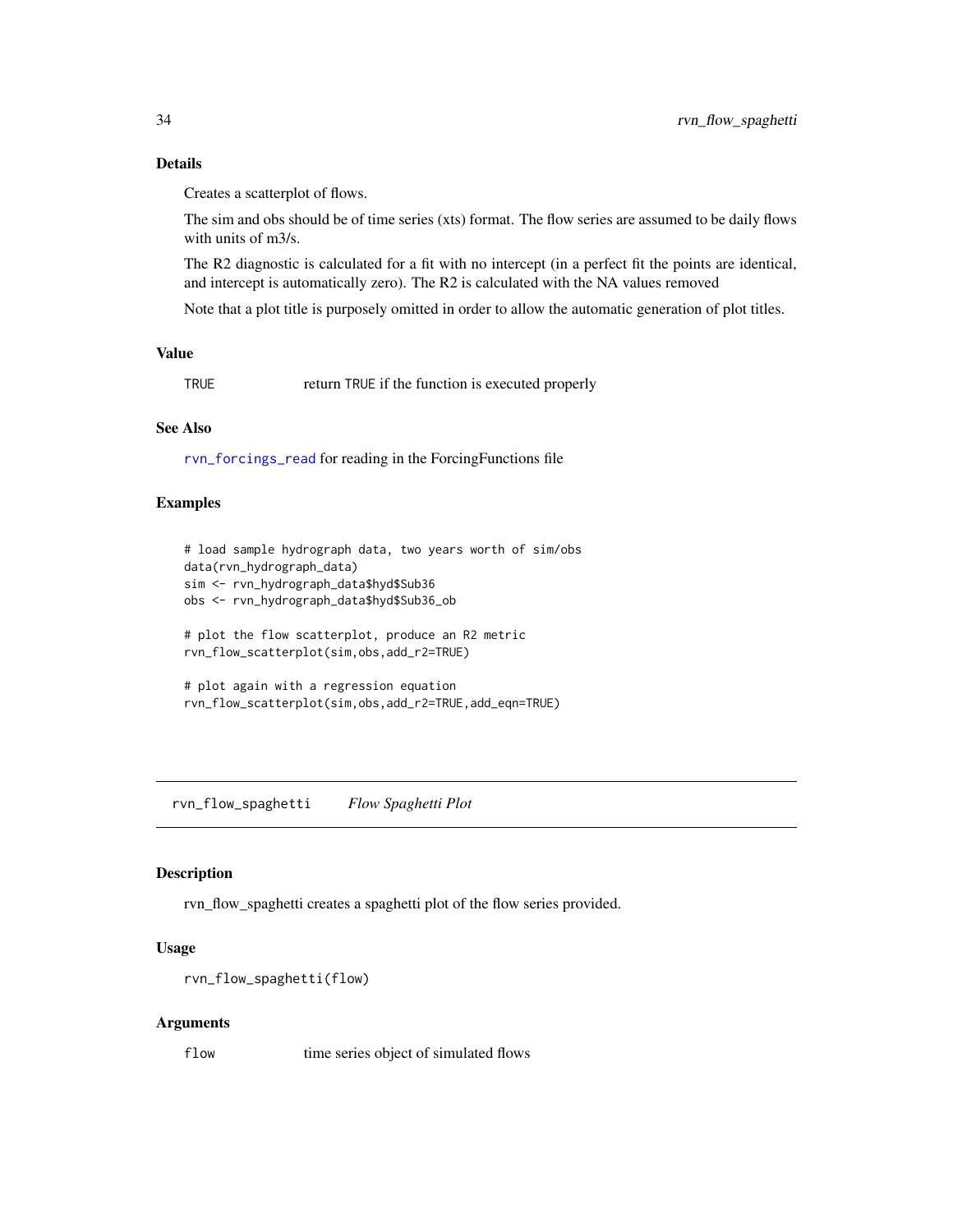<span id="page-34-0"></span>Creates a spaghetti plot of the annual flow series in each year of data provided. The flows are plotted for each water year of data available, set as October 1st.

Note that the plotting to the day of year is approximate in order to simplify the plotting of leap years and non-leap years. The years are plotted including day 366 and starting on day 274, regardless of whether it is a leap year or not. This is likely without consequence in seeing the trends between water years, however the user is warned of this deficiency.

The flow series provided should be of time series (xts) format.

Note that a plot title is purposely omitted in order to allow the automatic generation of plot titles.

#### Value

TRUE return TRUE if the function is executed properly

# See Also

[rvn\\_flow\\_scatterplot](#page-32-1) to create a scatterplot of flow values

# Examples

# load sample hydrograph data, two years worth of sim/obs data(rvn\_hydrograph\_data)

# create spaghetti plot of simulated flows rvn\_flow\_spaghetti(rvn\_hydrograph\_data\$hyd\$Sub36)

# create spaghetti plot of observed flows rvn\_flow\_spaghetti(rvn\_hydrograph\_data\$hyd\$Sub36\_obs)

rvn\_forcings\_plot *Plots summary of watershed forcing functions*

#### Description

rvn\_forcings\_plot generates a set of 5 plots (precip,temperature,PET,radiation, and potential melt), which summarize the watershed-averaged forcings. Returns a list with the individual plots.

# Usage

rvn\_forcings\_plot(forcings, prd = NULL)

# Arguments

| forcings | forcings attribute from forcings read function            |
|----------|-----------------------------------------------------------|
| prd      | (optional) time period over which the plots are generated |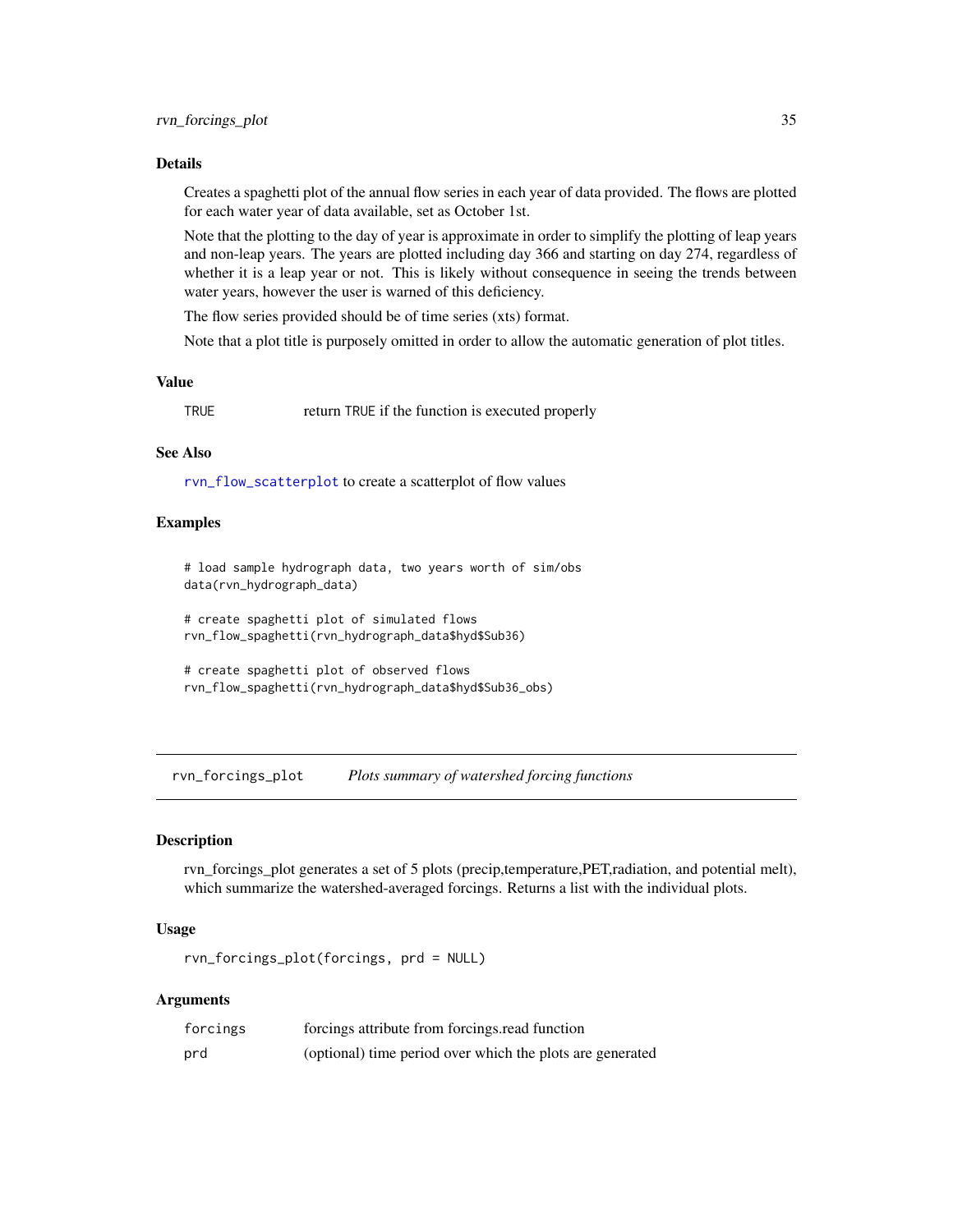Creates multiple plots from a ForcingFunctions.csv file structure generating using RavenR's forcings.read function

# Value

forcing\_plots list of ggplot objects of individual forcing plots and the combined plot

#### See Also

[rvn\\_forcings\\_read](#page-35-1) for the function used to read in the forcings function data

# Examples

```
# read in sample forcings data
data("rvn_forcing_data")
fdata <- rvn_forcing_data$forcings
```

```
# plot forcings data
p1 <- rvn_forcings_plot(fdata)
p1$Precipitation
p1$AllForcings
```

```
# plot subset of forcing data for 2002-2003 water year
prd <- "2002-10-01/2003-09-30"
rvn_forcings_plot(fdata,prd)$AllForcings
```

```
# add Legend back to plot (using ggplot2::theme)
library(ggplot2)
rvn_forcings_plot(fdata,prd)$Temperature+
theme(legend.position='top')
```
<span id="page-35-1"></span>rvn\_forcings\_read *Read in Raven ForcingFunctions file*

# Description

rvn\_forcings\_read is used to read in the ForcingFunctions.csv file produced by the modelling Framework Raven.

# Usage

rvn\_forcings\_read(ff = NA, tzone = "UTC")

# Arguments

| ff    | full file path to the Forcing Functions.cs of file |
|-------|----------------------------------------------------|
| tzone | string indicating the timezone of the data in ff   |

<span id="page-35-0"></span>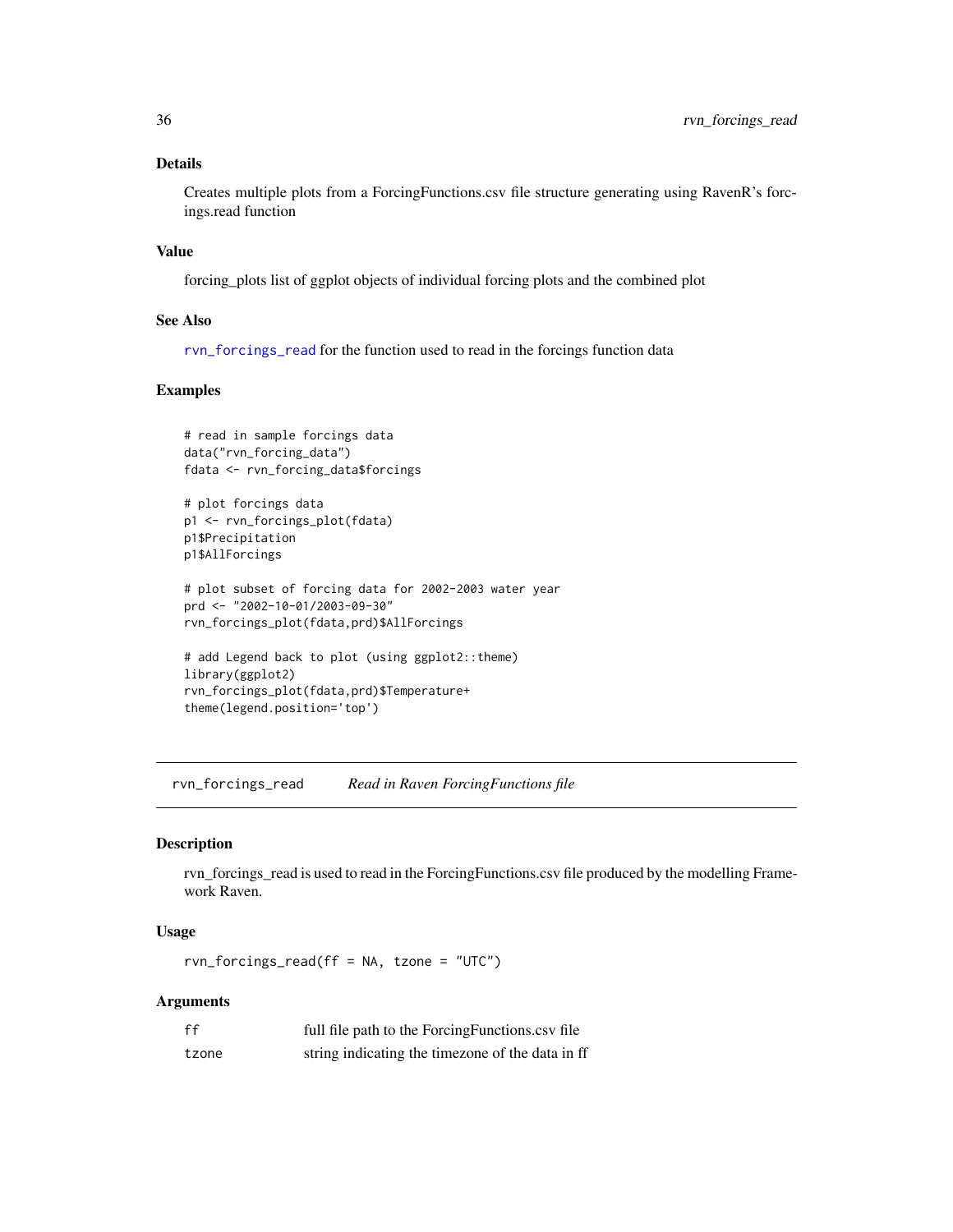# Details

Expects a full file path to the ForcingFunctions.csv file, then reads in the file using read.csv. The main advantage of this functon is renaming the columns to nicer names and extracting the units into something much easier to read.

ff is the full file path of the ForcingFunctions.csv file. If the file is located in the current working directory, then simply the name of the file is sufficient.

The timezone is provided by the tzone argument as "UTC" by default, and should be adjusted by the user to the local time zone as needed, based on the model run.

#### Value

| forcings | data frame from the file with standardized names |
|----------|--------------------------------------------------|
| units    | vector corresponding to units of each column     |

# See Also

[rvn\\_hyd\\_read](#page-46-0) for reading in the Hydrographs.csv file

# Examples

```
# read in sample forcings data
ff <- system.file("extdata","run1_ForcingFunctions.csv", package="RavenR")
myforcings <- rvn_forcings_read(ff)
# check data (first 5 columns for brevity)
head(myforcings$forcings[,1:5])
summary(myforcings$forcings[,1:5])
```
rvn\_forcing\_data *Forcings Data from Raven*

#### Description

A dataset formatted to the xts package, read in by the forcings.read function. The dataset contains the typical columns from the Raven outputted ForcingFunctions.csv file, available for download in the Raven Tutorials (linked below).

#### Usage

rvn\_forcing\_data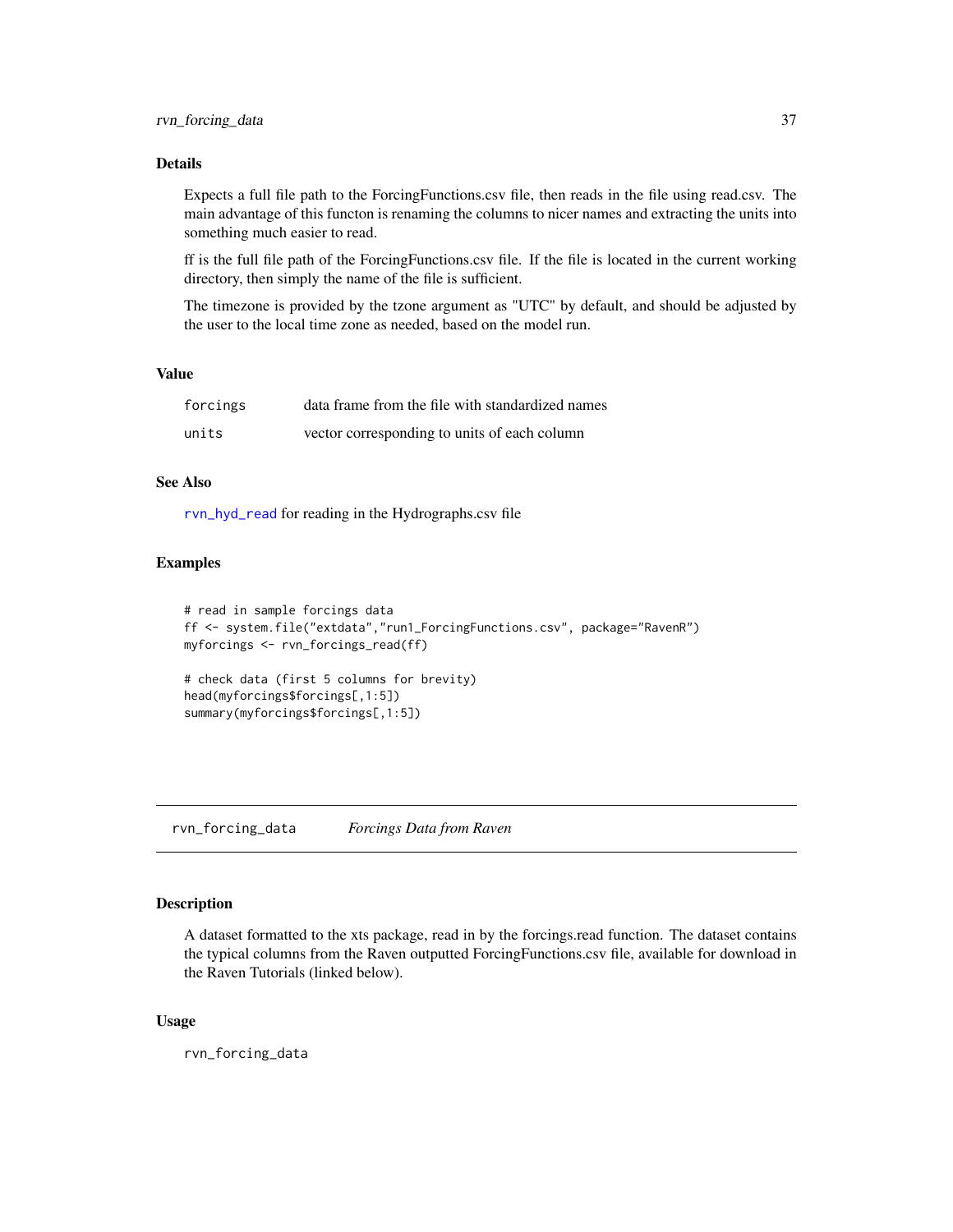# Format

rvn\_forcing\_data is a data frame with two object

forcings various forcing functions and related output from Raven model

units units associated with each variable in forcings

rvn\_forcing\_data\$forcings is an xts (time series) object with 731 rows and 21 variables, containing data from 2002-10-01 to 2004-09-30. The details of each forcing function can be found in the Raven Manual

- day\_angle
- rain
- snow
- temp
- temp\_daily\_min
- temp\_daily\_max
- temp\_daily\_ave
- temp\_monthly\_min
- temp\_monthly\_max
- air\_dens
- air\_pres
- rel\_hum
- cloud\_cover
- ET\_radiation
- SW\_radiation
- LW\_radiation
- wind\_vel
- PET
- OW\_PET
- daily\_correction
- potential\_melt

The Nith River model can be downloaded from the Raven Tutorials (tutorial #2) [http://www.](http://www.civil.uwaterloo.ca/jrcraig/Raven/Downloads.html) [civil.uwaterloo.ca/jrcraig/Raven/Downloads.html](http://www.civil.uwaterloo.ca/jrcraig/Raven/Downloads.html)

# See Also

- [rvn\\_forcings\\_read](#page-35-0) for reading in forcing functions output files
- [rvn\\_forcings\\_plot](#page-34-0) for plotting forcing functions in a convenient way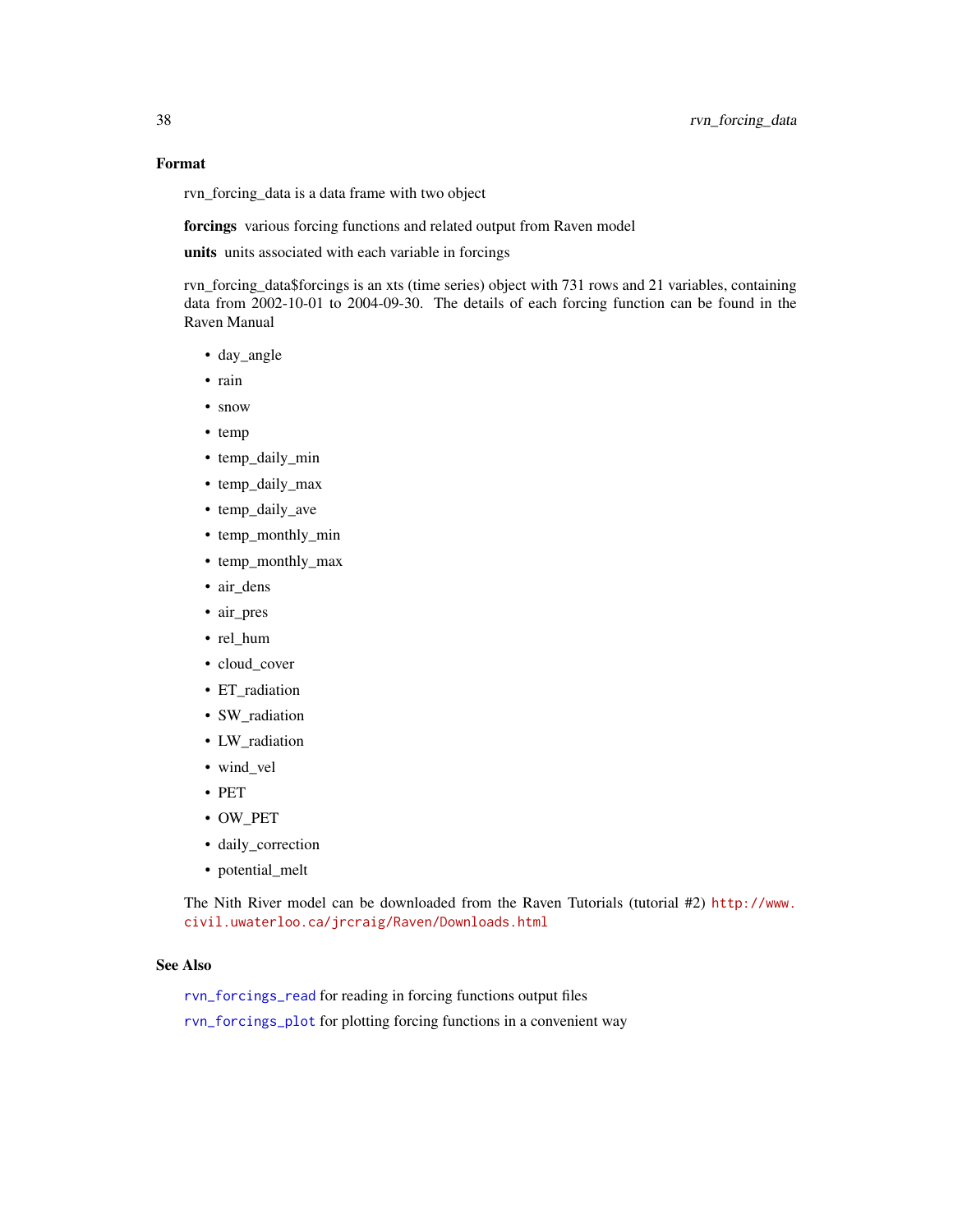rvn\_fortify\_xts *Fortify xts object to specific format*

#### **Description**

Applies the fortify function to an xts object and updates the Index character column to a date column called 'Date'.

# Usage

```
rvn_fortify_xts(x)
```
# Arguments

x xts formatted object to fortify to tibble

# Details

Useful in preparing data to plotting or other tidy-style analysis. This function is used internally in many RavenR plotting functions.

# Value

tibble format of the xts data

## Examples

```
ff <- system.file("extdata","run1_Hydrographs.csv", package="RavenR")
hyd <- rvn_hyd_read(ff)$hyd
hyd_fortified <- rvn_fortify_xts(hyd)
head(hyd_fortified)
```
rvn\_gen\_obsweights *Create weights time series for calibration/diagnostic evaluation*

# Description

Creates an observation data weights time series based upon dates stored in an xts time series and criterion given by the user

# Usage

```
rvn_gen_obsweights(
  ts,
  criterion = "BETWEEN",
 startdate = "1785-10-05",
  enddate = "2500-01-01"
)
```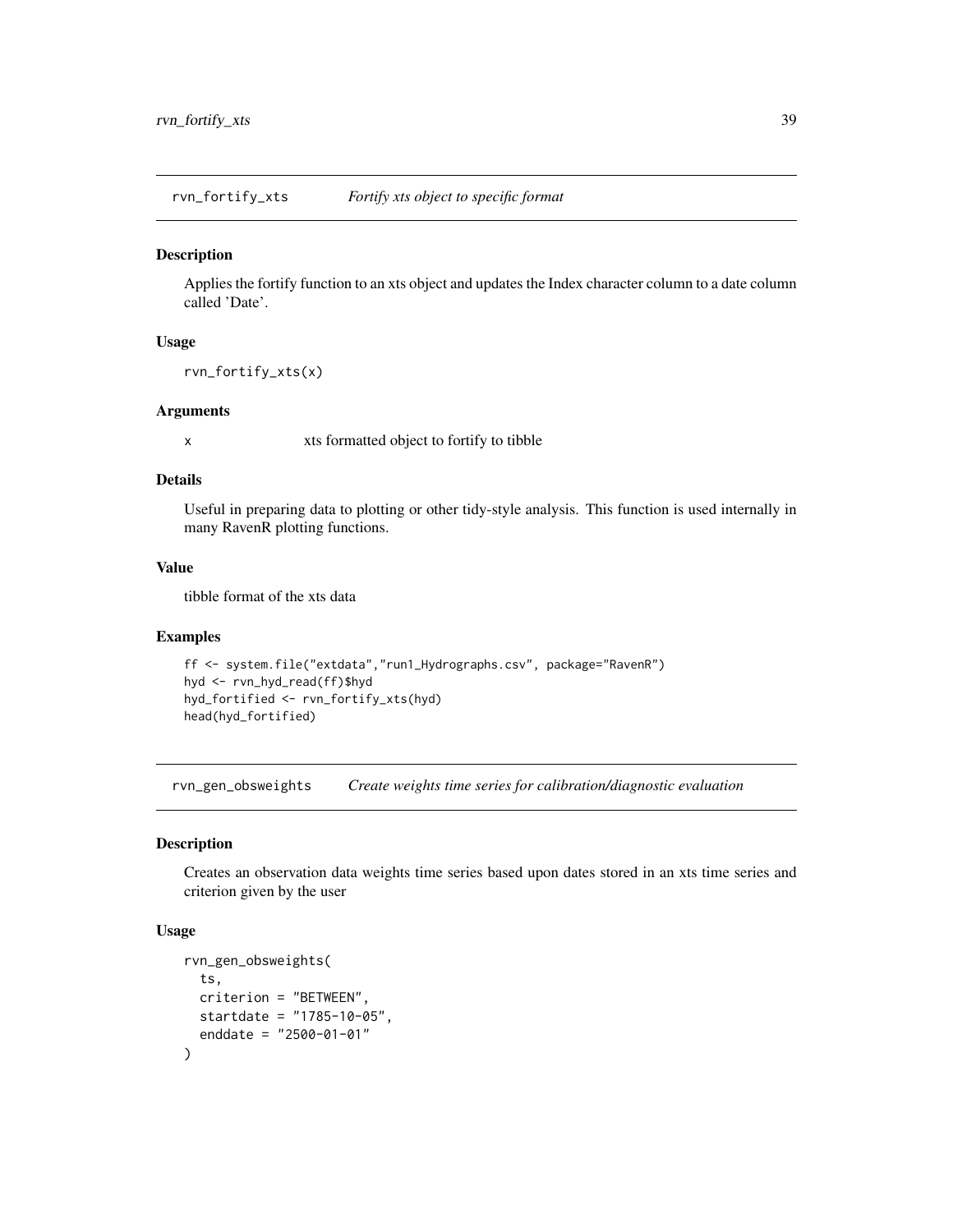#### Arguments

| ts        | xts time series                                                                                                                                                                                             |
|-----------|-------------------------------------------------------------------------------------------------------------------------------------------------------------------------------------------------------------|
| criterion | criterion used to determine weighted vs. non-weighted dates one of 'BEFORE'.<br>'AFTER', 'BETWEEN', 'BETWEEN_CYCLIC'                                                                                        |
| startdate | Date indicating start of time period (for 'BETWEEN' or 'AFTER' criterion)<br>or start of annual cyclic period (for 'BETWEEN_CYCLIC'). In the latter case,<br>only the julian day of the start date matters. |
| enddate   | Date indicating end of time period (for 'BETWEEN' or 'BEFORE' criterion)<br>or end of annual cyclic period (for 'BETWEEN_CYCLIC'). In the latter case,<br>only the julian day of the enddate matters.       |

## Details

for criterion ='BEFORE', all timestamps prior to the enddate have a weight of 1, 0 otherwise for criterion ='AFTER', all timestamps after the startdate have a weight of 1, 0 otherwise for criterion ='BETWEEN', all timestamps after the startdate and before the enddate have a weight of 1, 0 otherwise for criterion ='BETWEEN\_CYCLIC', all julian days after the startdate and before the enddate

have a weight of 1, 0 otherwise; if startdate is more than enddate, then the opposite is true, e.g, for startdate="2002-11-01" and enddate "2002-01-31", only November, December and January timestamps have a weight of 1

# Value

wtsreturns numeric vector of weights

#### Author(s)

James R. Craig, University of Waterloo

## See Also

[rvn\\_rvt\\_write](#page-94-0) to write the weights to an rvt file

```
# locate hydrograph sample csv data from RavenR package
ff <- system.file("extdata","run1_Hydrographs.csv", package="RavenR")
# read in Raven Hydrographs file, store into mydata
mydata <- rvn_hyd_read(ff, tzone="EST")
# generate rvt file using just observations from Subbasin ID 36
flows <- rvn_ts_infill(mydata$hyd$Sub36_obs)
# weight March-October flows:
wts <- rvn_gen_obsweights(flows,criterion = "BETWEEN_CYCLIC",
  startdate="2000-03-01", enddate="2003-11-01")
```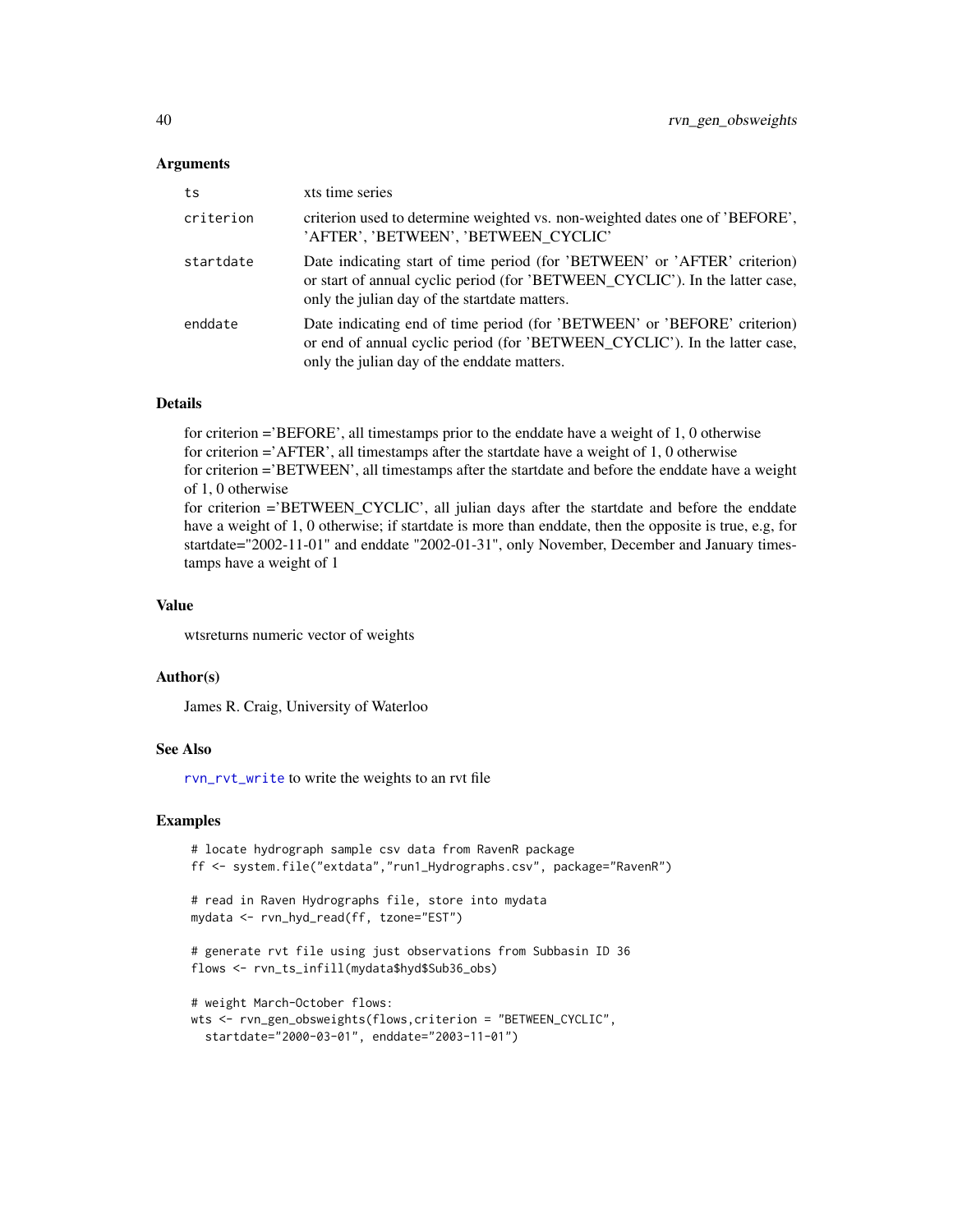# rvn\_get\_prd 41

```
# and only after March 2003:
wts2 <- rvn_gen_obsweights(flows,criterion = "AFTER",
  startdate="2003-03-01")
wts2 <- wts2*wts # product merges weights
# show weights over time
plot(wts2)
```
rvn\_get\_prd *Check period input*

# Description

Checks a period argument either as a character or against an xts object.

#### Usage

 $rvn\_get\_prd(x = NULL, prd = NULL)$ 

#### Arguments

|     | xts object                                                     |
|-----|----------------------------------------------------------------|
| prd | period argument in format YYYY-MM-DD/YYYY-MM-DD as a character |

# Details

The function may take some combination of an xts object, a character string or both.

If a character is provided, the consistency of the character string against the YYYY-MM-DD/YYYY-MM-DD format is checked. If an xts object is provided, the period for that xts object is returned. If both are provided to the function, both checks are made and the consistency of the character period against the xts object is performed. In any case, a period character string is returned.

# Value

prd argument with warnings provided if needed

# See Also

[rvn\\_theme\\_RavenR](#page-101-0) provides a theme for the RavenR package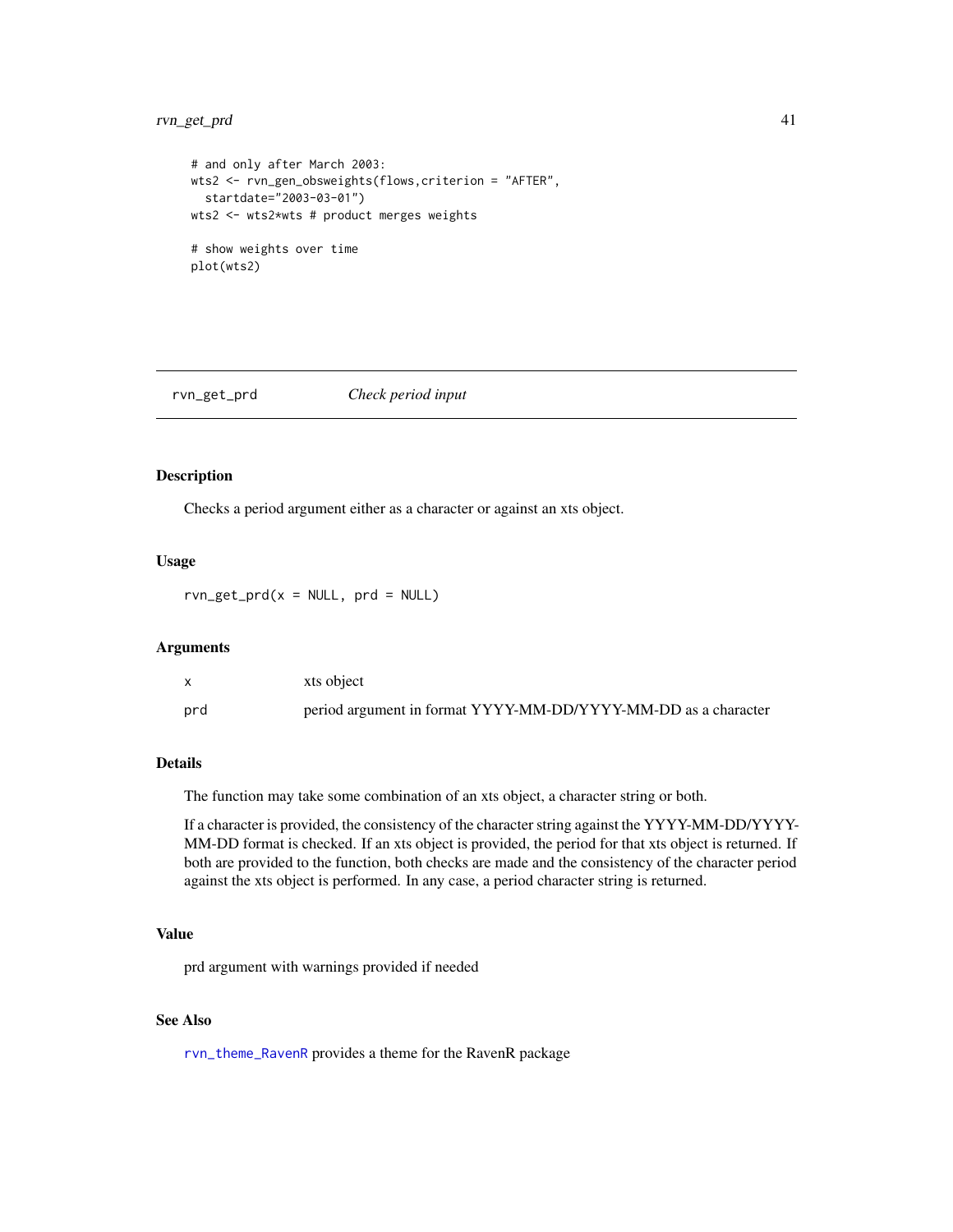# Examples

```
data(rvn_hydrograph_data)
# check if string is a valid prd argument
rvn_get_prd(prd="2000-10-01/2002-09-30")
# rvn_get_prd(prd="2000-10-01/2002-24-30") # returns error
# get full valid prd argument for xts object
rvn_get_prd(rvn_hydrograph_data$hyd$Sub43_obs)
# check prd argument against xts object
rvn_get_prd(rvn_hydrograph_data$hyd$Sub43_obs, "2020-01-01/2020-02-01")
# rvn_get_prd(rvn_hydrograph_data$hyd$Sub43_obs, "2002-24-01/2020-02-01") # returns error
# rvn_get_prd(rvn_hydrograph_data$hyd$Sub43_obs, "20-24-01/2020-02-01") # returns error
```
rvn\_hydrograph\_data *Hydrograph Data from Raven*

## Description

A dataset formatted to the xts package, read in by the hyd.read function. The dataset contains the typical columns from the Raven outputted Hydrographs.csv file, available for download in the Raven Tutorials (linked below).

# Usage

rvn\_hydrograph\_data

# Format

rvn\_hydrograph\_data is a data frame with two object

hyd simulated and observed flows from Raven model

units units associated with each variable in hyd

obs.flag flag for each column indicating whether it is observed data or not

rvn\_hydrograph\_data\$hyd is an xts (time series) object with 731 rows and 5 variables, with data from 2002-10-01 to 2004-09-30. More details on the Hydrographs.csv output can be found in the Raven manual.

- precip precipitation time series
- Sub36 outflows from subbasin 36 in Nith model
- Sub36 obs observed outflows from subbasin 36
- Sub43 outflows from subbasin 43 in Nith model
- Sub43\_obs observed outflows from subbasin 43

The Nith River model can be downloaded from the Raven Tutorials (tutorial #2) [http://raven.](http://raven.uwaterloo.ca/Downloads.html) [uwaterloo.ca/Downloads.html](http://raven.uwaterloo.ca/Downloads.html)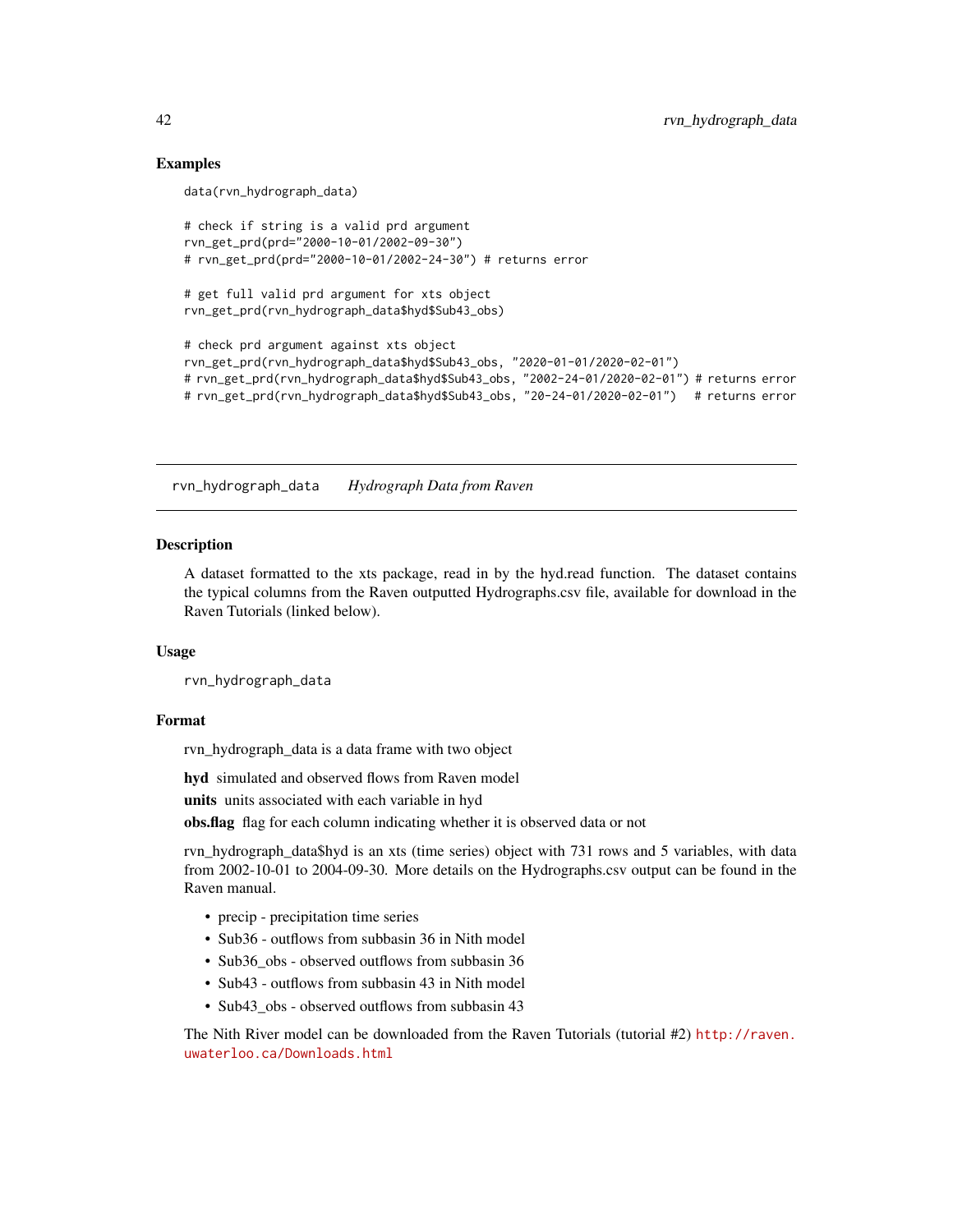# See Also

[rvn\\_custom\\_read](#page-24-0) for reading in custom output files

[rvn\\_custom\\_output\\_plot](#page-23-0) for plotting custom output

<span id="page-42-0"></span>rvn\_hyd\_dygraph *Read in Raven Hydrograph file*

# Description

rvn\_hyd\_dygraph plots modeled vs observed hydrographs when supplied with hydrograph data structure read using [rvn\\_hyd\\_read](#page-46-0)

# Usage

```
rvn_hyd_dygraph(
  hy,
  timezone = "UTC",
 basins = ",
 main = NULL,figheight = 400\lambda
```
# Arguments

| hy        | hydrograph data structure generated by rvn_hyd_read routine                                  |
|-----------|----------------------------------------------------------------------------------------------|
| timezone  | data timezone; defaults to UTC                                                               |
| basins    | list of subbasin names from hydrograph file. Each subbasin creates separate<br>dygraph plots |
| main      | dygraph title to override the default (applied to all dygraphs)                              |
| figheight | height of figure, in pixels                                                                  |

# Value

res a list of plot handles to dygraph plots

# Examples

```
# read in RavenR sample hydrographs data
hy <- rvn_hydrograph_data
# view contents for subbasin 36 as dyGraph
dyplots <- rvn_hyd_dygraph(hy,basins="Sub36")
dyplots
```
rvn\_hyd\_dygraph(hy,basins="Sub36", main="test title")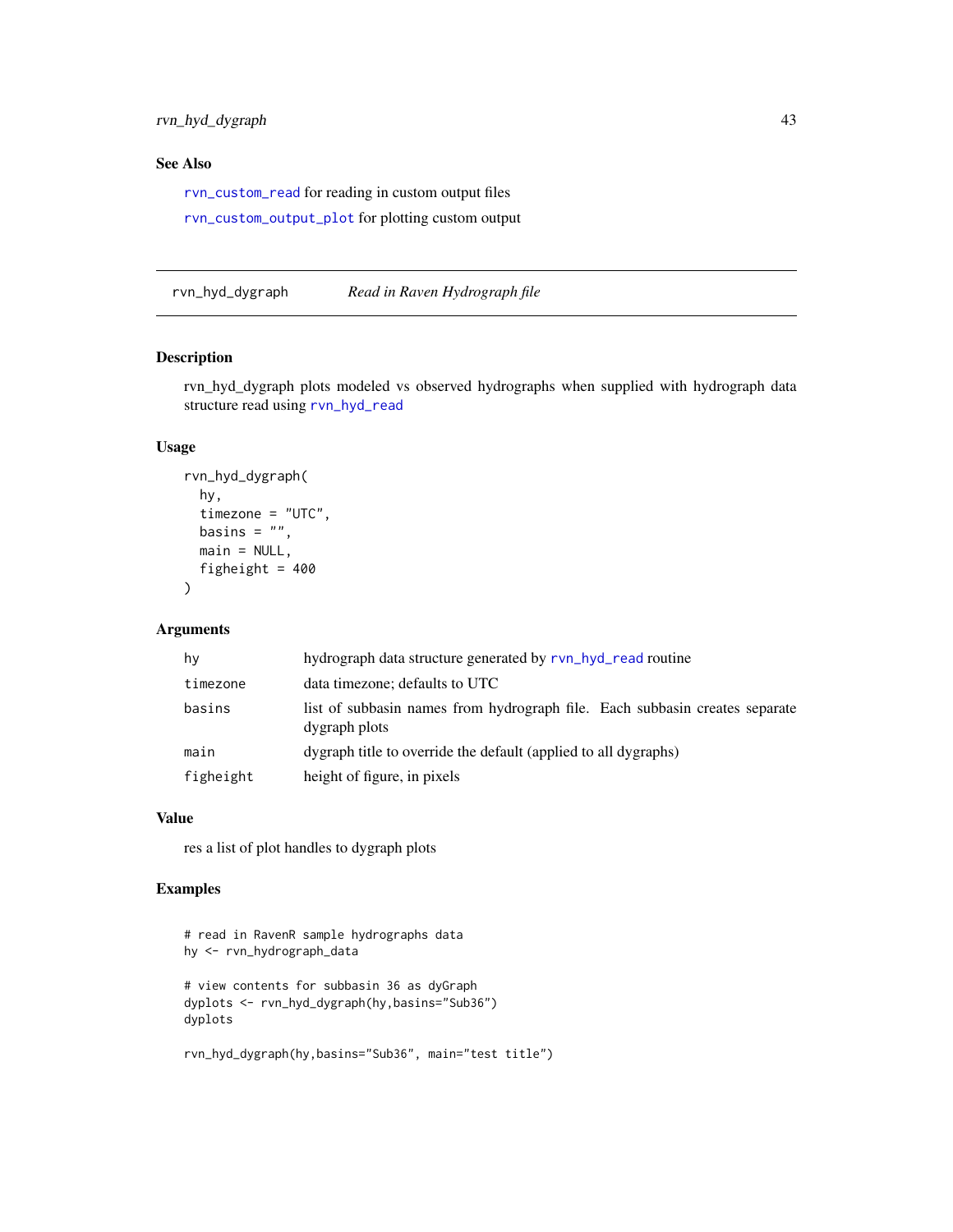```
# view contents for all basins in hydrograph data
rvn_hyd_dygraph(hy)
```
<span id="page-43-0"></span>rvn\_hyd\_extract *Extract function for Raven Hydrograph object*

#### Description

rvn\_hyd\_extract is used for extracting data from the Raven hydrograph object. Works for objects passed from rvn\_hyd\_read function (which reads the Hydrographs.csv file produced by the modelling framework Raven).

#### Usage

rvn\_hyd\_extract(subs = NA, hyd = NA, prd = NULL, rename\_cols = TRUE)

#### Arguments

| subs        | column name for plotting/extracting                                                                                    |
|-------------|------------------------------------------------------------------------------------------------------------------------|
| hyd         | full hydrograph data frame (including units) produced by hyd.read                                                      |
| prd         | time period for plotting, as string. See details                                                                       |
| rename_cols | boolean for whether to rename columns to generic terms (sim, obs, etc.) or leave<br>column names as they appear in hyd |

## Details

Extracts the modelled and observed data from a Raven hydrograph object by name reference. It is also easy to create plots of modelled and observed data using this function. The simulated and observed files are outputted regardless of whether a plot is created, for the specified period.

The subs input is the name of the column desired for use; the most common use of this will be for subbasin outflows, where the names will be of the form "subXX", for example "sub24".

The hyd object is the full hydrograph object (hyd and units in one data frame) created by the hyd.read function. Both the hyd and units are required, since the units are placed onto the plots if one is created. This is useful to at least see the units of the plotted variable, even if the plot is later modified.

The prd input is used to specify a period for the plot and/or the data output. The period should be specified as a string start and end date, of the format "YYYY-MM-DD/YYYY-MM-DD", for example, "2006-10-01/2010-10-01". If no period is supplied, the entire time series will be used.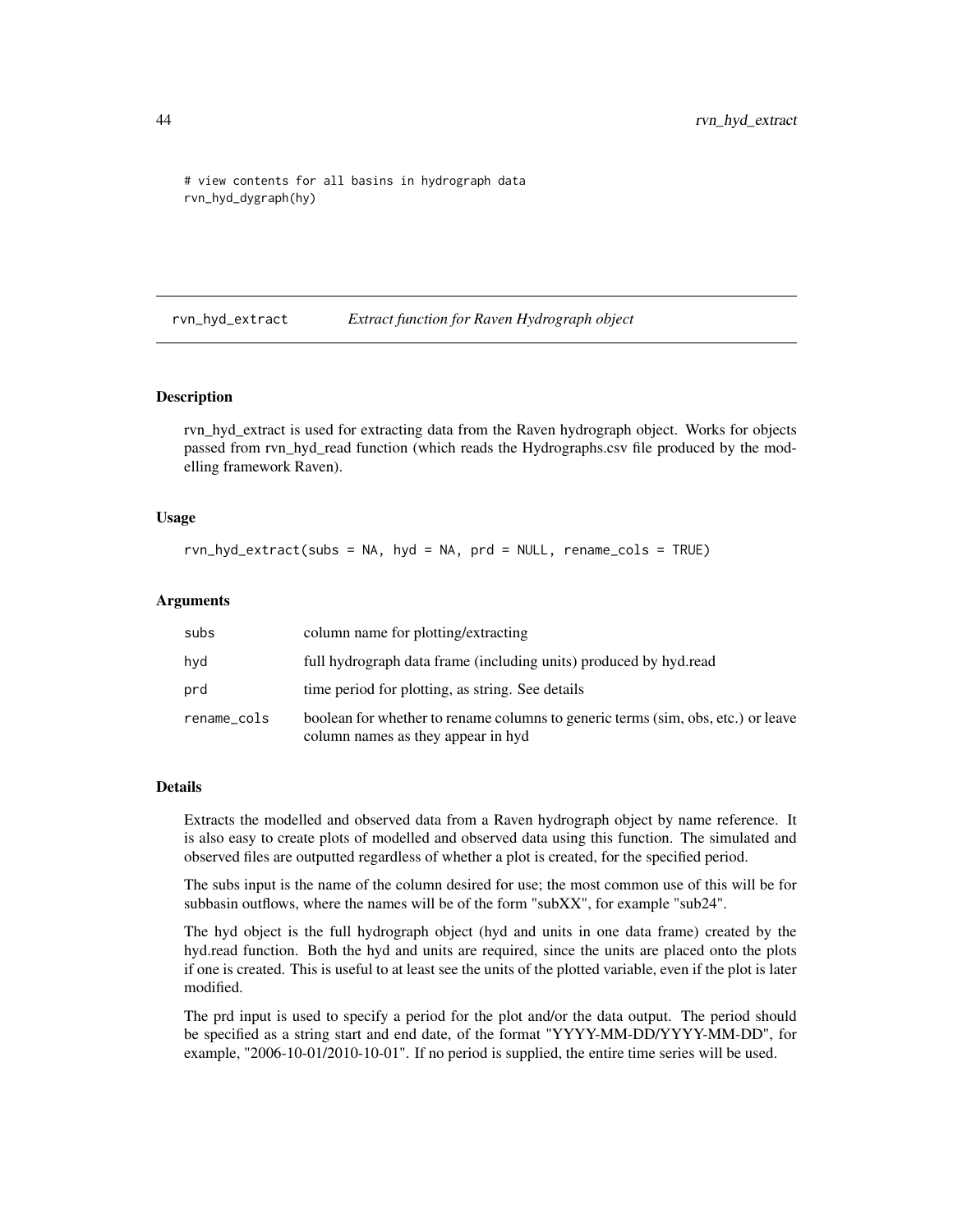# rvn\_hyd\_plot 45

## Value

returns an xts object with sim, obs, inflow, and obs\_inflow time series (if available)

| sim        | model simulation for specified column and period           |
|------------|------------------------------------------------------------|
| obs        | observed data for specified column and period              |
| inflow     | inflow simulation for specified column and period          |
| obs_inflow | observed inflow simulation for specified column and period |

# See Also

[rvn\\_hyd\\_read](#page-46-0) for reading in the Hydrographs.csv file and creating the object required in this function. [rvn\\_hyd\\_plot](#page-44-0) for conveniently plotting the output object contents onto the same figure.

# Examples

```
# read in hydrograph sample csv data from RavenR package
ff <- system.file("extdata","run1_Hydrographs.csv", package="RavenR")
# read in Raven Hydrographs file, store into myhyd
myhyd <- rvn_hyd_read(ff)
# no plot or observed data, specified period
flow_36 <- rvn_hyd_extract(subs="Sub36",myhyd)
attributes(flow_36)
# extract simulated and observed flows
sim <- flow_36$sim
obs <- flow_36$obs
```

```
# extract precipitation forcings
myprecip <- rvn_hyd_extract(subs="precip",hyd=myhyd)
myprecip <- myprecip$sim
```

```
# plot all components using rvn_hyd_plot
rvn_hyd_plot(sim,obs,precip=myprecip)
```
<span id="page-44-0"></span>rvn\_hyd\_plot *Create Hydrograph Plot*

## Description

rvn\_hyd\_plot creates a hydrograph plot object for the supplied flow series, or equivalently a stage plot for reservoir stages.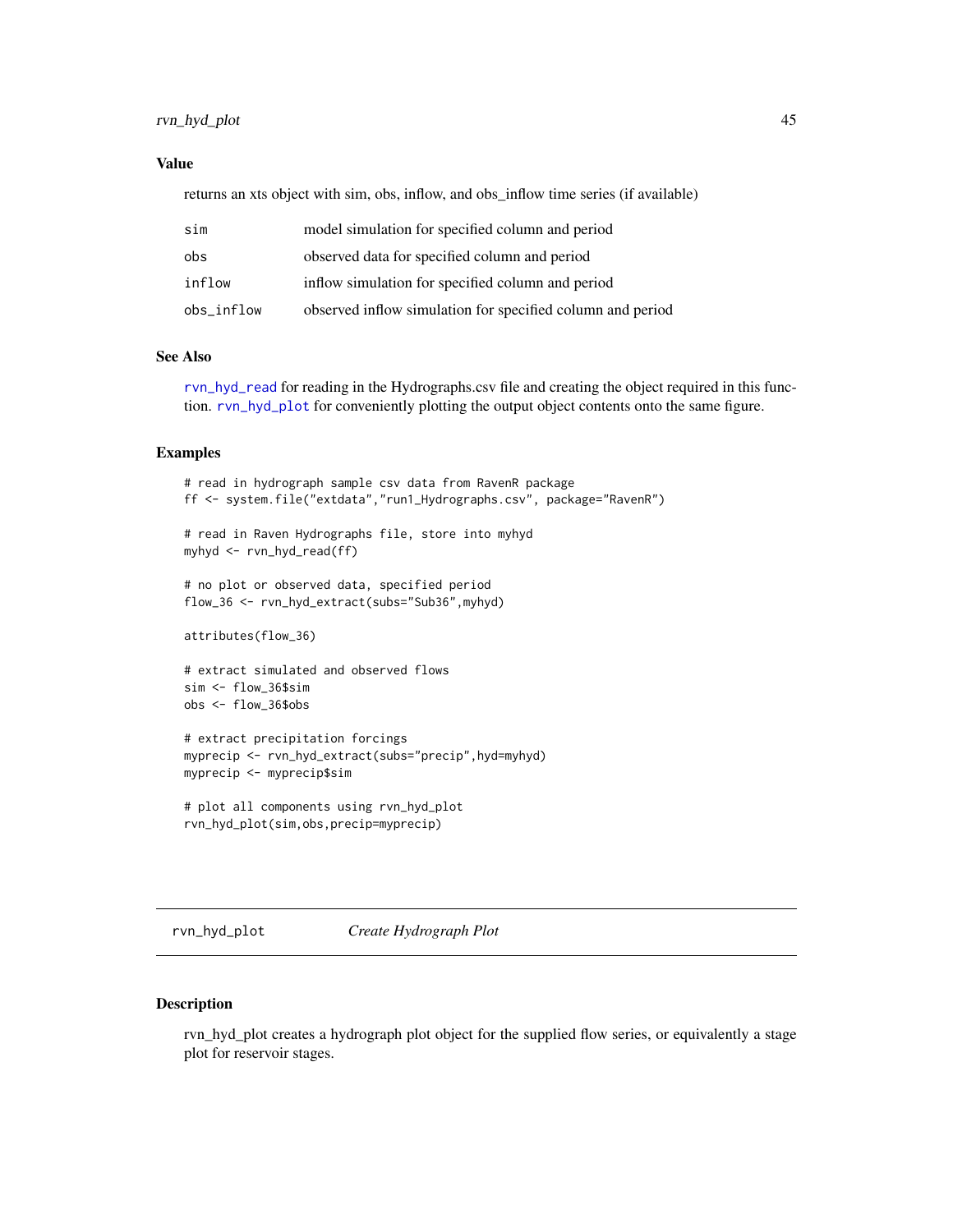## Usage

```
rvn_hyd_plot(
  sim = NULL,obs = NULL,inflow = NULL,
 precip = NULL,
 prd = NULL,
 winter_shading = FALSE,
 wsdates = c(12, 1, 3, 31)
\lambda
```
#### Arguments

| sim     | time series object of simulated flows                                    |
|---------|--------------------------------------------------------------------------|
| obs     | time series object of observed flows                                     |
| inflow  | time series object of inflows to subbasin                                |
| precip  | time series object of precipitation                                      |
| prd     | period to use in plotting                                                |
|         | winter_shading optionally adds shading for winter months (default FALSE) |
| wsdates | integer vector of winter shading period dates (see details)              |

# Details

Creates a hydrograph plot using the supplied time series; any series not supplied will not be plotted. If the precip time series is supplied, the secondary y axis will be used to plot the precip time series.

The function assumes that the supplied time series have the same length and duration in time. If this is not true, then the defined period or period calculated from the first available flow series will be used to determine the plotting limits in time. If the data is used directly from Raven output, this is not a concern. The supplied time series should be in xts format, which again can be obtained directly by using the hyd.extract function.

The winter\_shading argument will add a transparent grey shading for the specified period by wsdates in each year that is plotted.

wsdates is formatted as c(winter start month, winter start day, winter end month, winter end day).

Note that a plot title is purposely omitted in order to allow the automatic generation of plot titles.

#### Value

p1 returns ggplot plot object

# See Also

[rvn\\_flow\\_spaghetti](#page-33-0) to create a spaghetti plot of annual flow series

[rvn\\_hyd\\_extract](#page-43-0) to extract time series from Raven objects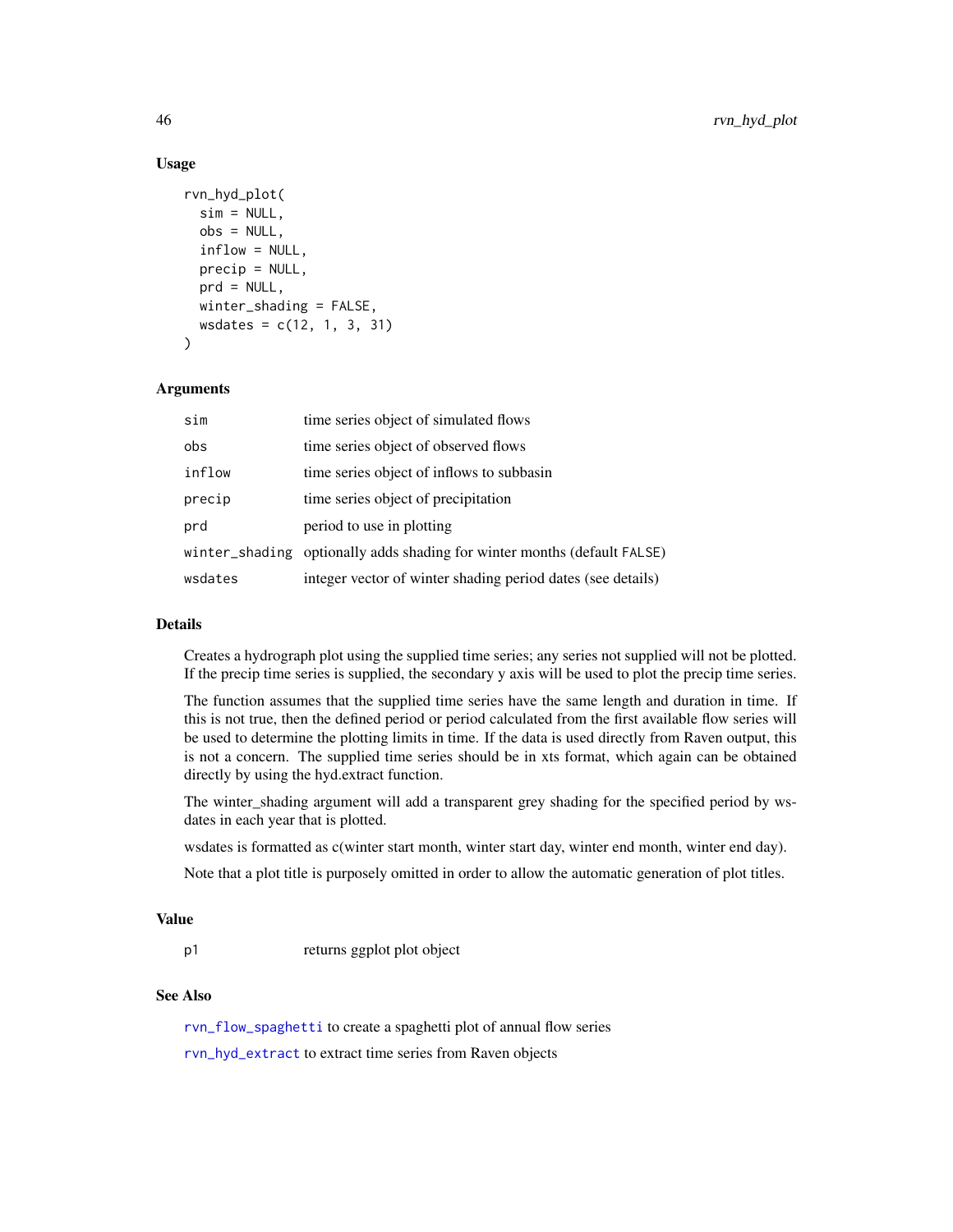# rvn\_hyd\_read 47

## Examples

```
# load sample hydrograph data, two years worth of sim/obs
ff <- system.file("extdata","run1_Hydrographs.csv", package="RavenR")
run1 <- rvn_hyd_read(ff)
sim <- run1$hyd$Sub36
obs <- run1$hyd$Sub36_obs
precip <- run1$hyd$precip
# create a nice hydrograph
rvn_hyd_plot(sim,obs)
# create a hydrograph with precip as well;
rvn_hyd_plot(sim,obs,precip=precip)
# create a hydrograph with precip as well for a specific subperiod
prd <- "2003-10-01/2004-10-01"
rvn_hyd_plot(sim,obs,precip=precip,prd=prd)
# add the winter shading
rvn_hyd_plot(sim,obs,precip=precip,prd=prd, winter_shading=TRUE)
# change winter shading dates (Nov 1st to April 15th)
```
rvn\_hyd\_plot(sim,obs,precip=precip,prd=prd, winter\_shading=TRUE, wsdates=c(11,1,4,15))

<span id="page-46-0"></span>rvn\_hyd\_read *Read in Raven Hydrograph file*

# Description

rvn\_hyd\_read is used to read in the Hydrographs.csv file produced by the modelling Framework Raven.

## Usage

```
rvn_{dyd} read(ff = NA, tzone = "UTC")
```
### Arguments

| ff    | full file path to the Hydrographs.csv file                       |
|-------|------------------------------------------------------------------|
| tzone | string indicating the timezone of the data in ff (default "UTC") |

# Details

Expects a full file path to the Hydrographs.csv file, then reads in the file using fread. The main advantage of this function is renaming the columns to nicer names and extracting the units into something much easier to read.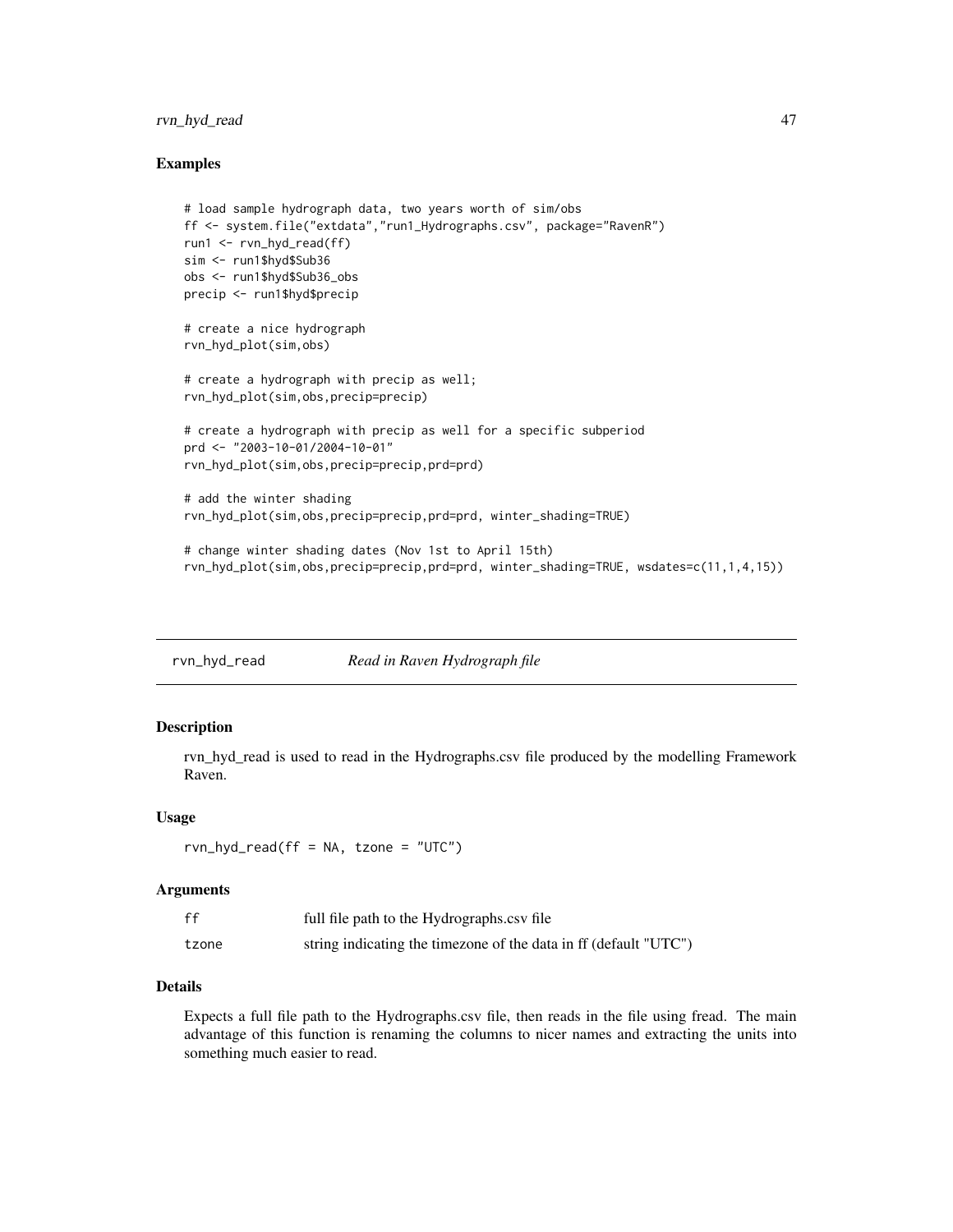This function is also built to support the [rvn\\_hyd\\_extract](#page-43-0) function, which uses the object created here for extracting by reference to the columns named here, for example sub24.

ff is the full file path of the Hydrographs.csv file. If the file is located in the current working directory, then simply the name of the file is sufficient.

tzone is a string indicating the timezone of the supplied Hydrographs file. The timezone provided is coded into the resulting hyd data frame using the as.POSIXct function. The timezone is provided as "UTC" by default, and should be adjusted by the user to the local time zone as needed, based on the model run.

## Value

hyd data frame from the file with standardized names

#### See Also

[rvn\\_hyd\\_extract](#page-43-0) for extraction tools related to the rvn\_hyd\_read output file

#### Examples

```
# read in hydrograph sample csv data from RavenR package
ff <- system.file("extdata","run1_Hydrographs.csv", package="RavenR")
```

```
# read in Raven Hydrographs file, store into myhyd
myhyd <- rvn_hyd_read(ff)
```

```
# view contents
head(myhyd$hyd)
myhyd$units
```
rvn\_met\_interpolate *Interpolate meteorological data using IDW*

#### Description

Interpolates/infills missing meteorological data by using an inverse-distance weighting scheme to infill using data from nearby meteorological stations; issues where maximum temperature is less than minimum temperature can also be resolved.

#### Usage

```
rvn_met_interpolate(
  weather_data = NULL,
  cc = c("max_temp", "min_temp", "total_precip"),
  key\_stn\_ids = NULL,ppexp = 2,
  fix_interp_temp = TRUE,
  fix_base_temp = FALSE,
```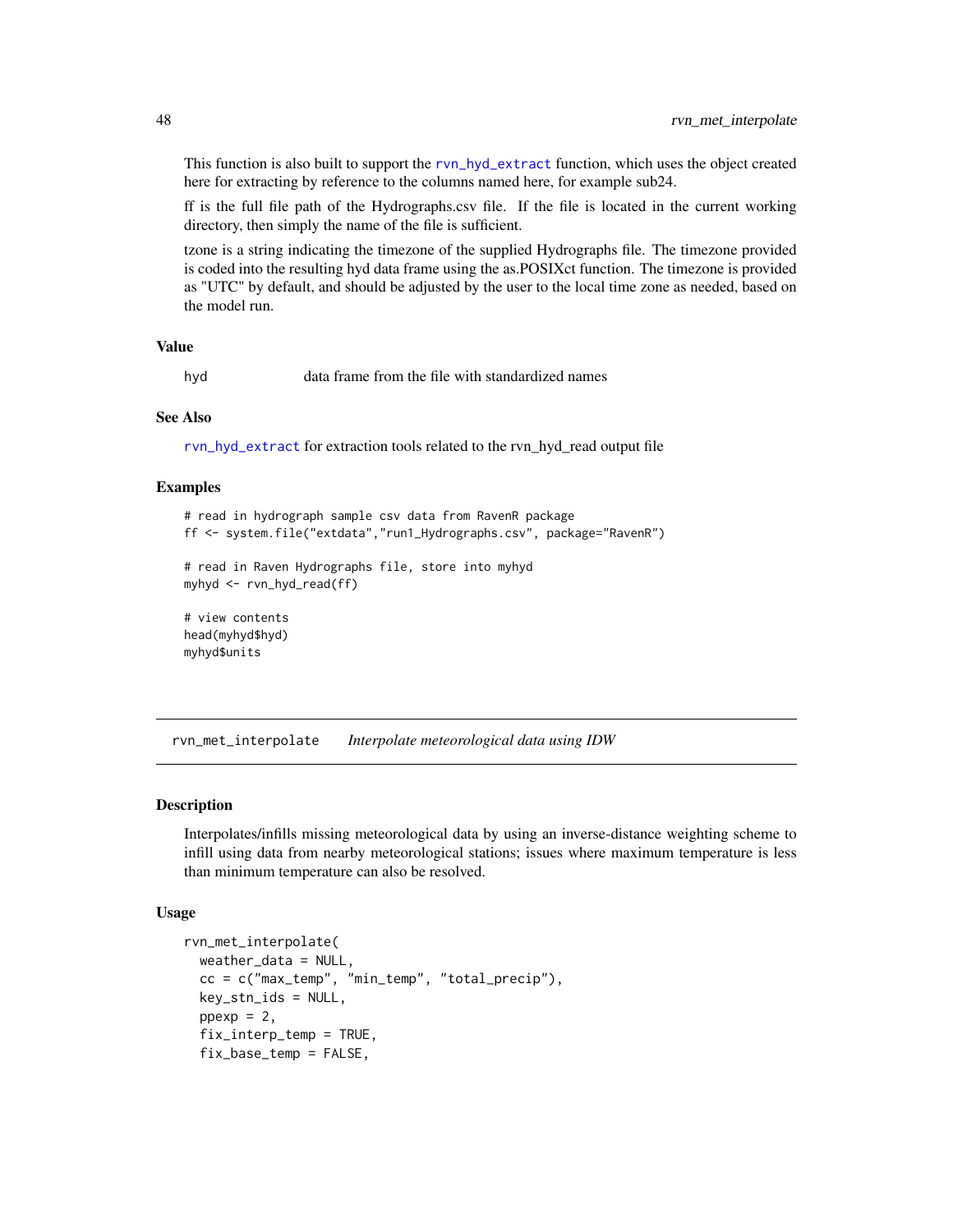$min\_dist = 100$  $\lambda$ 

## Arguments

| weather_data    | data frame of input meteorological data from multiple stations                  |
|-----------------|---------------------------------------------------------------------------------|
| <sub>CC</sub>   | columns from weather_data to infill missing values in                           |
| key_stn_ids     | station IDs in which to perform the interpolation                               |
| ppexp           | exponent to use in inverse distance weighting calculation (default 2)           |
| fix_interp_temp |                                                                                 |
|                 | function will swap interpolated min and max temp if appropriate                 |
| fix_base_temp   | function will swap any min and max temp if appropriate                          |
| min_dist        | minimum distance used in IDW to avoid issues with stations of different IDs but |
|                 | exact same coordinates (default 100m)                                           |

#### Details

This function takes a meteorological data set with multiple station data in one data frame and interpolates the missing values for key stations, for the specified meteorological variables to interpolate.

The format of the weather\_data input is consistent with that from the weathercan::weather\_dl function, which is the recommended tool to gather this input (see the examples).

This function does not guarantee to infill all missing values, since this depends on the availability of data at other locations when it lacks at a given station, although a warning is issued if missing values remain following the interpolation. If this is encountered, it may be prudent to consider including additional stations in the available data for interpolation and/or applying alternative interpolation schemes in conjunction with rvn\_met\_interpolate.

This function does not (currently) perform checks for the quality of the supplied or infilled data, such as checking for maximum temperature less than minimum temperature, unreasonable precipitation values, etc.

The key\_stn\_ids indicates which stations should have their missing values interpolated. It is likely that the user will require more data to perform a proper interpolation than the user cares to have gauge records at, i.e. some stations are only provided for the purposes of infilling missing data at other stations. Since the interpolation of all stations provided can become computationally expensive, the user can specify which stations they want to interpolate data for with the key\_stn\_ids parameter. Station IDs that are not within the key stn\_ids (if not NULL) will still be used, but not themselves infilled.

fix\_interp\_temp is a boolean for the function to swap any max\_temp and min\_temp fields where the maximum temperature is less than the minimum temperature, a common fix in messy environmental data. This function will only apply if the columns max\_temp and min\_temp are present, and will only apply to the interpolated fields. By default this is enabled, and automatic fixes to interpolated data will be done; supplied data where the max temp is less than min temp will not be fixed unless fix\_base\_temp is enabled.

The distance calculation, estimating the distance between stations, is performed using the [rvn\\_dist\\_lonlat](#page-26-0) function, which is based on the geosphere package. The min dist is included to provide a minimum distance used in IDW, and avoid issues with stations of different names and IDs but the same coordinates. This can occur when stations upgrade or are reinstated at a later time in the same location, which would otherwise result in a div/0 error in the IDW calculation.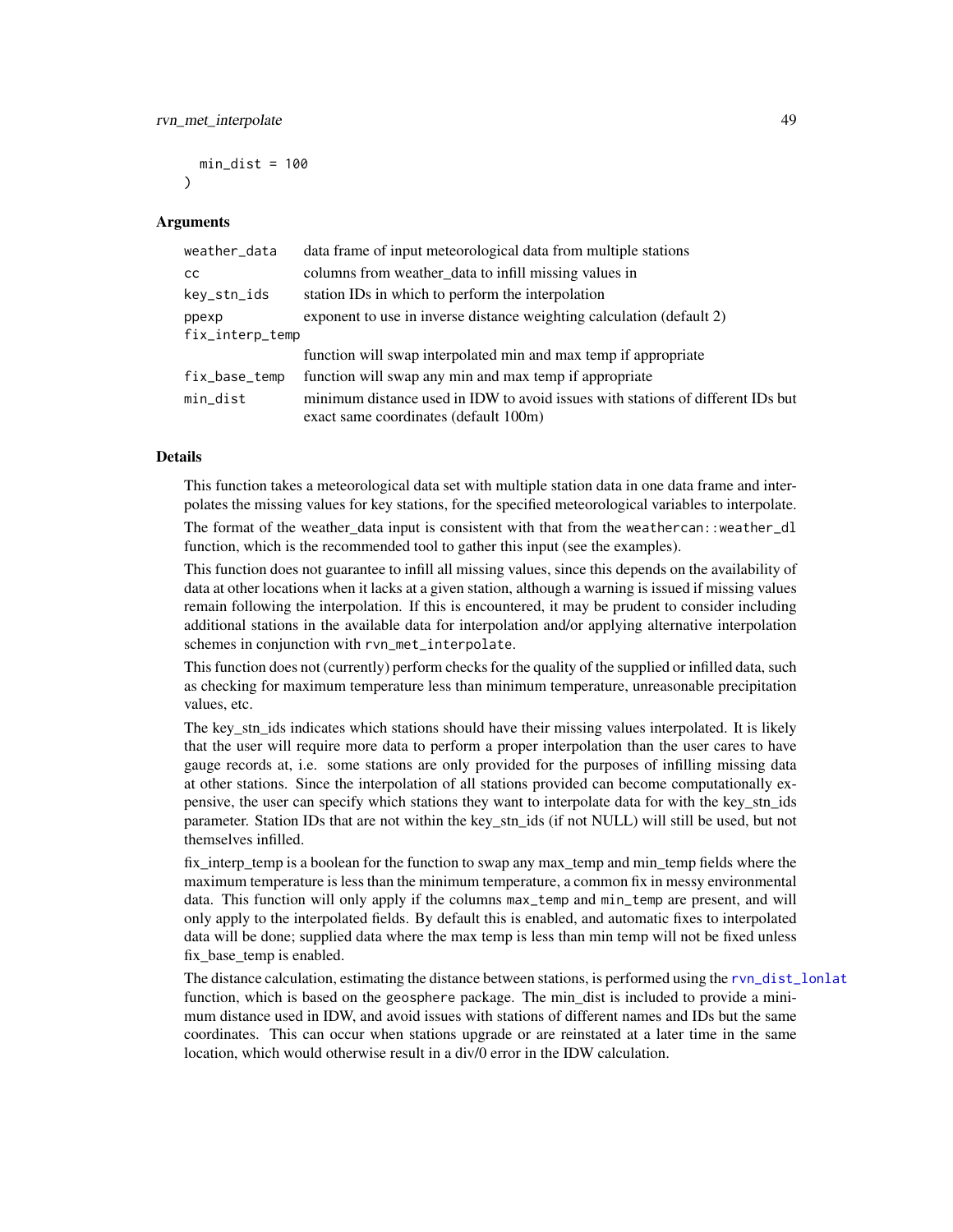## Value

new\_wd infilled meteorological data set

## See Also

[rvn\\_rvt\\_write\\_met](#page-95-0) for writing meteorological data sets to rvt format.

## Examples

```
## Not run:
## NOT RUN (downloads data + long runtime)
# example to create infilled data sets
library(weathercan)
stn <- weathercan::stations_search(name="Glen allan", interval = "day")
dl_stn <- stn
all_stns <- weathercan::stations_search(coords=c(stn$lat, stn$lon), dist=40,
          interval="day", starts_latest = 2002,
          ends_earliest = 2010)
# download data with weathercan::weather_dl()
weather_data <- weather_dl(station_ids = all_stns$station_id,
                            start = "2002-10-01",
                            end = "2005-10-01",interval="day")
# define first three as key stations of interest for infilling
dl_stn <- all_stns[1:3,]
# confirm missing data in key columns
key_cols <- c("min_temp","max_temp","total_precip")
length(which(is.na(weather_data[,key_cols])))
# perform interpolation for key stns (3) using all stations downloaded (5)
new_wd <- rvn_met_interpolate(weather_data = weather_data,
                               key_stn_ids = dl_stn$station_id,
                               cc = key\_cols# no warning - confirm no missing values in key columns
length(which(is.na(new_wd[,key_cols])))
## End(Not run)
```
rvn\_met\_recordplot *EC Climate Gauge Record Overlap Visualization*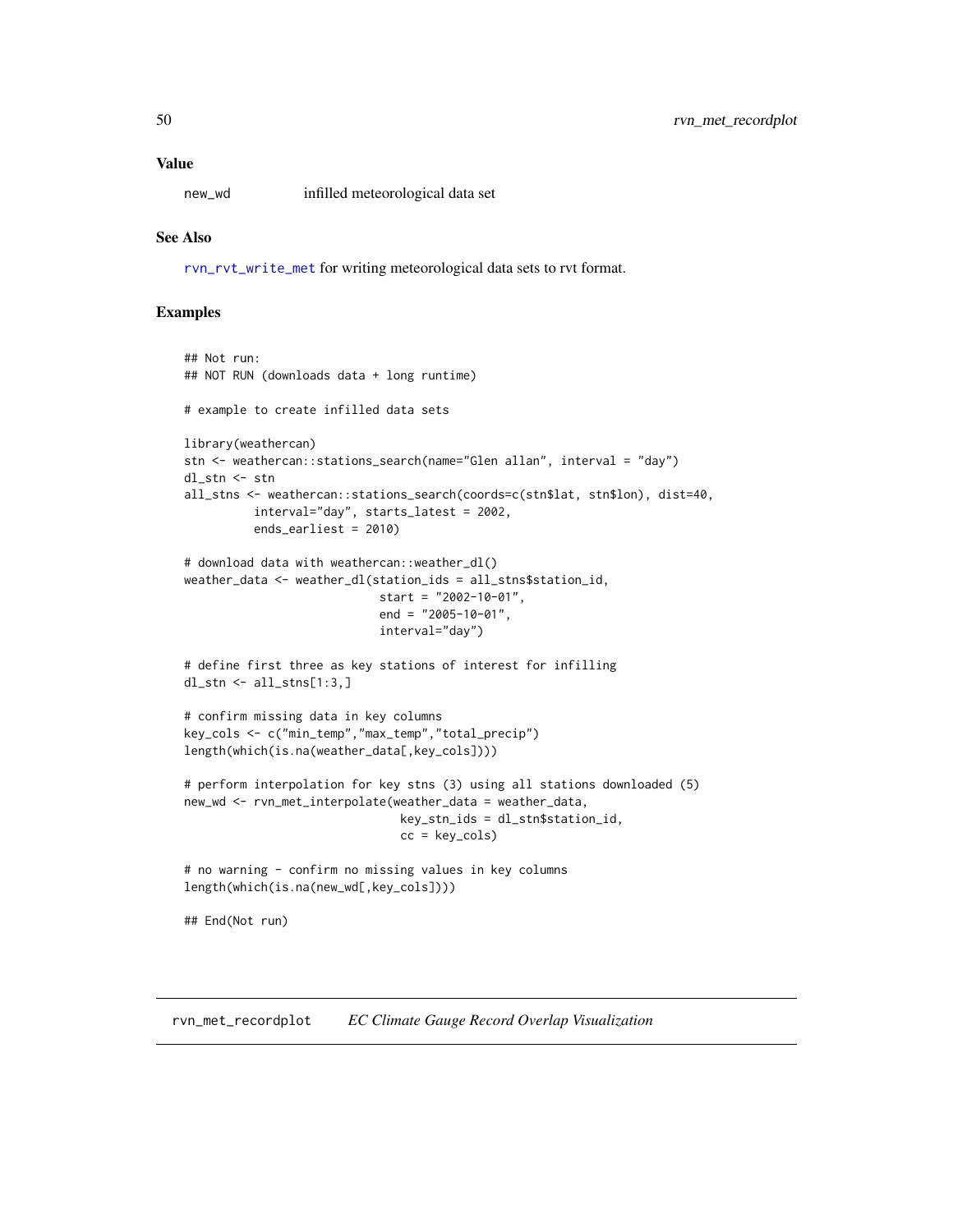# rvn\_met\_recordplot 51

### Description

This function plots the length of Environment Canada climate station records, accessed via the weathercan package, to identify periods in which multiple station records overlap.

## Usage

```
rvn_met_recordplot(
 metadata = NULL,
  stndata = NULL,
 variables = NULL,
  colorby = NULL
)
```
## Arguments

| metadata  | (ibble of the station meta-data from weathercan: : stations_search()                                                                                                                                      |
|-----------|-----------------------------------------------------------------------------------------------------------------------------------------------------------------------------------------------------------|
| stndata   | tibble of the station data from weathercan: : weather_dl()                                                                                                                                                |
| variables | if using weathercan: : weather_dl(), column names for variables of interest<br>(currently only accepts 1 per call)                                                                                        |
| colorby   | column name by which to color station records. Set to 'elev' (elevation) by<br>default. Can be set to "dist" (distance from coordinates of interest) if supplying<br>weathercan::stations_search results. |

# Details

Accepts outputs from either the stations\_search() or weather\_dl() functions from the weathercan package and extracts the start and end dates of the record from each station for plotting.

Station records are plotted chronologically on a timeline, and can be colored according to either the station's elevation (default, works for both types of inputs) or the station's distance from a point of interest (works only when supplying stations\_search() results as metadata input).

The timeline plot is accompanied by a bar plot counting the number of stations with available data year by year.

Large differences in elevation between stations may point towards consideration for the effect of lapse rates on climate forcings driving a model response.

## Value

returns a 2x1 plot object containing 2 ggplot objects

bottom: A vertical bar plot depicting the number of station records available each year

# Examples

# load metadata from RavenR sample data data(rvn\_weathercan\_metadata\_sample)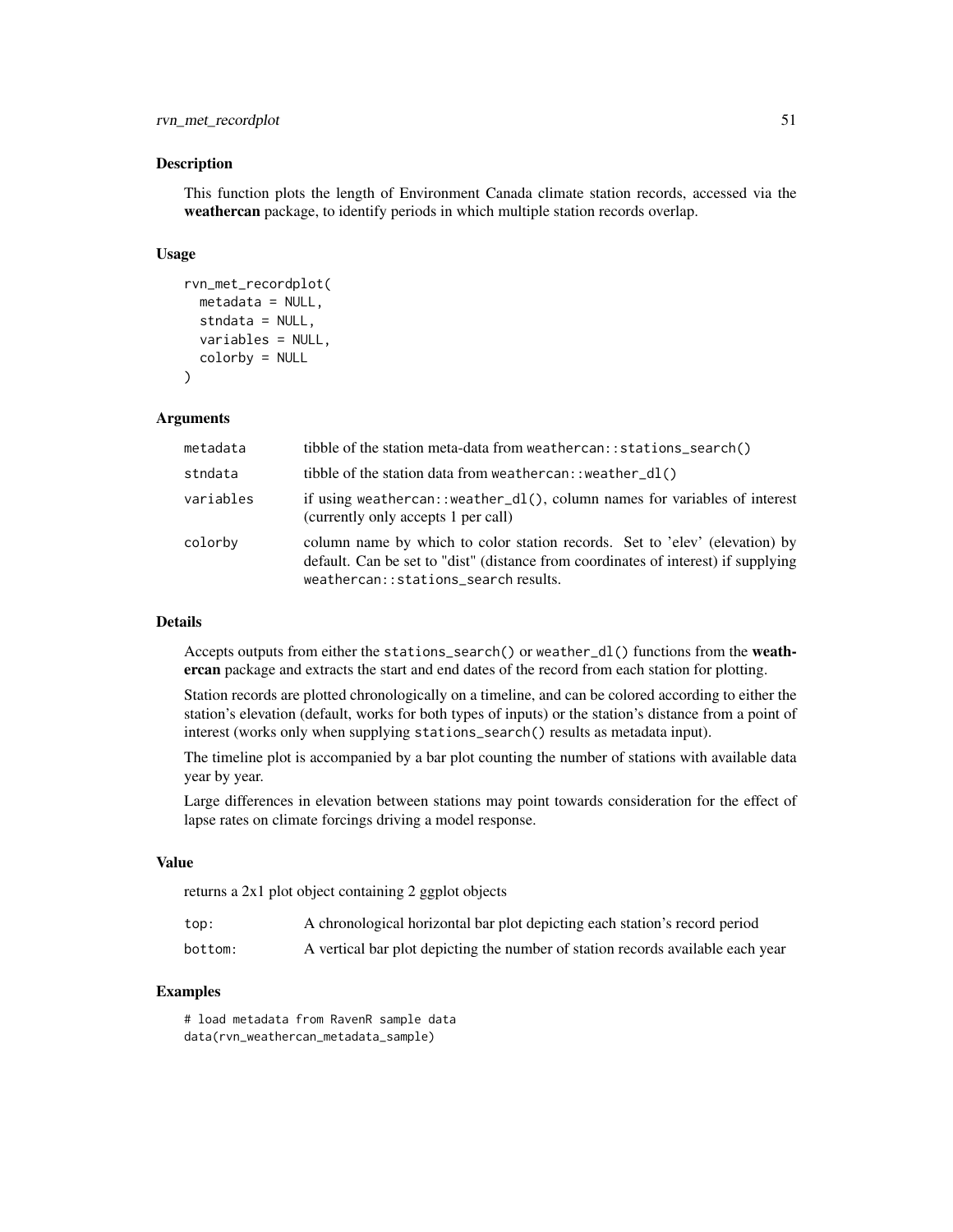```
## code that would be used to download metadata using weathercan
# library(weathercan)
#
# metadata = stations_search(coords=c(50.109,-120.787),
# dist=150, # EC stations 150 km of Merritt, BC
# interval='day'
# )
# metadata = metadata[metadata$start>=2000,] # subset stations with recent data
# metadata = metadata[1:3,] # take only the first 3 stations for brevity
# plot line colours by station elevation
rvn_met_recordplot(metadata=rvn_weathercan_metadata_sample, colorby='elev')
# plot line colours by distance to specified co-ordinates
rvn_met_recordplot(metadata=rvn_weathercan_metadata_sample, colorby='distance')
## load sample weathercan::weather_dl() with single station
data(rvn_weathercan_sample)
# compare records for a specific variable
rvn_met_recordplot(stndata=rvn_weathercan_sample, variables = "total_precip")
```
rvn\_monthly\_vbias *Monthly Volume Bias*

## Description

Creates a plot of the monthly volume biases in the simulated flow series.

## Usage

```
rvn_monthly_vbias(
  sim,
  obs,
  add_line = TRUE,
  normalize = TRUE,
  add_labels = TRUE,
  incomplete_month = FALSE
)
```
#### **Arguments**

| sim        | time series object of simulated flows                                              |
|------------|------------------------------------------------------------------------------------|
| obs        | time series object of observed flows                                               |
| add_line   | optionally adds a horizontal line to the plot for reference (default TRUE)         |
| normalize  | option to normalize the biases and report as percent error (default TRUE)          |
| add_labels | optionally adds labels for early peak/late peaks on right side axis (default TRUE) |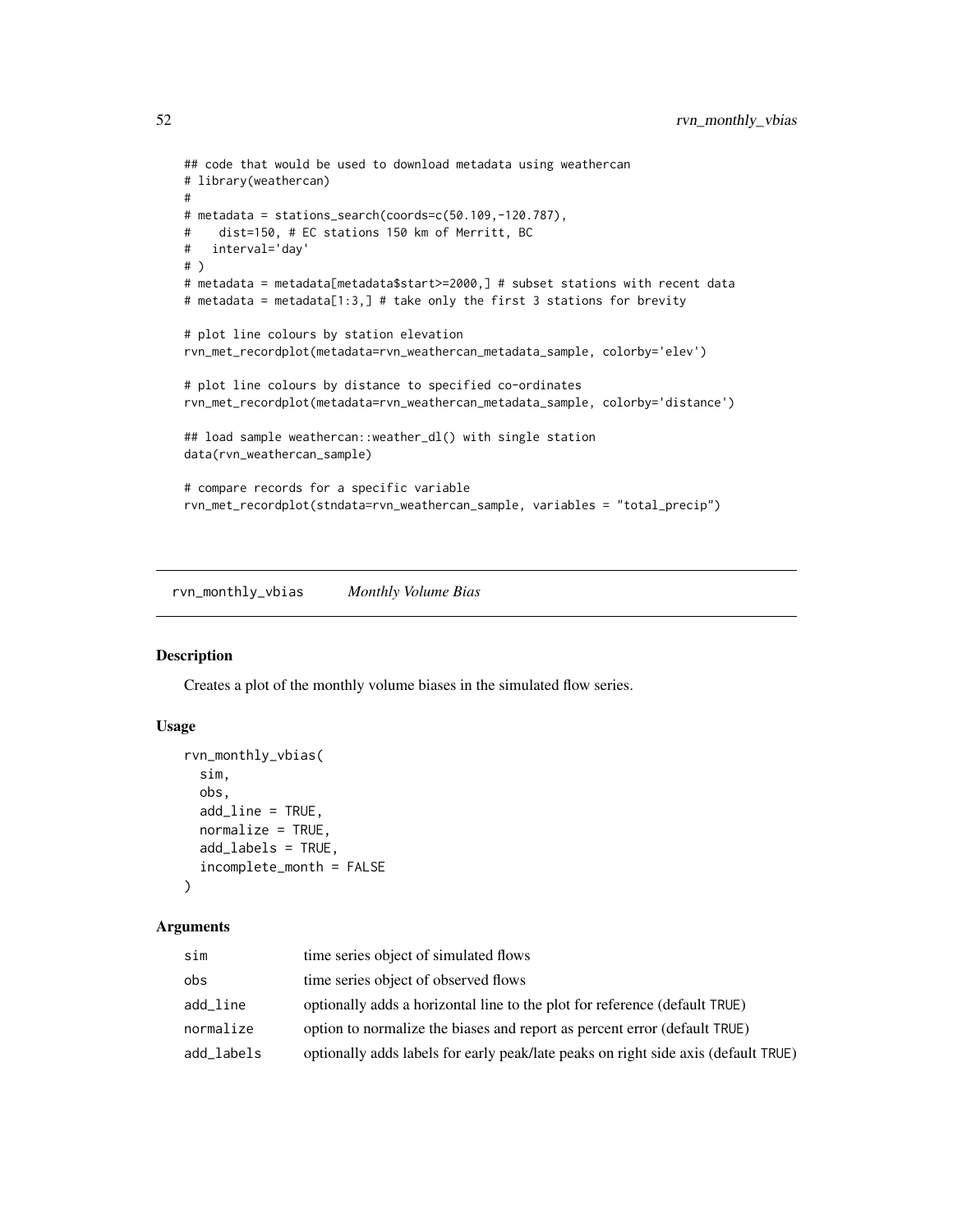## rvn\_month\_names 53

incomplete\_month

whether to include months with missing days in the summation (default FALSE)

# Details

Calculates the monthly volume biases and optionally creates a plot of them. The monthly volume biases are averaged across all years of data. If normalized, the biases are calculated as:

(Vi\_sim - Vi\_obs)/Vi\_obs\*100

to be expressed as a percent error.

The sim and obs should be of time series (xts) format and are assumed to be of the same length and time period. The flow series are assumed to be daily flows with units of m3/s. Note that a plot title is purposely omitted in order to allow the automatic generation of plot titles.

The add\_labels will add the labels of 'overestimated' and 'underestimated' to the right hand side axis if set to TRUE. This is useful in interpreting the plots. Note that the biases are calculated as sim\_Volume - obs\_Volume, which means that negative values mean the volume is underestimated, and positive values mean the volume is overestimated.

#### Value

mvbias monthly volume biases

#### See Also

[rvn\\_annual\\_volume](#page-14-0) to create a scatterplot of annual flow volumes

#### Examples

```
# load sample hydrograph data, two years worth of sim/obs
data(rvn_hydrograph_data)
sim <- rvn_hydrograph_data$hyd$Sub36
obs <- rvn_hydrograph_data$hyd$Sub36_obs
```
# check the monthly volume bias; normalizes by default rvn\_monthly\_vbias(sim, obs)

```
# check unnormalzied monthly volume biases; see the larger volumes in certain periods
rvn_monthly_vbias(sim,obs,normalize = FALSE)
```
rvn\_month\_names *Months in the Year vector*

## **Description**

Return a character vector of months in the year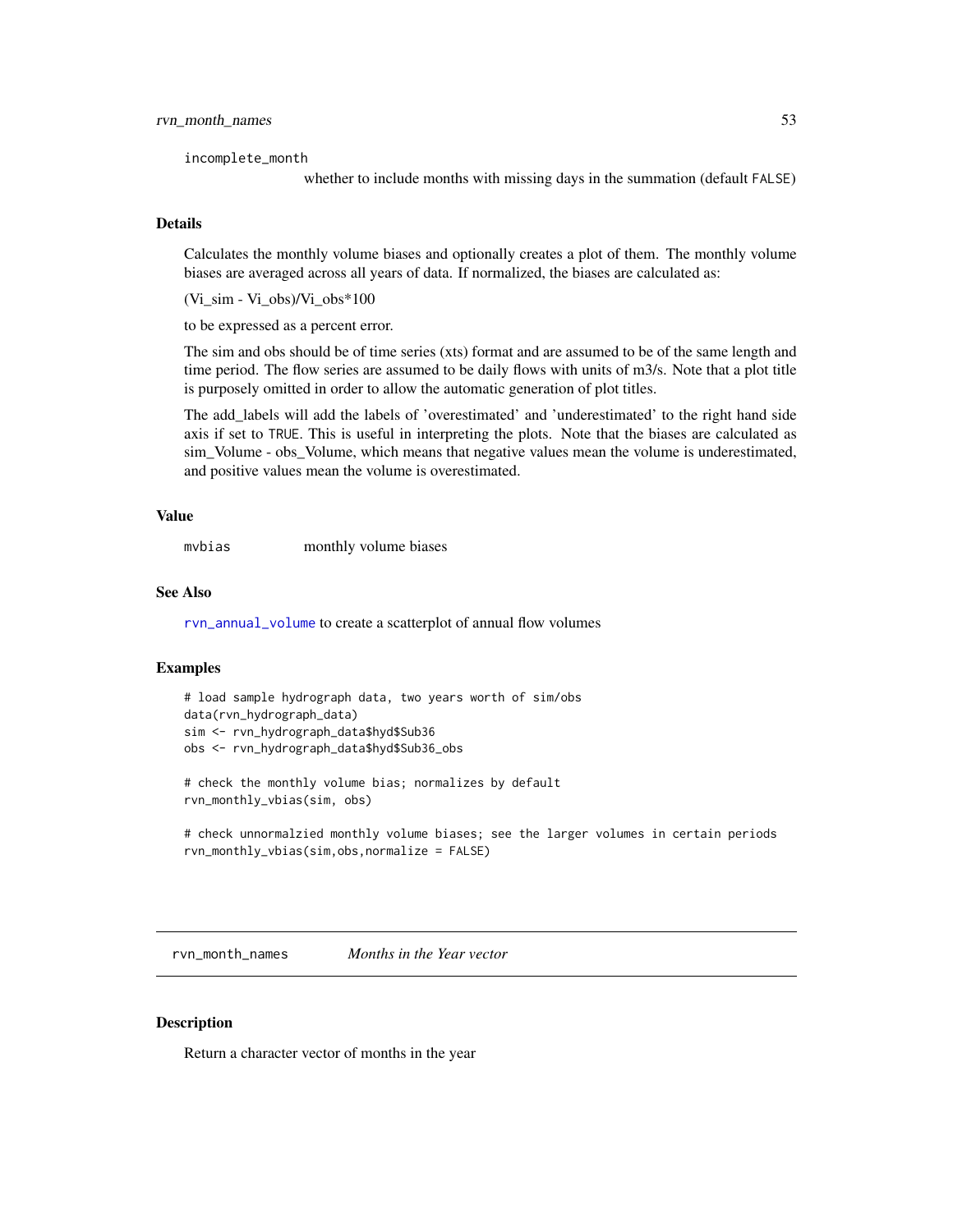# Usage

rvn\_month\_names(short = TRUE)

# Arguments

short boolean to return shortened form of months

# Value

character array of month names

# See Also

[rvn\\_num\\_days](#page-53-0) for calculating the number of days in a month

# Examples

```
rvn_month_names()
rvn_month_names(FALSE)
```
<span id="page-53-0"></span>rvn\_num\_days *Number of Days between two dates*

## Description

Calculate the number of days between two provided dates.

# Usage

rvn\_num\_days(date1, date2)

## Arguments

| date1 | first day, date format  |
|-------|-------------------------|
| date2 | second day, date format |

# Details

This method handles leap years if they exist between the specified dates.

# Value

int number of days between the two days

# See Also

[rvn\\_num\\_days\\_month](#page-54-0) for calculating the number of days in a month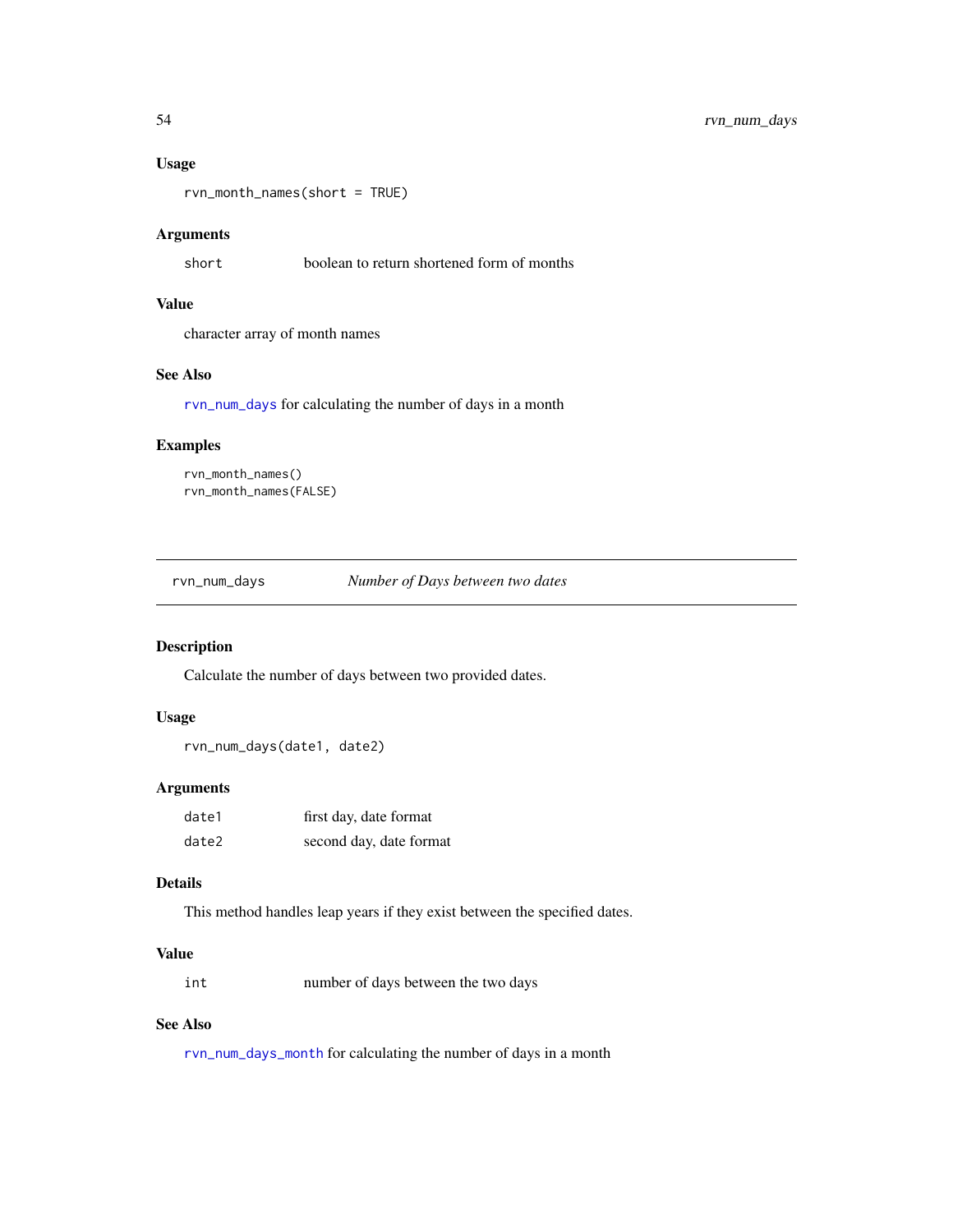# Examples

```
rvn_num_days(as.Date("2017-02-05"),as.Date("2017-02-12"))
# 7
```
<span id="page-54-0"></span>rvn\_num\_days\_month *Number of Days in Month*

# Description

Calculates the number of days in the month

# Usage

```
rvn_num_days_month(date)
```
# Arguments

date object in date format

# Details

This method includes leap years if they exist in the specified month.

# Value

int number of days in the month

# See Also

[rvn\\_num\\_days](#page-53-0) for calculating the number of days between two dates See original code on post in Stack Overflow [the number of days in a month](http://stackoverflow.com/questions/6243088/find-out-the-number-of-days-of-a-month-in-rfind)

```
rvn_num_days_month(as.Date("2016-02-05"))
# 29
rvn_num_days_month(as.Date("2017-01-17"))
# 31
```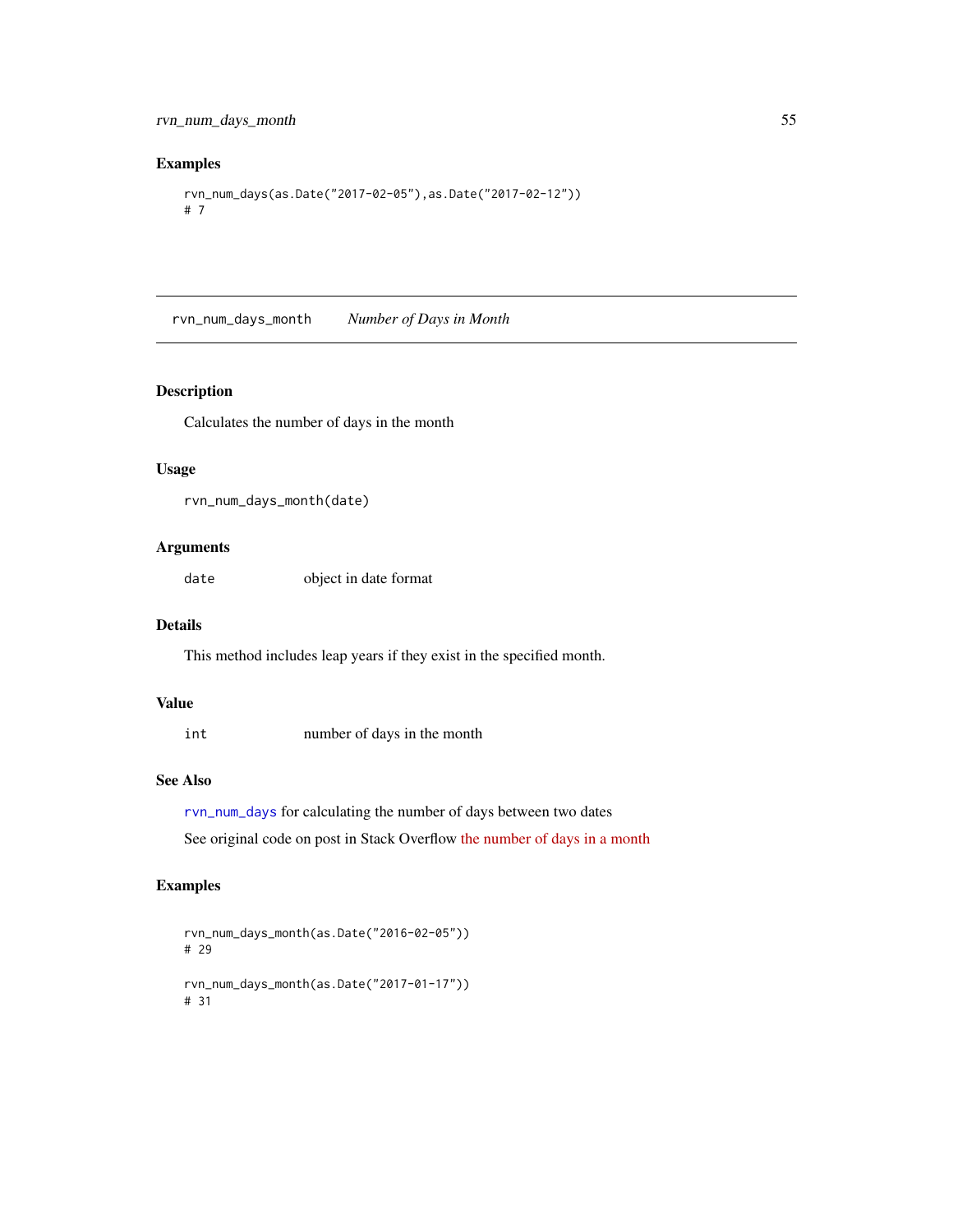# Description

rvn\_res\_dygraph plots modeled vs observed stage plots when supplied with reservoir stage data structure read using [rvn\\_res\\_read](#page-59-0)

# Usage

```
rvn_res_dygraph(resdata, timezone = "UTC", basins = "", figheight = 400)
```
# Arguments

| resdata   | reservoir stage time series data structure generated by rvn_res_read routine                  |
|-----------|-----------------------------------------------------------------------------------------------|
| timezone  | data timezone; defaults to UTC                                                                |
| basins    | list of subbasin names from reservoir file. Each subbasin creates separate dy-<br>graph plots |
| figheight | height of figure, in pixels                                                                   |

# Value

a list of plot handles to dygraph plots

# See Also

[rvn\\_hyd\\_dygraph](#page-42-0) to generate dygraphs for hydrograph series

```
# read in Raven Reservoir Stages file
ff <- system.file("extdata","ReservoirStages.csv", package="RavenR")
resdata <- rvn_res_read(ff)
```

```
# view contents for all subbasins as dyGraph
dyplots <- rvn_res_dygraph(resdata)
dyplots[[1]]
dyplots[[2]]
```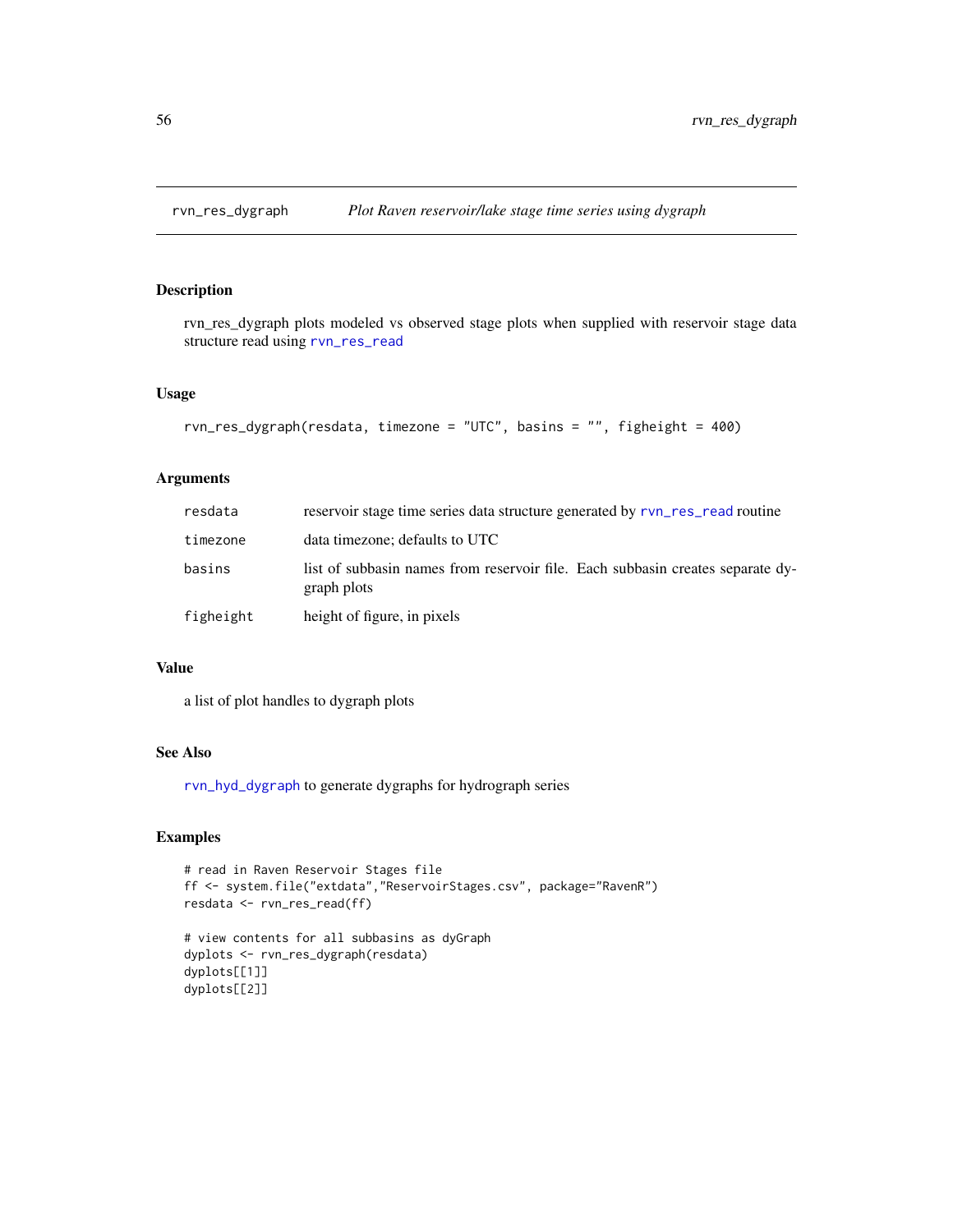<span id="page-56-0"></span>

#### Description

rvn\_res\_extract is used for extracting data from the Raven reservoir object. Works for objects from [rvn\\_res\\_read](#page-59-0) function (for reading in the ReservoirStages.csv file).

#### Usage

rvn\_res\_extract(subs = NA, res = NA, prd = NULL)

#### Arguments

| subs | column name for plotting/extracting                              |
|------|------------------------------------------------------------------|
| res  | full reservoir data frame (including units) produced by res.read |
| prd  | time period for plotting, as string. See details                 |

# Details

Extracts the modelled and observed data from a Raven reservoir object by name reference. It is also easy to create plots of modelled and observed data using this function. The simulated and observed files are outputted regardless of whether a plot is created, for the specified period.

The subs input is the name of the column desired for use; the most common use of this will be for subbasins, where the names will be of the form "subXX", for example "sub24".

The res object is the full reservoir object (res and units in one data frame) created by the res.read function. Both the res and units are required, since the units are placed onto the plots if one is created. This is useful to at least see the units of the plotted variable, even if the plot is later modified.

The prd input is used to specify a period for the plot and/or the data output. The period should be specified as a string start and end date, of the format "YYYY-MM-DD/YYYY-MM-DD", for example, "2006-10-01/2010-10-01". If no period is supplied, the entire time series will be used.

# Value

| sim    | model simulation for specified column and period  |
|--------|---------------------------------------------------|
| obs    | observed data for specified column and period     |
| inflow | inflow simulation for specified column and period |

## See Also

[rvn\\_res\\_read](#page-59-0) for reading in the Reservoirs.csv file and creating the object required in this function. [rvn\\_res\\_plot](#page-57-0) for plotting the extracted stage time series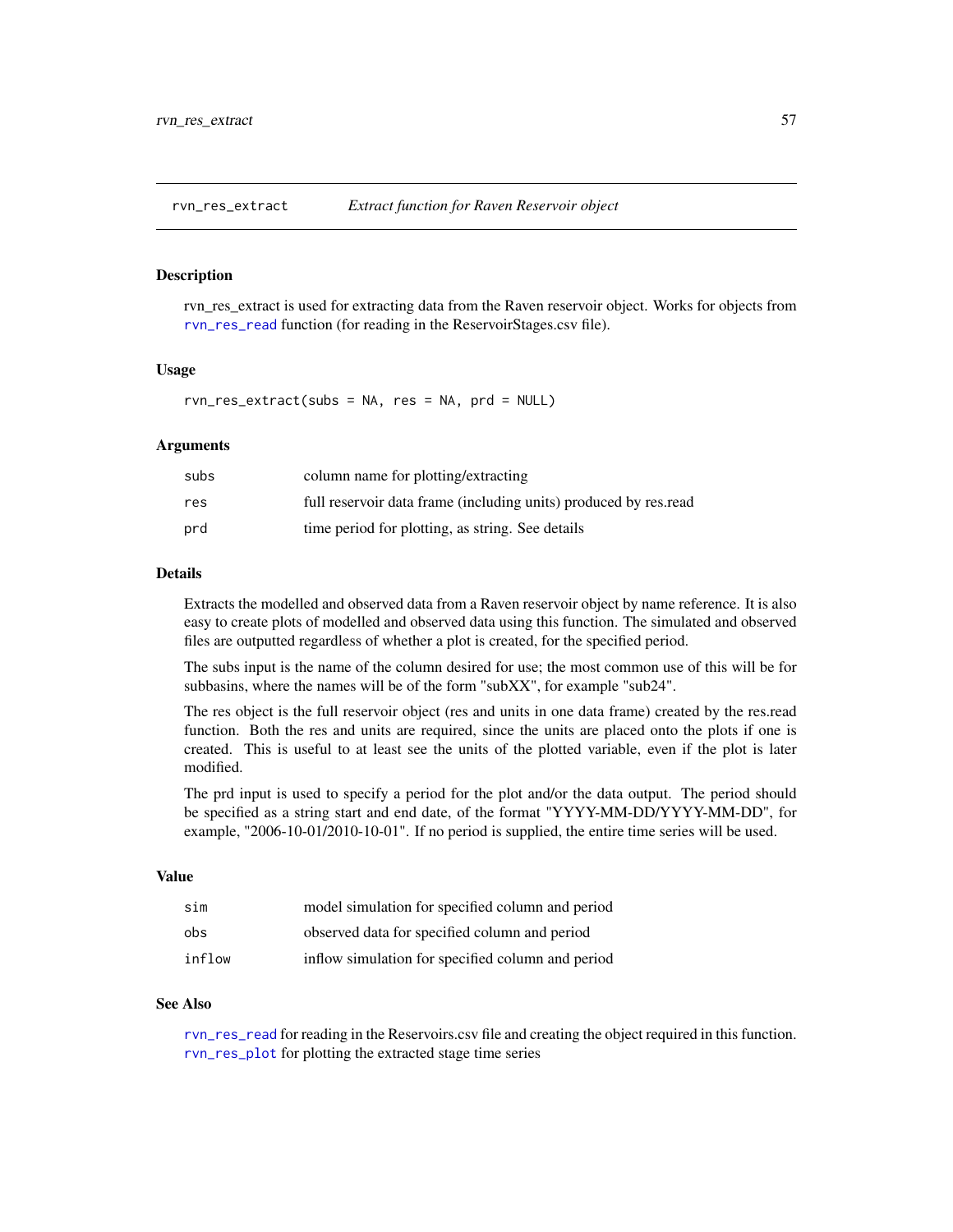# Examples

```
ff <- system.file("extdata","ReservoirStages.csv", package="RavenR")
# Read in Raven Reservoirs file, store into myres
myres <- rvn_res_read(ff)
# Extract stage using this function
stage36 <- rvn_res_extract(subs="sub36",res=myres,prd="2002-10-01/2003-10-01")
summary(stage36)
summary(stage36$sim)
# Example for precipitation
precip <- rvn_res_extract(subs="precip",res=myres)
```
# <span id="page-57-0"></span>rvn\_res\_plot *Plot Reservoir Stage*

# Description

Creates a reservoir stage plot for the supplied stage series.

## Usage

```
rvn_res_plot(
  sim = NULL,obs = NULL,precip = NULL,
 prd = NULL,
 winter_shading = FALSE,
 wsdates = c(12, 1, 3, 31)
\mathcal{L}
```
## Arguments

| sim     | time series object of simulated stage                                    |
|---------|--------------------------------------------------------------------------|
| obs     | time series object of observed stage                                     |
| precip  | time series object of precipitation                                      |
| prd     | period to use in plotting                                                |
|         | winter_shading optionally adds shading for winter months (default FALSE) |
| wsdates | integer vector of winter shading period dates (see details)              |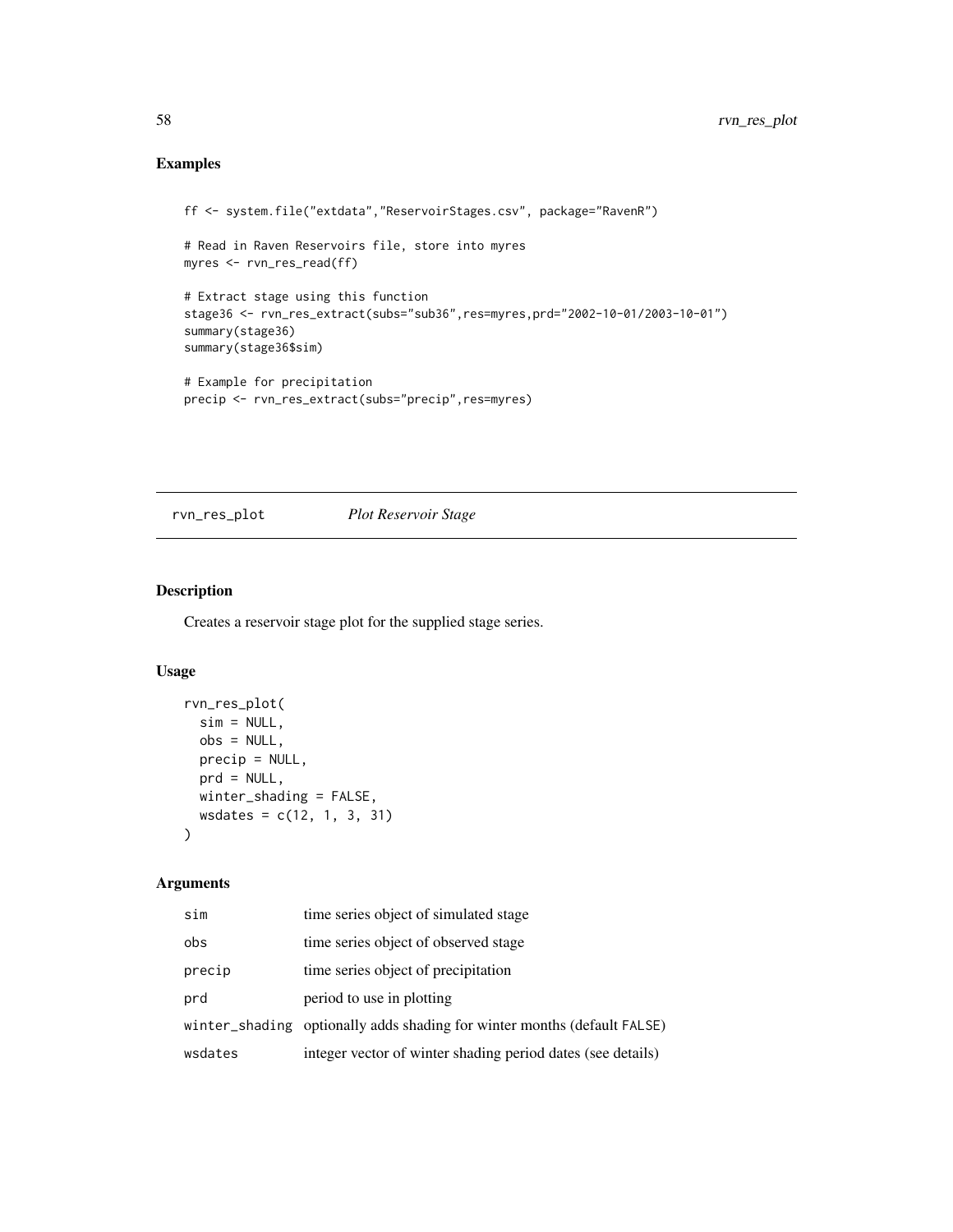#### Details

Creates a reservoir stage plot using the supplied time series; any series not supplied will not be plotted. If the precip time series is supplied, the secondary y axis will be used to plot the precip time series.

The function assumes that the supplied time series have the same length and duration in time. If this is not true, then the defined period or period calculated from the first available stage series will be used to determine the plotting limits in time. If the data is used directly from Raven output, this is not a concern. The supplied time series should be in xts format, which again can be obtained directly by using the [rvn\\_res\\_extract](#page-56-0) function.

The winter\_shading argument will add a transparent grey shading for the December 1st to March 31st period in each year that is plotted (or other period specified by wsdates).

wsdates is formatted as c(winter start month, winter start day, winter end month, winter end day).

# Value

p1 returns ggplot plot object

# See Also

[rvn\\_hyd\\_read](#page-46-0) for reading in the Hydrographs.csv file, and [rvn\\_res\\_extract](#page-56-0) to extract time series from Raven objects

```
# read in sample reservoir file
ff <- system.file("extdata","ReservoirStages.csv", package="RavenR")
rvn_res_read(ff) %>%
rvn_res_extract(subs="sub36", res=.) -> mystage
sim <- mystage$sim
obs <- mystage$obs
precip <- rvn_res_read(ff)$res$precip
# create a nice reservoir stage plot
rvn_res_plot(sim,obs)
```

```
# create a reservoir stage plot with precip as well
rvn_res_plot(sim,obs,precip=precip)
```

```
# create a reservoir stage plot with precip as well for a specific subperiod
prd <- "2003-10-01/2005-10-01"
rvn_res_plot(sim,obs,precip=precip,prd=prd)
```

```
# add winter shading
rvn_res_plot(sim,obs,precip=precip, winter_shading=TRUE)
```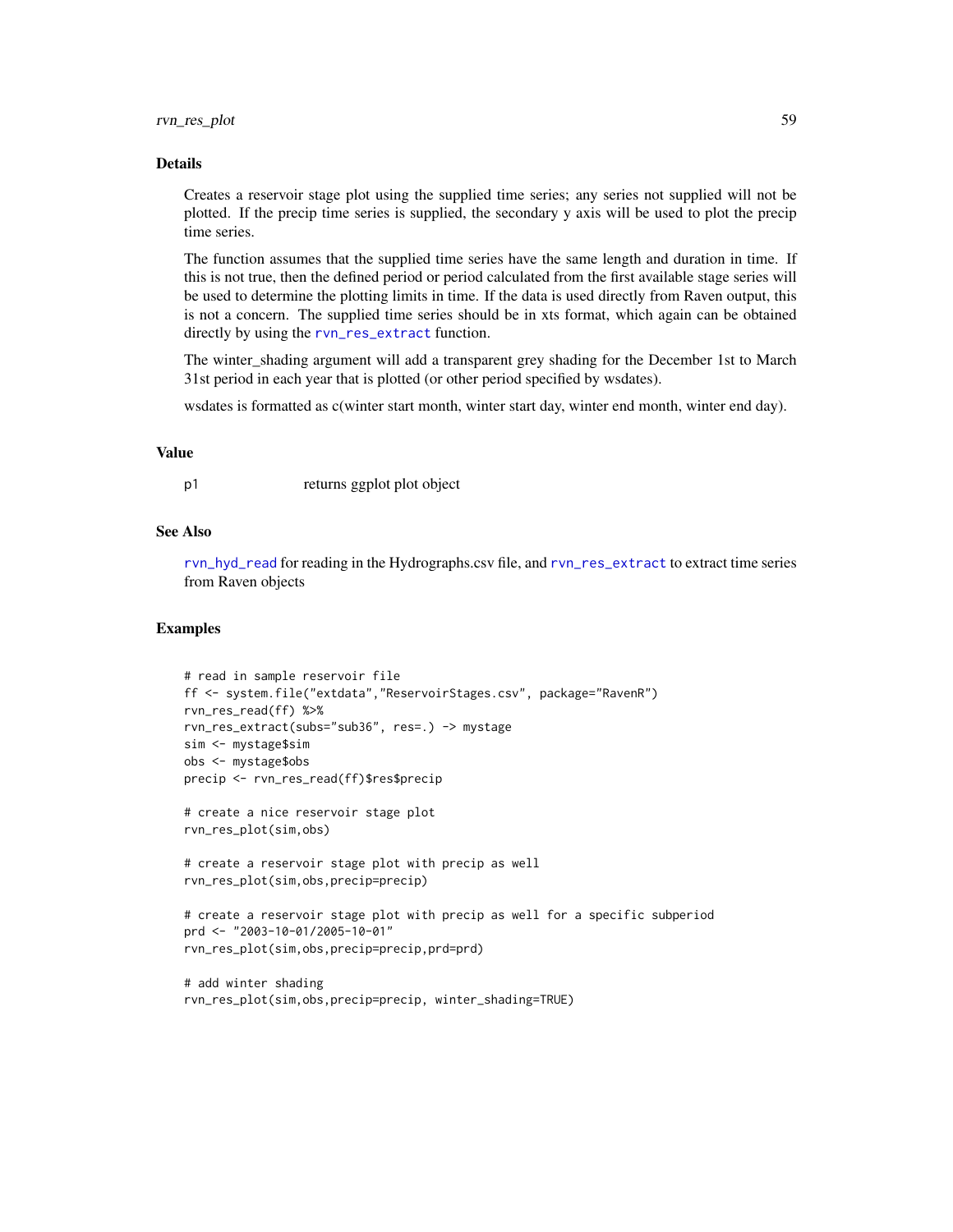<span id="page-59-0"></span>

#### **Description**

Reads in the ReservoirStages.csv file produced by Raven.

## Usage

rvn\_res\_read(ff = NA, tzone = "UTC")

#### Arguments

| ff    | full file path to the ReservoirStages.csv file   |
|-------|--------------------------------------------------|
| tzone | string indicating the timezone of the data in ff |

# Details

Expects a full file path to the ReservoirStages.csv file, then reads in the file using read.csv. The main advantage of this function is renaming the columns to nicer names and extracting the units into something much easier to read.

This function is also built to support the [rvn\\_res\\_extract](#page-56-0) function, which uses the object created here for extracting by reference to the columns named here, for example sub24.

ff is the full file path of the ReservoirStages.csv file. If the file is located in the current working directory, then simply the name of the file is sufficient.

The timezone is provided by the tzone argument as "UTC" by default, and should be adjusted by the user to the local time zone as needed, based on the model run.

#### Value

res data frame from the file with standardized names

# See Also

[rvn\\_res\\_extract](#page-56-0) for extraction tools related to the rvn\_res\_read output file

#### Examples

```
# create full file path
ff <- system.file("extdata","ReservoirStages.csv", package="RavenR")
# read in the Reservoir file
myres <- rvn_res_read(ff)
# view contents
head(myres$res)
```
myres\$units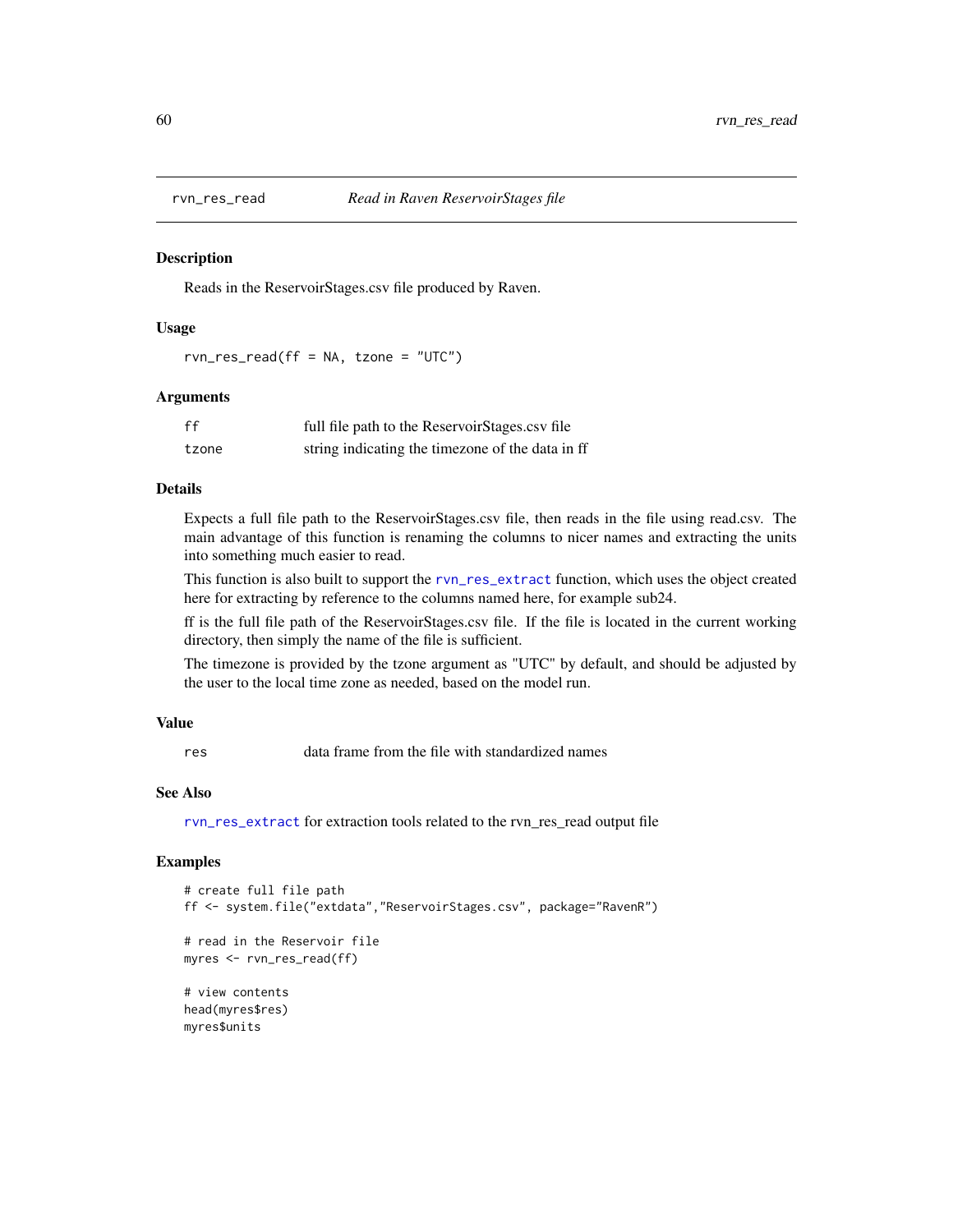# Description

Invokes shell to execute a Raven model.

# Usage

```
rvn_run(
 fileprefix = NULL,
 indir = getwd(),ravenexe = NULL,
 outdir = NULL,rvc = NULL,rvt = NULL,rvp = NULL,rvh = NULL,showoutput = FALSE,
 rvi_options = NULL,
 run_chmod = FALSE
)
```
# Arguments

| fileprefix  | file prefix for main Raven input files.                                                                       |
|-------------|---------------------------------------------------------------------------------------------------------------|
| indir       | string path for Raven input files                                                                             |
| ravenexe    | file path to Raven executable                                                                                 |
| outdir      | string path for Raven output files (optional)                                                                 |
| rvc         | file path to specific rvc file (optional)                                                                     |
| rvt         | file path to specific rvt file (optional)                                                                     |
| rvp         | file path to specific rvp file (optional)                                                                     |
| rvh         | file path to specific rvh file (optional)                                                                     |
| showoutput  | boolean whether to show output in console (passed to show.output.on.console<br>within system) (default FALSE) |
| rvi_options | string vector of additional options to add to rvi file temporarily for run                                    |
| run_chmod   | runs a chmod system call to the provided executable ('chmod $+x$ ') (default<br>FALSE)                        |

# Details

Uses the [shell](#page-0-0) command to run the Raven.exe command.

If the fileprefix is not supplied, the function will detect the rvi file automatically and use that in the run (if exactly one rvi file exists in the directory).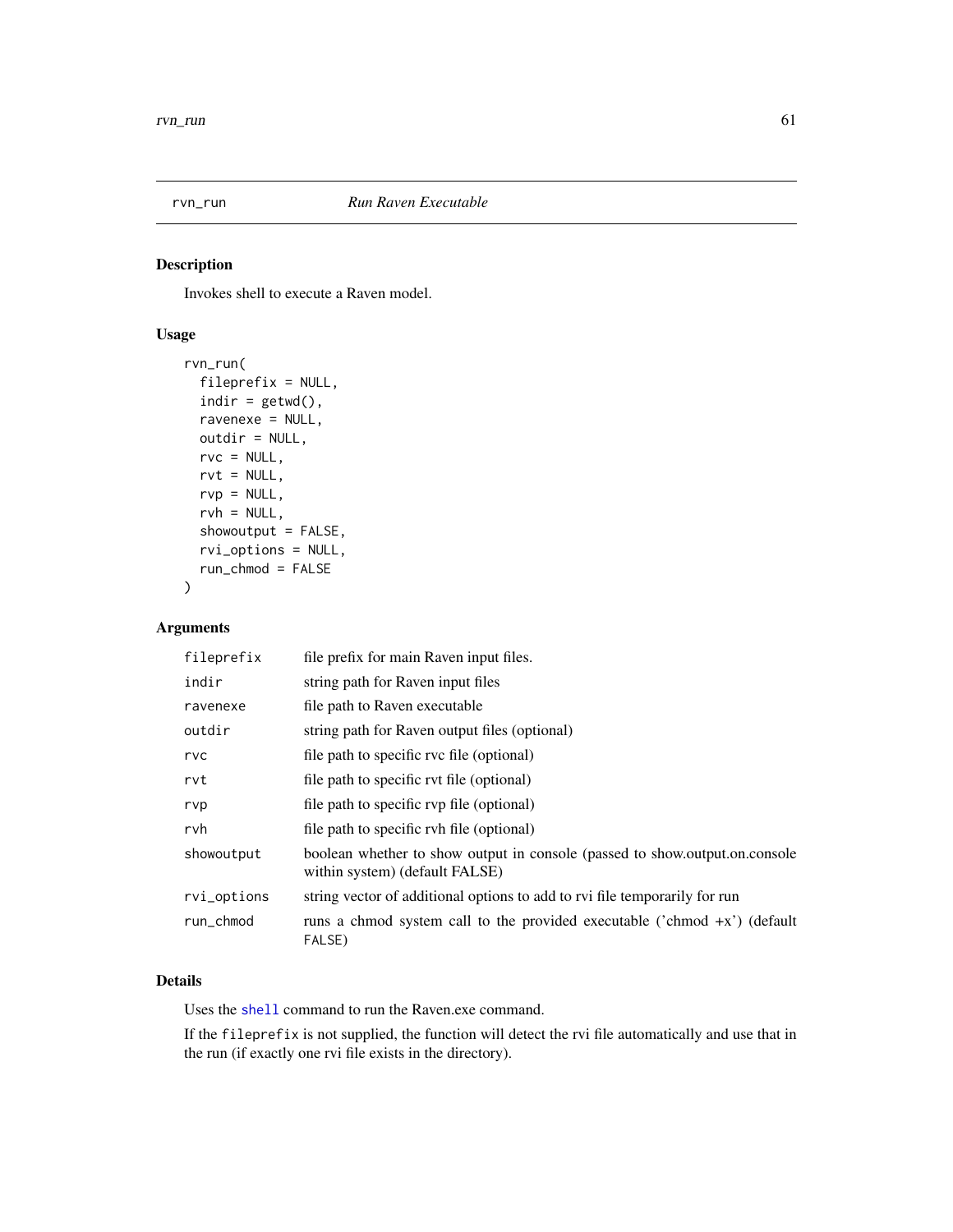The indir path must point to the main Raven input files, if they are not in the working directory.

The ravenexe must point to the Raven.exe file; if not supplied it will look for it in the RavenR/extdata path that is saved to when using [rvn\\_download](#page-27-0).

rvi\_options can include a vector of any additional commands to add to the rvi file prior to execution. Any commands are added temporarily, and the rvi file is restored following the Raven run. The original rvi file is backed up as a copy in case of an interruption of the function or other error to prevent loss of data. The rvi commands provided are checked against a list of known rvi commands and a warning is issued if an unrecognized command is provided, but all commands provided are nonetheless written to the temporary rvi file as provided. All rvi commands should include the colon prefix to the command (e.g. ":SilentMode" not "SilentMode"), as this is not added automatically.

Note that this function may not work in all servers, as some more specific setups when invoking the system command may be required. In addition, errors may occur if the Raven.exe file does not have permission to execute. This can be rectified with the run\_chmod parameter set to TRUE

#### Value

Returns output code from the system command when running Raven

#### See Also

[rvn\\_download](#page-27-0)

#### Examples

```
## Not run:
## NOT RUN (data download + runs Raven.exe)
url<-"http://raven.uwaterloo.ca/files/RavenTutorialFiles.zip"
temploc <- tempdir()
destfile<-paste(temploc,"/RavenTutorialFiles.zip",sep="")
download.file(url,destfile)
destdir<-paste(temploc,"/RavenTutorialFiles",sep="")
dir.create(destdir)
unzip(zipfile=destfile,exdir=destdir)
file.remove(destfile)
```

```
## check that Raven.exe is downloaded
if (!rvn_download(check=TRUE)) {rvn_download()}
```

```
# Irondequoit example
rvn_run(indir=paste(destdir,"/Irond",sep=""),
       showoutput=TRUE)
```

```
# run in Silent Mode (rvi option)
rvn_run(indir=paste(destdir,"/Irond",sep=""),
       showoutput=TRUE,
       rvi_options=c(":SilentMode"))
```
## End(Not run)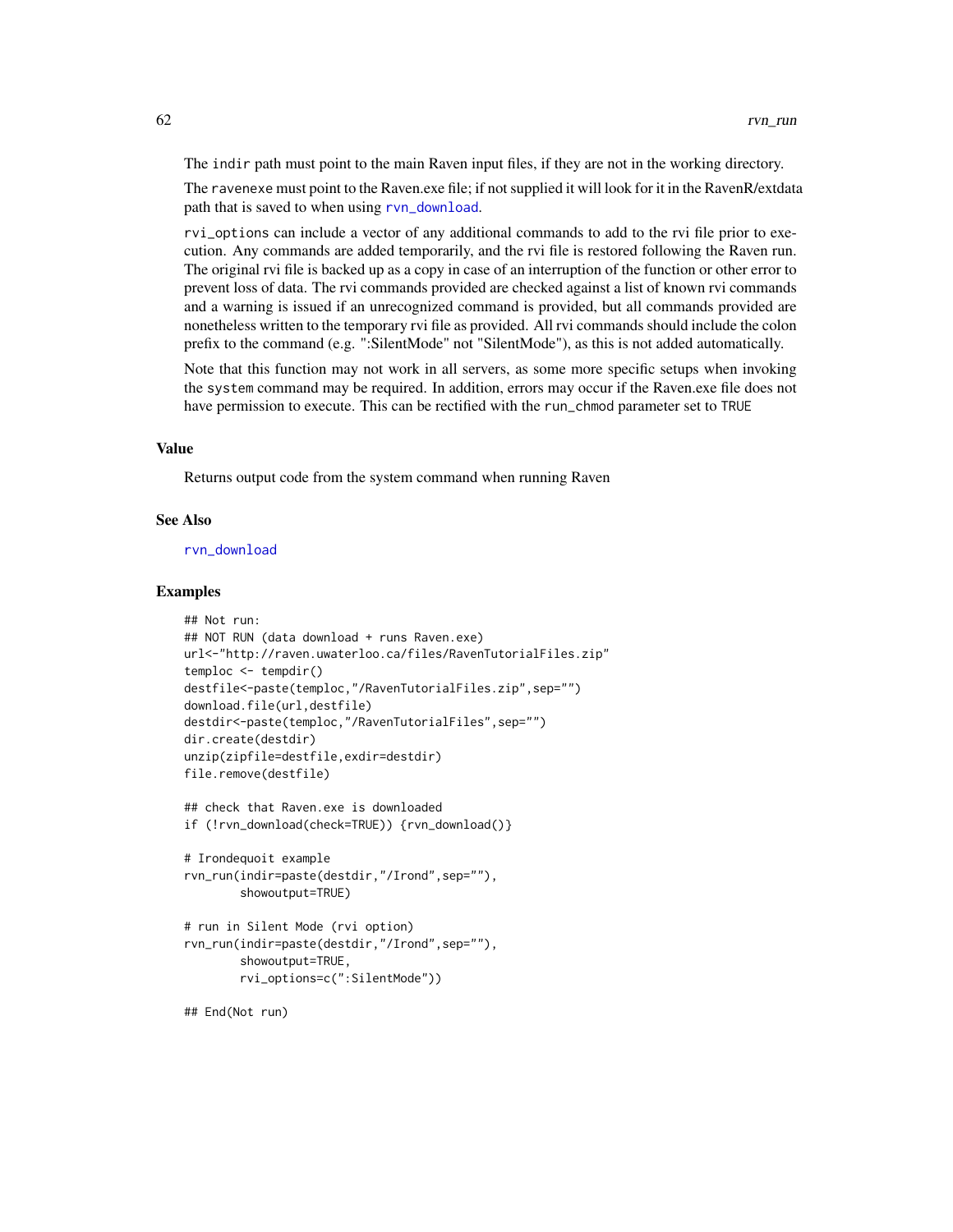```
rvn_rvc_from_custom_output
```
*Generate RVC file from Custom Output CSVs*

# Description

Creates an initial conditions rvc file that specifies the initial state using the information from the supplied custom output file.

# Usage

```
rvn_rvc_from_custom_output(filename, custfiles, FUN, init_date = NULL, ...)
```
## Arguments

| filename   | filepath of rvc file to be created (with rvc extension)                                    |
|------------|--------------------------------------------------------------------------------------------|
| custfiles  | array of filepaths to Raven Custom Output files (must be ByHRU)                            |
| <b>FUN</b> | the aggregation function to be applied to state variables (e.g. mean, passed to<br>sapply) |
| init_date  | date time of model start (optional, can be calculated from Custom Output files)            |
| $\ddotsc$  | optional arguments passed to rvn_rvc_write (e.g. author, description)                      |

## Value

TRUE if executed successfully

# Author(s)

Leland Scantlebury

```
# Create array of custom output file(s)
custout <- c(system.file("extdata","run1_SNOW_Daily_Average_ByHRU.csv",package = "RavenR"))
# Create rvc file of mean snow for each HRU
rvn_rvc_from_custom_output(filename = file.path(tempdir(), "Blank.rvc"),
                           custfiles = custout,
                           FUN = mean)
```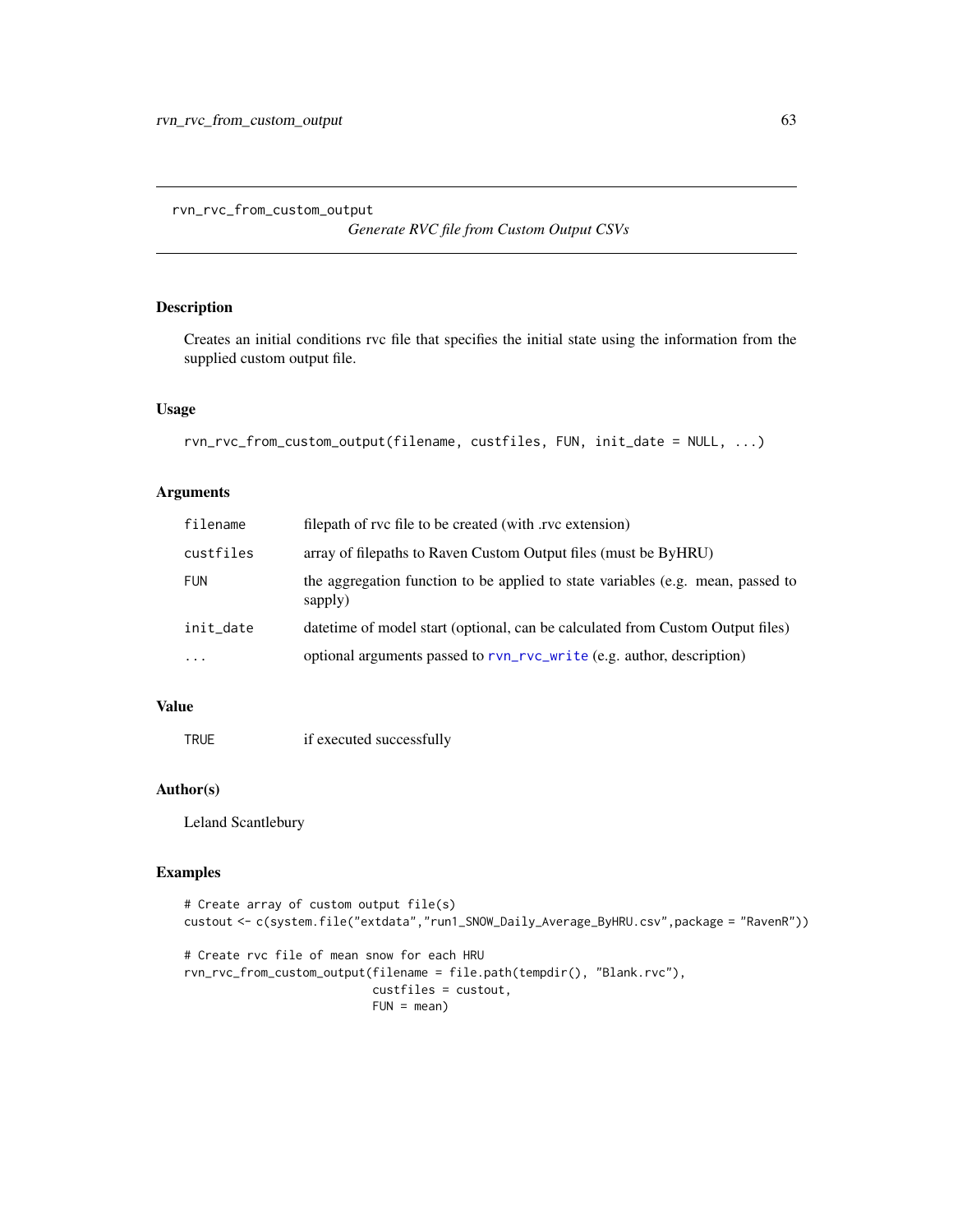<span id="page-63-0"></span>

#### Description

Write an initial conditions (rvc) format file for Raven, with the calculated reservoir stages written in.

#### Usage

```
rvn_rvc_res(ff, initial_percent = 0, output = "initial_res_conditions.rvc")
```
#### Arguments

| ff              | full file path to the reservoir information file                                               |
|-----------------|------------------------------------------------------------------------------------------------|
| initial_percent |                                                                                                |
|                 | an optional double for percentage of maximum stage to use as initial condition;<br>default 0.0 |
| output          | file rvc lines are written to (default: initial res conditions.rvc)                            |

# Details

Writes an initial conditions format file for Raven with the relevant initial reservoir stages. This file can be used directly as the model rvc file, or one may copy and paste the information into a separate rvc file for use (i.e. if there is other information to be included in the model rvc file).

The supplied file in ff should be a csv file consistent with the format from the Raven-generated ReservoirStages.csv file. External observations of reservoirs may be used given that the csv file follows the same format.

The initial\_percent must be between 0 and 1, so that the initial stage is not less than the dry stage or greater than the maximum.

## Value

TRUE return TRUE if the function is executed properly

#### See Also

[rvn\\_res\\_read](#page-59-0) for reading in the ReservoirStages.csv file

```
ff <- system.file("extdata","ReservoirStages.csv", package="RavenR")
# set initial conditions at 40% capacity, view file
tf <- file.path(tempdir(), "modelname.rvc")
rvn_rvc_res(ff, initial_percent=0.4, output=tf)
readLines(tf)
```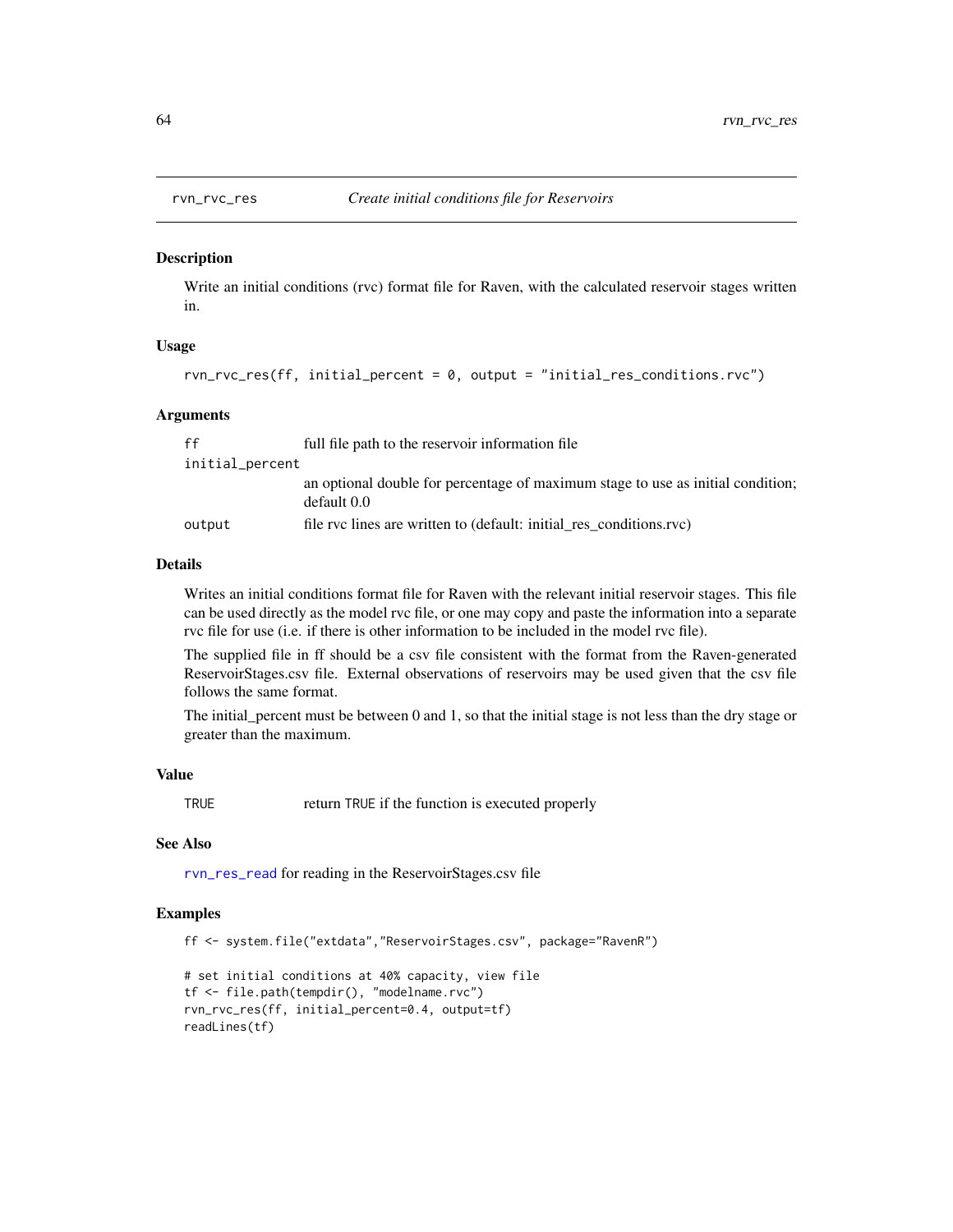<span id="page-64-0"></span>

# Description

Given initial conditions for state variables at HRUs, generates a rvc file

## Usage

```
rvn_rvc_write(
 filename,
 initHRU,
 init_date,
 description = "Generated by RavenR rvn_rvc_write",
  author = NULL
)
```
# Arguments

| filename    | filepath of rvc file to write to (with .rvc extension)                                                                                                                                |
|-------------|---------------------------------------------------------------------------------------------------------------------------------------------------------------------------------------|
| initHRU     | data frame of initial conditions for state variables (columns) for each HRU (rows).<br>columns must be valid SV names and there must be an explicit column of HRU<br>ids named 'HRU'. |
| init_date   | date time of model start                                                                                                                                                              |
| description | (optional) Description added after file header                                                                                                                                        |
| author      | (optional) Name of author, to be printed in file header.                                                                                                                              |

# Value

TRUE return TRUE if the function is executed properly

# Author(s)

Leland Scantlebury

#### See Also

[rvn\\_rvc\\_res](#page-63-0) [rvn\\_rvc\\_from\\_custom\\_output](#page-62-0)

## Examples

```
# Create an initial condition HRU table where SOIL[0] is 0.5mm for all HRUs
# Check.names is set to FALSE to allow for brackets in the column name
initHRU <- data.frame('HRU'=1:10, 'SOIL[0]'=0.5, check.names=FALSE)
model_start = as.Date('2001-10-01')
```
# Generate RVC file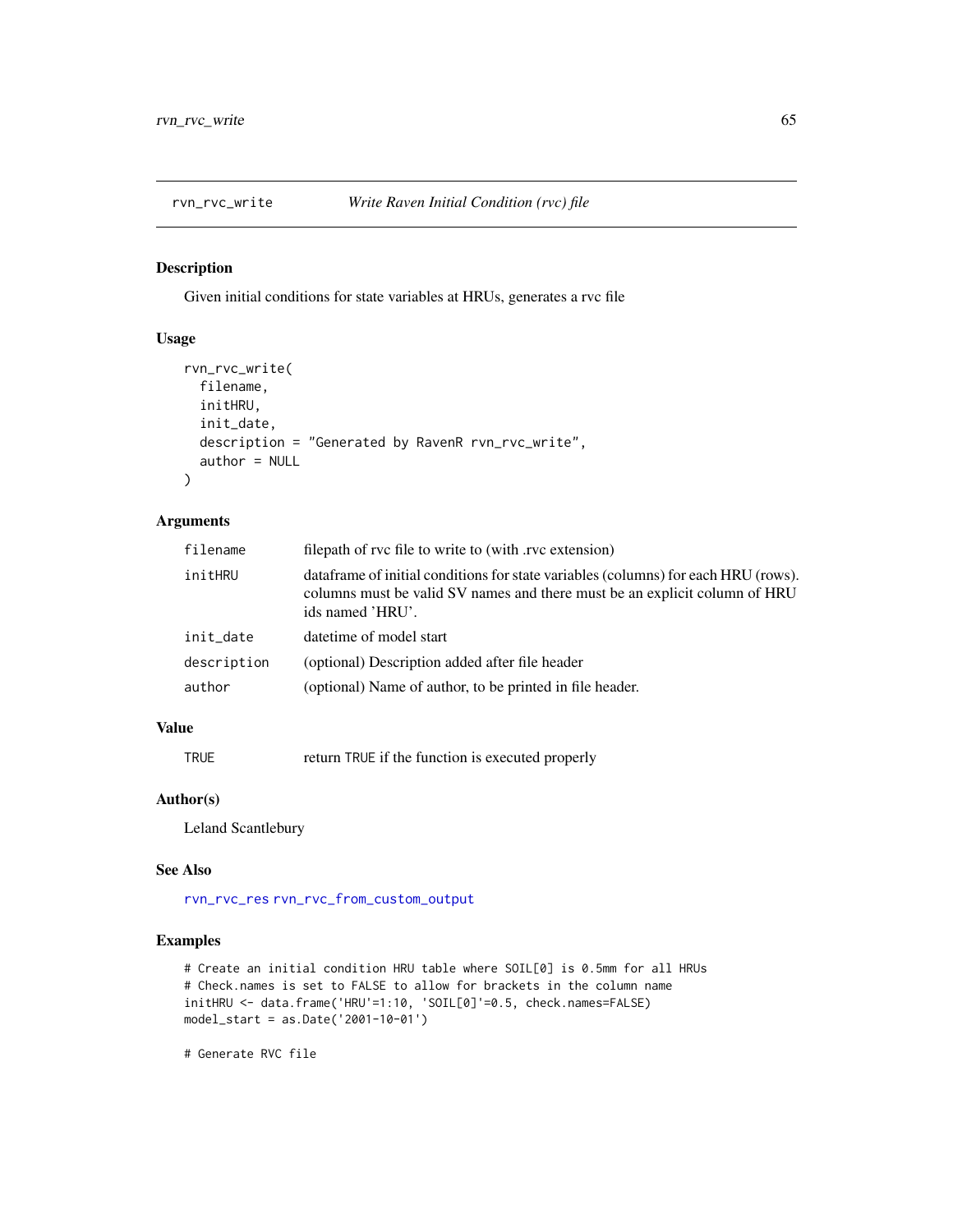```
rvn_rvc_write(filename = file.path(tempdir(), "New.rvc"),
              initHRU = initHRU,
              init_date = model_start,
              author = 'Harry Potter')
```
<span id="page-65-0"></span>rvn\_rvh\_blankHRUdf *Generate Blank Raven HRU DataFrame*

#### Description

Used to generate a blank HRU table that can be filled in by the user. Compatible with [rvn\\_rvh\\_write](#page-68-0).

#### Usage

```
rvn_rvh_blankHRUdf(nHRUs = 1, subbasinIDs = NULL)
```
## Arguments

| nHRUs       | Number of HRUs, used to determine number of rows in table (default $= 1$ ) |
|-------------|----------------------------------------------------------------------------|
| subbasinIDs | Subbasins that HRUs belong to $(\text{default} = \text{all equal 1})$      |

# Details

Note that if the length of the subbasinIDs vector is greater than the number of HRUs (nHRUs) specified, this will create a table with HRUs belonging to multiple subbasins, which is not feasible. A warning will be issued that the table will need to be modified for hydrologic consistency.

# Value

data.frame of blank HRU properties to be filled in by user

#### Author(s)

Leland Scantlebury

## See Also

[rvn\\_rvh\\_blankSBdf](#page-66-0) to generate blank subbasin data frame

```
HRUtable <- rvn_rvh_blankHRUdf(nHRUs = 3, subbasinIDs=c(1,1,2))
HRUtable
```

```
# fewer nHRUs than subbasinIDs specified
rvn_rvh_blankHRUdf(nHRUs = 1, subbasinIDs=c(1,2))
```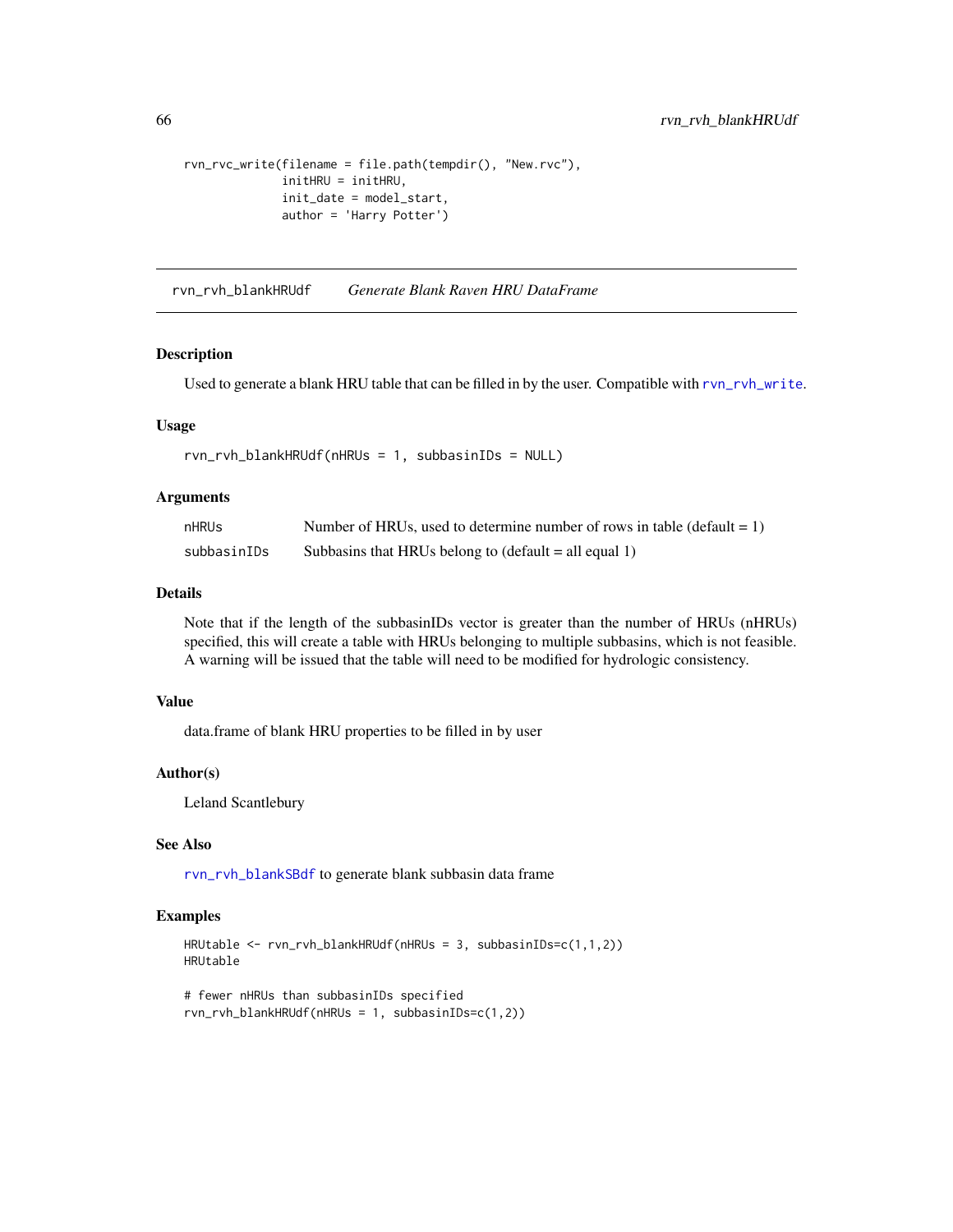<span id="page-66-0"></span>rvn\_rvh\_blankSBdf *Generate Blank Raven SubBasin DataFrame*

# Description

Generates a blank data frame for Raven subbasin properties. Compatible with [rvn\\_rvh\\_write](#page-68-0).

# Usage

```
rvn_rvh_blankSBdf(nSubBasins = 1)
```
# Arguments

nSubBasins Number of SubBasins in model, used to determine number of rows in table  $(detault = 1)$ 

# Value

data.frame of blank SubBasin properties to be filled in by user

# Author(s)

Leland Scantlebury

# See Also

[rvn\\_rvh\\_blankHRUdf](#page-65-0) to generate blank HRU data frame

## Examples

```
SBtable <- rvn_rvh_blankSBdf(nSubBasins = 3)
SBtable
```
<span id="page-66-1"></span>rvn\_rvh\_cleanhrus *Clean HRU data table.*

# Description

Takes [rvn\\_rvh\\_read](#page-72-0)-generated HRUtable and SBTable and returns cleaned HRUtable with (hopefully) fewer HRUs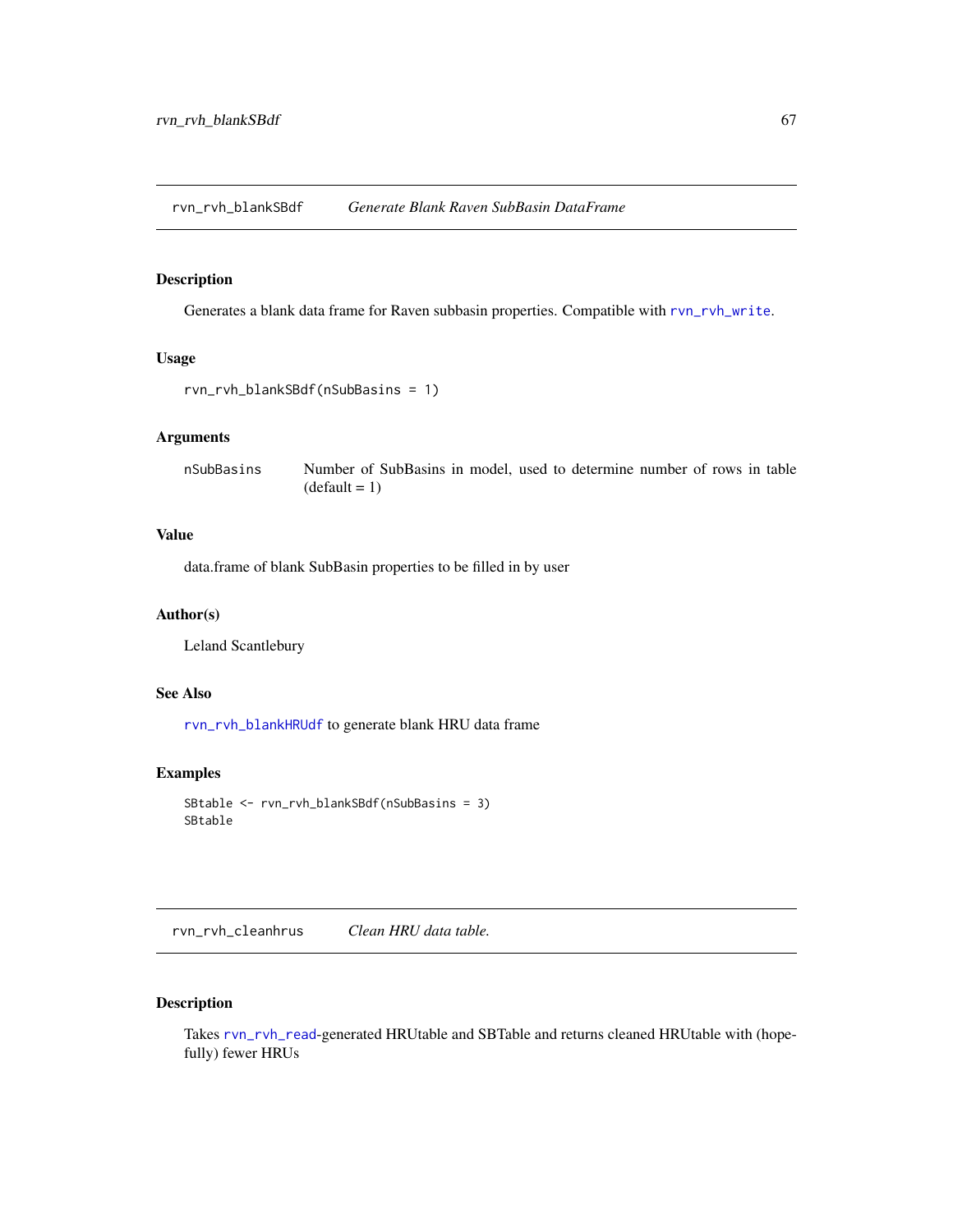## Usage

```
rvn_rvh_cleanhrus(
 HRUtab,
  SBtab,
  area_to1 = 0.01,
 merge = FALSE,
 elev\_tol = 50,
  slope\_tol = 4,
  aspect\_tol = 20,ProtectedHRUs = c(),
 LockedHRUs = c(),
 LockedSubbasins = c()
)
```
## Arguments

| HRUtab          | table of HRUs generated (typically) by rvn_rvh_read                                                                                                                                          |
|-----------------|----------------------------------------------------------------------------------------------------------------------------------------------------------------------------------------------|
| SBtab           | table of Subbasins generated (typically) by rvn_rvh_read                                                                                                                                     |
| area_tol        | percentage of watershed area beneath which HRUs should be removed (e.g., de-<br>fault value of 0.01 would indicate anything smaller than 1 percent of watershed<br>extent should be removed) |
| merge           | TRUE if similar HRUs are to be merged (this can be slow for large models)                                                                                                                    |
| elev_tol        | elevation difference (in metres) considered similar. only used if merge=TRUE                                                                                                                 |
| slope_tol       | slope difference (in degrees) considered similar. only used if merge=TRUE                                                                                                                    |
| aspect_tol      | slope difference (in degrees) considered similar. only used if merge=TRUE                                                                                                                    |
| ProtectedHRUs   | vector of HRU IDs that are sacrosanct (not to be removed, but may still increase<br>in area)                                                                                                 |
| LockedHRUs      | vector of HRU IDs that are locked (not to be modified)                                                                                                                                       |
| LockedSubbasins |                                                                                                                                                                                              |
|                 | $\sim$ 1.1 $\sim$ 1.1 $\sim$ 1.1 $\sim$ 1.1 $\sim$ 1.1 $\sim$ 1.1 $\sim$ 1.1 $\sim$ 1.1 $\sim$ 1.1 $\sim$ 1.1 $\sim$ 1.1 $\sim$ 1.1 $\sim$                                                   |

vector of subbasin IDs that are locked (not to be modified).

#### Details

rvn\_rvh\_cleanhrus removes HRUs in two ways:

1. it removes all HRUs smaller than the area\_tol percentage of total area. Adjacent HRUs in the subbasin are expanded by the lost area to keep the same relative coverage.

2. it consolidates similar HRUs within the same subbasin (those with same land cover, vegetation, soil profile and similar slope, aspect, and elevation)

The ProtectedHRUs allows the specification of HRUs that should not be removed, even if they would otherwise be merged or removed. These HRUs may still increase in size as other HRUs are consolidated.

The LockedHRUs allows for the specification of HRUs that will not change (removed or increase in size), which may be useful for specific land types such as glaciers or water bodies. It is possible that locking HRUs may prevent the script from resizing remaining HRUs within a subbasin, in which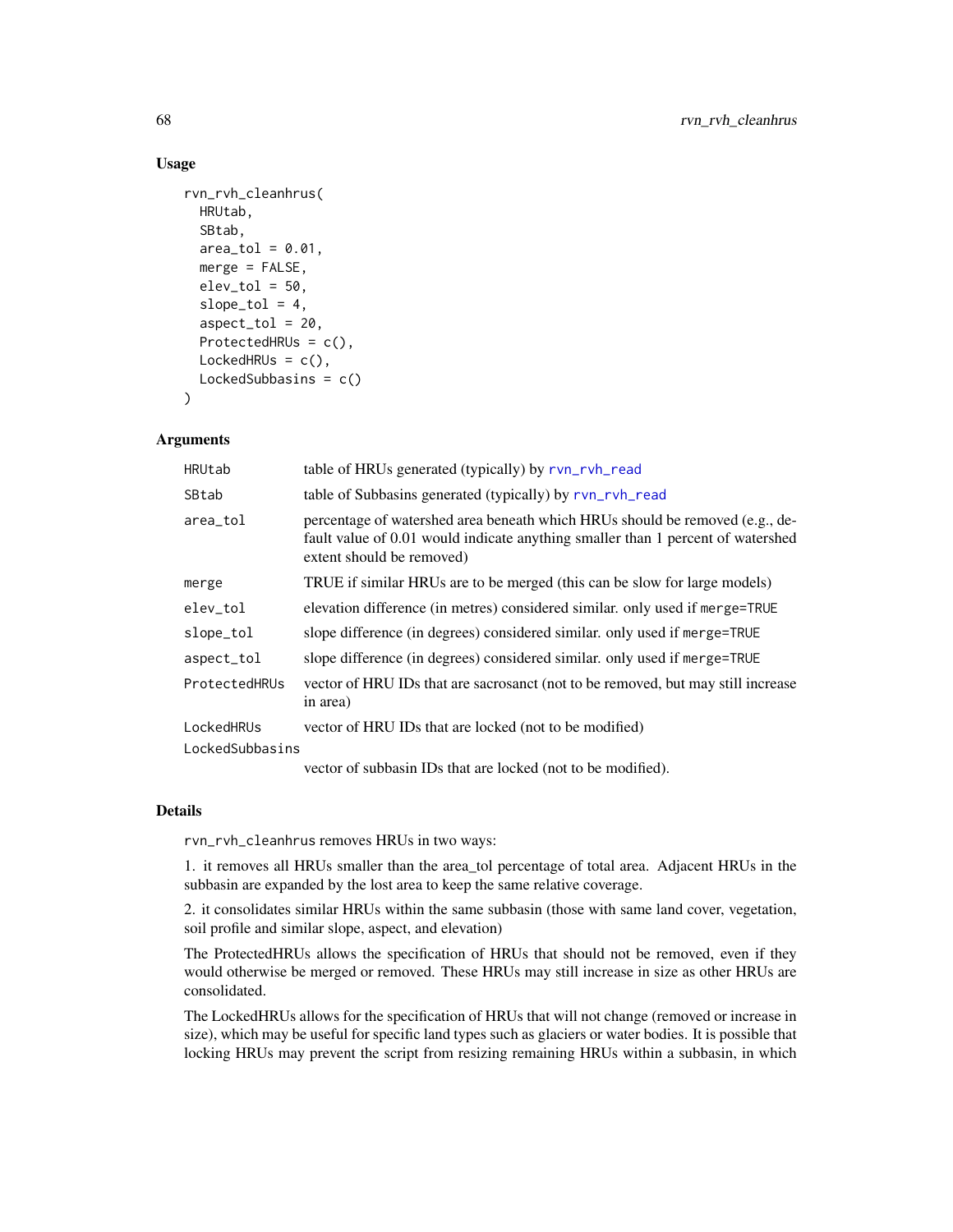case a warning is issued to the user that the area has changed. If this is the case, it is suggested to reduce the area threshold to try and prevent this issue, or consider simply locking some subbasins.

Note that merging can be a computationally expensive process, and for this reason is set as FALSE by default.

#### Value

hru\_table cleaned HRU table as a dataframe

## Author(s)

James R. Craig, University of Waterloo

#### See Also

[rvn\\_rvh\\_read](#page-72-0) for the function used to read in the HRU and Subbasin data, and [rvn\\_rvh\\_write](#page-68-0) to write rvh information to file.

#### Examples

```
# read in example rvh file
nith <- system.file("extdata","Nith.rvh",package = "RavenR")
rvh <- rvn_rvh_read(nith)
# number of HRUs in existing configuration
nrow(rvh$HRUtable)
# clean contents (in this case, remove all HRUs covering less than 5% of the total area)
newHRUs <- rvn_rvh_cleanhrus(rvh$HRUtable,rvh$SBtable,area_tol = 0.05, merge=TRUE)
# clean contents but locking urban areas (two HRUs locked)
newHRUs <- rvn_rvh_cleanhrus(rvh$HRUtable,rvh$SBtable,area_tol = 0.05, merge=TRUE,
```
LockedHRUs=rvh\$HRUtable[rvh\$HRUtable\$LandUse=="URBAN", "ID"])

<span id="page-68-1"></span>rvn\_rvh\_overwrite *Write/Overwrite Raven rvh file*

#### <span id="page-68-0"></span>Description

Given an HRU and SubBasin dataframe, writes to the specified .rvh file. In the case of rvn\_rvh\_overwrite, just the :SubBasins-:EndSubBasins and :HRUs-:EndHRUs blocks are re-written, retaining all other content.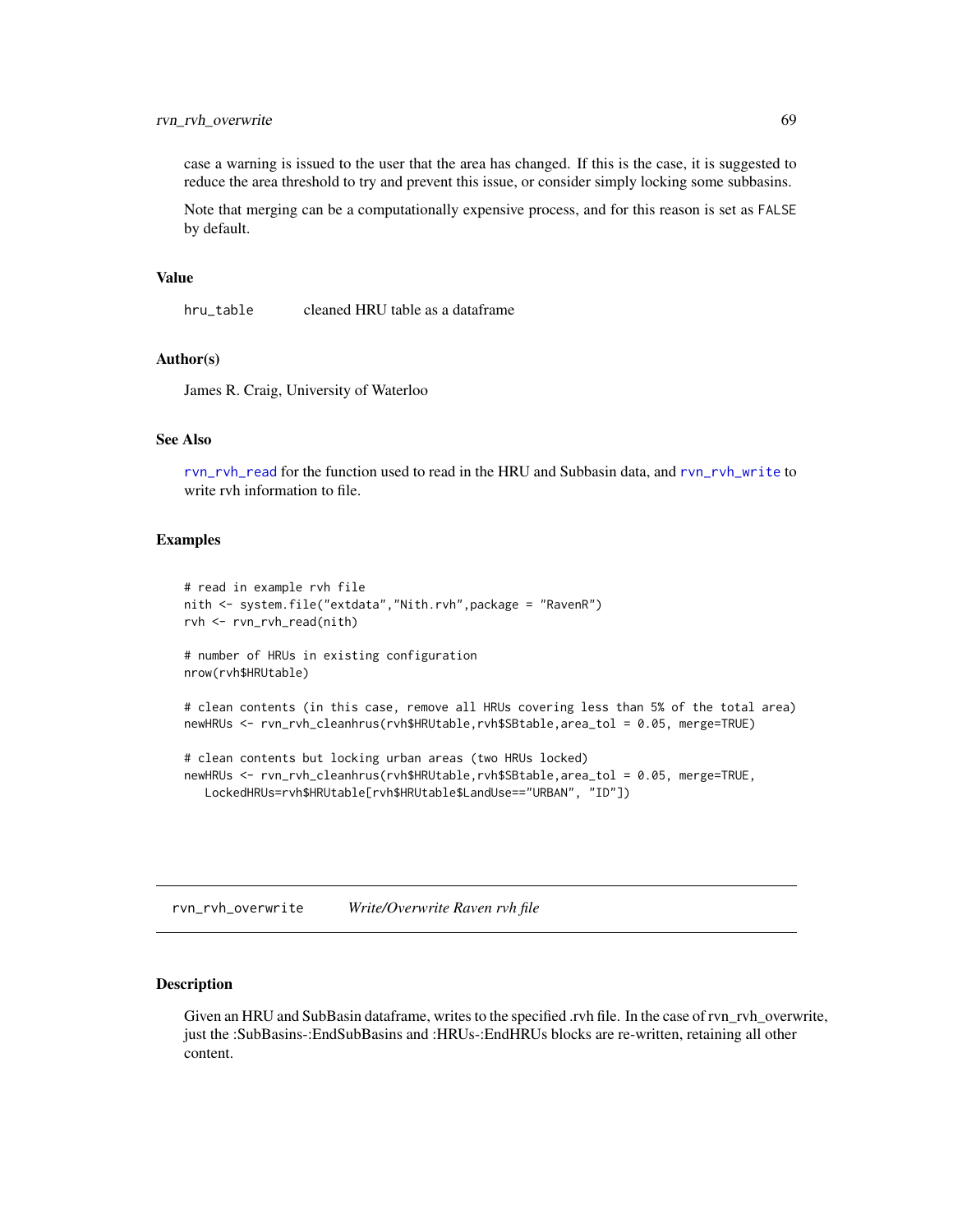# Usage

```
rvn_rvh_overwrite(filename, SBtable, HRUtable, basefile)
rvn_rvh_write(
  filename,
  SBtable = NULL,
 HRUtable = NULL,
  description = "Generated by RavenR rvn_rvh_write",
  author = NULL
)
```
# Arguments

| filename    | filepath of rvh file to write to (with .rvh extension)                                                                                                                                                                          |
|-------------|---------------------------------------------------------------------------------------------------------------------------------------------------------------------------------------------------------------------------------|
| SBtable     | Valid subbasin dataframe with required columns "SBID", "Name", "Downstream_ID",<br>"Profile", "ReachLength", and "Gauged". Can have additional columns.                                                                         |
| HRUtable    | Valid HRU dataframe with required columns 'ID', 'Area', 'Elevation', 'Lati-<br>tude', 'Longitude', 'SBID', 'LandUse', 'Vegetation', 'SoilProfile', 'Aquifer',<br>'Terrain', 'Slope', and 'Aspect'. Can have additional columns. |
| basefile    | original rvh file to overwrite (only used with rvn_rvh_overwrite)                                                                                                                                                               |
| description | (optional) Description added after file header                                                                                                                                                                                  |
| author      | (optional) Name of author, to be printed in file header.                                                                                                                                                                        |

#### Details

rvn\_rvh\_write is typically used to create a 'clean' .rvh file.

[rvn\\_rvh\\_overwrite](#page-68-1) is usually used after reading an original .rvh file and processing the HRU and SubBasin tables, using (e.g., [rvn\\_rvh\\_cleanhrus](#page-66-1)). This may also be used to preserve commands in the rvh file such as reservoir information, comments outside of the subbasin and HRU blocks, RedirectToFile commands, etc.

Note that if using the rvn\_rvh\_overwrite function and the filename and basefile arguments are the same, the original file will be overwritten while preserving lines outside of the subbasin and HRU blocks.

If using rvn\_rvh\_write, the SBtable or HRUtable parameters may be omitted and provided as NULL. In these cases, those sections will not be written in the rvh file. This may be useful in cases where one wishes to separate the SubBasins and HRUs in different files.

#### Value

TRUE returns TRUE if function runs properly

#### Functions

• rvn\_rvh\_overwrite: Overwrite contents of original .rvh file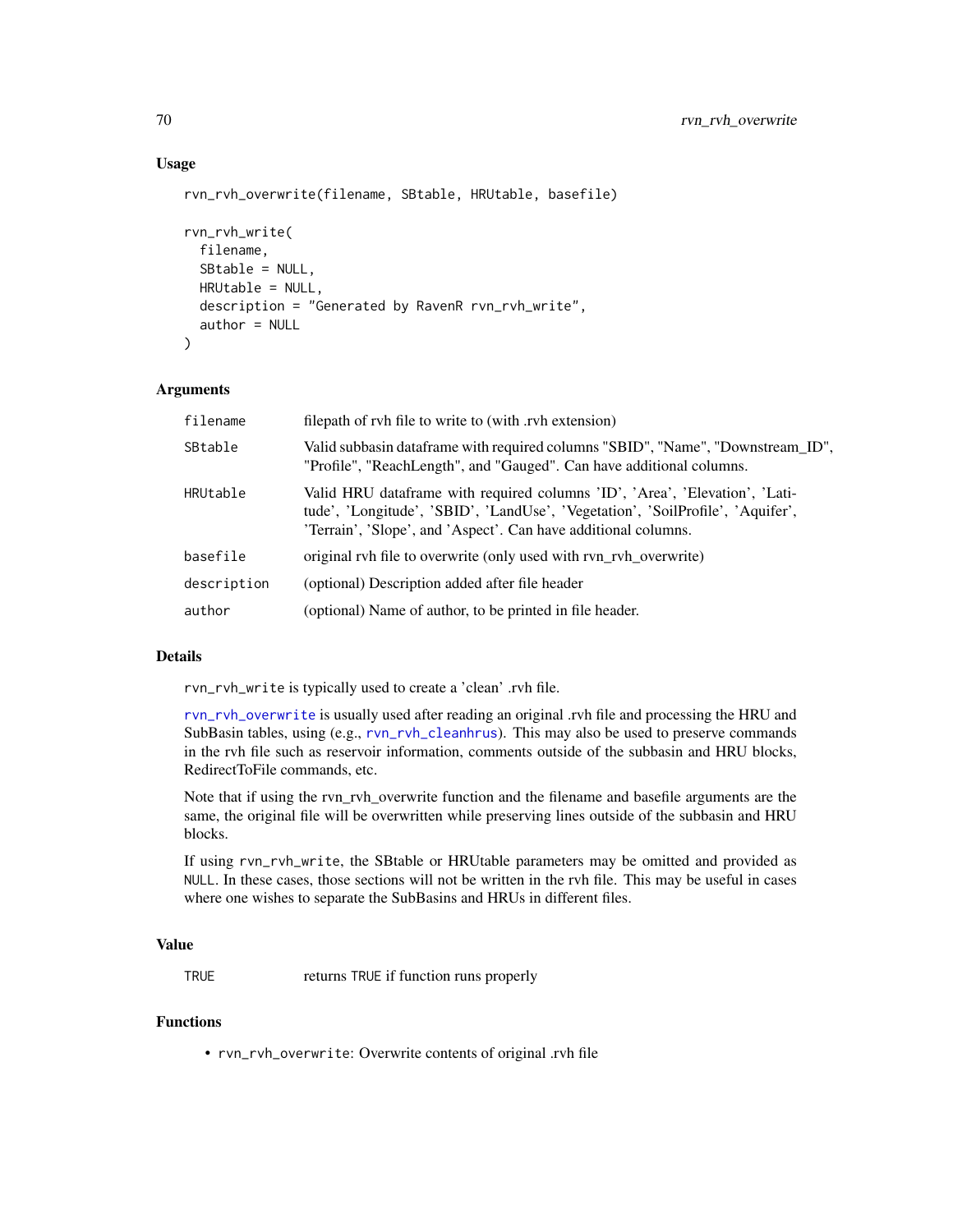rvn\_rvh\_query 71

### Author(s)

James R. Craig, University of Waterloo

Leland Scantlebury

## See Also

[rvn\\_rvh\\_read](#page-72-0) for the function used to read in the HRU and SubBasin data [rvn\\_rvh\\_cleanhrus](#page-66-1) for the function used to process HRU dataframe For generating blank SubBasin and HRU tables, see: [rvn\\_rvh\\_blankSBdf](#page-66-0) and [rvn\\_rvh\\_blankHRUdf](#page-65-0)

```
## Example: write a blank rvh file
## create some blank tables
sbs_data <- rvn_rvh_blankSBdf(nSubBasins = 1)
hru_data <- rvn_rvh_blankHRUdf(nHRUs = 3)
# write to rvh file
rvn_rvh_write(file.path(tempdir(), "Blank.rvh"),
              SBtable = sbs_data,
              HRUtable = hru_data,
              description = "Example output - Blank Watershed Discretization File",
              author = "Raven Development Team")
# Example: Read in an rvh, clean its contents and write back to new file
nith <- system.file("extdata","Nith.rvh",package = "RavenR")
rvh <- rvn_rvh_read(nith)
# remove HRUs covering less than 5% of the total area
rvh$HRUtable <- rvn_rvh_cleanhrus(rvh$HRUtable, rvh$SBtable, area_tol = 0.05)
# write the Subbasin and HRU tables to new file using rvn_rvh_write:
rvn_rvh_write(filename=file.path(tempdir(), "Nith_cleaned_write.rvh"),
             SBtable = rvh$SBtable,
             HRUtable = rvh$HRUtable)
# write to new file, while preserving all unedited information using rvn_rvh_overwrite:
rvn_rvh_overwrite(filename=file.path(tempdir(), "Nith_cleaned_overwrite.rvh"),
                  basefile=nith,
                  SBtable = rvh$SBtable,
                  HRUtable = rvh$HRUtable)
```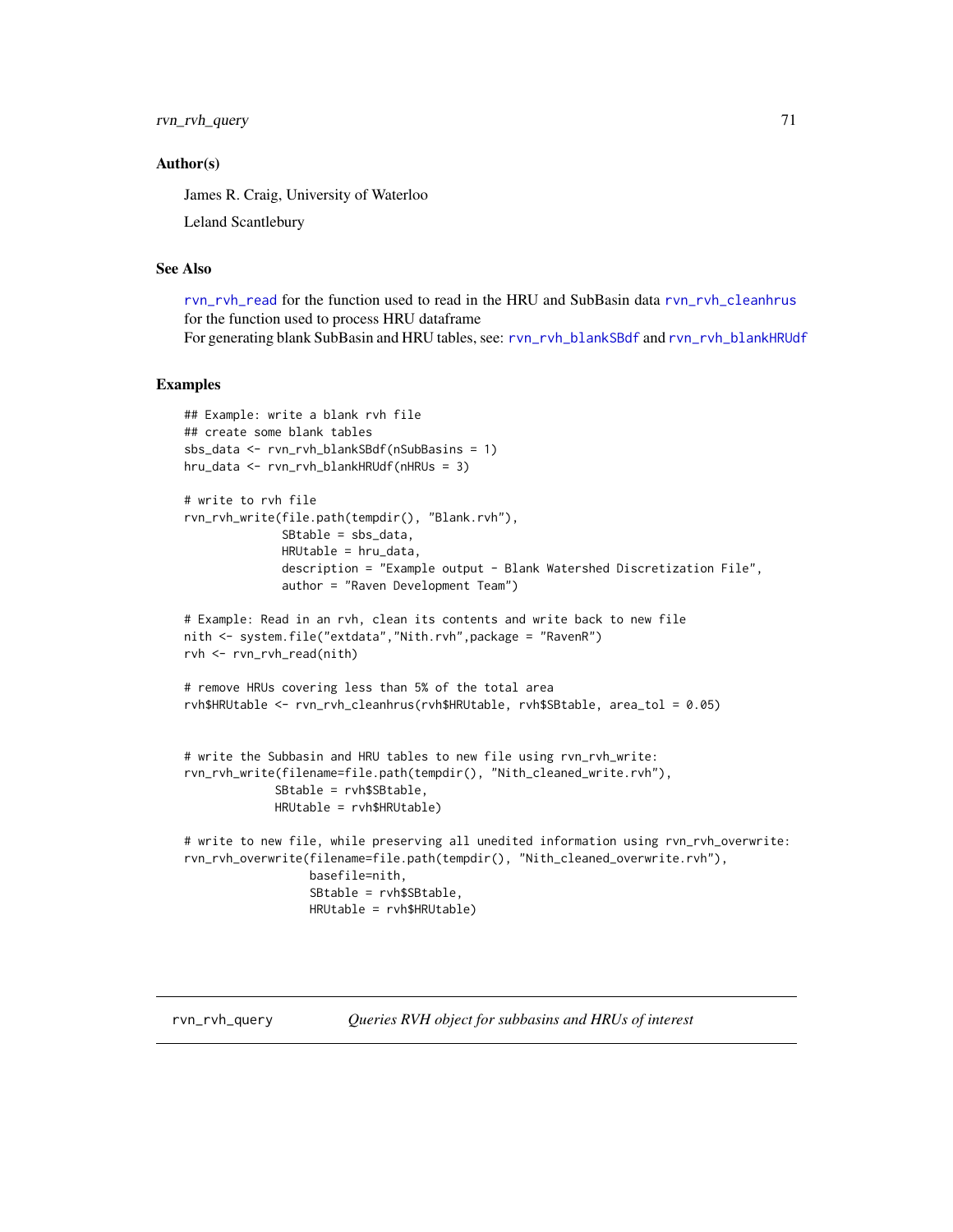## Description

Queries the RVH object for subbasins or HRUs that are upstream of, downstream of, or the opposite of those conditions, for a given subbasin ID.

## Usage

rvn\_rvh\_query(rvh = NULL, subbasinID = NULL, condition = "upstream\_of")

## Arguments

| rvh        | ryh object as returned by ryn_ryh_read                   |
|------------|----------------------------------------------------------|
| subbasinID | subbasinID of basin of interest, as character or integer |
| condition  | condition applied to the query                           |

#### Details

Based on the definition of subbasins by their outlets in Raven, it is assumed here that 'upstream' includes the specified subbasin (i.e. everything upstream of subbasin X includes subbasin X as well), and 'downstream' of subbasin X does not include subbasin X. This is different from the default behaviour of igraph, which includes the specified subbasin in either query.

# Value

rvhrvh object in same format, but queried to condition and all features (SBtable, HRUtable, SBnetwork) updated.

# Note

Raven has capabilities for creating subbasin and HRU groups that meet certain criteria as well, consider reviewing the ':PopulateSubbasinGroup', ':PopulateHRUGroup', and other commands in Section A.3.2 of the Raven User's Manual.

# See Also

[rvn\\_rvh\\_write](#page-68-0) to write contents of the generated (and usually modified HRU and SubBasin tables) [rvn\\_rvh\\_read](#page-72-0) to read a Raven RVH file into R

```
# load example rvh file
nith <- system.file("extdata","Nith.rvh",package = "RavenR")
rvh <- rvn_rvh_read(nith)
# plot full watershed with igraph library
plot(rvh$SBnetwork)
# query all subbasins upstream of basin 39, plot
rvh_upstream_of_39 <- rvn_rvh_query(rvh, subbasinID=39, condition="upstream_of")
plot(rvh_upstream_of_39$SBnetwork)
```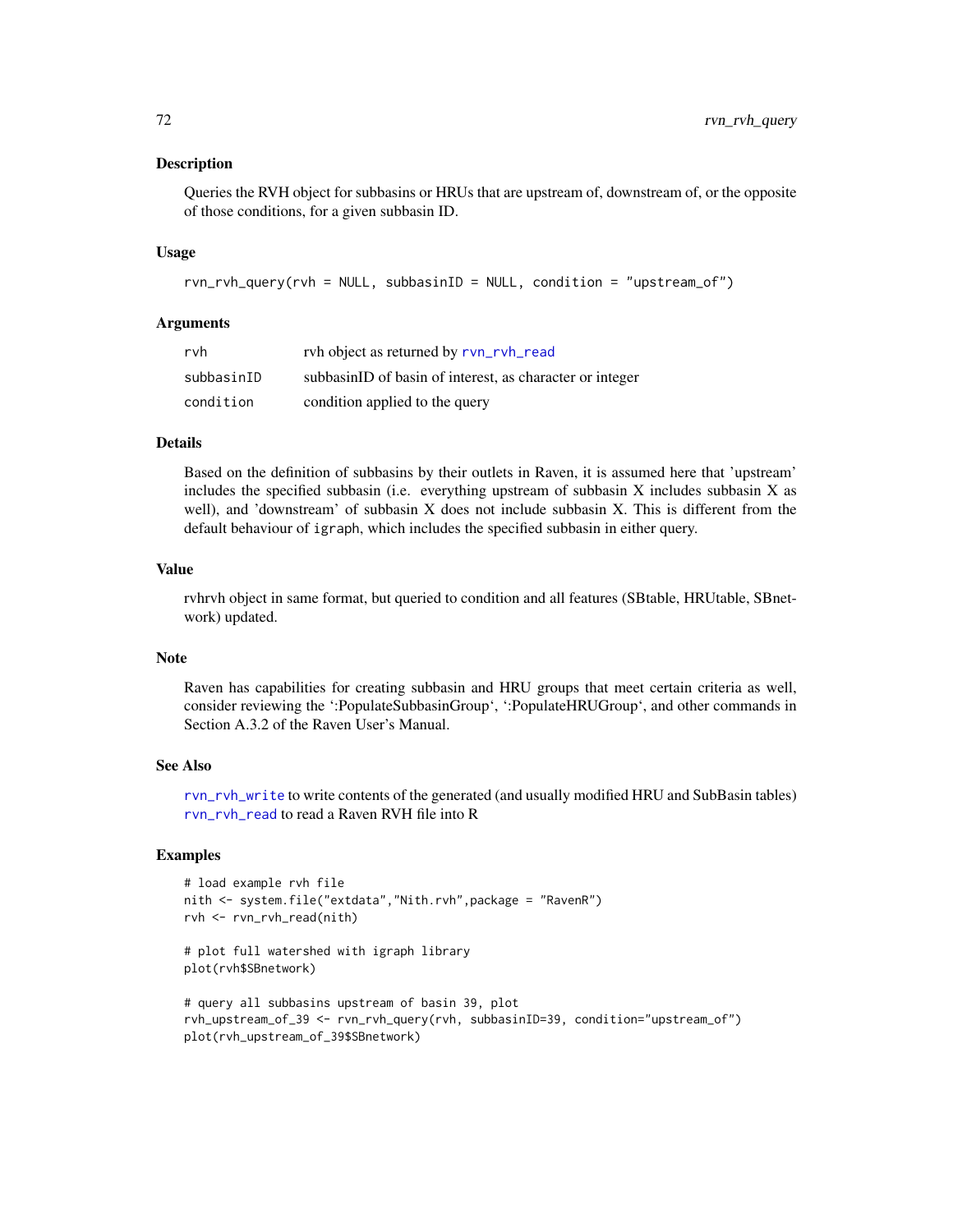```
# query of HRUs downstream of basin 39
rvn_rvh_query(rvh, subbasinID=39, condition="downstream_of")$SBtable
```
#### <span id="page-72-0"></span>rvn\_rvh\_read *Read Raven .rvh (watershed discretization) file*

#### Description

This routine reads in a valid Raven watershed discretization (.rvh) file and returns the information about HRUs and Subbasins as data tables. It also returns a subbasin igraph network object which describes stream network connectivity and adds additional HRU-derived subbasin characteristics such as total upstream area and dominant land/vegetation classes.

#### Usage

rvn\_rvh\_read(ff)

#### Arguments

ff the filepath of the .rvh file (with .rvh extension included).

#### Details

The supplied file should not be comma-delimited with a trailing comma. The function also does not like tabs in the rvh file, the file should be untabified first. This function uses the igraph library to build the networks and compute the total upstream area. The .rvh file can have arbitrary contents outside of the :HRUs-:EndHRUs and :SubBasins-:EndSubBasins command blocks.

Partial rvh files may be provided to this function (i.e. with only :SubBasin or :HRUs blocks but not the other), however, some calculations and the calculation of the SBnetwork output will not be completed. Omitted structures (e.g. SBtable) will be returned as NULL if the section is not found in the rvh file directly. Note that this function does not look for additional files specified with :RedirectToFile commands.

The ff argument can be a relative path name or absolute one.

The TotalUpstreamArea is the total drainage area upstream of the given subbasin outlet. With this calculation, headerwater subbasins will have a total upstream area equal to their own subbasin area.

## Value

Returns a list including:

SBtable a data table of Subbasin characteristics indexed by Subbasin ID (SBID). Includes the following data columns from the .rvh file : SBID, Name, Downstream ID, Profile, ReachLength, Gauged. The rvn rvh read() functions supplements this with additional columns: Area, Elevation, AvgLatit, AvgLongit, AvgSlope, AvgAspect, DomLU, DomLUArea, DomLUFrac, DomVeg, DomVegArea, DomVegFrac. Elevation, AvgLatit, AvgLongit, AvgSlope, and AvgAspect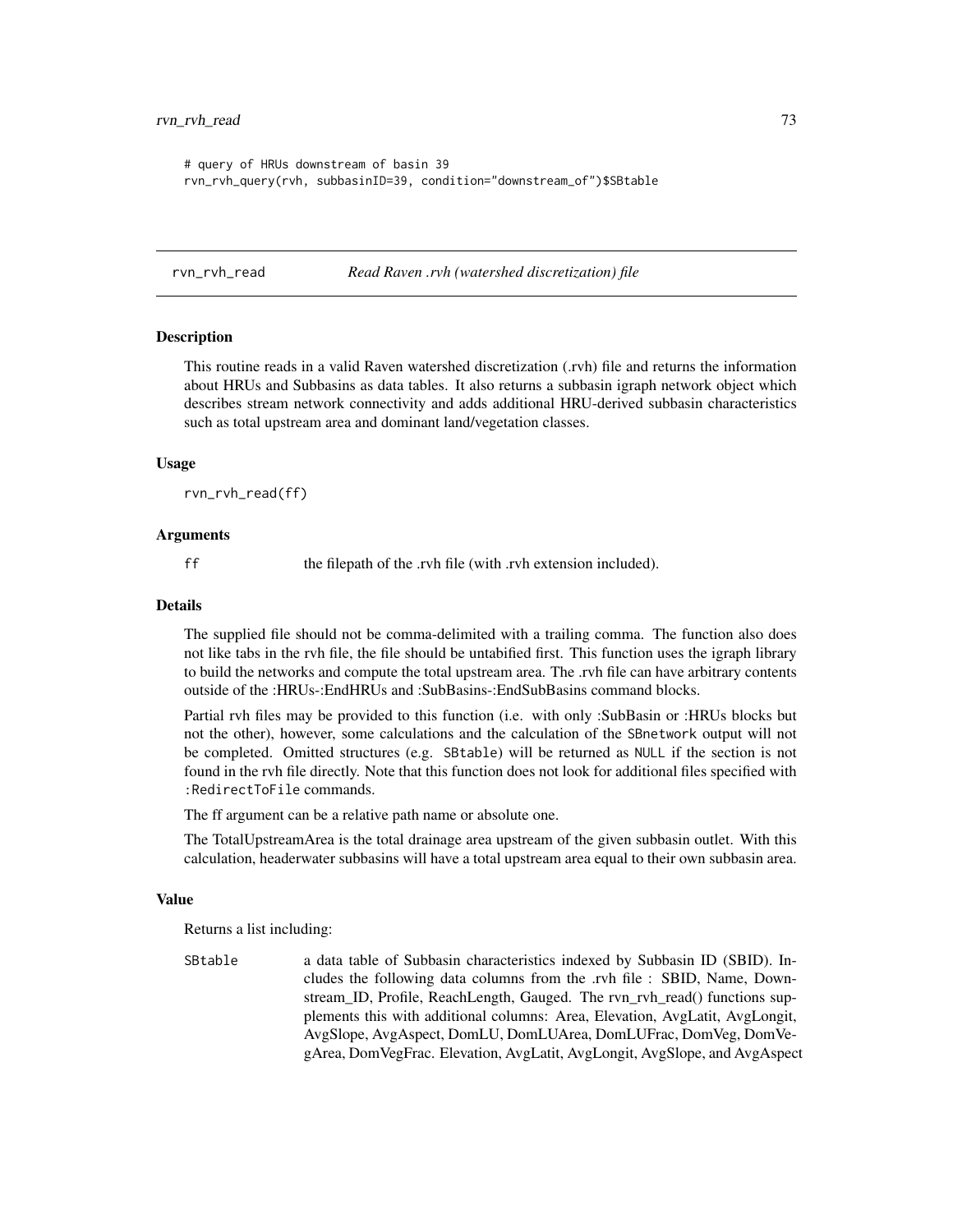|           | are the area-weighted averages from all constituent HRUs. DomLU is the dom-<br>inant land use name, DomLUArea is the area (in km2) of the dominant land<br>use and DomLUArea is the percentage of the basin covered with DomLU; same<br>applies to DomVeg.                                                    |
|-----------|---------------------------------------------------------------------------------------------------------------------------------------------------------------------------------------------------------------------------------------------------------------------------------------------------------------|
| HRUtable  | a data table of HRU characteristics, with land use and vegetation classes as fac-<br>tors. Contains identical information as found in the :HRUs-:EndHRUs block of<br>the .rvh file: ID, Area, Elevation, Latitude, Longitude, SBID, LandUse, Vegetation,<br>SoilProfile, Aquifer, Terrain, Slope, and Aspect. |
| SBnetwork | an igraph network graph network describing subbasin stream network connec-<br>tivity, with nodes indexed by SBID.                                                                                                                                                                                             |

## Author(s)

James R. Craig, University of Waterloo

#### See Also

[rvn\\_rvh\\_write](#page-68-0) to write contents of the generated (and usually modified HRU and SubBasin tables) [rvn\\_rvh\\_subbasin\\_network\\_plot](#page-74-0) to plot the subbasin network

# Examples

```
# load example rvh file
nith <- system.file("extdata","Nith.rvh",package = "RavenR")
rvh <- rvn_rvh_read(nith)
```
# number of HRUs nrow(rvh\$HRUtable)

```
# total watershed area
sum(rvh$HRUtable$Area)
```

```
# sub-table of headwater basins (upstream area = subbasin area)
rvh$SBtable$SBID[rvh$SBtable$Area == rvh$SBtable$TotalUpstreamArea]
```

```
# sub-table of Urban HRUs
subset(rvh$HRUtable, LandUse == "URBAN")
```

```
# get total area upstream of subbasin containing outlet
upstr <- cumsum(rvh$SBtable$Area)
upstr[rvh$SBtable$Downstream_ID == -1]
```

```
# show upstream areas for each subbasin
rvh$SBtable[,c("SBID","TotalUpstreamArea")]
```

```
# plot network diagram using igraph library
igraph::plot.igraph(rvh$SBnetwork)
```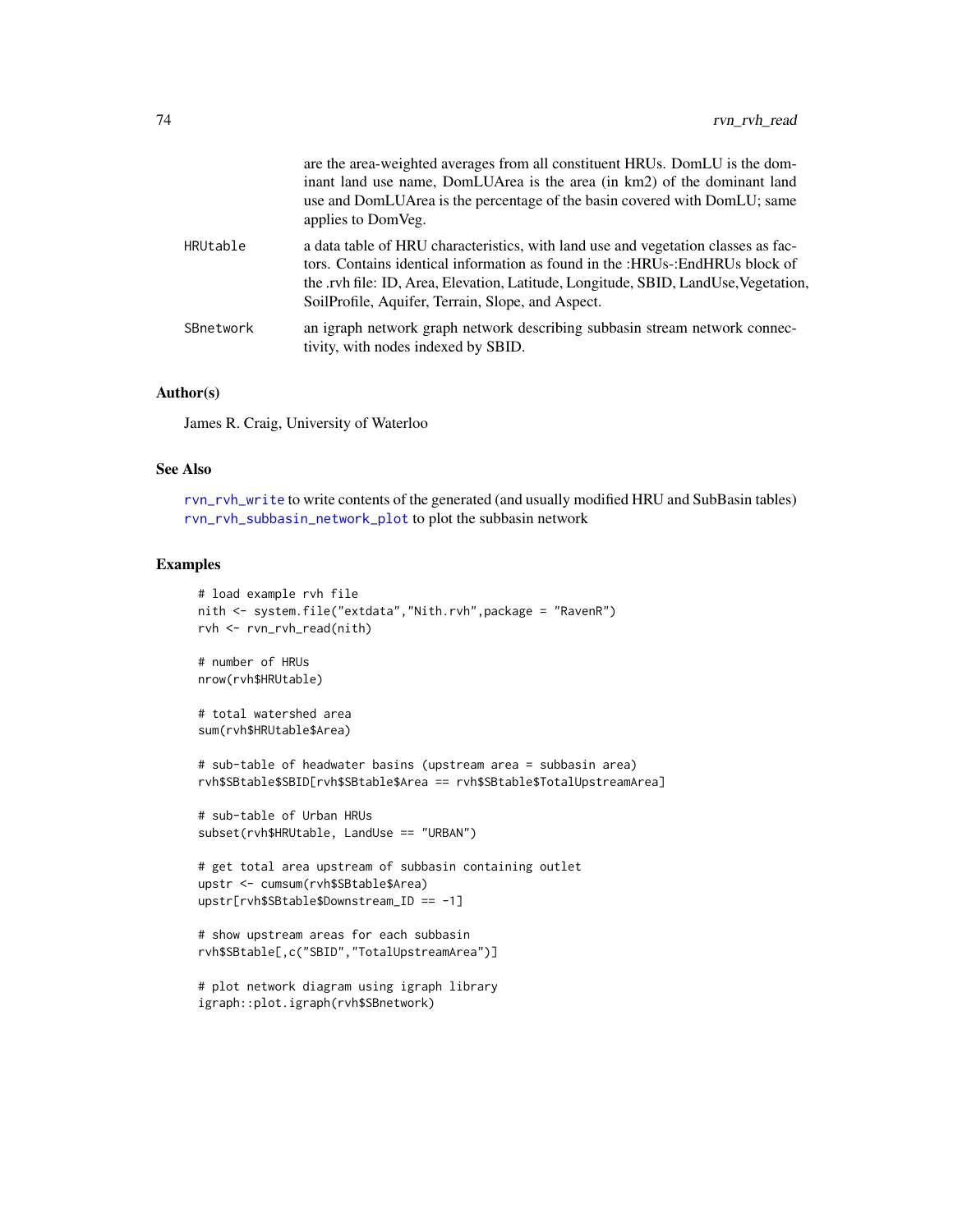<span id="page-74-0"></span>rvn\_rvh\_subbasin\_network\_plot

*Basic Raven subbasin network plot*

#### Description

Generates a plot of the subbasin network from rvh file information.

#### Usage

```
rvn_rvh_subbasin_network_plot(SBtable, labeled = FALSE)
```
## Arguments

| SBtable | a valid table of Raven subbasins, obtained from rvn_rvh_read |
|---------|--------------------------------------------------------------|
| labeled | TRUE if the nodes are labeled with the SubBasin ID, SBID     |

# Details

Takes the information gathered from an .rvh file via the function [rvn\\_rvh\\_read](#page-72-0) and generates a plot object of the subbasin network, where nodes are located at SubBasin lat-long centroids, and edge widths of the network correspond to contributing upstream area.

The plot is generated using the ggplot2 library, with dependencies on igraph for handling network information.

#### Value

p1 ggplot object of subbasin network plot

## Author(s)

James R. Craig, University of Waterloo

```
# read in rvh file
rvh <- rvn_rvh_read(system.file("extdata","Nith.rvh", package="RavenR"))
```

```
# create network plot of watershed structure from rvh file
rvn_rvh_subbasin_network_plot(rvh$SBtable)
```

```
# include labels
rvn_rvh_subbasin_network_plot(rvh$SBtable, labeled=TRUE)
```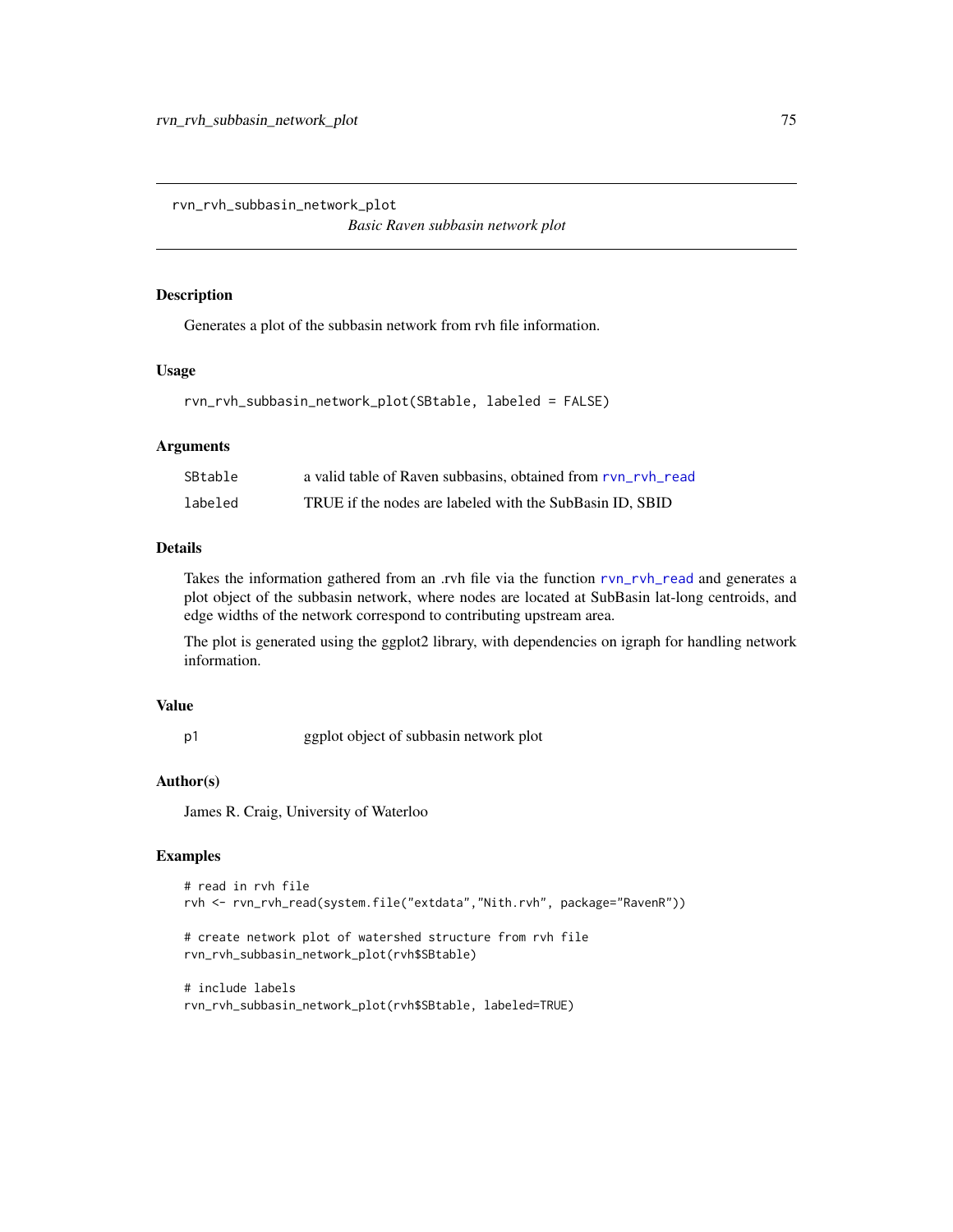rvn\_rvh\_subbasin\_visnetwork\_plot

*Plot subbasin network using visNetwork*

#### Description

Takes an rvh object generated using rvn\_rvh\_read and returns the connections information of subbasins as an interactive visNetwork graph.

## Usage

```
rvn_rvh_subbasin_visnetwork_plot(rvh, groupBy = "Gauged")
```
# Arguments

| rvh     | an rvh object, provided by rvn_rvh_read                              |
|---------|----------------------------------------------------------------------|
| groupBy | a character referring to one of the sub-basins attributes in the ryh |

# Value

p1returns visNetwork plot object

#### See Also

[rvn\\_rvh\\_read](#page-72-0) to import an watershed network table from an rvh file.

See also the [Raven page](http://raven.uwaterloo.ca/)

## Examples

```
## additional example from tutorial files (not run)
## Not run:
 path <- dirname(tempfile())
 dir.create(paste(path,"/tmp",sep=""))
 url<-"http://raven.uwaterloo.ca/files/RavenOstrichTutorialFiles.zip"
 download.file(url,dest=paste(path,"/tmp/example.zip",sep=""))
 unzip(zipfile = paste(path,"/tmp/example.zip",sep=""),
       exdir = paste(path,"/tmp",sep=""))
 rvh<-rvn_rvh_read(paste(path,"/tmp/Demo_C4/model/LOWRL.rvh",sep=""))
 rvn_rvh_subbasin_visnetwork_plot(rvh,groupBy="Gauged")
 rvn_rvh_subbasin_visnetwork_plot(rvh,groupBy="DomLU")
 rvn_rvh_subbasin_visnetwork_plot(rvh,groupBy="Elevation")
```
## End(Not run)

```
rvh <- rvn_rvh_read(system.file("extdata","Nith.rvh", package="RavenR"))
rvn_rvh_subbasin_visnetwork_plot(rvh,groupBy="Gauged")
rvn_rvh_subbasin_visnetwork_plot(rvh,groupBy="Elevation")
```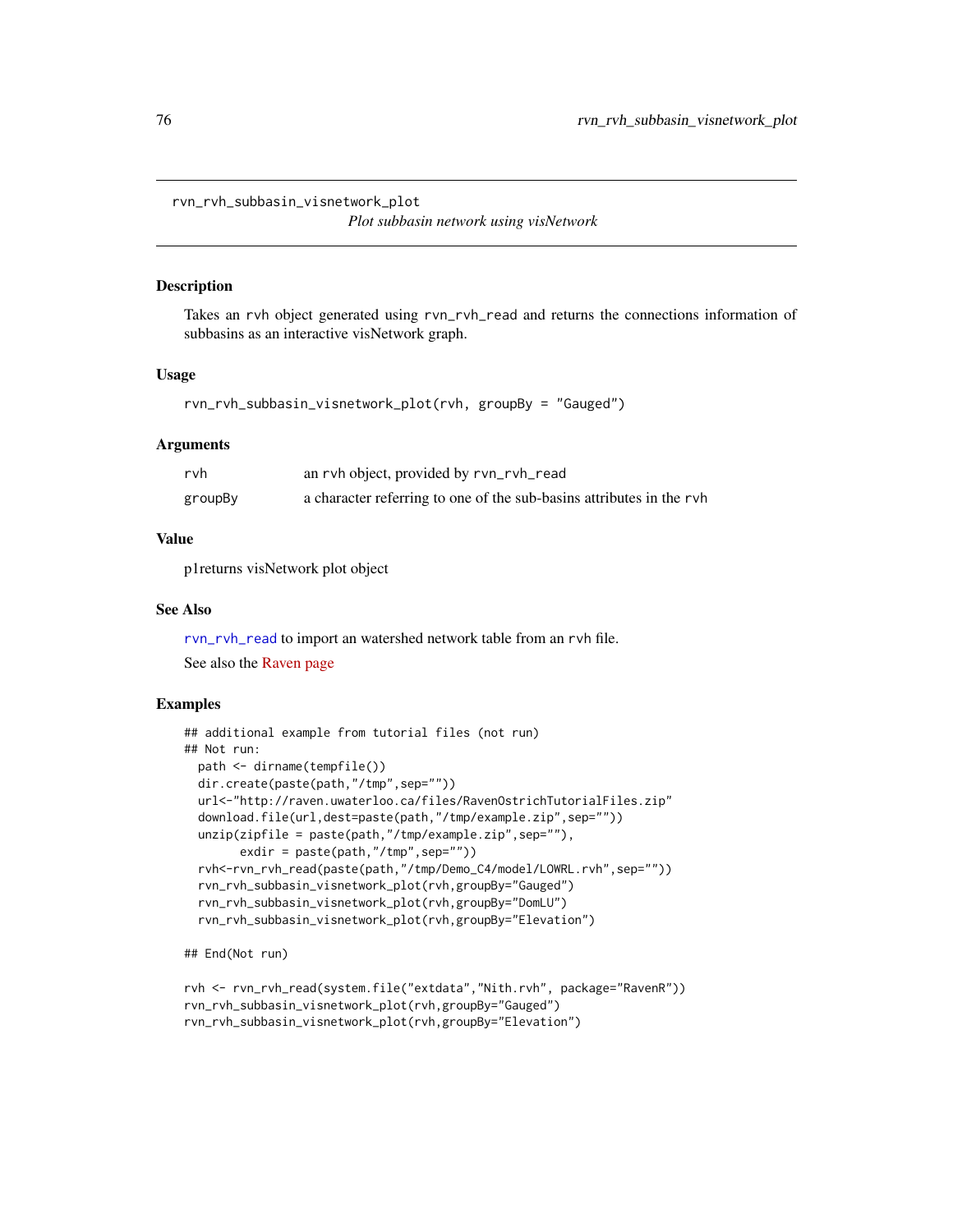## rvn\_rvh\_summarize *Summarize RVH object*

#### Description

Summarizes the RVH object provided in a number of useful ways, and returns a list with the summarized information.

# Usage

rvn\_rvh\_summarize(rvh = NULL, return\_list = TRUE)

## Arguments

| rvh         | ryh object as returned by ryn_ryh_read or ryn_ryh_query                                                 |
|-------------|---------------------------------------------------------------------------------------------------------|
| return list | boolean whether the to return the summary list object, if FALSE only TRUE is<br>returned (default TRUE) |

# Details

The total subbasin area is the total area of all subbasins in the RVH object. If there are multiple outlets in the model, or additional subbasin information that is not part of the model domain, this will be counted in the total area and other summary diagnostics. Consider using [rvn\\_rvh\\_query](#page-70-0) to isolate portions of the domain in such instances.

Information for dominant Terrain and Aquifer classes is also returned, but only if there are Terrain or Aquifer classes respectively other than '[NONE]'. The number of unique HRUs include Terrain and Aquifer classes in the consideration of unique HRUs if there are instances of classes other than '[NONE]' for these classes.

## Value

Returns TRUE if the parameter return\_list is FALSE, otherwise returns a list with multiple items:

| total_subbasin_area     |                                                                                                                                                       |
|-------------------------|-------------------------------------------------------------------------------------------------------------------------------------------------------|
|                         | total subbasin area, computed as the sum of all areas in ryh\$SBtable\$Area                                                                           |
| num_subbasins           | total number of subbasins                                                                                                                             |
| num_hrus                | total number of HRUs                                                                                                                                  |
| num_unique_hrus         |                                                                                                                                                       |
|                         | total number of unique HRUs, i.e. HRUs with unique combination of LandUse,<br>Vegetation, Soil Profile, and Terrain/Aquifer if relevant (see details) |
| hru_summary_landuse     |                                                                                                                                                       |
|                         | a data frame summarizing the RVH object by LandUse class                                                                                              |
| hru_summary_vegetation  |                                                                                                                                                       |
|                         | a data frame summarizing the RVH object by Vegetation class                                                                                           |
| hru_summary_soilprofile |                                                                                                                                                       |
|                         | a dataframe summarizing the RVH object by Soil Profile                                                                                                |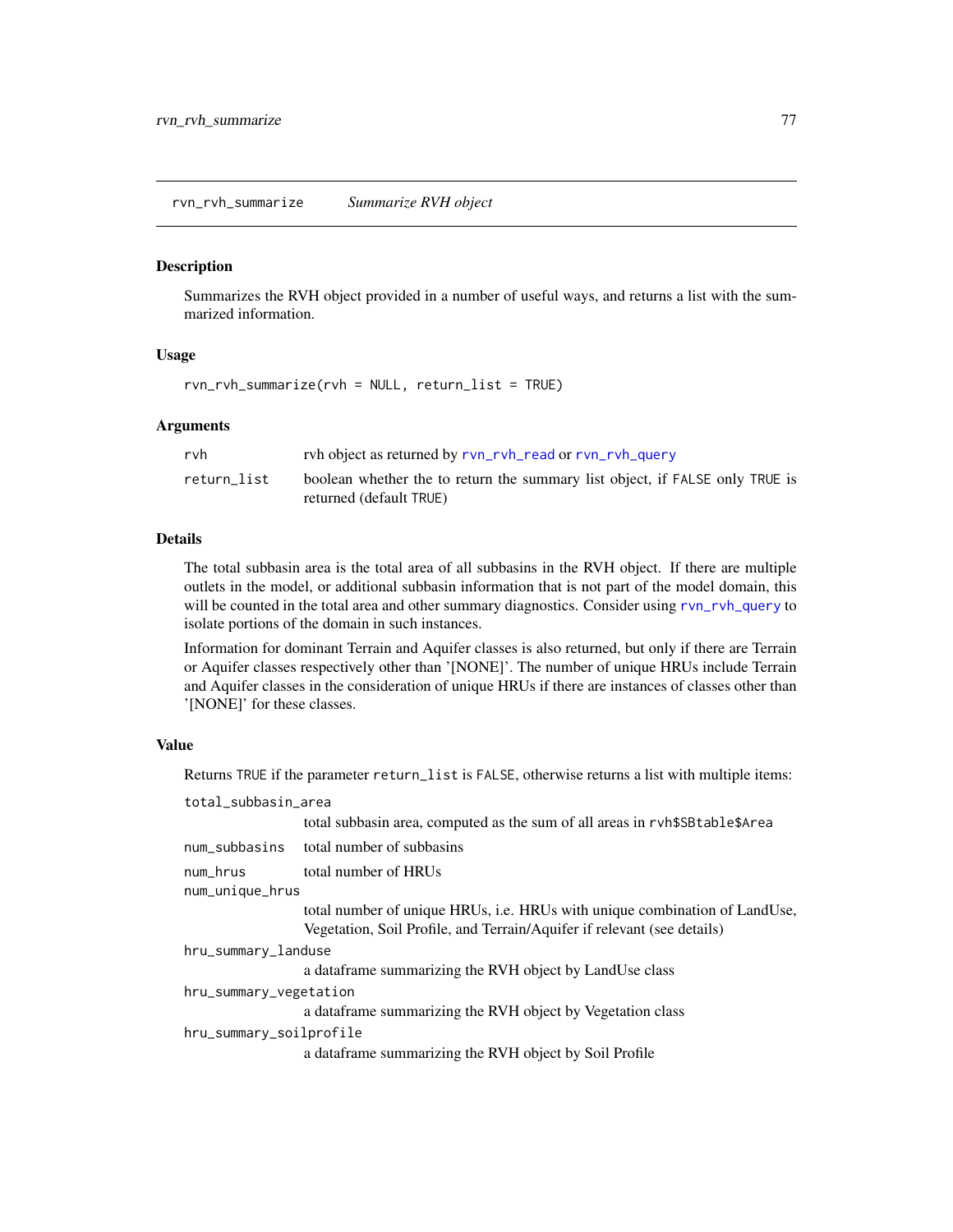| hru_summary_terrain   |                                                                                                                               |  |
|-----------------------|-------------------------------------------------------------------------------------------------------------------------------|--|
|                       | a dataframe summarizing the RVH object by Terrain class                                                                       |  |
| hru_summary_aquifer   |                                                                                                                               |  |
|                       | a dataframe summarizing the RVH object by Aquifer class                                                                       |  |
| hru_summary_general   |                                                                                                                               |  |
|                       | a dataframe summarizing the RVH object by LandUse, Vegetation, Soil Profile,<br>and Terrain/Aquifer if relevant (see details) |  |
| dom_landuse           | dominant LandUse class by total area                                                                                          |  |
| dom_landuse_ratio     |                                                                                                                               |  |
|                       | ratio of the total area of dominant LandUse class by total subbasin area                                                      |  |
|                       | dom_vegetation dominant Vegetation class by total area                                                                        |  |
| dom_vegetation_ratio  |                                                                                                                               |  |
|                       | ratio of the total area of dominant Vegetation class by total subbasin area                                                   |  |
| dom_soilprofile       |                                                                                                                               |  |
|                       | dominant Soil Profile by total area                                                                                           |  |
| dom_soilprofile_ratio |                                                                                                                               |  |
|                       | ratio of the total area of dominant Soil Profile by total subbasin area                                                       |  |
| dom_terrain           | dominant Terrain class by total area (NULL if no Terrain classes defined)                                                     |  |
| dom_terrain_ratio     |                                                                                                                               |  |
|                       | ratio of the total area of dominant Terrain class by total subbasin area (NA if no<br>Terrain classes defined)                |  |
| dom_aquifer           | dominant Aquifer class by total area (NULL if no Aquifer classes defined)                                                     |  |
| dom_aquifer_ratio     |                                                                                                                               |  |
|                       | ratio of the total area of dominant Aquifer class by total subbasin area (NA if no<br>Aquifer classes defined)                |  |

# See Also

[rvn\\_rvh\\_read](#page-72-0) to read a Raven RVH file into R [rvn\\_rvh\\_query](#page-70-0) to query the RVH file prior to other operations, such as summarizing)

```
# load example rvh file
nith <- system.file("extdata","Nith.rvh",package = "RavenR")
rvh <- rvn_rvh_read(nith)
# summarize rvh
rvn_rvh_summarize(rvh, return_list=FALSE)
# query of HRUs upstream of basin 39, then summarize
rvh %>%
  rvn_rvh_query(subbasinID=39, condition="upstream_of") %>%
  rvn_rvh_summarize(return_list=FALSE)
```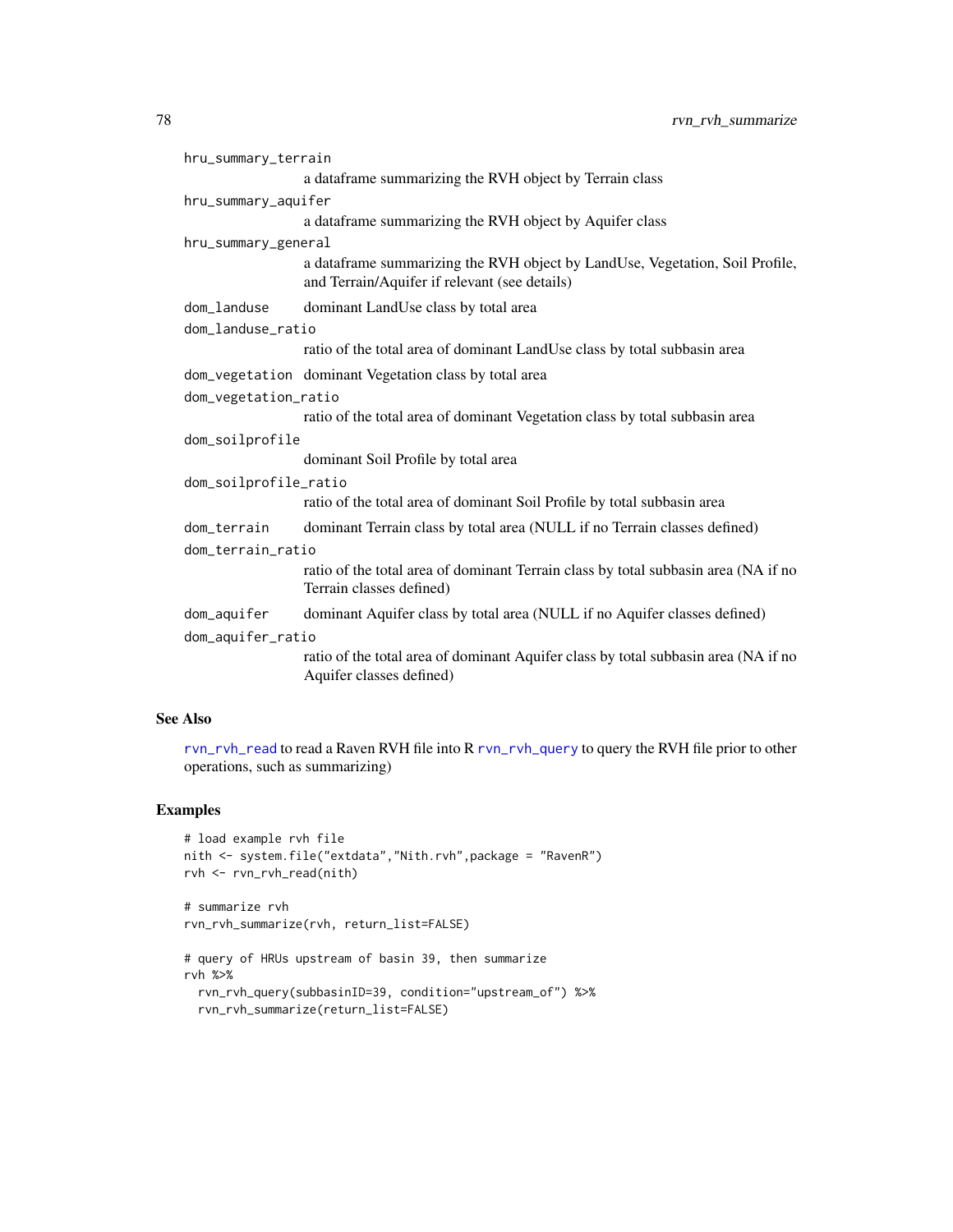rvn\_rvh\_write\_subbasingroup

*Write a subbasin group to Raven RVH format*

# Description

Writes the subbasins in a given RVH object to Raven RVH format in the specified file.

#### Usage

```
rvn_rvh_write_subbasingroup(
  rvh = NULL,sbgroup_name = NULL,
 outfile = NULL,
  subs_per_line = 30,
  overwrite = TRUE
)
```
#### Arguments

| rvh           | rvh object as returned by rvn_rvh_read or rvn_rvh_query                                         |
|---------------|-------------------------------------------------------------------------------------------------|
| sbgroup_name  | the name of the subbasin group to write to file.                                                |
| outfile       | the output file to write the subbasin group to                                                  |
| subs_per_line | the number of subabsins to write per line in the file (default 30)                              |
| overwrite     | if TRUE, will overwrite the existing out file specified if it already exists (default<br>FALSE) |

# Details

Writes the subbasin group for all subbasins in the rvh\$SBtable data frame to file using the ':SubbasinGroup' command in Raven. This function is intended to be used with [rvn\\_rvh\\_query](#page-70-0) to first subset the RVH object in order to create useful groups, though this can be done manually as well.

#### Value

Returns TRUE if the file is written successfully

# Note

Raven has capabilities for creating subbasin and HRU groups that meet certain criteria as well, consider reviewing the ':PopulateSubbasinGroup', ':PopulateHRUGroup', and other commands in Section A.3.2 of the Raven User's Manual.

#### See Also

[rvn\\_rvh\\_read](#page-72-0) to read a Raven RVH file into R [rvn\\_rvh\\_query](#page-70-0) to query the RVH file prior to other operations, such as summarizing or writing out subbasin groups)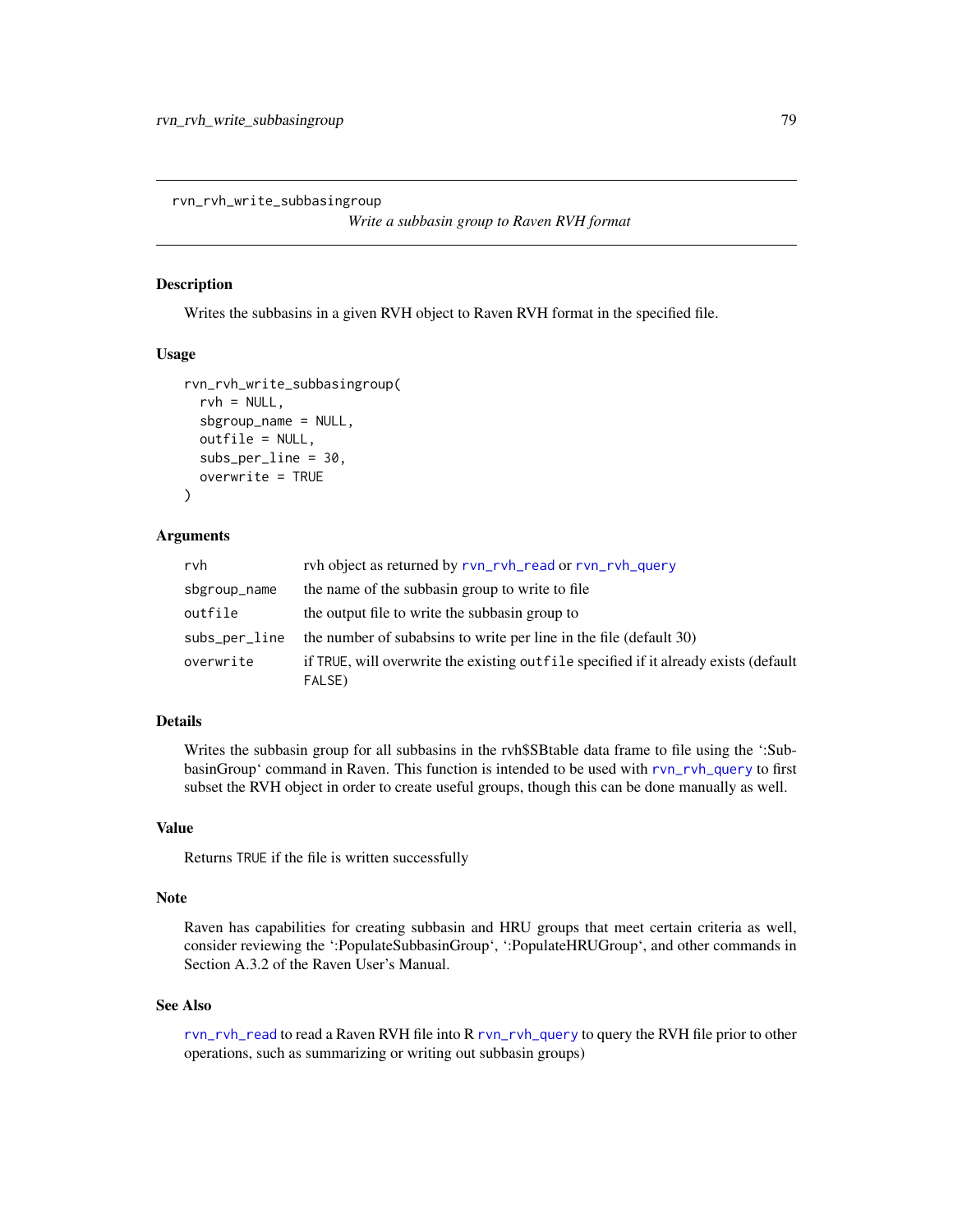# Examples

```
# load example rvh file
nith <- system.file("extdata","Nith.rvh",package = "RavenR")
rvh <- rvn_rvh_read(nith)
# query all subbasins upstream of basin 39
rvh_upstream_of_39 <- rvn_rvh_query(rvh, subbasinID=39, condition="upstream_of")
# temporary filename
tf <- file.path(tempdir(), 'mysubbasigroup.rvh')
# write this subbasin group to file
rvn_rvh_write_subbasingroup(rvh=rvh_upstream_of_39, outfile=tf)
```
<span id="page-79-0"></span>rvn\_rvi\_connections *Generate Hydrological process connections list*

## Description

This routine reads in a hydrologic process list from [rvn\\_rvi\\_read](#page-85-0) and generates the list of hydrologic process connections.

## Usage

```
rvn_rvi_connections(
  rvi,
 ProcConDataFile = system.file("extdata", "RavenProcessConnections.dat", package =
    "RavenR")
)
```
## Arguments

```
rvi data object generated from the rvn_rvi_read routine
ProcConDataFile
```
(optional) path to RavenProcesConnections.dat file

# Details

Relies on a valid and up-to-date RavenProcessConnections.dat file. This file is provided with the RavenR package, but may be overridden by a more recent file if provided manually.

## Value

Returns a list with two items:

| connections       | a a data frame of all of the process connections Includes the following data                                                                                                                                                                                                                                                                                                                                          |
|-------------------|-----------------------------------------------------------------------------------------------------------------------------------------------------------------------------------------------------------------------------------------------------------------------------------------------------------------------------------------------------------------------------------------------------------------------|
|                   | columns: process type, algorithm, 'from' compartment, 'to' compartment, and                                                                                                                                                                                                                                                                                                                                           |
|                   | conditional                                                                                                                                                                                                                                                                                                                                                                                                           |
| $\cdots$ $\cdots$ | $\mathcal{L} = \{ \mathbf{I} \mathbf{I} \mathbf{I} \mathbf{I} \mathbf{I} \mathbf{I} \mathbf{I} \mathbf{I} \mathbf{I} \mathbf{I} \mathbf{I} \mathbf{I} \mathbf{I} \mathbf{I} \mathbf{I} \mathbf{I} \mathbf{I} \mathbf{I} \mathbf{I} \mathbf{I} \mathbf{I} \mathbf{I} \mathbf{I} \mathbf{I} \mathbf{I} \mathbf{I} \mathbf{I} \mathbf{I} \mathbf{I} \mathbf{I} \mathbf{I} \mathbf{I} \mathbf{I} \mathbf{I} \mathbf{I} \$ |

```
AliasTable a table of aliases (unchanged from the supplied rvi$AliasTable)
```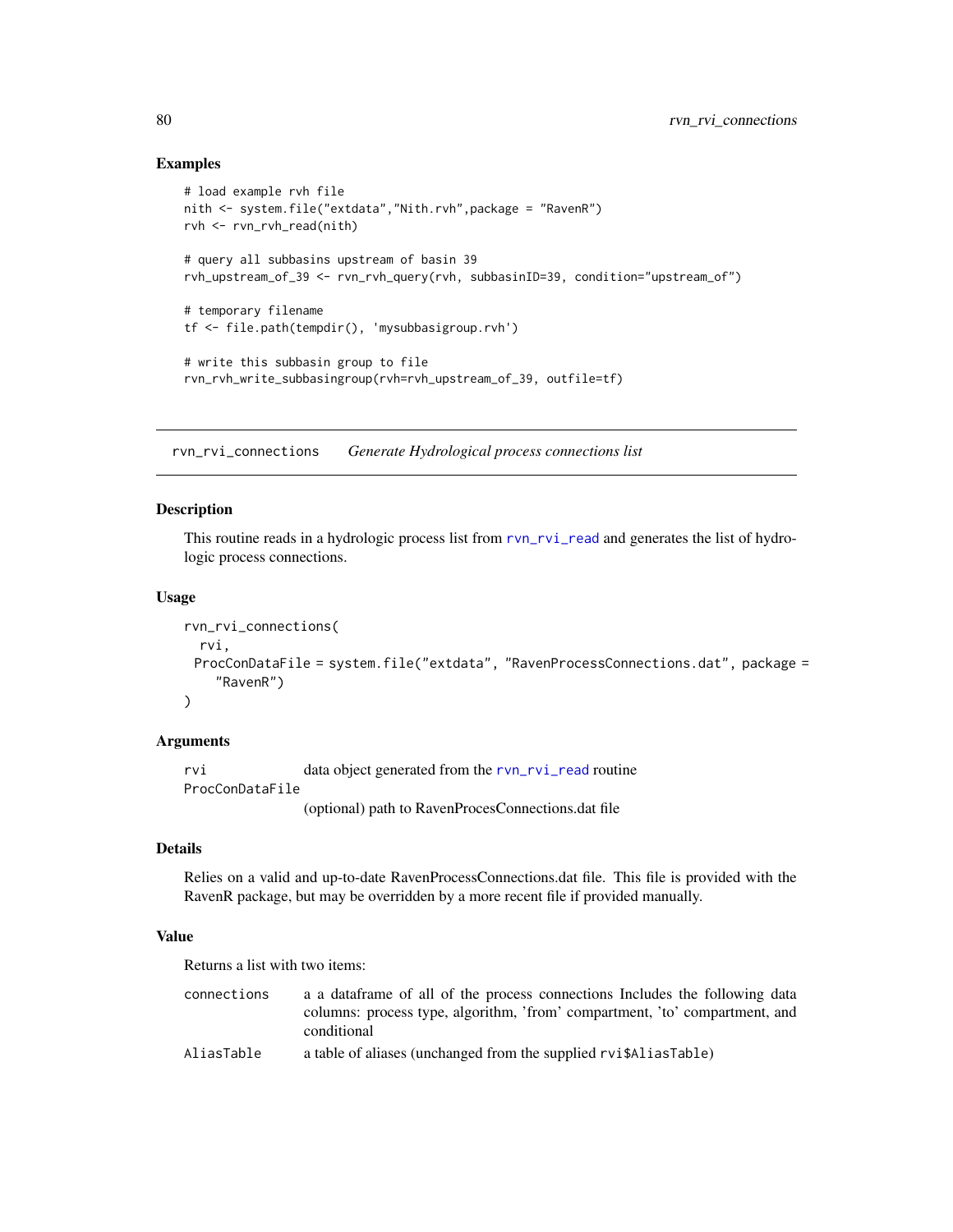## Author(s)

James R. Craig, University of Waterloo

#### See Also

[rvn\\_rvi\\_read](#page-85-0) to read a .rvi file and generate an rvi object, and [rvn\\_rvi\\_process\\_ggplot](#page-83-0) or [rvn\\_rvi\\_process\\_diagrammer](#page-81-0) to plot the process network produced in this function.

See also the [Raven page](http://raven.uwaterloo.ca/)

# Examples

```
rvi <- rvn_rvi_read(system.file("extdata","Nith.rvi", package="RavenR"))
```

```
rvi_conn <- rvn_rvi_connections(rvi)
head(rvi_conn$connections)
head(rvi_conn$AliasTable)
```
<span id="page-80-0"></span>rvn\_rvi\_getparams *Retrieve Parameter Information from RVI file Algorithms*

#### Description

Reads the processed rvi object and returns a data frame of parameter information for parameters associated with processes in the rvi object.

#### Usage

```
rvn_rvi_getparams(
 rvi,
 RavenAlgParamsFile = system.file("extdata", "RavenAlgParams.dat", package = "RavenR"),
 RavenParamsFile = system.file("extdata", "RavenParameters.dat", package = "RavenR")
)
```
#### Arguments

rvi data object generated from the [rvn\\_rvi\\_read](#page-85-0) routine

RavenAlgParamsFile

(optional) path to RavenAlgParams.dat file

RavenParamsFile

(optional) path to RavenParameters.dat file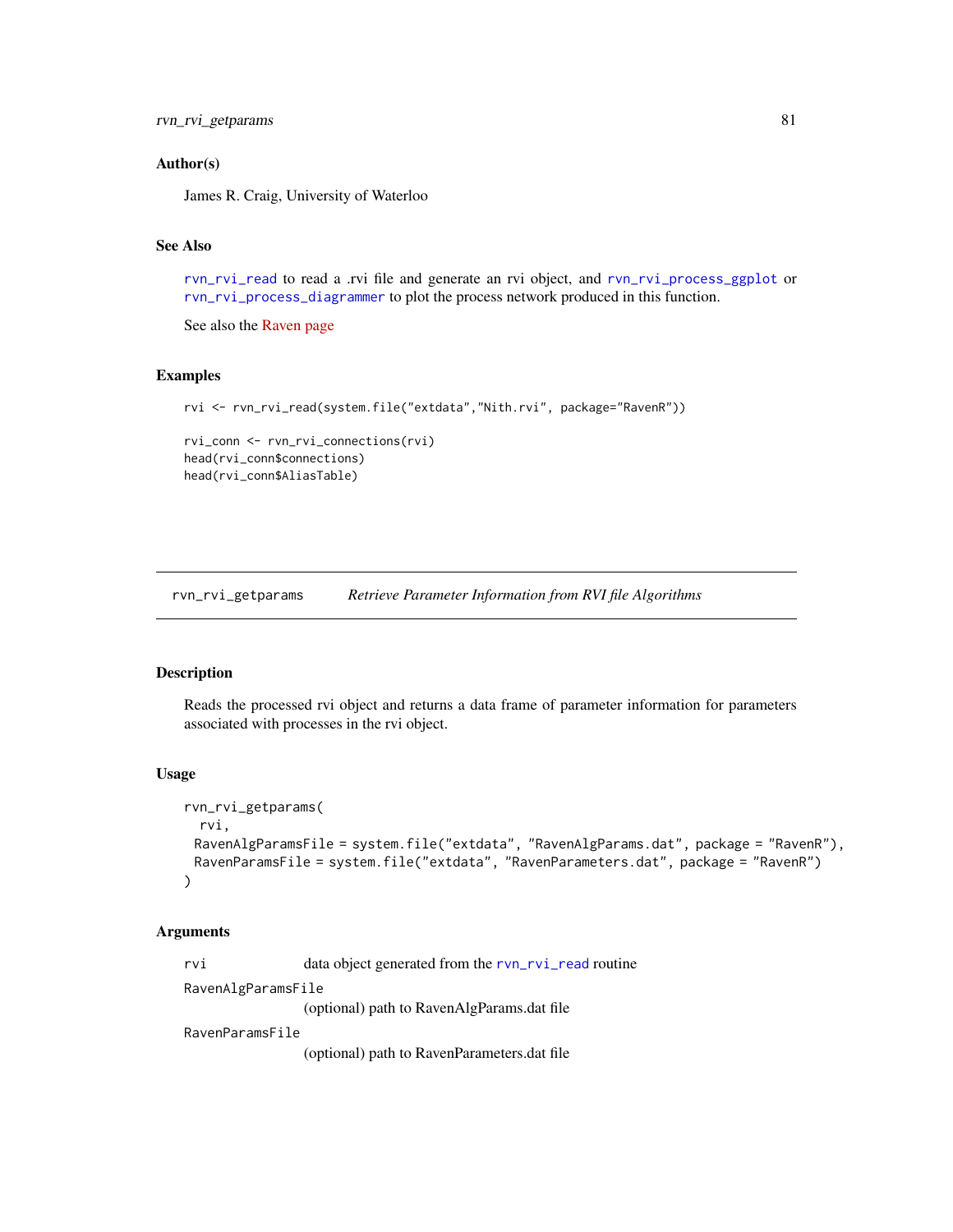# Details

Uses the Raven database files in the /extdata folder to (1) associate parameters with particular algorithms, and (2) subset the database parameter list based on the information in the rvi file.

These files are stored with the RavenR package and retrieved with this function by default, but a separate link may be provided to a modified file if desired. Note that the database files held in the RavenR package are unofficial copies of those in the official Raven SVN, and any discrepancies should defer to the Raven SVN versions.

# Value

Returns a data frame with parameter information containing the parameter name, parameter class, units, auto (whether the parameter may be autogenerated within Raven), default, min, and max values. Note that the flags 'xxx', -9999, and 9999 are used as missing values within the parameter data frame.

## Examples

```
# sample workflow of rvn_rvi_read
rvi <- system.file("extdata","Nith.rvi", package="RavenR") %>%
rvn_rvi_read(.)
# get data frame of parameters related to processes in rvi file
rvn_rvi_getparams(rvi)
```
<span id="page-81-0"></span>rvn\_rvi\_process\_diagrammer

*Plot Raven hydrologic process network using DiagrammeR*

## Description

This routine takes a connections data from generated using rvn\_rvi\_connections() and returns the connections information as a DiagrammeR object.

#### Usage

```
rvn_rvi_process_diagrammer(
  rvi_conn,
 sv_omit = c("SNOW_DEPTH", "COLD_CONTENT", "PONDED_WATER/SNOW_LIQ", "NEW_SNOW",
    "SNOW_DEFICIT"),
  repel_force = 0.001,
  repel\_iter = 2000,
  lbl<sub>size</sub> = 0.5,
  1b1_height = 0.3,
  lbl\_width = 1,pdfout = NULL)
```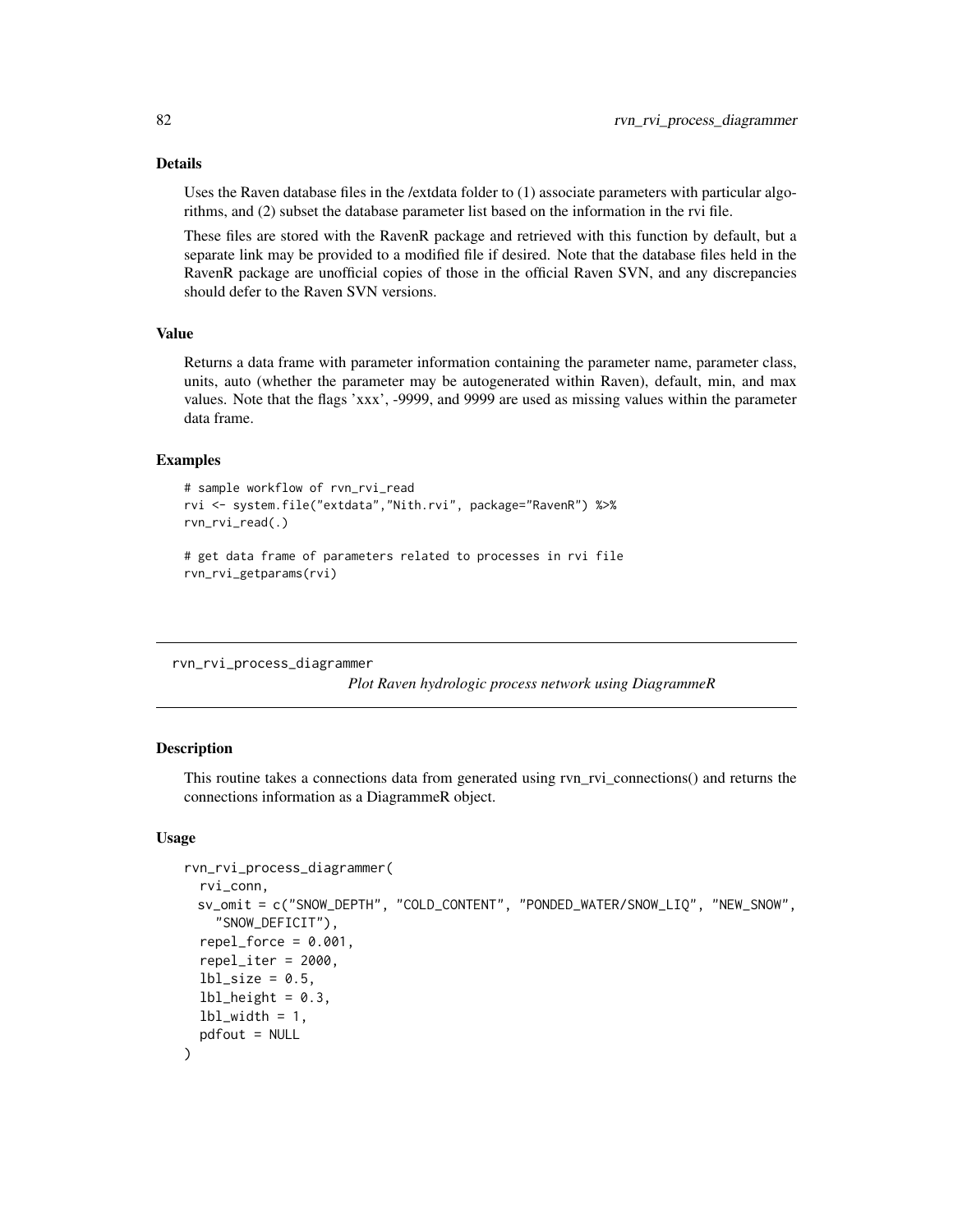#### **Arguments**

| rvi_conn    | a list of connections and AliasTable, provided by rvn_rvi_connections                  |
|-------------|----------------------------------------------------------------------------------------|
| sv_omit     | character vector of state variables to omit from the plot                              |
| repel_force | numeric value indicating the 'force' with which the repel function will move<br>labels |
| repel_iter  | the maximum number of iterations for the repel algorithm                               |
| lbl_size    | estimated height of labels, used in repel algorithm                                    |
| lbl_height  | actual height of the labels (in inches)                                                |
| lbl_width   | relative width of the labels (multiplier)                                              |
| pdfout      | name of pdf file to save the network plot to, if null no PDF is generated              |

#### Details

Uses the output from the [rvn\\_rvi\\_connections](#page-79-0) function to generate the plot with the DiagrammeR library.

Note that the output can be plotted using the [render\\_graph](#page-0-0) function in the DiagrammeR library. The outputted DiagrammeR object may also have aesthetics modified with various commands from the same library, if desired, as shown in the examples. The rsvg and DiagrammeRsvg packages may be required to export to PDF with desired results, but are not explicit dependencies of RavenR.

sv\_omit is used to reduce the clutter in the process plot of state variables that one may wish to omit from the plot.

The function uses the functionality from ggrepel to repel labels from one another. The degree of separation in the labels can be controlled by the repel\_force and lbl\_size parameters (increasing either will increase the separation between labels). The repel\_force may range from approximately 1 to 1e-6. The lbl\_size is a relative estimate of the label height (default 0.5), which is used in estimating the label size in the repel functionality. Providing a larger number will increase the perceived size of the label in the repel functionality and tend towards more separation between labels, and vice-versa. Both of these parameters may need to change depending on the plot size and number of labels. The 1b1\_height and 1b1\_width parameters can be changed to affect the height and relative width of the actual labels.

The basic model structure outline is followed, but unrecognized state variables are plotted on the left hand side of the plot (determined with internal RavenR function rvn\_rvi\_process\_layout).

# Value

d1 returns DiagrammeR object. Also generates a .pdf file in working directory if pdfplot argument is not NULL.

## See Also

[rvn\\_rvi\\_connections](#page-79-0) to generate connections table from an rvi object

[rvn\\_rvi\\_process\\_ggplot](#page-83-0) to generate the structure plot using ggplot.

See also the [Raven page.](http://raven.uwaterloo.ca/) Additional details on the DiagrammeR package may be found on the [Github page.](https://github.com/rich-iannone/DiagrammeR)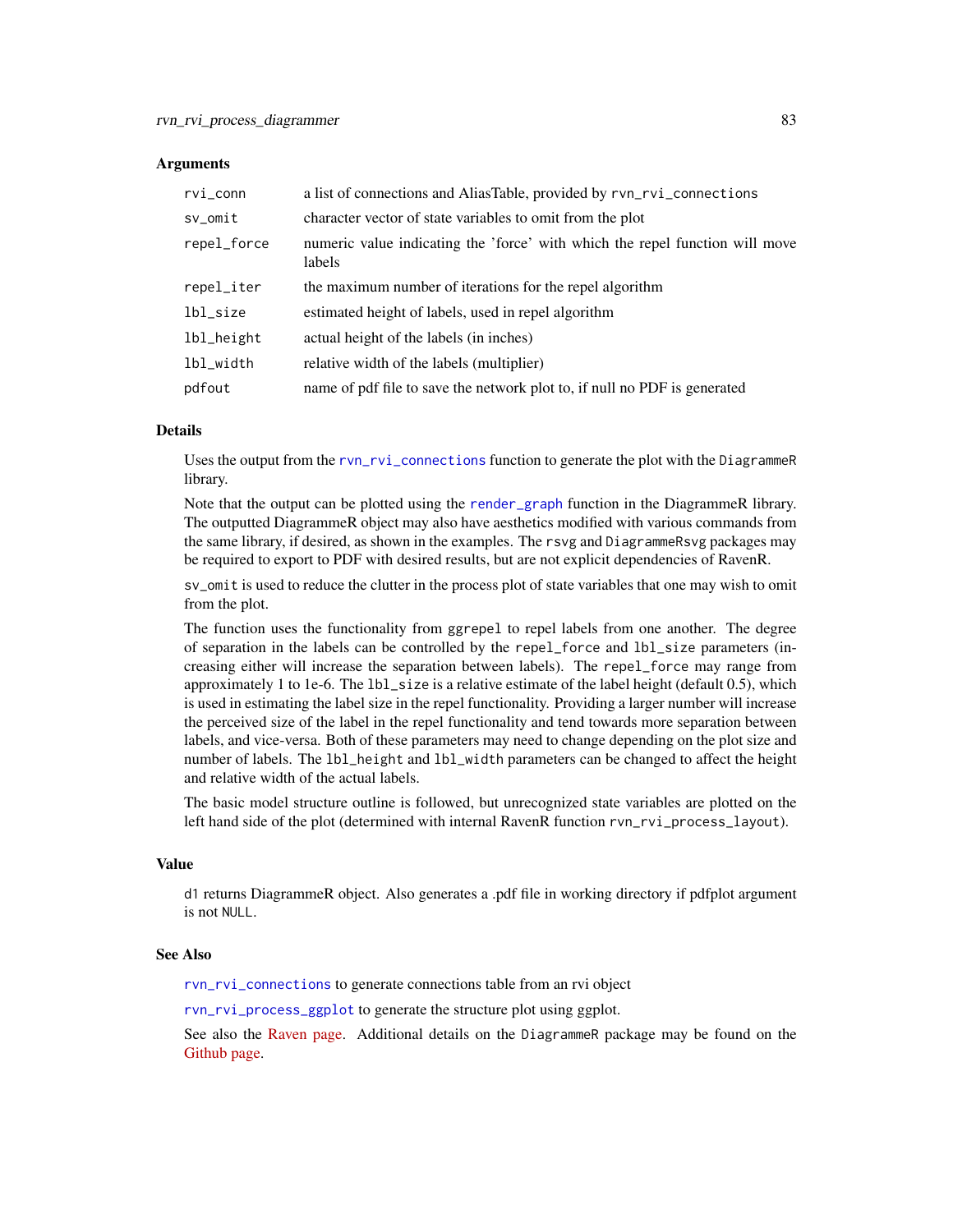## Examples

```
d1 <- rvn_rvi_read(system.file("extdata","Nith.rvi", package="RavenR")) %>%
 rvn_rvi_connections() %>%
   rvn_rvi_process_diagrammer()
# plot diagram using the DiagrammeR package
library(DiagrammeR)
d1 %>%
 render_graph()
# modify default plot attributes, plot
d1 %>%
 select_nodes() %>%
 set_node_attrs_ws(node_attr = fillcolor, value = "hotpink") %>%
 select_edges() %>%
 set_edge_attrs_ws(edge_attr = style, value = "dashed") %>%
 set_edge_attrs_ws(edge_attr = penwidth, value = 2) %>%
 render_graph()
```
<span id="page-83-0"></span>rvn\_rvi\_process\_ggplot

```
Plot Raven hydrologic process network
```
# Description

This routine takes a connections data from generated using rvn\_rvi\_connections and returns the connections information as a network graph ggplot object.

#### Usage

```
rvn_rvi_process_ggplot(
  rvi_conn,
 sv_omit = c("SNOW_DEPTH", "COLD_CONTENT", "PONDED_WATER/SNOW_LIQ", "NEW_SNOW",
    "SNOW_DEFICIT"),
  repel_force = 0.001,
  repel_iter = 2000,
  1b1_size = 0.5,
  lbl_fill = "lightblue",
  arrow_size = 0.25,
 arrow\_adj = 0.25,
 pdfout = NULL
)
```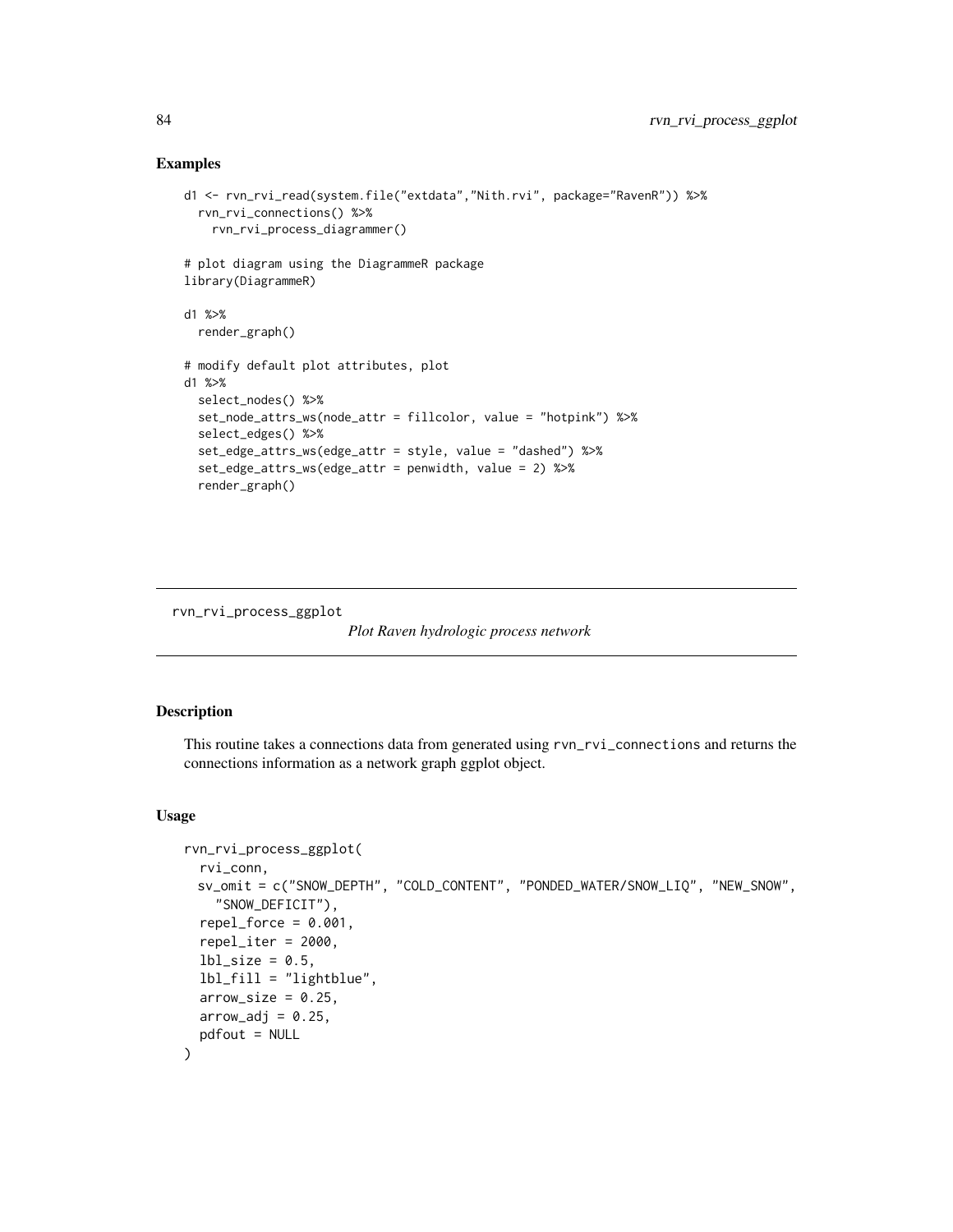#### Arguments

| rvi_conn    | a list of connections and AliasTable, provided by rvn_rvi_connections                  |
|-------------|----------------------------------------------------------------------------------------|
| sv_omit     | character vector of state variables to omit from the plot                              |
| repel_force | numeric value indicating the 'force' with which the repel function will move<br>labels |
| repel_iter  | the maximum number of iterations for the repel algorithm                               |
| lbl_size    | estimated height of labels, used in repel algorithm                                    |
| lbl_fill    | fill colour for labels (default 'lightblue')                                           |
| arrow_size  | size of plotted arrows (default 0.25)                                                  |
| arrow_adj   | adjustment in line length reduction for arrows (default 0.25)                          |
| pdfout      | name of pdf file to save the network plot to, if null no PDF is generated              |

# Details

Uses the output from the [rvn\\_rvi\\_connections](#page-79-0) function to generate the plot with the ggplot2 library..

sv\_omit is used to reduce the clutter in the process plot of state variables that one may wish to omit from the plot.

The function uses the functionality from ggrepel to repel labels from one another. The degree of separation in the labels can be controlled by the repel\_force and lbl\_size parameters (increasing either will increase the separation between labels). The repel\_force may range from approximately 1 to 1e-6. The lbl\_size is a relative estimate of the label height (default 0.5), which is used in estimating the label height in the repel functionality. Providing a larger number will increase the perceived size of the label in the repel functionality and tend towards more separation between labels, and vice-versa. Both of these parameters may need to change depending on the plot size and number of labels.

arrow\_adj is the amount that each line segment is reduced in length to accomodate the arrow. Increasing this value will decrease the length of the line segment, and place the arrow further from the box. This value should generally be similar to the arrow\_size parameter.

The basic model structure outline is followed, but unrecognized state variables are plotted on the left hand side of the plot (determined with internal RavenR function rvn\_rvi\_process\_layout).

#### Value

p1returns ggplot object. Also generates a .pdf file in working directory if pdfplot argument is not NULL.

#### See Also

[rvn\\_rvi\\_connections](#page-79-0) to generate connections table from an rvi object

[rvn\\_rvi\\_process\\_diagrammer](#page-81-0) to generate the structure plot using DiagrammeR.

See also the [Raven page](http://raven.uwaterloo.ca/)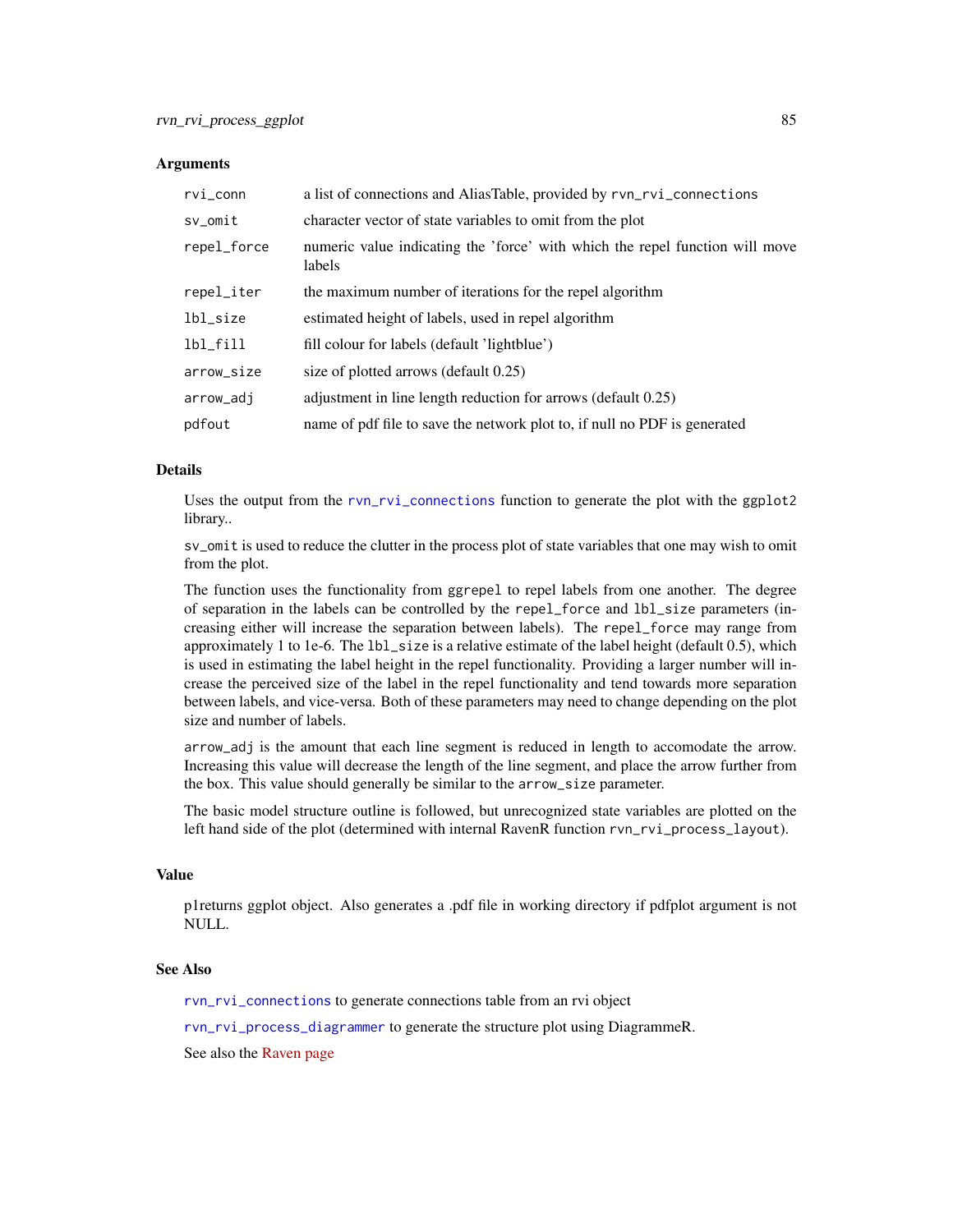# Examples

```
library(ggplot2)
p1 <- rvn_rvi_read(system.file("extdata","Nith.rvi", package="RavenR")) %>%
 rvn_rvi_connections() %>%
   rvn_rvi_process_ggplot()
p1 ## plot to screen
## change the colour of the background
p1 + theme(panel.background = element_rect(fill = 'lightgrey', colour = 'purple'))
## adjust line/arrow colours (no conditional lines shown in Nith example)
p1 + scale_colour_manual(values=c('FALSE'='purple', 'TRUE'='red'))
## adjust line/arrow types (no conditional lines shown in Nith example)
p1 + scale_linetype_manual(values=c('FALSE'='longdash', 'TRUE'='twodash'))
```
#### <span id="page-85-0"></span>rvn\_rvi\_read *Read Raven .rvi (watershed discretization) file*

#### Description

This routine reads in a valid Raven main input (.rvi) file and returns the information about hydrological processes as a data table.

#### Usage

rvn\_rvi\_read(filename)

#### Arguments

filename the name of the .rvi file (with .rvi extension included), either relative to the working directory or absolute.

#### Details

This function does not like tabs in the .rvi file - it should be untabified first. Comma-delimited tables with a trailing comma are also problematic. The .rvi file can have arbitrary contents outside of the :HydrologicProcesses- :EndHydrologicProcesses block and :SubBasins-:EndSubBasins command blocks.

#### Value

Returns a list with two items: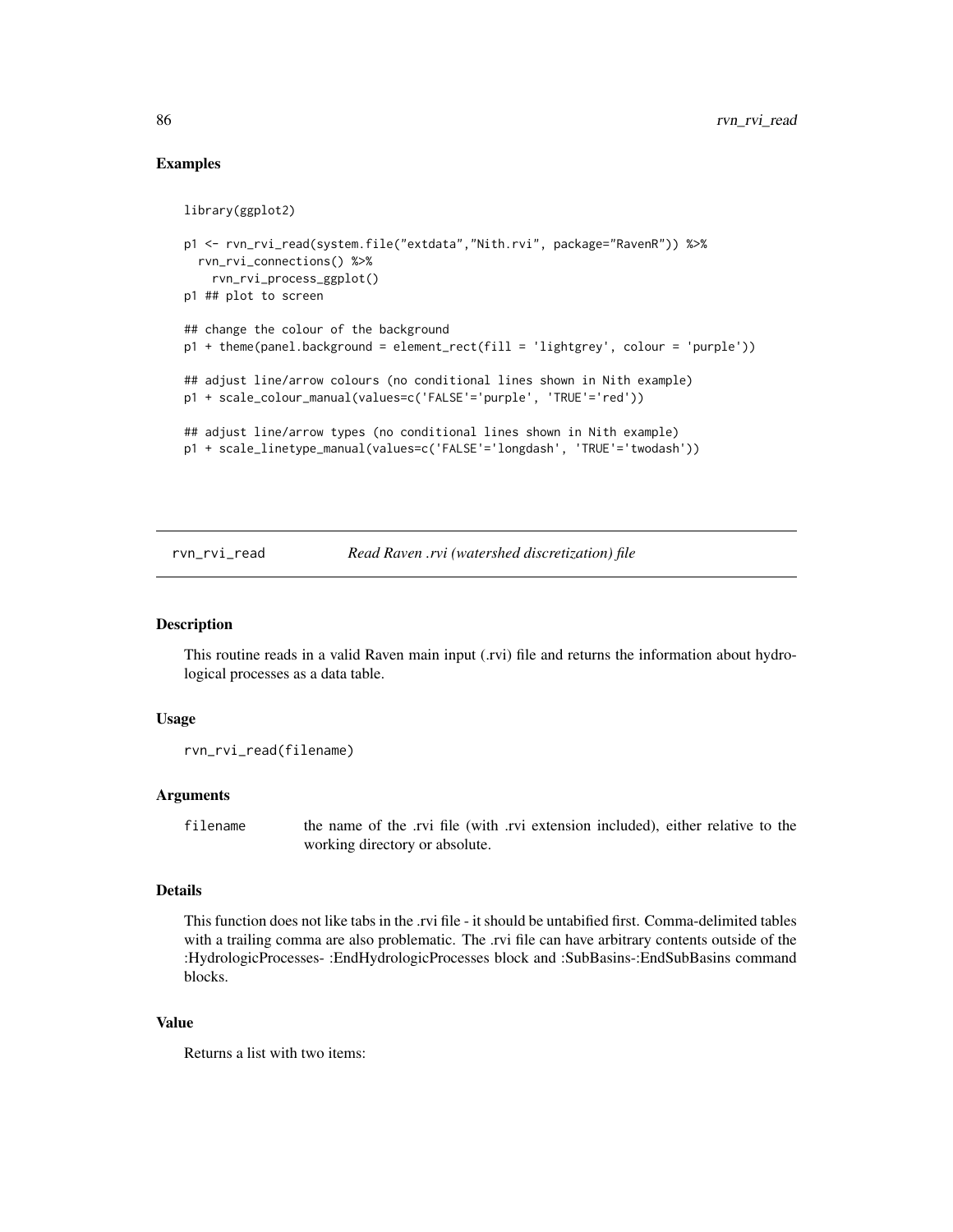| HvdProcTable | a data table of hydrologic processes. Includes the following data columns: pro- |
|--------------|---------------------------------------------------------------------------------|
|              | cess type, algorithm, 'from' compartment, 'to' compartment, conditional (logi-  |
|              | cal), and condition (character)                                                 |
| AliasTable   | a table of aliases read from the rvi file. NULL if no aliases are included      |

# Author(s)

James R. Craig, University of Waterloo

# Examples

```
# sample workflow of rvn_rvi_read
rvi <- system.file("extdata","Nith.rvi", package="RavenR") %>%
rvn_rvi_read(.)
# get number of Hydrologic processes
nrow(rvi$HydProcTable)
```
<span id="page-86-0"></span>rvn\_rvi\_write\_template

*Write Raven rvi file based on model configuration templates*

# Description

Writes a Raven rvi file based on one of several template model configurations.

## Usage

```
rvn_rvi_write_template(
  template_name = "UBCWM",
 filename = NULL,
 overwrite = TRUE,
 writeheader = TRUE,
 filetype = "rvi ASCII Raven",
 author = "RavenR",
 description = NULL
)
```
# Arguments

| template_name | name of the model template to be written (default 'UBCWM')                             |
|---------------|----------------------------------------------------------------------------------------|
| filename      | Name of the rvi file, with extension (optional)                                        |
| overwrite     | boolean whether to overwrite file if it already exists (default FALSE)                 |
| writeheader   | boolean whether to write a header to the rvi file (default TRUE)                       |
| filetype      | File extension, Encoding, Raven version (e.g. "rvp ASCII Raven 2.9.1") (op-<br>tional) |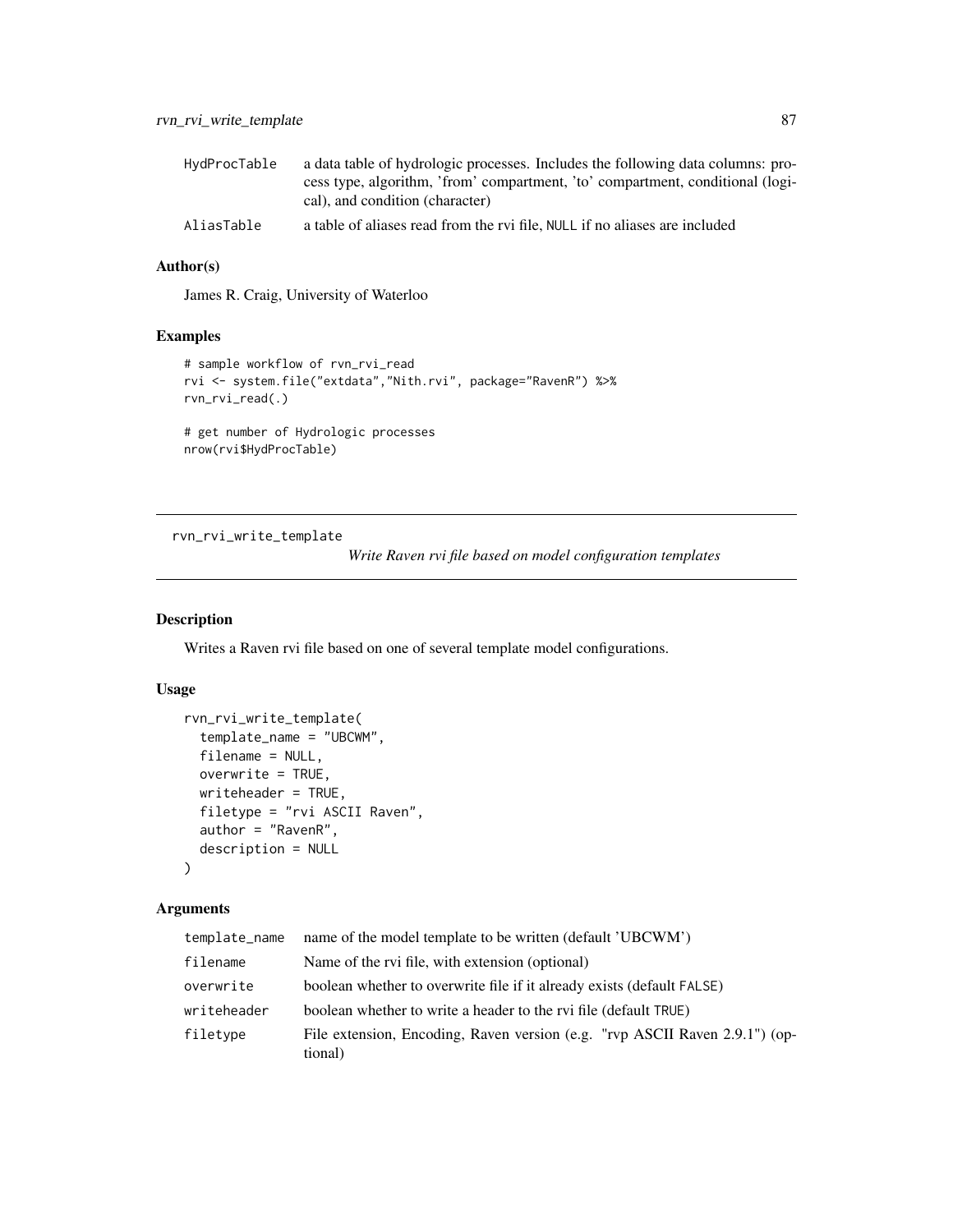| author      | Name of file author (optional)                                                                |
|-------------|-----------------------------------------------------------------------------------------------|
| description | File Description for header (e.g., Basin or project information, R script name)<br>(optional) |

# Details

Raven has the capability of emulating a number of existing model configurations, and a number of additional novel model configurations are provided which may be helpful to the user. These can be written with this function for ease of getting started with a model using Raven.

The template\_name parameter should be one of "UBCWM", "HBV-EC", "HBV-Light", "GR4J", "CdnShield", "MOHYSE", "HMETS", "HYPR", or "HYMOD".

This function uses the same model template files that are provided in the Raven User's manual, Appendix D.

The [rvn\\_write\\_Raven\\_newfile](#page-112-0) is used to write a header in the rvi file. Writing of a header can be disabled with writeheader=FALSE.

# Value

TRUE returns TRUE if executed successfully

## Examples

```
# write the Canadian Shield configuration to 'mymodel.rvi'
rvn_rvi_write_template(template_name="CdnShield",
   filename=file.path(tempdir(), "mymodel.rvi"))
# write the HMETS model with some additional details in the description
rvn_rvi_write_template(template_name="HMETS",
   filename=file.path(tempdir(), "mynewmodel.rvi"),
   author="Robert Chlumsky",
  description="RVI file for the HMETS model (Martel, 2017) created by RavenR")
```
rvn\_rvp\_fill\_template *Rewrite template rvp file with values*

# Description

Rewrites a Raven template rvp file with default parameter values.

#### Usage

```
rvn_rvp_fill_template(
  rvi_file = NULL,
  rvh_file = NULL,
  rvp_template_file = NULL,
```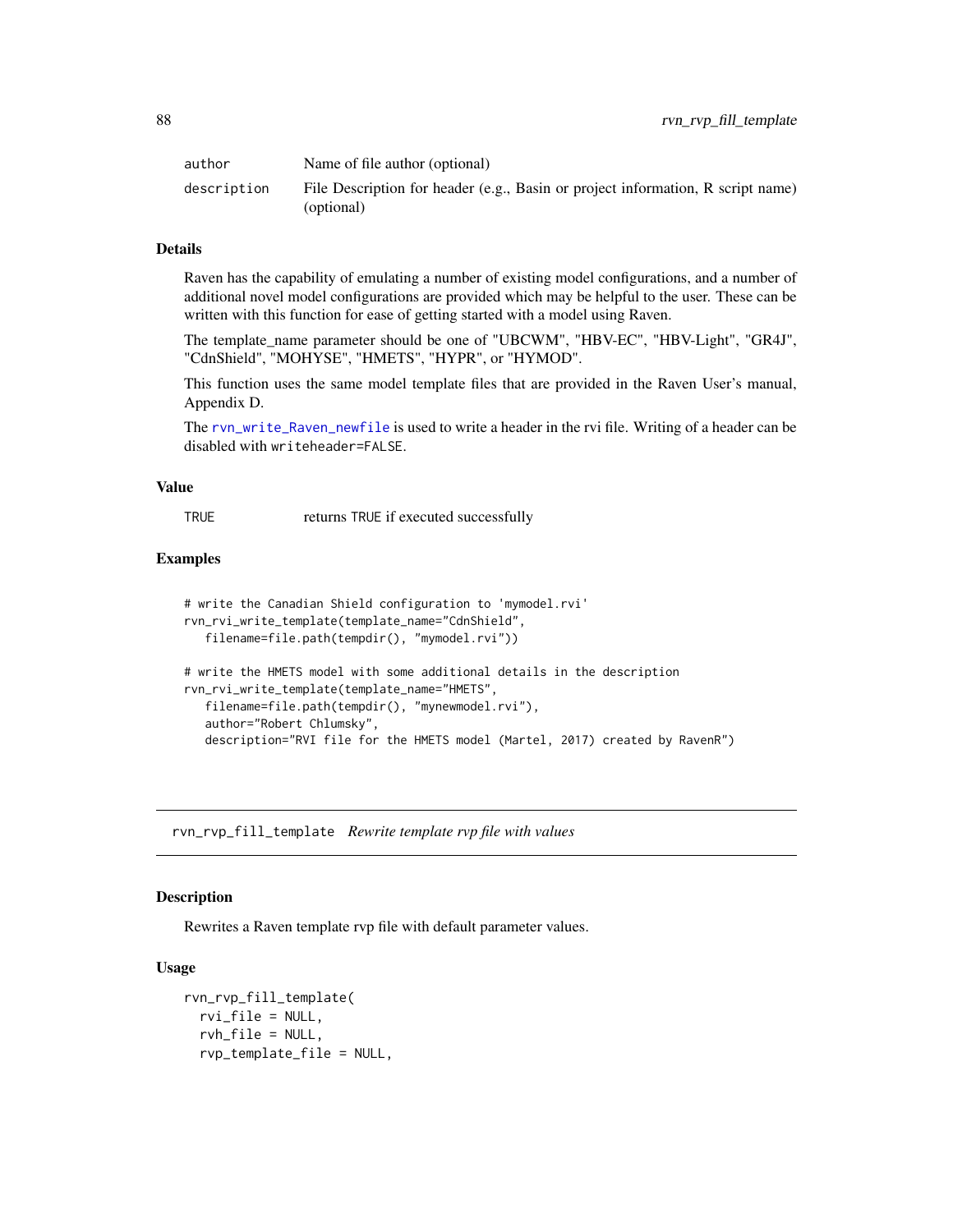```
fileprefix = NULL,
  rvp\_out = NULL,overwrite = FALSE,
  default\_param_value = 0.12345,default_soil_thickness = 0.5,
  use_default_flag = FALSE,
  avg_annual_runoff = NULL,
  extra_commands = NULL,
 RavenParamsFile = system.file("extdata", "RavenParameters.dat", package = "RavenR")
)
```
#### Arguments

| rvi_file               | path to the model *.rvi file                                                                                                                            |  |
|------------------------|---------------------------------------------------------------------------------------------------------------------------------------------------------|--|
| rvh_file               | path to the model *.rvh file                                                                                                                            |  |
| rvp_template_file      |                                                                                                                                                         |  |
|                        | path to the model rvp template file (*.rvp_temp.rvp)                                                                                                    |  |
| fileprefix             | model name prefix for the main model files; if provided, the function will at-<br>tempt to find all missing file paths in the current working directory |  |
| rvp_out                | file path to rewritten rvp file                                                                                                                         |  |
| overwrite              | logical for whether to rewrite the *.rvp file if it already exists (default FALSE)                                                                      |  |
| default_param_value    |                                                                                                                                                         |  |
|                        | default parameter value to write for any parameters not found in RavenParame-<br>ters.dat                                                               |  |
| default_soil_thickness |                                                                                                                                                         |  |
|                        | default soil layer thickness (m) to provide in :SoilProfile block                                                                                       |  |
| use_default_flag       |                                                                                                                                                         |  |
|                        | writes all soil/land use/vegetation classes with [DEFAULT] flag                                                                                         |  |
| avg_annual_runoff      |                                                                                                                                                         |  |
|                        | adds a line for :AvgAnnualRunoff if value provided with this parameter and not<br>already in file                                                       |  |
| RavenParamsFile        | extra_commands additional commands to add to end of rvp file as character vector                                                                        |  |
|                        | path to RavenParameters.dat file (default path points to file included with RavenR<br>installation)                                                     |  |

#### Details

The Raven rvp template file is generated by Raven when the :CreateRVPTemplate command is included in the rvi file (the default when [rvn\\_rvi\\_write\\_template](#page-86-0) is used to produce an rvi file). This template file displays the layout of the rvp file with required parameters based on the hydrologic processes in the rvi file, but is not immediately usable. This function uses the soil model information in the rvi file and the HRU class information in the rvh file to rewrite the template file with default parameter values so that it can be used in a model run.

If rvp\_out is not provided, Raven will attempt to write to the file prefix of the provided template file with a .rvp extension. If there is a conflict with an existing file and overwrite==FALSE, the function will automatically overwrite a file with the suffix "\_ravenr\_generated.rvp".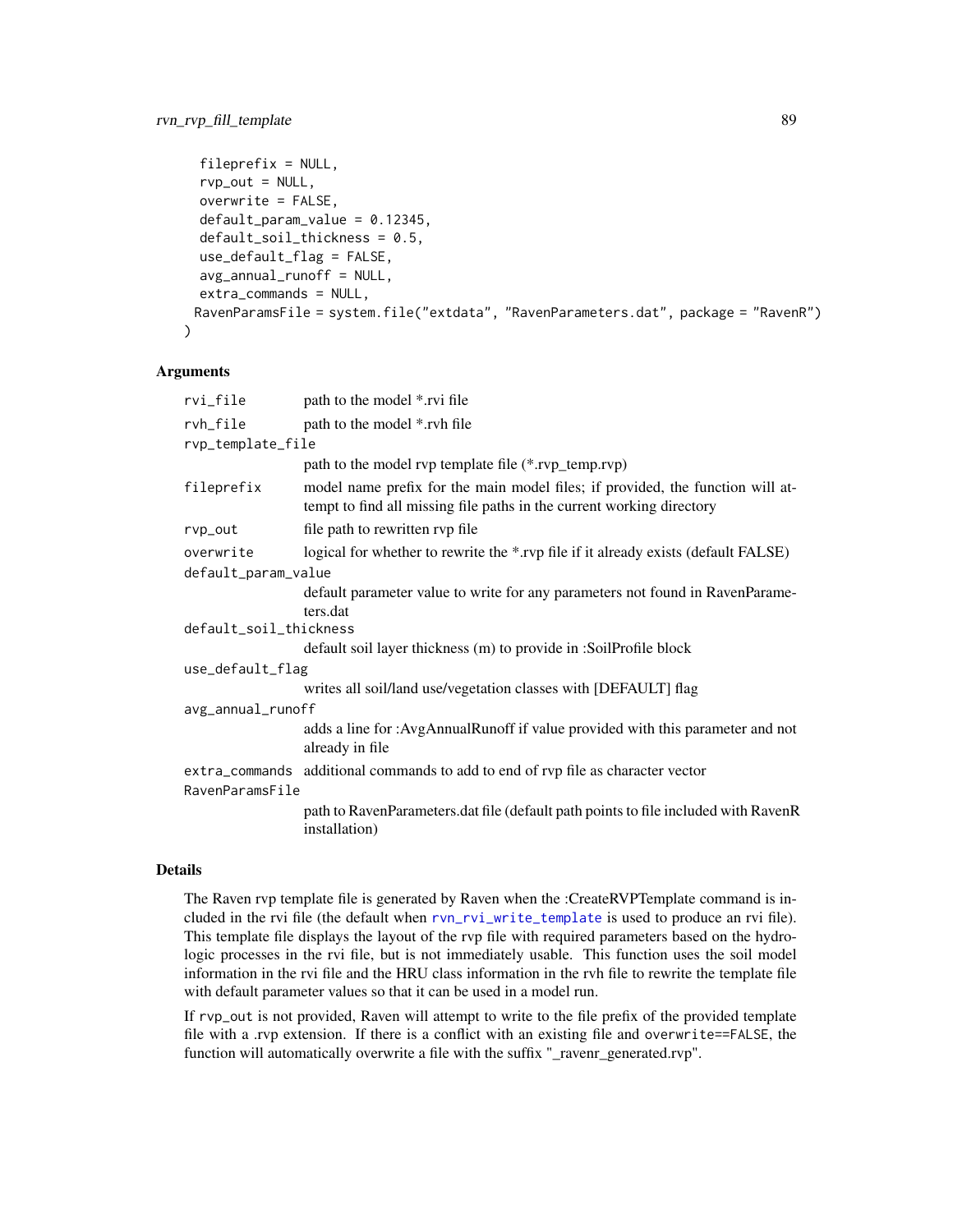The default parameter values come from the RavenParameters.dat file included with RavenR in the extdata folder. The user may provide their own file with updated values if preferred. Note that the database files held in the RavenR package are unofficial copies of those in the official Raven SVN, and any discrepancies should defer to the Raven SVN versions.

Any parameters not found in this file will be written with the value provided by default\_param\_value. The default soil thickness for the :SoilProfiles block is provided by the default\_soil\_thickness function parameter, which is applied for all soil classes.

As an alternative to specifying the three input files (rvi, rvh, rvp\_temp.rvp), the fileprefix of the model (e.g. 'Nith' for Nith.rvi) may be provided instead. If provided, the function will attempt to find all required input files based on the provided fileprefix in the current working directory.

Additional commands can be added to the end of the rvp file with extra\_commands, which are not quality controlled but simply appended to the rvp file. This can be useful for non-standard commands such as :RedirectToFile for channel properties rvp files that are not added automatically to base templates rvp files.

If you find parameters not found by this function, please open an ticket on Github ([https://](https://github.com/rchlumsk/RavenR/issues) [github.com/rchlumsk/RavenR/issues](https://github.com/rchlumsk/RavenR/issues)).

## Value

TRUE if the function executed successfully

#### See Also

[rvn\\_rvi\\_getparams](#page-80-0) to get parameter ranges from rvi.

```
### this section is not run, but illustrates how an rvp template file would be created
# -----
## Not run:
## create an rvi file and template file with Raven
rvn_rvi_write_template(modelname="HBV-EC",
   filename="nithmodel.rvi")
## download Raven.exe if not already downloaded
if (!rvn_download(check=TRUE)) {
  rvn_download()
}
## run Raven to create template file
rvn_run(fileprefix="nithmodel")
## End(Not run)
# -----
# load pre-generated template file and other model files
nithmodel_template_file <- system.file("extdata","nithmodel.rvp_temp.rvp", package="RavenR")
nith_rvi_file <- system.file("extdata","Nith.rvi", package="RavenR")
nith_rvh_file <- system.file("extdata","Nith.rvh", package="RavenR")
```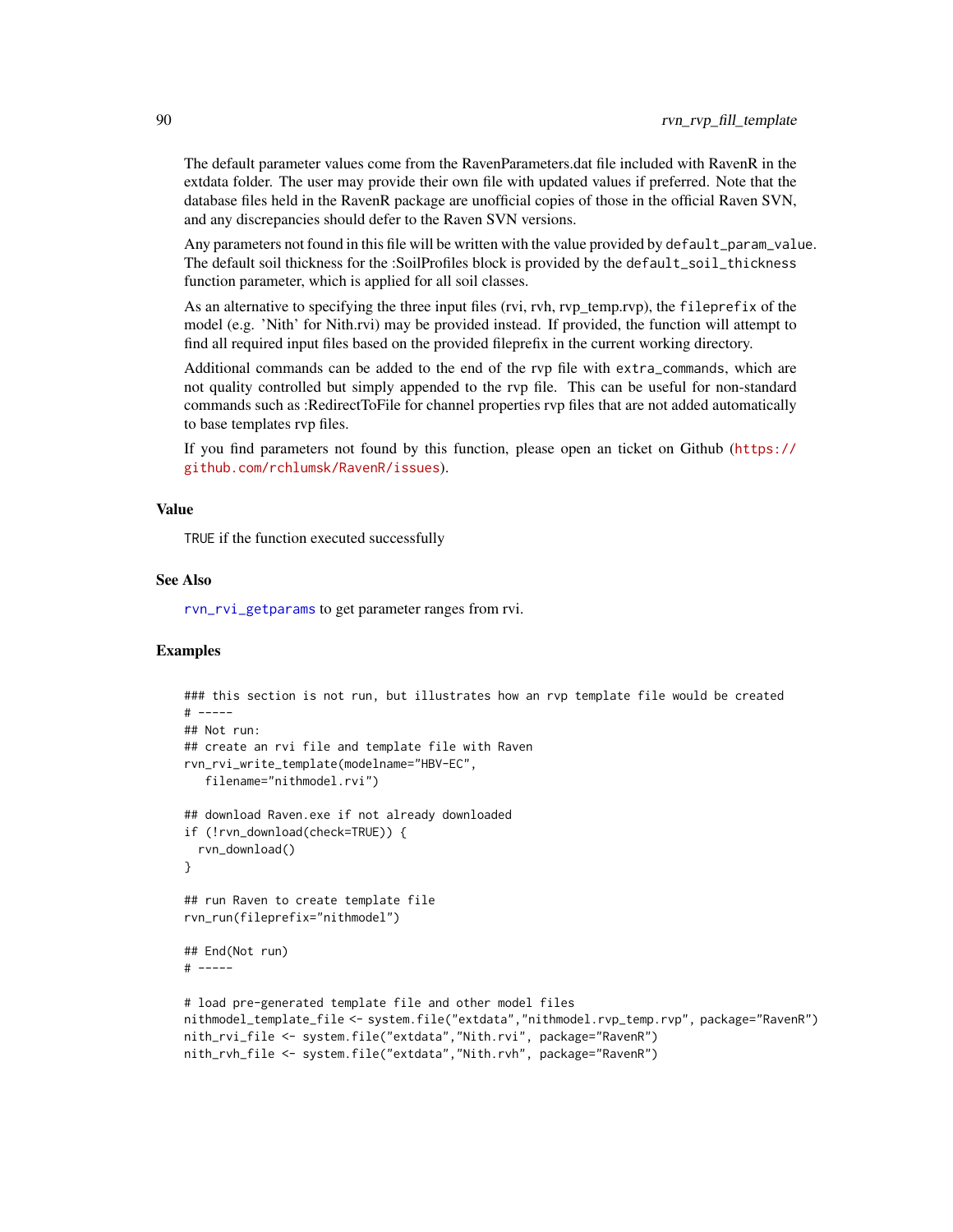```
rvp_out_file <- file.path(tempdir(), 'nithmodel.rvp')
# rewrite template with parameter values
rvn_rvp_fill_template(rvi_file=nith_rvi_file,
                      rvh_file=nith_rvh_file,
                      rvp_template_file=nithmodel_template_file,
                      rvp_out=rvp_out_file)
```
rvn\_rvt\_mappings\_data *Rvt Mappings Data*

# Description

A list of lists that has information for use in the RavenR rvt-related files.

Additional information on Raven variables can be found in the Raven User's Manual, available from <http://raven.uwaterloo.ca/Downloads.html>

# Format

rvn\_rvt\_mappings\_data is a list with four lists.

rvt\_mapping list: data formats for all rvt file types

rvt\_data\_type\_mapping list: data types permitted in Raven, and associated units

rvn\_met\_raven\_mapping list: meteorological forcing functions permitted in Raven, and associated units

rvt\_met\_mapping\_weathercan list: mapping of weathercan variable names to Raven variables

#### See Also

[rvn\\_rvt\\_read](#page-90-0) for reading in rvt files

[rvn\\_rvt\\_write](#page-94-0) and [rvn\\_rvt\\_write\\_met](#page-95-0) for writing data to rvt files.

<span id="page-90-0"></span>rvn\_rvt\_read *Read .rvt (Raven time series) file*

# Description

This routine reads in a valid Raven time series input (.rvt) file and returns the information as an xts time series and metadata data frame.

#### Usage

rvn\_rvt\_read(filename, tzone = "UTC")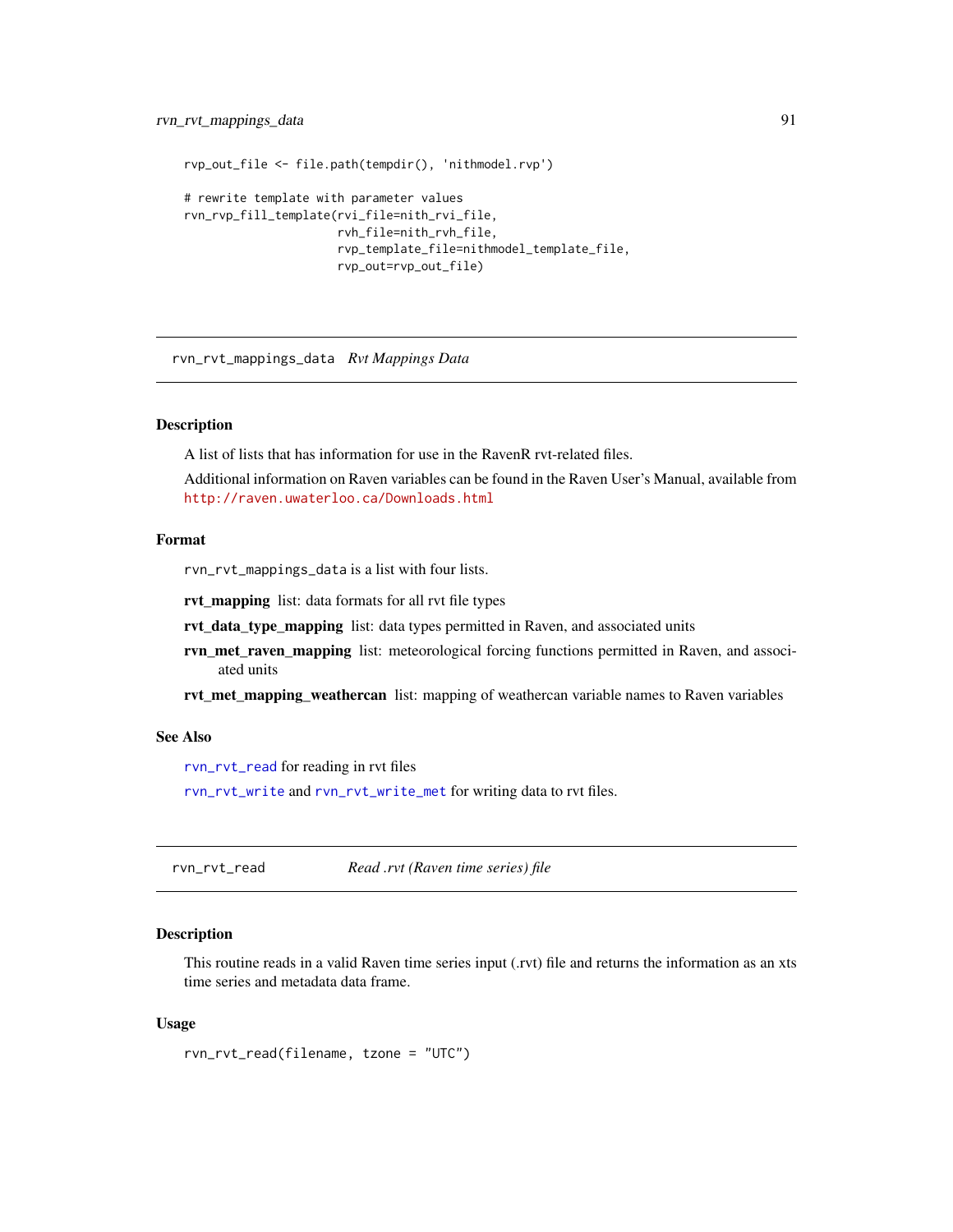#### Arguments

| filename | path/name of the .rvt file (with .rvt extension included)                       |
|----------|---------------------------------------------------------------------------------|
| tzone    | string indicating the timezone of the data provided in filename (default "UTC") |

# Details

All rvt data types available in Raven are supported (e.g. :MultiData, :Data, :ObservedData, :Basin-InflowHydrograph). This is handled by the mappings provided in the data("rvn\_rvt\_mappings\_data") function, and additional support for other rvt types can likely be included by making updates to that function with modifications to the somewhat generic read function here.

It does NOT support the master .rvt file with :Gauge or :GriddedForcing commands, only the reading of time-series based .rvt files with a single time series block within the file.

The timezone is provided by the tzone argument as "UTC" by default, and should be adjusted by the user to the local time zone as needed, based on the model run.

# Value

Returns a list with two objects:

| rvt xts      | xts formatted time series with data                                                                                         |
|--------------|-----------------------------------------------------------------------------------------------------------------------------|
| rvt_metadata | data frame with a 'param' and 'value' column providing ryt metadata (number<br>of points, time interval, subbasin ID, etc.) |

## Examples

# read in rvt file system.file('extdata','GlenAllan.rvt',package="RavenR") %>% rvn\_rvt\_read(.) -> rvt plot(rvt\$rvt\_xts\$TEMP\_DAILY\_MIN)

<span id="page-91-0"></span>rvn\_rvt\_tidyhydat *EC Streamgauge File Conversion from tidyhydat*

#### Description

rvn\_rvt\_tidyhydat converts Environment Canada historical streamgauge data, accessed via the tidyhydat package, into .rvt format files usable in Raven.

# Usage

```
rvn_rvt_tidyhydat(
  indata,
  rvt_type = "ObservationData",
  data_type = "HYDROGRAPH",
  subIDs,
  prd = NULL,
```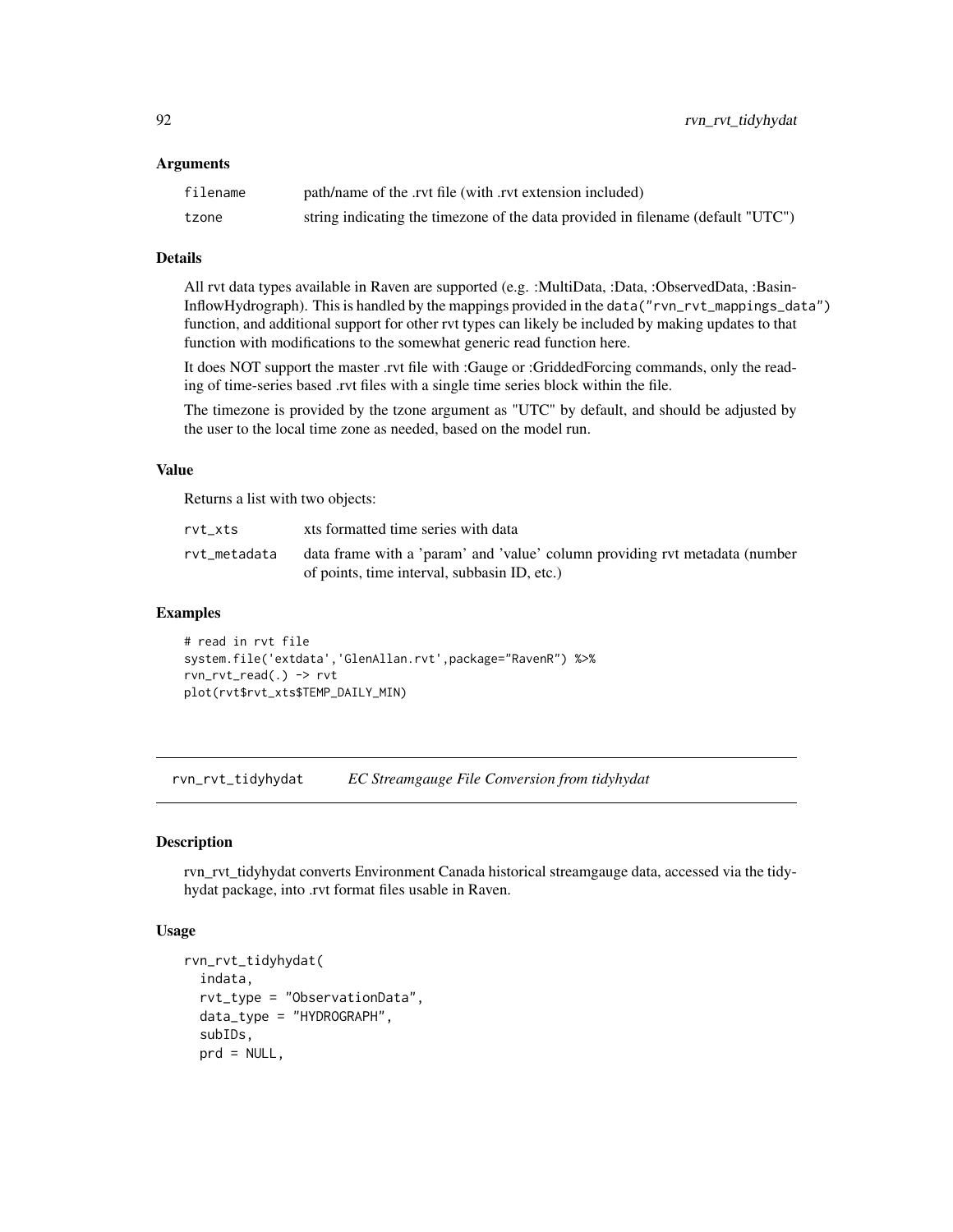```
stnNames = NULL,
 write_redirect = FALSE,
 flip_number = FALSE,
 rd_file = "flow_stn_redirect_text.rvt",
  filename = NULL
)
```
## Arguments

| indata         | tibble of WSC flow data from tidyhydat's hy_daily_flows() function            |
|----------------|-------------------------------------------------------------------------------|
| rvt_type       | type of rvt file to write (e.g. ObservationData, BasinInflowHydrograph, etc.) |
| data_type      | Raven-syntax data type for flow data (default 'HYDROGRAPH')                   |
| subIDs         | vector of subbasin IDs to correspond to the stations in indata                |
| prd            | (optional) data period to use in .rvt file                                    |
| stnNames       | (optional) character vector of alternative station names to use               |
| write_redirect | (optional) write the :RedirectToFile commands in a separate .rvt file         |
| flip_number    | (optional) put the subID first in the .rvt filename                           |
| rd_file        | (optional) name of the redirect file created (if write_redirect=TRUE)         |
| filename       | specified name of file(s) to write to (optional)                              |

#### Details

Takes a single flow tibble generated from tidyhydat and converts the flow data for each station in the file into .rvt formatted files for a Raven model. If multiple stations exist in indata, multiple observation files are created. This function is a wrapper for rvn\_rvt\_write, with the benefit of automatically parsing the tidyhydat download for possibly multiple stations in xts formats before passing to the rvt writing function.

rvt type is the specified rvt file type to write to (see the Raven User's Manual or the rvn\_rvt\_mappings function for more rvt types). This should be a flow-based rvt type, such as ObservationData, Basin-InflowHydrograph, ReservoirExtraction, etc. Most applications of this will likely write the tidyhydat observations as ObservedData for use in model evaluation to historic records.

data\_type is the type of Raven input data type, likely 'HYDROGRAPH', for the corresponding flow data. If the flow is used as a reservoir-related flow, the data\_type may be RESERVOIR\_INFLOW or RESERVOIR\_NETINFLOW.

subIDs is required and should correspond to the subID to be used in the .rvt file for each station in the ff file, in the order in which it will be read in.

prd is used by the xts formatted-data to restrict the data reported in .rvt files, for each station, to this period. The prd should be defined in "YYYY-MM-DD/YYYY-MM-DD" string format. If the period supplied results in an empty time series (i.e. non-overlapping time periods), an error will be thrown.

stnNames is an optional character vector to replace the EC station codes found in the HYDAT database. If supplied, the vector must be of the same length as the number of stations supplied and the subIDs vector. If not supplied, the EC station codes will be used. Note that this does not impact model function, only filename readability and station recognition.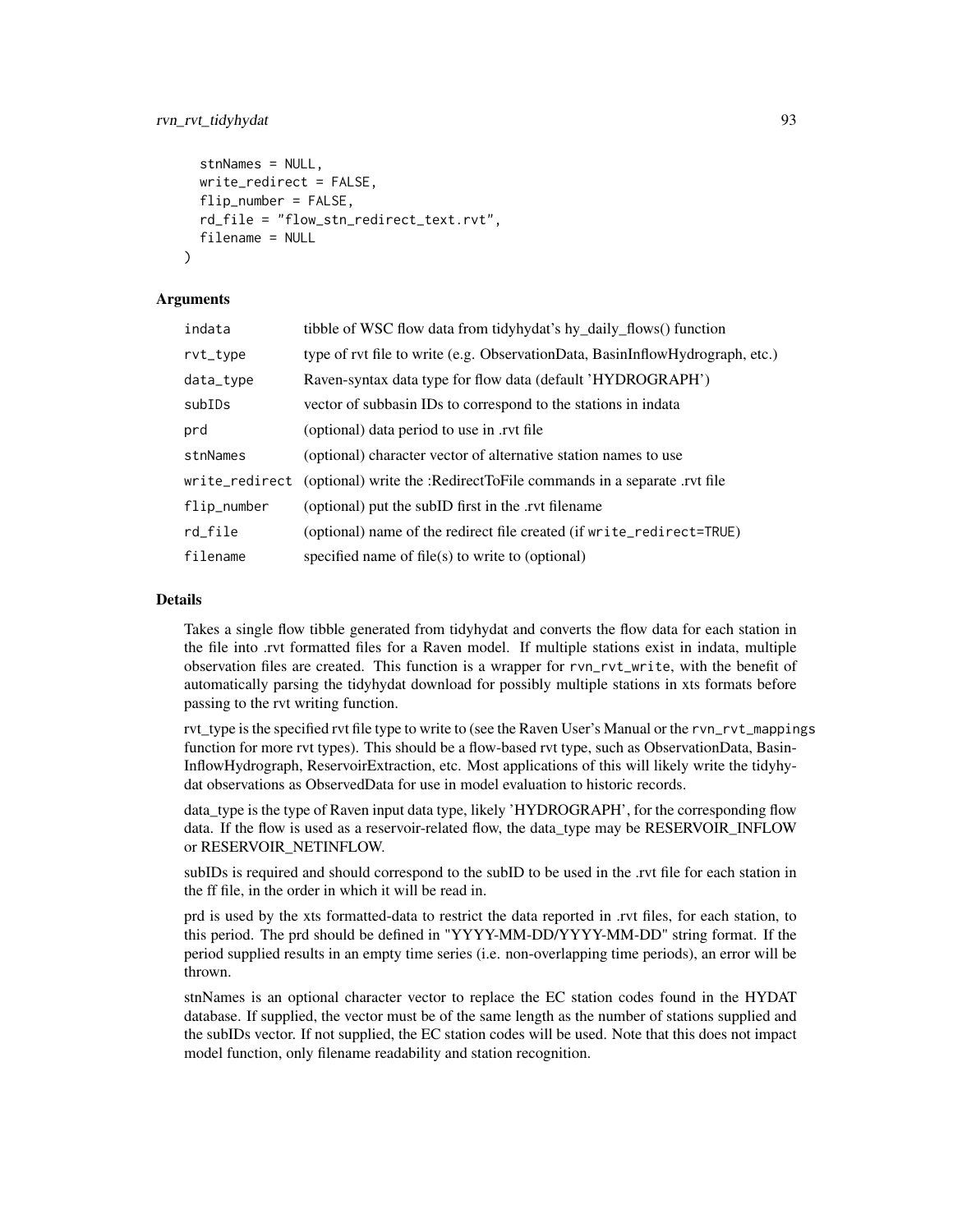write\_redirect will print out the :RedirectToFile commands in a separate file called, "flow\_stn\_redirect\_text.rvt". These commands can be copied into the main model's .rvt file to redirect to the produced time series files.

flip\_number is a useful option to place the subID first in the filename. This is often cleaner for organizing files in a folder, since the alphabetized order is not dependent on the station name, and the observed files will be in one set.

The function will write to name generated from the station name(s), otherwise the .rvt filename may be specified with the filename argument (full path to the filename, including .rvt extension). If multiple stations are provided, the filename argument may be a vector of filenames.

Note that the function uses sort(unique(indata\$STATION\_NUMBER)) to determine the order of stations, thus the filenames and stnNames should correspond to the sorted vector of station numbers as well.

Note that only daily flow data is supported, as tidyhydat only allows for the download of daily (or coarser resolution) flow data. Hourly data that is obtained must be first processed into xts format and then written with ryn\_ryt\_write.

If the data is found to have an inconsistent timestep, the function will attempt to correct it by infilling missing time steps with [rvn\\_ts\\_infill](#page-103-0). If successful, a warning is issued to the user and the function will proceed, else an error will be raised.

# Value

TRUE return TRUE if the function is executed properly

```
# note: example modified to avoid using tidyhydat directly, uses saved
## tidyhydat data from RavenR package sample data
# library(tidyhydat)
stations <- c("05CB004","05CA002")
# Gather station data/info using tidyhydat functions
# hd <- tidyhydat::hy_daily_flows(station_number = stations,
# start_date = "1996-01-01", end_date = "1997-01-01")
data(rvn_tidyhydat_sample)
hd <- rvn_tidyhydat_sample
# station_info <- hy_stations(stations)
tf1 <- file.path(tempdir(), "station1.rvt")
tf2 <- file.path(tempdir(), "station2.rvt")
# Create RVT files
rvn_rvt_tidyhydat(hd, subIDs=c(3,11),
 filename=c(tf1,tf2))
```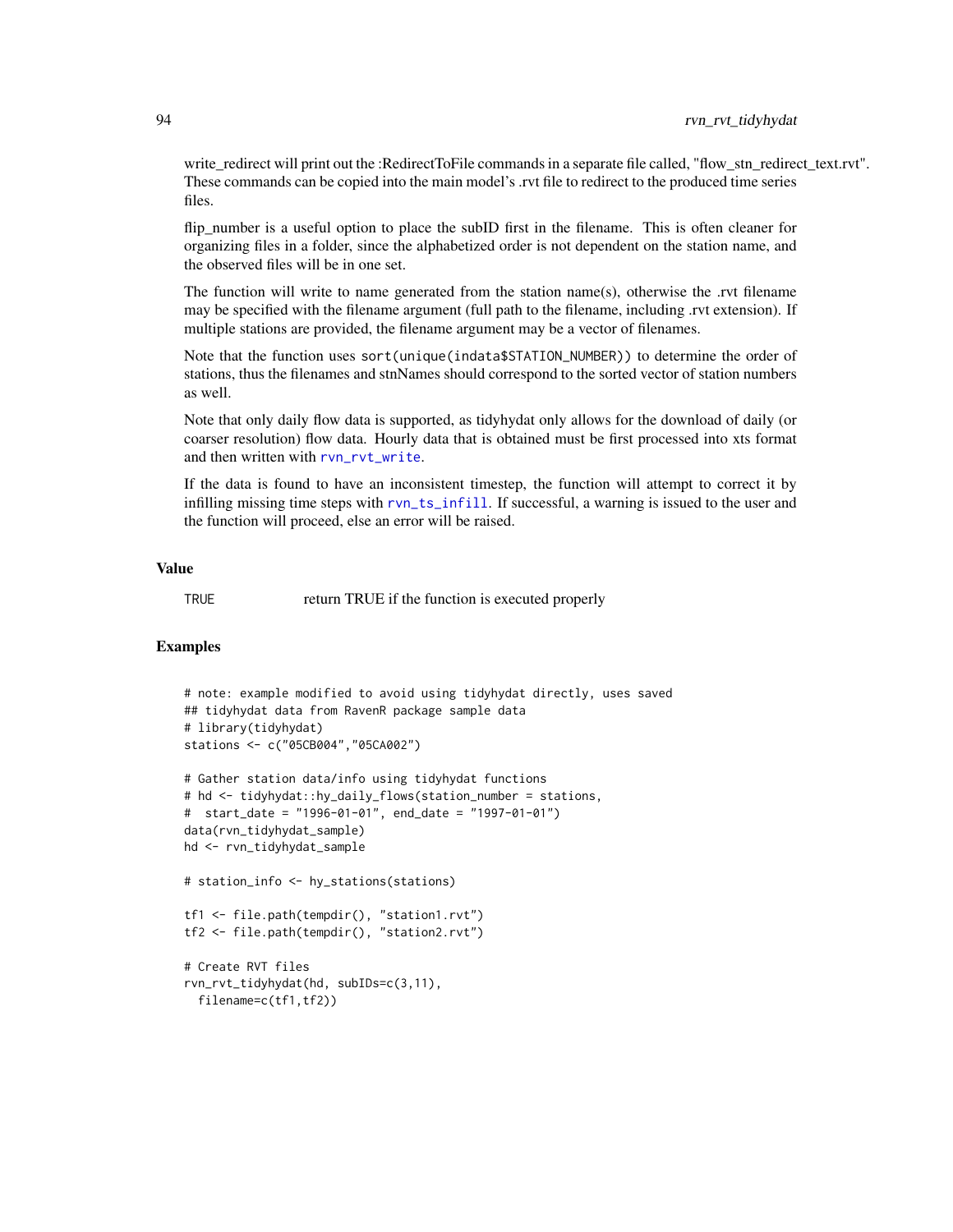<span id="page-94-0"></span>

#### **Description**

Generates a Raven rvt file of the specified type from an xts time series.

#### Usage

```
rvn_rvt_write(
 x,
 filename = NULL,
  rvt_type = "ObservationData",
 data_type = "HYDROGRAPH",
 basin\_ID = NULL,NA_value = -1.2345)
```
## **Arguments**

| X         | time series in xts format to write to file.                               |
|-----------|---------------------------------------------------------------------------|
| filename  | name of output file (with rvt extension)                                  |
| rvt_type  | type of rvt file to write (e.g. ObservationData)                          |
| data_type | type of data in $x$ (e.g. HYDROGRAPH)                                     |
| basin_ID  | subbasin (or HRU) ID corresponding to the time series                     |
| NA_value  | value to use for NA values in rvt file (default -1.2345 for Raven format) |

# Details

Writes the rvt file for a given time series dataset. The type of rvt file to write is determined by the rvt\_type argument, which must match one of the supported Raven types. Note that this function does not support the writing of meteorological data, this is handled by the rvn\_rvt\_write\_met function.

The format of the rvt file, including required fields to write to file, are determined from the supplied rvt\_type parameter and from the mapping provided by data("rvn\_rvt\_mappings\_data"). The data\_type is also checked against the provided mappings to check for valid state variables and accompanying units.

If the data is found to have an inconsistent timestep, the function will attempt to correct it by infilling missing time steps with [rvn\\_ts\\_infill](#page-103-0). If successful, a warning is issued to the user and the function will proceed, else an error will be raised.

The timezone of the xts object is used as supplied to write to file, no assumption on changing the time zone is done in this function.

No other quality control of the data is performed here. Some rvt types, such as ObservationWeights, cannot have missing values in the data; it is the responsibility of the user to supply x with no missing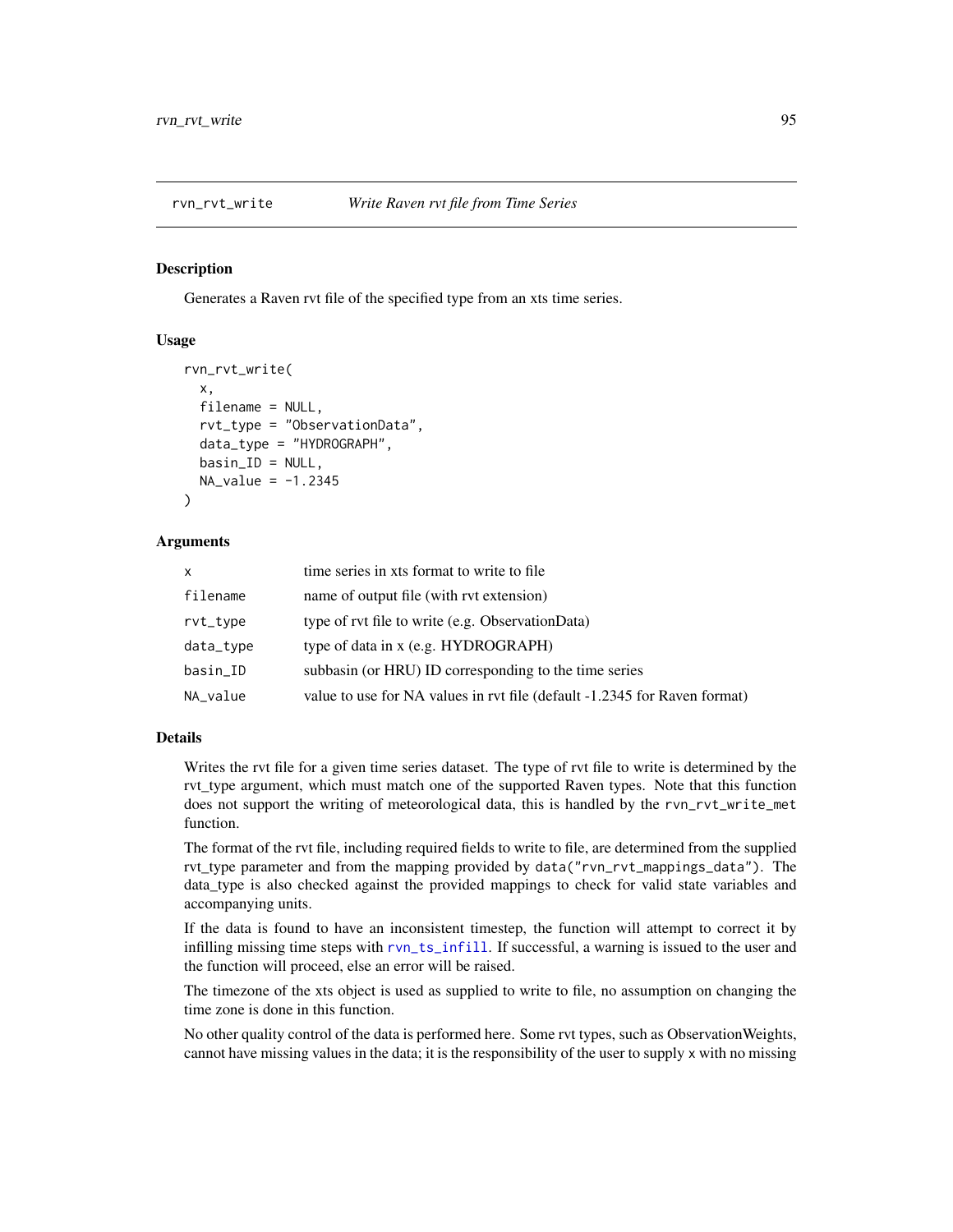values if required. Any missing values in x are written to file with the missing value code provided by NA\_value.

x should be an xts time series object with multiple rows of data and a single column.

#### Value

TRUE if the function executed successfully

#### See Also

[rvn\\_rvt\\_read](#page-90-0) to read in rvt data files, and rvn\_rvt\_write\_met to write meteorological rvt files.

## Examples

```
# load sample flow data
system.file('extdata','run1_Hydrographs.csv', package = "RavenR") %>%
rvn_hyd_read() -> mydata
# temporary filename
tf <- file.path(tempdir(), 'mydata.rvt')
# write time series to rvt file using data from subbasin 36 as observed data
rvn_rvt_write(x=mydata$hyd$Sub36,
 rvt_type = "ObservationData",
 data_type = "HYDROGRAPH",
 basin<sub>-ID</sub> = 36,
 filename = tf)
```
<span id="page-95-0"></span>rvn\_rvt\_write\_met *EC Climate Station File Conversion*

# Description

Converts meteorological data for a given station into the Raven .rvt format.

#### Usage

```
rvn_rvt_write_met(
 metdata,
  rvt_met_mapping = NULL,
  filenames = NULL,
 met_file_prefix = "met_",
 prd = NULL,
 write_stndata = TRUE,
 write_redirect = TRUE,
 filename_stndata = "met_stndata.rvt",
 NA_value = -1.2345)
```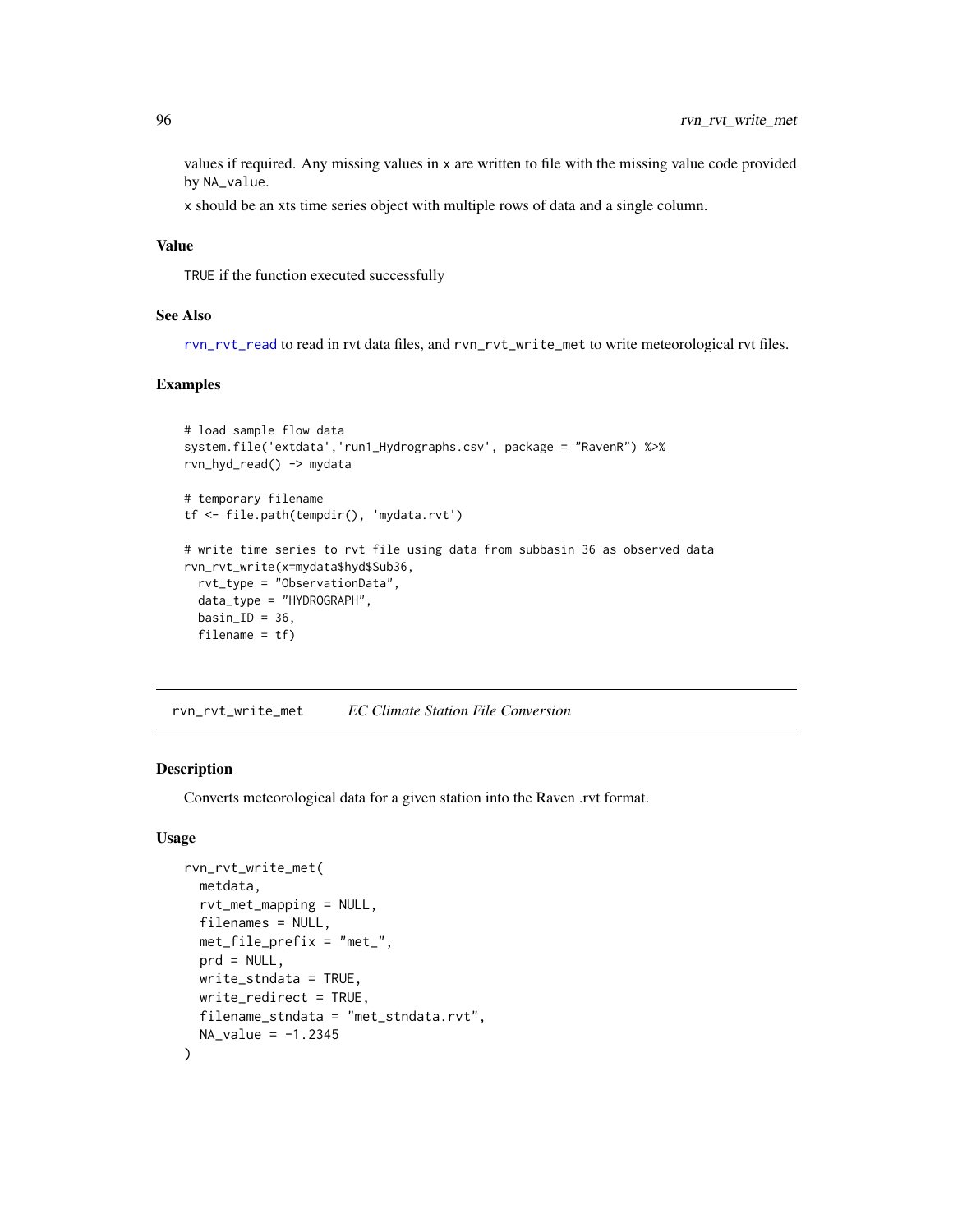#### Arguments

| metdata          | EC meteorological data from one or more stations (e.g., from weathercan: : weather_dl())                         |  |
|------------------|------------------------------------------------------------------------------------------------------------------|--|
| rvt_met_mapping  |                                                                                                                  |  |
|                  | list that provides the mapping between metdata names and those used in Raven                                     |  |
| filenames        | (optional) character vector of filenames for the rvt data files, length same as<br>number of stations in metdata |  |
| met_file_prefix  |                                                                                                                  |  |
|                  | (optional) prefixes the file name (default: "met_")                                                              |  |
| prd              | (optional) data period to use in .rvt file                                                                       |  |
| write_stndata    | (optional) write the gauge data to a separate rvt file                                                           |  |
|                  | write_redirect (optional) write the :RedirectToFile commands in a separate .rvt file                             |  |
| filename_stndata |                                                                                                                  |  |
|                  | (optional) name of the station data file created (if write_stndata=TRUE)                                         |  |
| NA_value         | (optional) value to use for NA values in rvt file (default -1.2345 for Raven for-<br>mat)                        |  |

#### Details

Writes data in either :Data or :MultiData format depending on the number of supported parameter columns provided. The data should be downloaded and prepared with missing days included, and preferably is downloaded directly using weathercan.

metdata contains all of the meteorological data to be written to file. metdata should be in a tibble or data frame format, and is required to have a date/time column (either DATE, TIME, or DATETIME, all of which have at least a Date component), the STATION\_NAME, and all desired forcings to be written to file. If the columns ELEV, LAT, LON are included, the station meta data may be written to a separate rvt file as well (see below). All supported data columns in metdata are written into rvt format, so the desired columns for the rvt file should be passed through metdata and filtered first if needed.

rvt\_met\_mapping is a list that maps the metdata column names to Raven variables. If weathercan is used then this may be left NULL, as the mapping is automatically provided. Otherwise, the user must convert all desired column names to Raven-recognized names, or provide the mapping information as a list through this parameter. An example format can be seen (the mapping used for weathercan by default) in data("rvn\_rvt\_mappings\_data").

filenames may be used to provide the specific desired filenames (with paths) for each station rvt data file being generated; this should be a character vector of length equal to the number of unique station names in the data.

Note that the function uses sort(unique(metdata\$STATION\_NAME)) to determine the order of stations, thus the filenames should correspond to the sorted vector of station numbers as well.

prd is used by the xts formatted-data to restrict the data reported in .rvt files, for each station, to this period. The prd should be defined in "YYYY-MM-DD/YYYY-MM-DD" string format. If the period supplied results in an empty time series (i.e. non-overlapping time periods), an error will be thrown.

met\_file\_prefix can be used to add a prefix to the .rvt data file names, ("met\_" by default) which may be useful in organizing multiple climate data files. This is ignored if filenames are specified.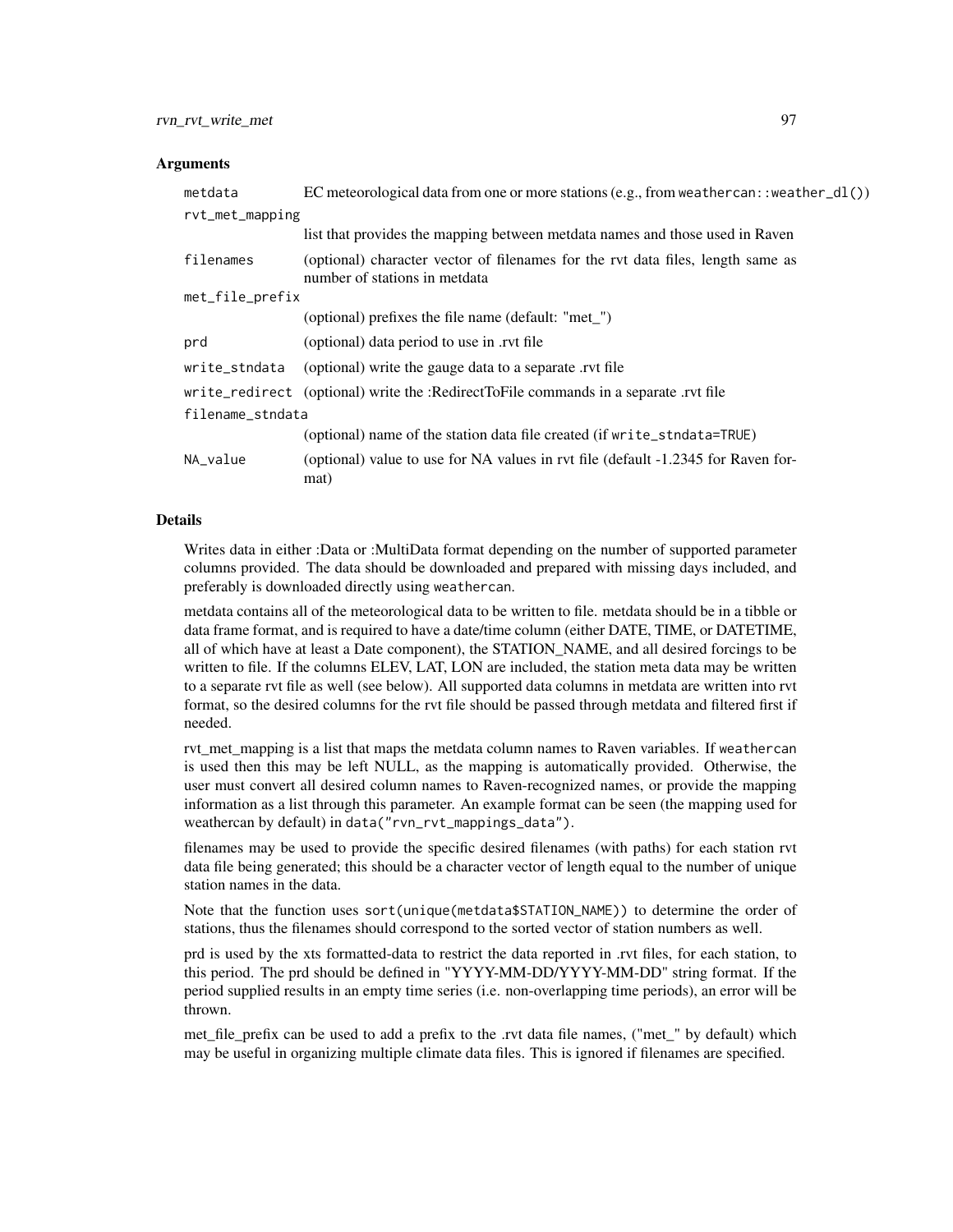write\_stndata wil print out the gauge(s) metadata to file (specified by filename\_stndata parameter) in the .rvt format, which is required to include a meterological station in Raven. The function will append to the file if it already exists, meaning that this works for iterations of this function. metdata must include the columns ELEV, LAT, and LON if station data is to be written, else the meta data file will not be created.

write\_redirect will print out the :RedirectToFile commands into the file specified by filename\_stndata, if write\_stndata is TRUE. These commands can be copied into the main model's .rvt file to redirect to the produced time series files. The function will append to the file if it already exists, meaning that this works for iterations of this function.

The function has several built-in data quality checks. These include:

\* checking that the time interval is consistent for each station; \* ensuring that meta data is unique for each station name; and \* check for missing data and issuing a warning that post-processing will be required

Data quality is not assessed in this package, such as consistency between minimum and maximum temperatures and missing data. Consider viewing the RavenR.extras package for functions to interpolate missing meteorological data and checking for min/max temperature consistency.

This function is designated to use data from the weathercan package, but may be used with any supplied data frame of meteorological information if in the correct format and other relevant information (such as rvt met mapping, if needed) is supplied. The weathercan package is external to RavenR and is not an explicit dependency of RavenR, although a sample weathercan data set can be viewed as data(rvn\_weathercan\_sample).

#### Value

TRUE return TRUE if the function is executed properly

#### See Also

[rvn\\_rvt\\_write](#page-94-0) to write non-forcing time series data to Raven rvt format.

Download Environment Canada Historical weather data from (climate.weather.gc.ca), or use the 'weathercan' package to access this data through R.

```
# note: example modified to avoid using weathercan directly, uses saved
## weathercan data from RavenR package sample data
data(rvn_weathercan_sample)
kam <- rvn_weathercan_sample
```

```
# basic use, override filename to temporary file
rvn_rvt_write_met(metdata = kam,
 filenames = file.path(tempdir(), "rvn_rvt_metfile.rvt"),
 filename_stndata = file.path(tempdir(), "met_stndata.rvt"))
```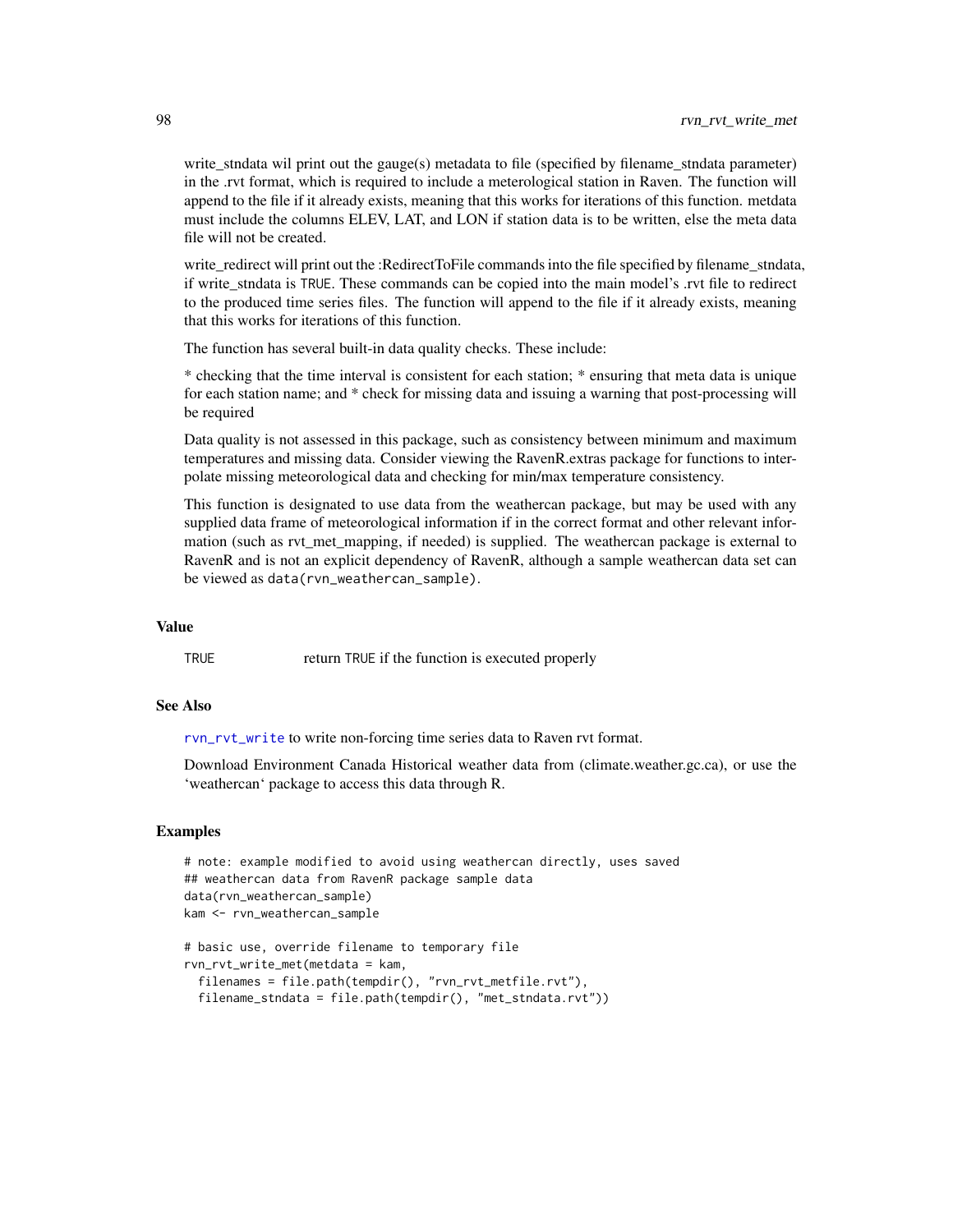# Description

Pad string with spaces, justified on either the left or right

#### Usage

```
rvn_stringpad(string, width, just = "r")
```
# Arguments

| string | Text string                                          |
|--------|------------------------------------------------------|
| width  | Number of characters total, including desired spaces |
| iust   | 'r' for right, 'l' for left                          |

# Value

Padded string

# Author(s)

Leland Scantlebury, <leland@scantle.com>

# Examples

```
# Returns " To the right"
rvn_stringpad('To the right', 15, just='r')
# Returns "Padded "
rvn_stringpad('Padded', 10, just='l')
```
<span id="page-98-0"></span>rvn\_substrLeft *substring from the Left*

# Description

Returns n characters from the left side of the supplied string x.

#### Usage

rvn\_substrLeft(x, n)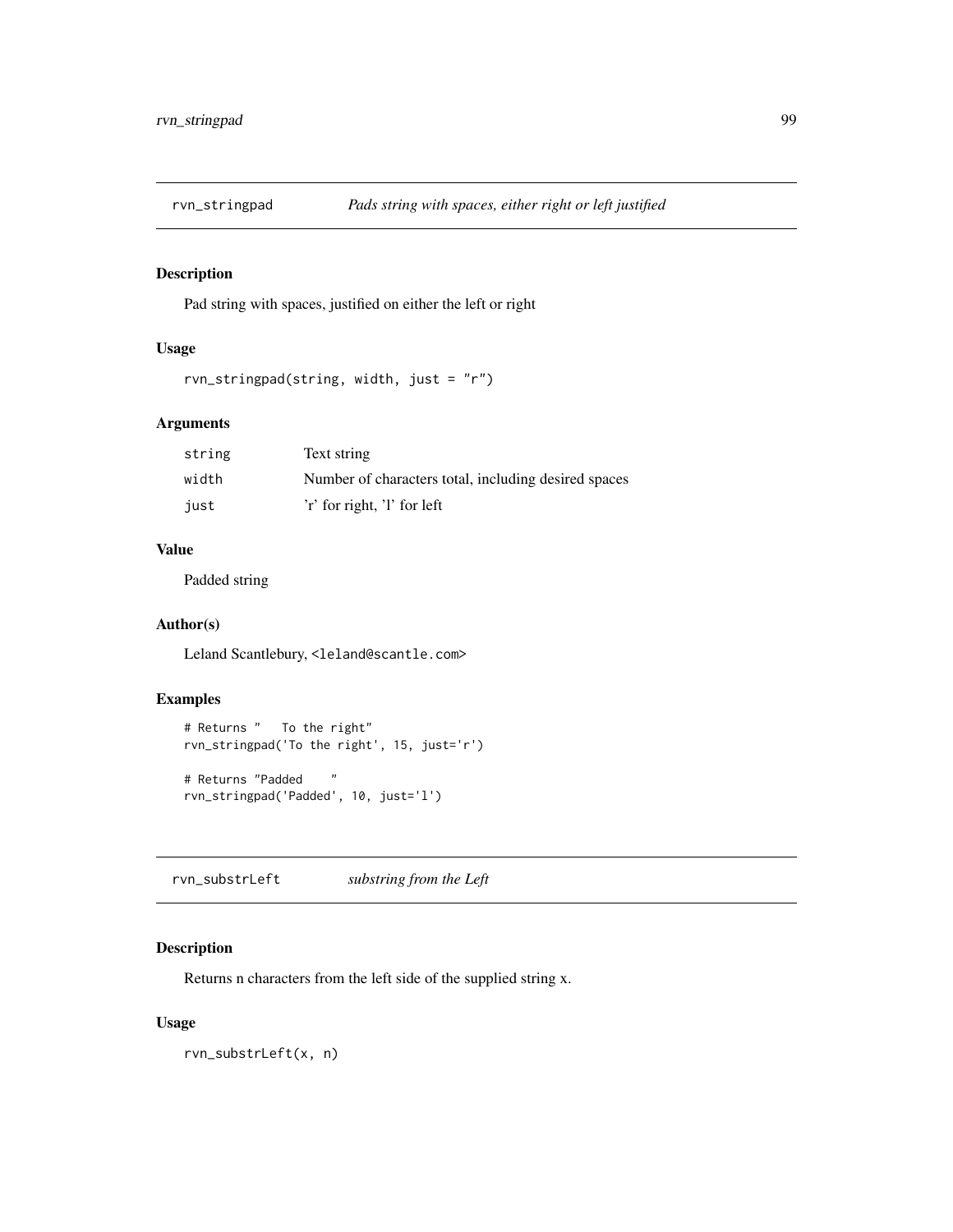## Arguments

| a string to manipulate                                          |
|-----------------------------------------------------------------|
| number of characters to remove from the left side of the string |

# See Also

[rvn\\_substrRight](#page-100-0) for using n characters from right side of string [rvn\\_substrMRight](#page-100-1) for removing n characters from the right side of a string

# Examples

```
rvn_substrLeft("hello world",3)
# returns "hel"
```
<span id="page-99-0"></span>rvn\_substrMLeft *substring minus characters from the Left*

# Description

Returns a string x with n characters removed from the left side of the string.

# Usage

rvn\_substrMLeft(x, n)

# Arguments

| X | a string to manipulate                                          |
|---|-----------------------------------------------------------------|
| n | number of characters to remove from the left side of the string |

#### See Also

[rvn\\_substrRight](#page-100-0) for using n characters from the right side of string,

[rvn\\_substrLeft](#page-98-0) for using n characters from the left side of string

[rvn\\_substrMRight](#page-100-1) for removing n characters from the right side of a string

```
rvn_substrMLeft("hello world",3)
# returns "lo world"
```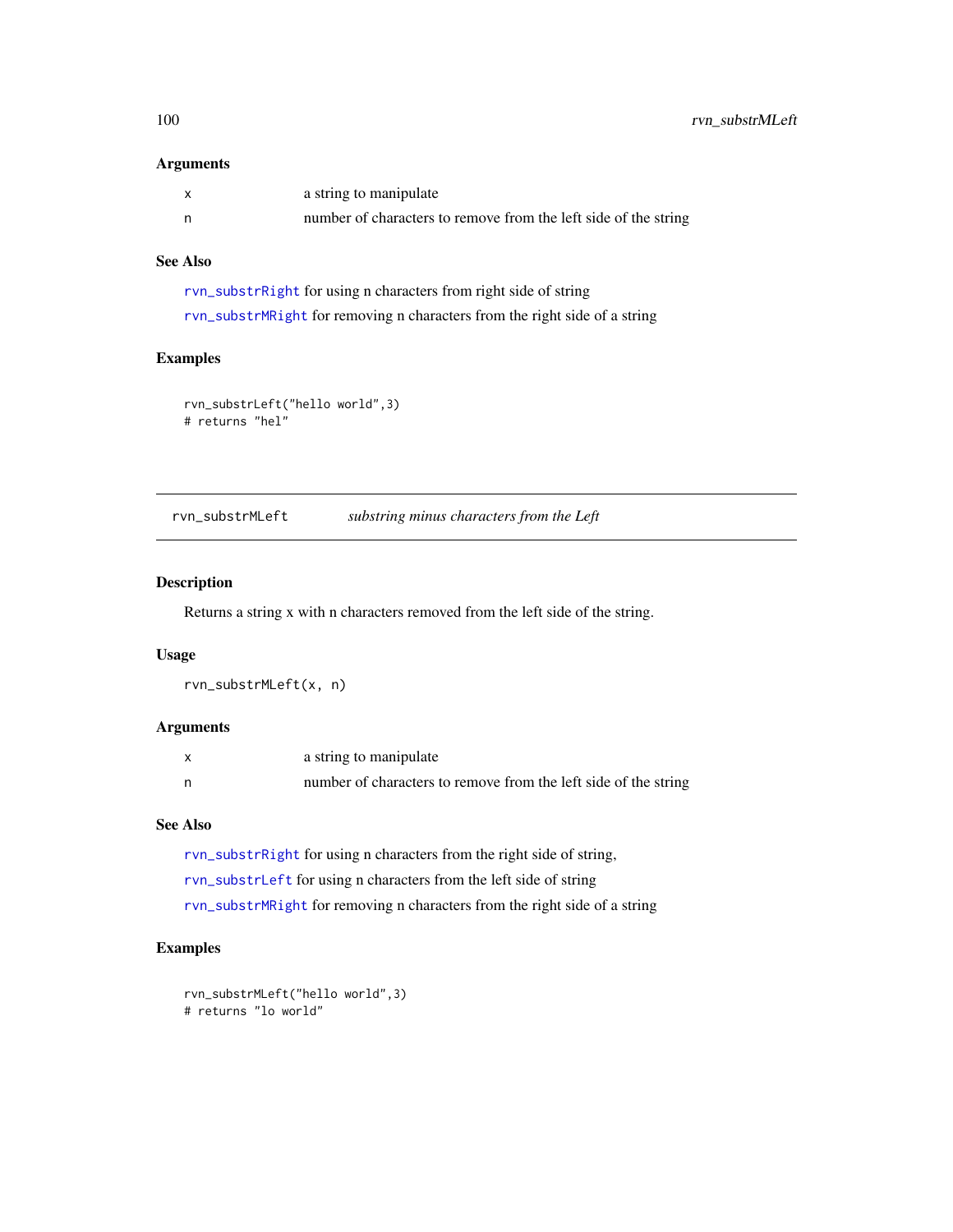<span id="page-100-1"></span>rvn\_substrMRight *substring minus characters from the Right*

# Description

Returns a string x with n characters removed from the right side of the string.

# Usage

```
rvn_substrMRight(x, n)
```
## Arguments

| X  | a string to manipulate                                           |
|----|------------------------------------------------------------------|
| n, | number of characters to remove from the right side of the string |

# See Also

[rvn\\_substrRight](#page-100-0) for using n characters from the right side of string [rvn\\_substrLeft](#page-98-0) for using n characters from the left side of string [rvn\\_substrMLeft](#page-99-0) for removing n characters from the left side of a string

# Examples

rvn\_substrMRight("hello world",3) # returns "hello wo"

<span id="page-100-0"></span>rvn\_substrRight *substring from the Right*

# Description

Returns n characters from the right side of the supplied string x.

# Usage

rvn\_substrRight(x, n)

# Arguments

| a string to manipulate                                        |
|---------------------------------------------------------------|
| number of characters to use from the right side of the string |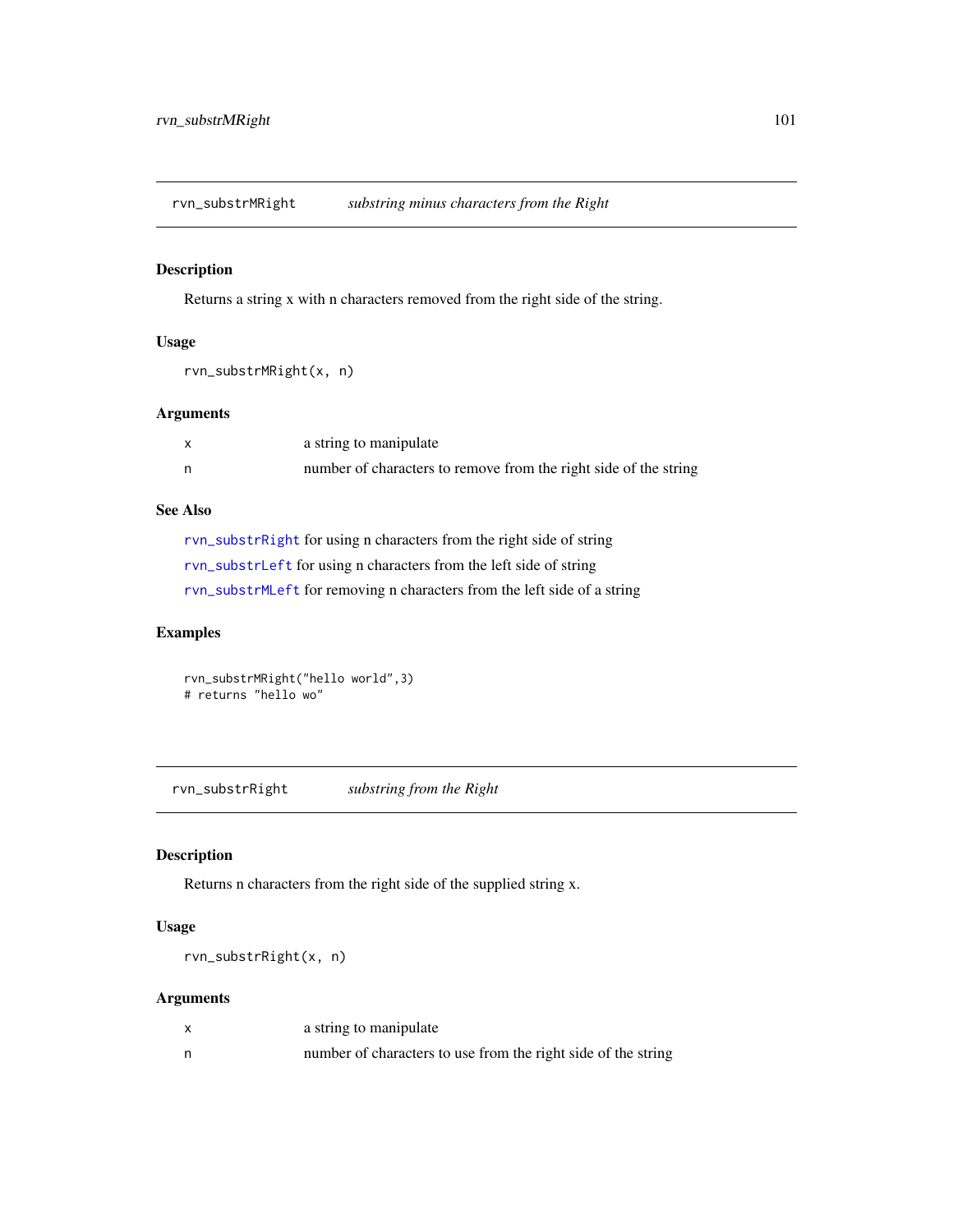# See Also

[rvn\\_substrLeft](#page-98-0) for using n characters from the left side of string [rvn\\_substrMRight](#page-100-1) for removing n characters from the right side of a string [rvn\\_substrMLeft](#page-99-0) for removing n characters from the left side of a string

#### Examples

```
rvn_substrRight("hello world",3)
# returns "rld"
```
rvn\_theme\_RavenR *RavenR ggplot theme*

# Description

Makes the general Raven R Theme for all ggplots

#### Usage

rvn\_theme\_RavenR()

## Details

Sets up the default theme for all ggplots generated using a built in Raven R function. Made by adjusting the built in theme\_bw.

# Value

returns a theme for use in ggplot2 figures

# See Also

[rvn\\_annual\\_volume](#page-14-0) to create a scatterplot of annual flow volumes.

```
# generate a basic ggplot and apply the RavenR theme
library(ggplot2)
ggplot(data=cars, aes(x=speed, y=dist))+
geom_point()+
rvn_theme_RavenR()
```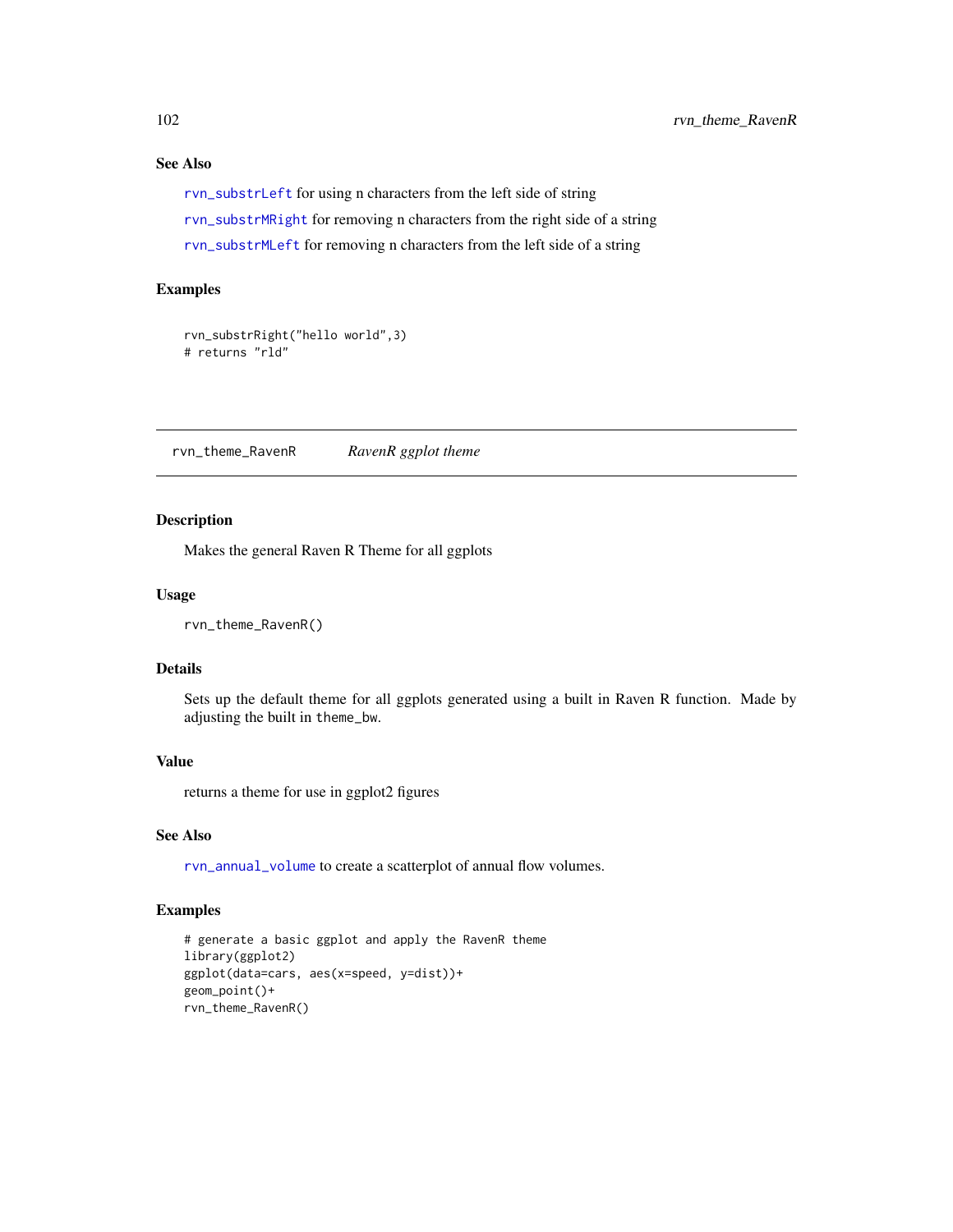rvn\_tidyhydat\_sample *tidyhydat sample data for RavenR package*

# Description

A dataset downloaded using the tidyhydat package for two stations, between 1996-01-01 and 1997- 01-01. Additional details on the tidyhydat package and data formats can be found at the [tidyhydat](https://github.com/ropensci/tidyhydat) [github page.](https://github.com/ropensci/tidyhydat)

Note that this sample is provided to avoid loading the tidyhydat package and requiring the download\_hydat() function in CRAN testing of examples.

Additional information on data provided by the Water Survey of Canada may be found on the WSC webpage.

# Usage

rvn\_tidyhydat\_sample

## Format

rvn\_tidyhydat\_sample is a tibble with 671 rows, and 5 columns.

STATION\_NUMBER station number from WSC stations in HYDAT database

Date date in YYYY-MM-DD format

Parameter Code indicating the parameter provided in the given row as either flow or level data

Value the value of the parameter provided (flow or level)

Symbol additional data flags provided by WSC

# Source

Water Survey of Canada (wateroffice.ec.gc.ca) via 'tidyhydat' package

# See Also

[rvn\\_rvt\\_tidyhydat](#page-91-0) for writing rvt files from tidyhydat data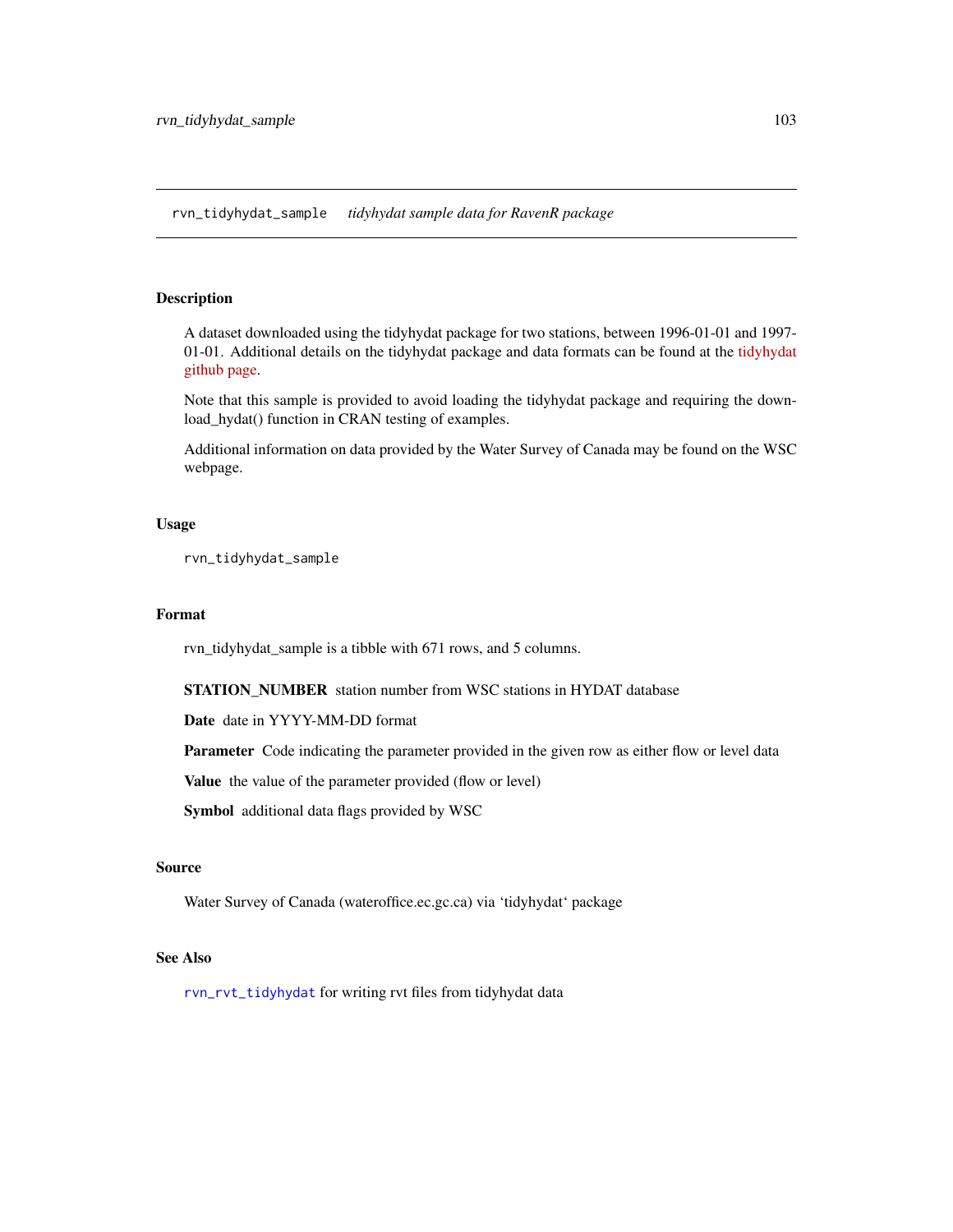<span id="page-103-0"></span>

#### Description

Infills missing time values from a time series based on a regular interval.

# Usage

rvn\_ts\_infill(ts)

#### Arguments

ts valid xts time series

# Details

Takes xts dataset, finds minimum interval between time stamps and returns a new regular interval xts with same data content, but NA values in between known data values

Only handles data with minimum time interval of 1 day; 1,2,3,4,6,8, or 12 hrs.

Note that in default reading in of date/time data, the daylight savings timezones may be assigned to the date/time when reading in a data file with Raven using functions such as [rvn\\_hyd\\_read](#page-46-0). This function will then detect differences in the intervals and throw an error. To avoid this, the timezone may be assigned explicitly to all values with the read function and all daylight savings/endings will be ignored.

## Value

ts continuous xts time series

#### Author(s)

James R. Craig, University of Waterloo

```
system.file("extdata","run1_Hydrographs.csv", package="RavenR") %>%
rvn_hyd_read(., tzone="EST") -> mydata
mydata <- mydata$hyd$precip
mydata<-mydata[-seq(2,nrow(mydata),3),] # remove every 3rd day
head(mydata)
# fill back with rvn_ts_infill using NA values
```

```
rvn_ts_infill(mydata$precip) %>%
head()
```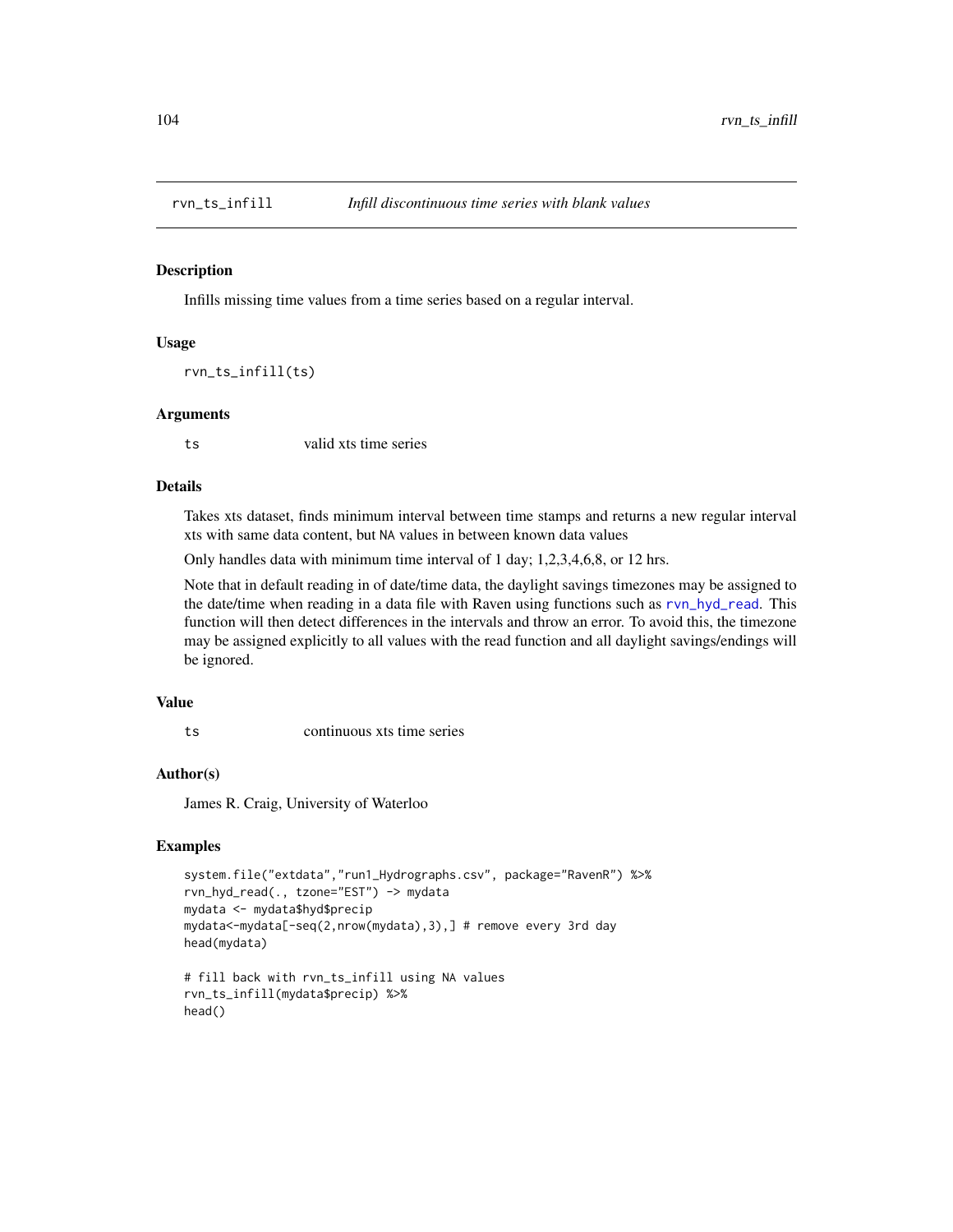<span id="page-104-0"></span>rvn\_watershedmeb\_read *Read in Raven WatershedMassEnergyBalance file*

#### Description

Used to read in the WatershedMassEnergyBalance.csv file produced by the modelling Framework Raven.

# Usage

rvn\_watershedmeb\_read(ff = NA, tzone = "UTC")

#### Arguments

| ff    | full file path to the WatershedMassEnergyBalance.csv file |
|-------|-----------------------------------------------------------|
| tzone | string indicating the timezone of the data in ff          |

#### Details

Expects a full file path to the WatershedMassEnergyBalance.csv file, then reads in the file using read.csv. The main advantage of this function is renaming the columns to nicer names and extracting the units into something much easier to read. The from and to rows are also properly handled, which is not as straightforward as some of the other Raven files.

ff is the full file path of the WatershedMassEnergyBalance.csv file. If the file is located in the current working directory, then simply the name of the file is sufficient.

The timezone is provided by the tzone argument as "UTC" by default, and should be adjusted by the user to the local time zone as needed, based on the model run.

# Value

| watershedmeb | data frame from the file with standardized names |
|--------------|--------------------------------------------------|
| units        | vector corresponding to units of each column     |
| from         | vector of the 'from' compartments in file.       |
| to           | vector of the 'to' compartments in file          |

#### See Also

[rvn\\_watershed\\_read](#page-106-0) for reading in the WatershedStorage.csv file

```
# locate RavenR Watershed Mass Energy Balance storage file
ff <- system.file("extdata","run1_WatershedMassEnergyBalance.csv", package="RavenR")
# read in file
mywshdmeb <- rvn_watershedmeb_read(ff)
```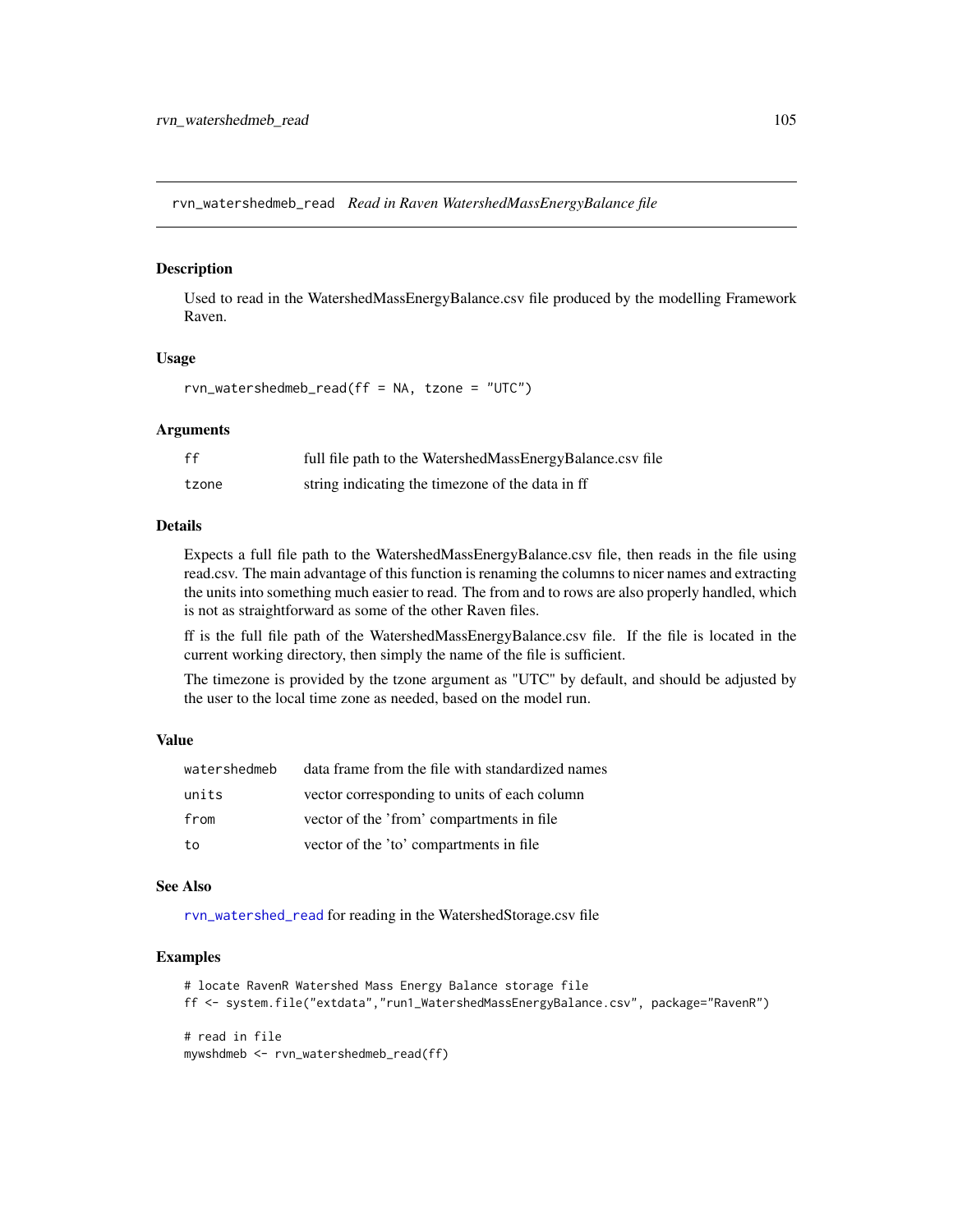# view mass energy balance time series head(mywshdmeb\$watershedmeb)

```
# view 'from' dataframe
mywshdmeb$from
```
rvn\_watershed\_data *Watershed Storage Data from Raven*

#### Description

A dataset formatted to the xts package, read in by the watershed.read function. The dataset contains the typical columns from the Raven outputted WatershedStorage.csv file, available for download in the Raven Tutorials (linked below).

# Usage

rvn\_watershed\_data

#### Format

rvn\_watershed\_data is a data frame with two object

watershed.storage various storage variable states outputted from the Raven model

units units associated with each variable in watershed.storage

rvn\_watershed\_data\$watershed.storage is an xts (time series) object with 731 rows and 19 variables, containing data from 2002-10-01 to 2004-09-30. The details of each watershed storage state can be found in the Raven Manual

- rainfall
- snowfall
- Channel.Storage
- Reservoir.Storage
- Rivulet.Storage
- Surface.Water
- Cum..Losses.to.Atmosphere..mm.
- Ponded.Water
- Soil.Water.0
- Soil.Water.1
- Soil.Water.2
- Snow.Melt..Liquid..mm.
- Snow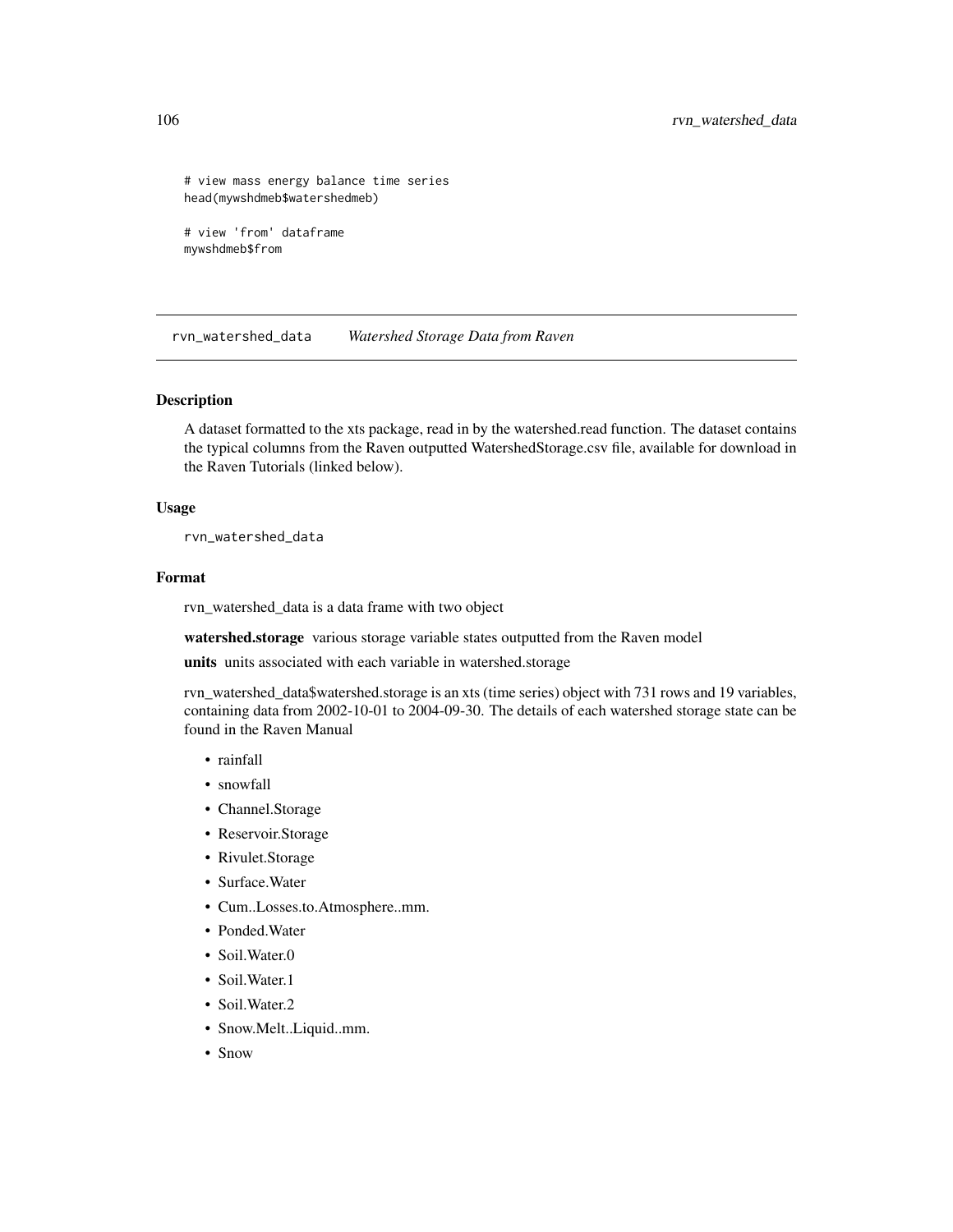- Canopy
- Canopy.Snow
- Total
- Cum..Inputs..mm.
- Cum..Outflow..mm.
- MB.Error

The Nith River model can be downloaded from the Raven Tutorials (tutorial #2) [http://www.](http://www.civil.uwaterloo.ca/jrcraig/Raven/Downloads.html) [civil.uwaterloo.ca/jrcraig/Raven/Downloads.html](http://www.civil.uwaterloo.ca/jrcraig/Raven/Downloads.html)

## See Also

[rvn\\_watershed\\_read](#page-106-0) for reading in watershed storage output files

#### Examples

```
# View data
head(rvn_watershed_data$watershed.storage)
# Also has units
rvn_watershed_data$units
```
<span id="page-106-0"></span>rvn\_watershed\_read *Read in Raven WatershedStorage file*

#### Description

Read in the WatershedStorage.csv file produced by Raven.

# Usage

```
rvn_watershed_read(ff = NA, tzone = "UTC")
```
# Arguments

| ff    | full file path to the WatershedStorage.csv file  |
|-------|--------------------------------------------------|
| tzone | string indicating the timezone of the data in ff |

## Details

Expects a full file path to the WatershedStorage.csv file, then reads in the file using read.csv. The main advantage of this functon is renaming the columns to nicer names and extracting the units into something much easier to read.

ff is the full file path of the WatershedStorage.csv file. If the file is located in the current working directory, then simply the name of the file is sufficient.

The timezone is provided by the tzone argument as "UTC" by default, and should be adjusted by the user to the local time zone as needed, based on the model run.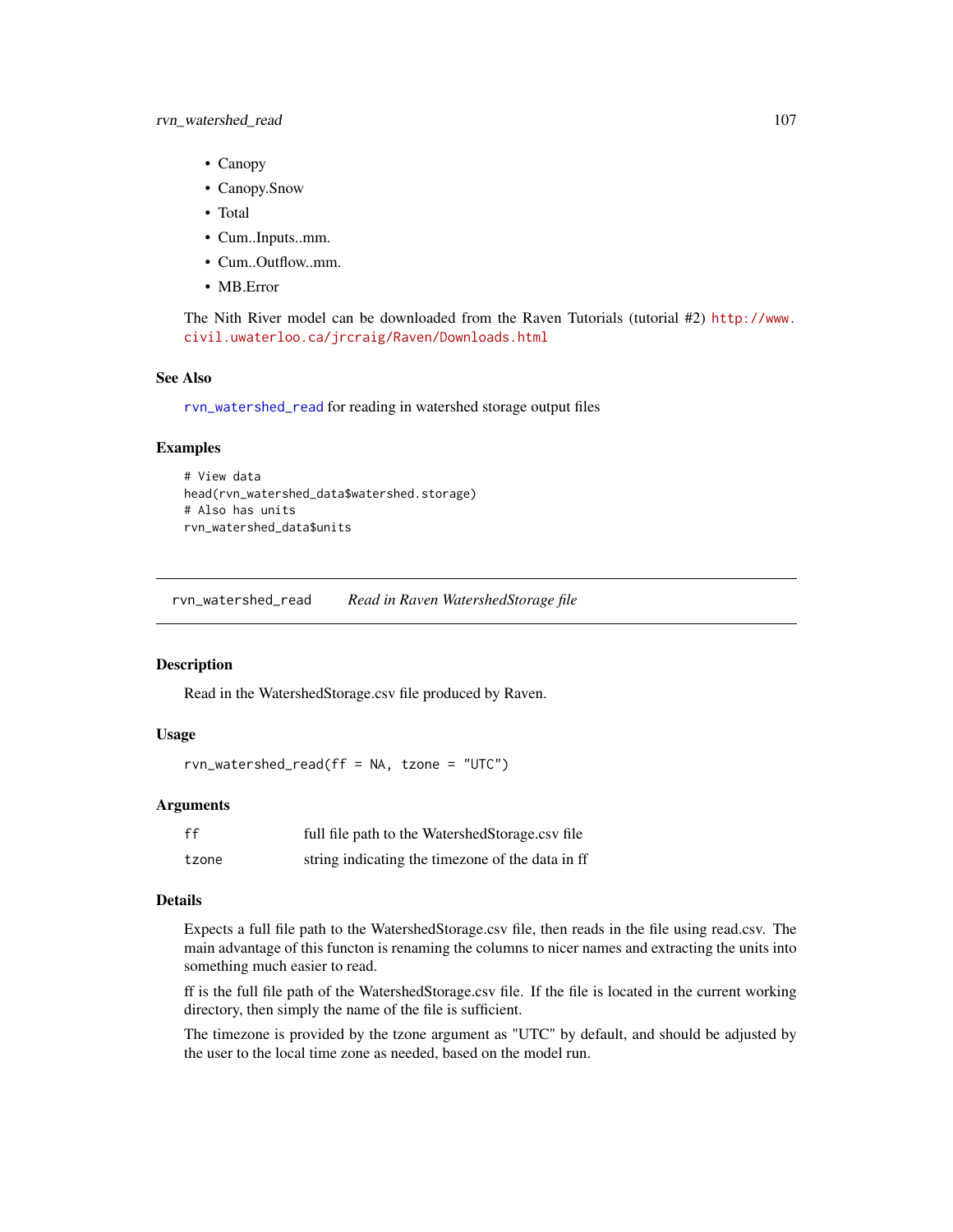## Value

| watershed_storage |                                                  |  |
|-------------------|--------------------------------------------------|--|
|                   | data frame from the file with standardized names |  |
| units             | vector corresponding to units of each column     |  |

# See Also

[rvn\\_hyd\\_read](#page-46-0) for reading in the Hydrographs.csv file [rvn\\_watershedmeb\\_read](#page-104-0) for reading in the WatershedMassEnergyBalance.csv file

# Examples

```
# locate in RavenR Watershed storage file
ff <- system.file("extdata","run1_WatershedStorage.csv", package="RavenR")
# create full file path and read in file
mywshd <- rvn_watershed_read(ff)
# check data
head(mywshd$watershed_storage)
```
rvn\_weathercan\_metadata\_sample

*weathercan sample metadata for RavenR package*

# Description

A dataset downloaded using the weathercan package function stations\_search for stations within 150 km of Merritt, BC. Additional details on the weathercan package and data formats can be found at the [weathercan github page.](https://github.com/ropensci/weathercan)

Note that this sample is provided to avoid loading the weathercan package while compiling and testing the package.

Additional information on data provided by Environment Canada can be found on the Historical Data portal.

#### Usage

```
rvn_weathercan_metadata_sample
```
#### Format

rvn\_weathercan\_sample is a tibble with 3 rows, and 17 columns.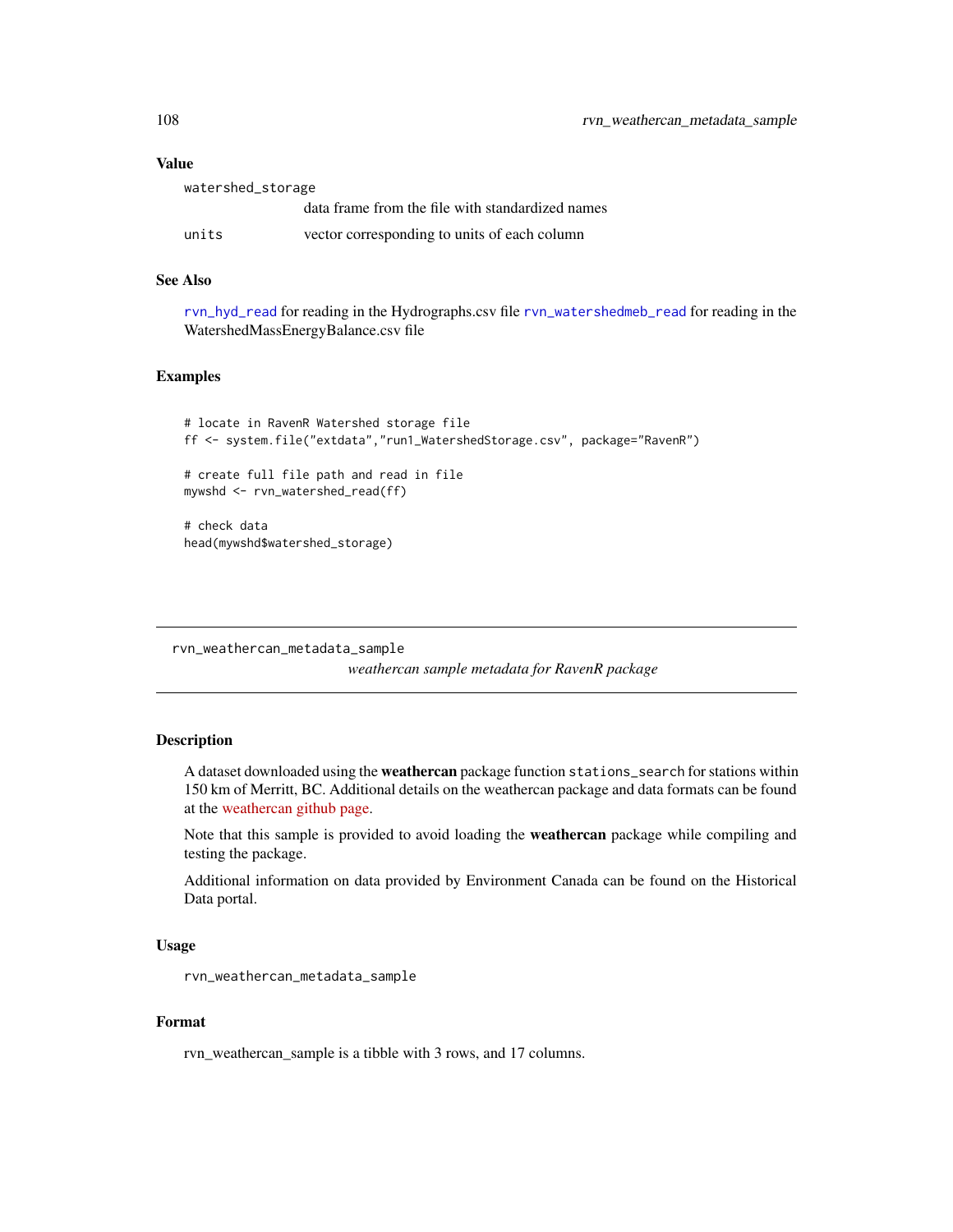#### <span id="page-108-0"></span>Source

Historical Climate Data from Environment Canada (climate.weather.gc.ca) via 'weathercan' package

## See Also

[rvn\\_met\\_recordplot](#page-49-0) for checking the record of meteorological data. This function example also has the original code used to create the rvn\_weathercan\_metadata\_sample data set.

rvn\_weathercan\_sample *weathercan sample data for RavenR package*

## Description

A dataset downloaded using the weathercan package for the 'KAMLOOPS A' station (station id 51423), between 2016-10-01 and 2019-09-30. Additional details on the weathercan package and data formats can be found at the [weathercan github page.](https://github.com/ropensci/weathercan)

Note that this sample is provided to avoid loading the weathercan package while compiling and testing the package.

Additional information on data provided by Environment Canada can be found on the Historical Data portal.

#### Usage

rvn\_weathercan\_sample

#### Format

rvn\_weathercan\_sample is a tibble with 1095 rows, and 37 columns.

#### Source

Historical Climate Data from Environment Canada (climate.weather.gc.ca) via 'weathercan' package

## See Also

[rvn\\_rvt\\_write\\_met](#page-95-0) for writing rvt files from meteorological data (including weathercan data).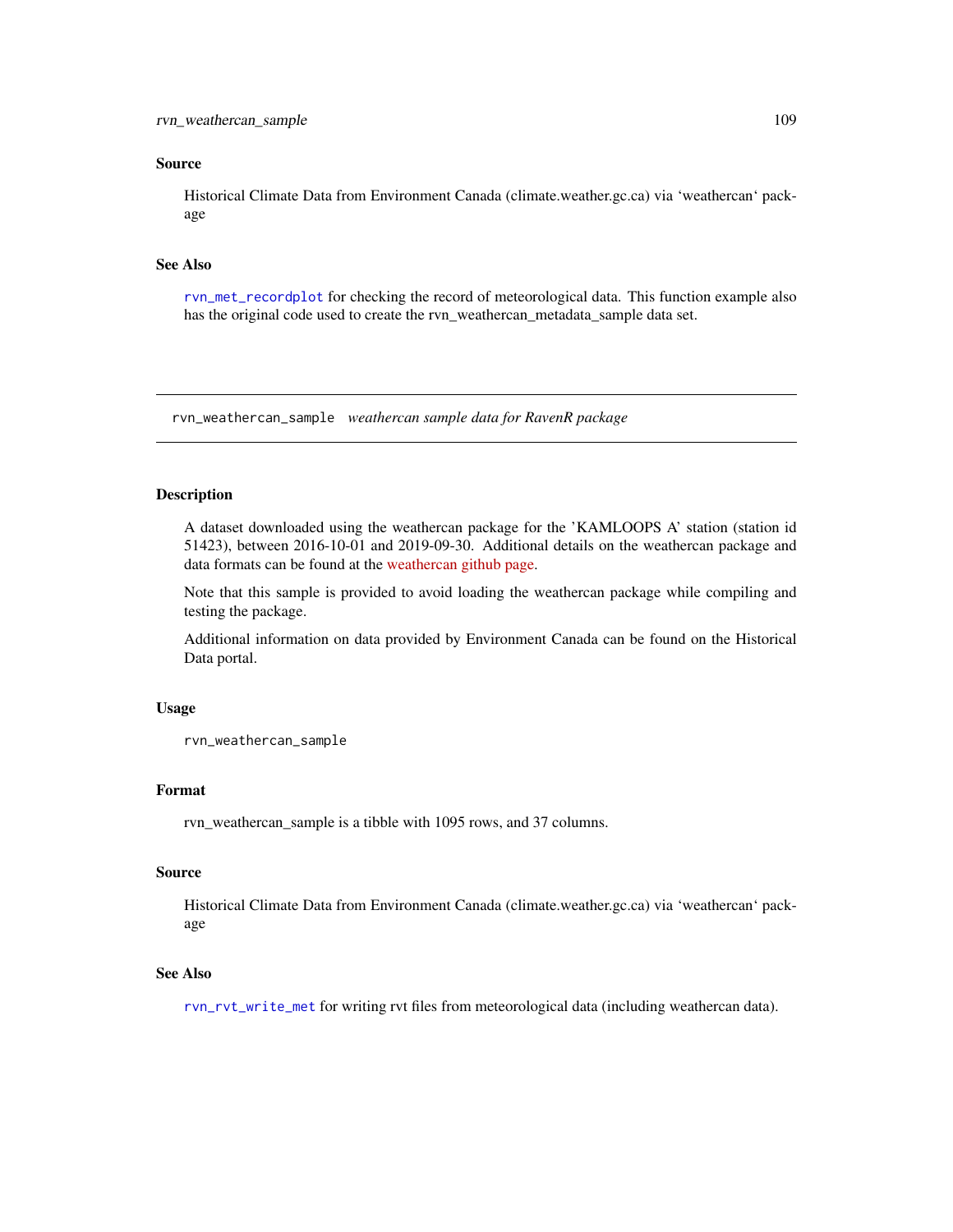## <span id="page-109-0"></span>Description

Applies the which.max function and returns an xts object with the maximum value and associated date.

#### Usage

```
rvn_which_max_xts(x)
```
#### Arguments

x xts object to apply which max to

#### Details

Acts as the which.max function, applicable to xts objects and returning values in an xts format.

Note that when deploying the rvn\_apply\_wyearly function, the dates are overwritten and the dates of the water year ending periods are displayed rather than the event dates. In order to obtain the corresponding dates when using the [rvn\\_apply\\_wyearly](#page-16-0) function, please use [rvn\\_apply\\_wyearly\\_which\\_max\\_xts](#page-17-0).

#### Value

xts object with max value and corresponding date

## See Also

[which.max](#page-0-0) base which.max function [rvn\\_apply\\_wyearly\\_which\\_max\\_xts](#page-17-0) for using apply\_wyearly with the rvn\_which\_max\_xts function

## Examples

data(rvn\_hydrograph\_data)

# obtain the peak observed flow and the corresponding date rvn\_which\_max\_xts(rvn\_hydrograph\_data\$hyd\$Sub43\_obs)

# note that the usual rvn\_apply\_wyearly does not provide the correct dates with this function rvn\_apply\_wyearly(rvn\_hydrograph\_data\$hyd\$Sub43\_obs, rvn\_which\_max\_xts)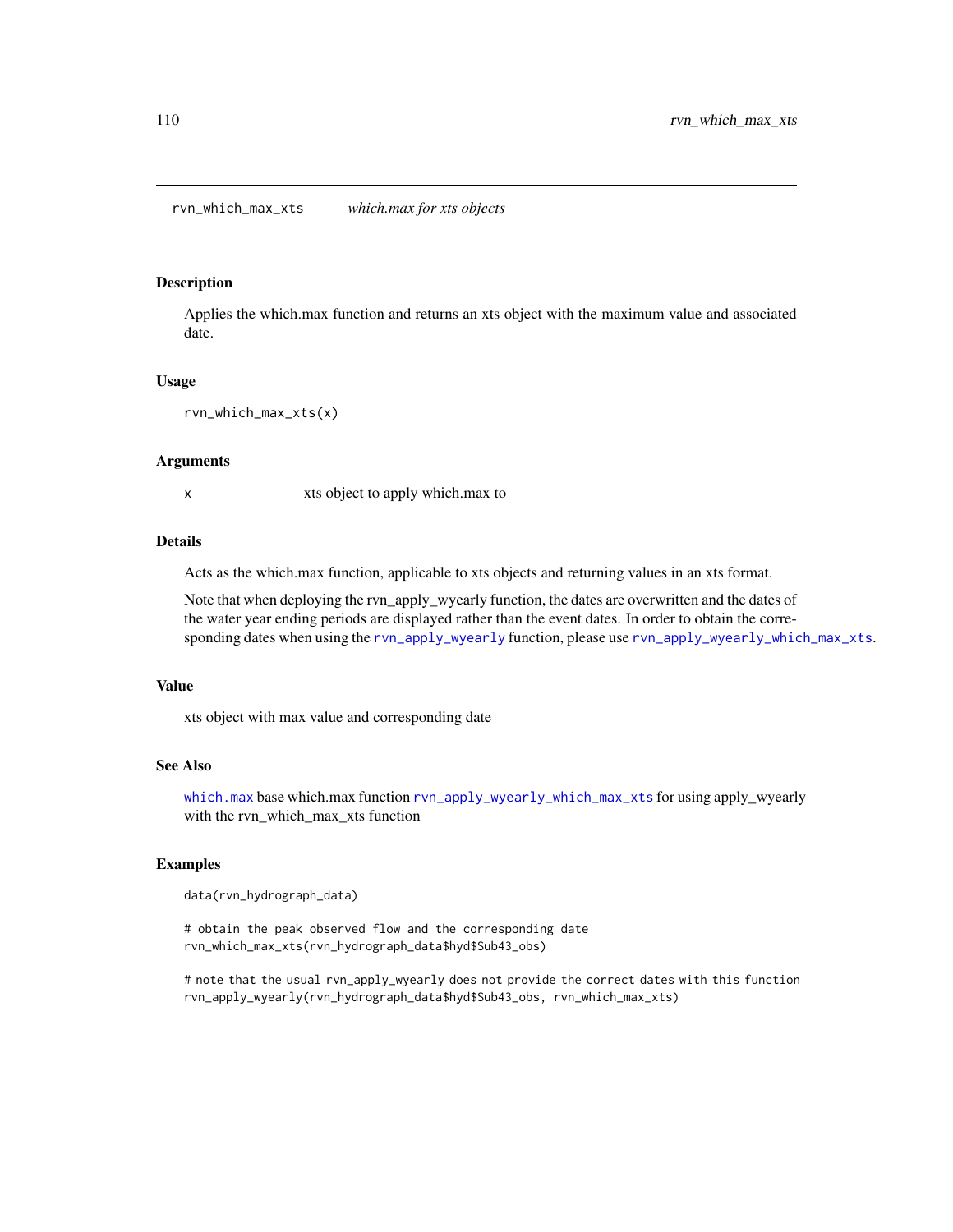<span id="page-110-0"></span>rvn\_write\_Raven\_header

*Write common Raven file header*

## Description

Writes the common Raven file header to file. All lines are Appended.

## Usage

```
rvn_write_Raven_header(
  filename,
  filetype,
  author = NULL,
 creationDate = TRUE,
  textlen = 40
\lambda
```
## Arguments

| filename     | Name of the file, with extension                                        |
|--------------|-------------------------------------------------------------------------|
| filetype     | File extension, Encoding, Raven version (e.g. "rvp ASCII Raven 2.9.1")  |
| author       | Name of file author (optional)                                          |
| creationDate | Bool of whether creation date should be added to header. (default TRUE) |
| textlen      | Length of lines (default: 40, used to right-align text)                 |

# Value

TRUE returns TRUE if executed successfully

## Author(s)

Leland Scantlebury, <leland@scantle.com>

## Examples

```
tf <- file.path(tempdir(), 'HogwartsBasin.rvp')
rvn_write_Raven_header(filename = tf,
                   filetype = 'rvp ASCII Raven 2.9.1',
                   author = 'Harry Potter')
# view file
readLines(tf)
```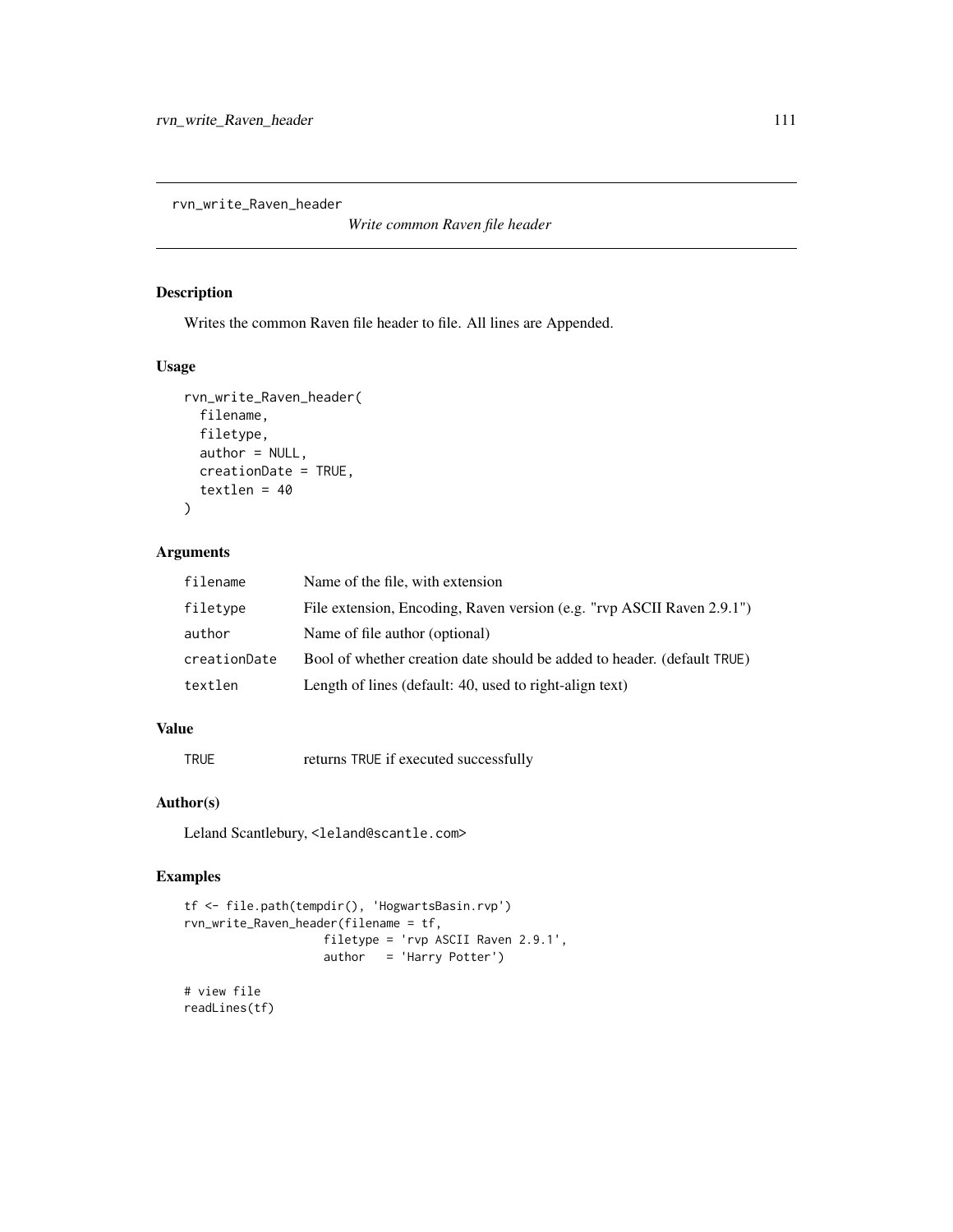<span id="page-111-0"></span>rvn\_write\_Raven\_label *Writes common Raven labeled line to file, with optional value (appends)*

#### Description

Writes common Raven labeled line to file, with optional value (appends)

## Usage

```
rvn_write_Raven_label(
  label,
  filename,
  value = NULL,
  digits = NULL,
  indent\_level = 0\mathcal{L}
```
## Arguments

| label        | character, (e.g. "SoilClasses")                                          |
|--------------|--------------------------------------------------------------------------|
| filename     | character, file name/path to write to, with extension                    |
| value        | numeric or character, corresponding value written after label (optional) |
| digits       | Number of digits to round value to (optional)                            |
| indent_level | Adds two spaces before label for every one level (default $= 0$ )        |

## Value

TRUE returns TRUE if executed successfully

#### Author(s)

Leland Scantlebury, <leland@scantle.com>

## Examples

tf <- file.path(tempdir(), "Hogwarts.rvi")

# Numeric example rvn\_write\_Raven\_label('Duration', filename=tf, value=365)

```
# Hydrologic Processes
rvn_write_Raven_label('HydrologicProcesses', tf)
```

```
# String example, with indent
rvn_write_Raven_label('SnowBalance', filename = tf,
```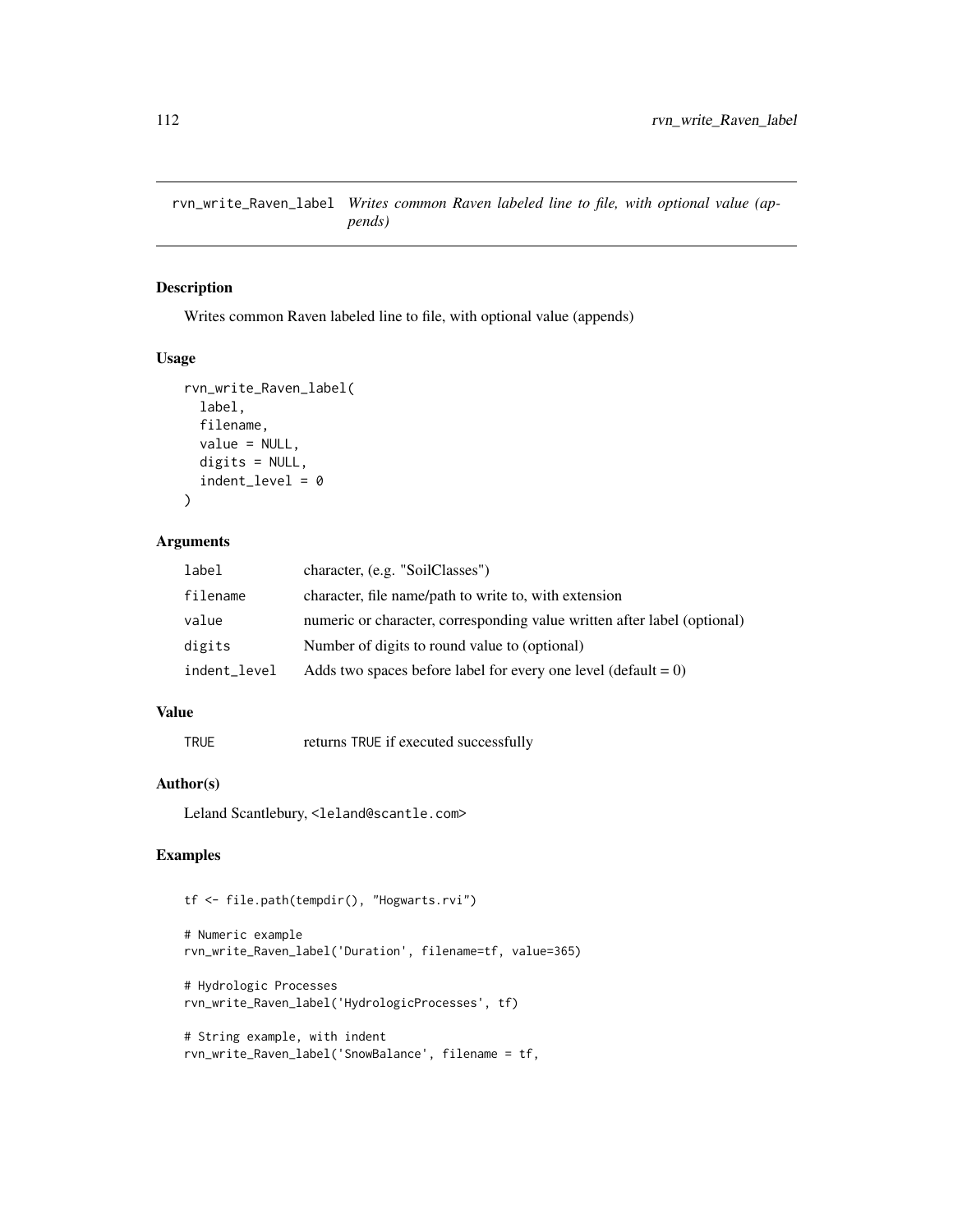```
value = paste('SNOBAL_HMETS', 'MULTIPLE', 'MULTIPLE'),
indent_level = 1)
```
<span id="page-112-0"></span># Preview file readLines(tf)

rvn\_write\_Raven\_newfile

*Opens/Creates a new file, writes common file header.*

# Description

Opens/Creates a new file, writes common file header.

## Usage

```
rvn_write_Raven_newfile(
  filename,
  description,
  filetype,
  author = NULL,creationDate = TRUE,
  linelen = 74,
  textlen = 40
)
```
## Arguments

| filename     | Name of the file, with extension                                        |
|--------------|-------------------------------------------------------------------------|
| description  | File Description (e.g., Basin or project information, R script name)    |
| filetype     | File extension, Encoding, Raven version (e.g. "rvp ASCII Raven 2.9.1")  |
| author       | Name of file author (optional)                                          |
| creationDate | Bool of whether creation date should be added to header. (default TRUE) |
| linelen      | length (width) of header, in text characters (default: 74)              |
| textlen      | Length of textlines (default: 40, used to right-align text)             |

## Value

TRUE returns TRUE if executed successfully

## Author(s)

Leland Scantlebury, <leland@scantle.com>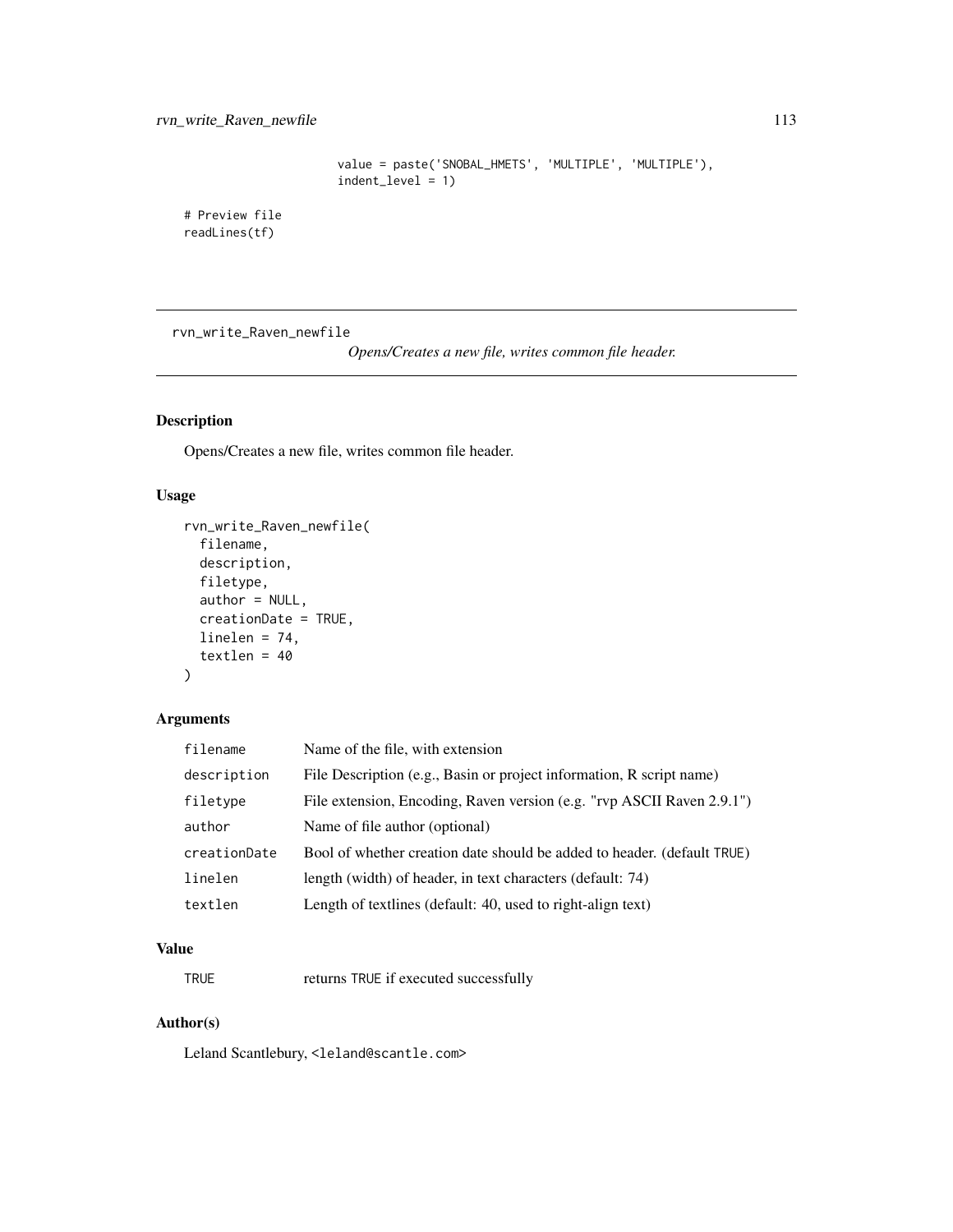## Examples

```
tf <- file.path(tempdir(), "HogwartsBasin.rvp")
rvn_write_Raven_newfile(filename = tf,
               description = "Hogwarts River Basin RVP File Generated by HP_FileGen.R",
                filetype = "rvp ASCII Raven 2.9.1",
                author = 'Harry Potter')
# view file
readLines(tf)
```
rvn\_write\_Raven\_table *Writes a nicely formatted tables of Raven attributes/parameters*

## Description

Writes a nicely formatted tables of Raven attributes/parameters

## Usage

```
rvn_write_Raven_table(
 attributes,
 units,
 df,
  filename,
  id\_col = TRUE,justify = "right",
 sep = ", ",
  ...
)
```
## Arguments

| attributes | array of strings containing attribute/parameter names                                                                                                                  |
|------------|------------------------------------------------------------------------------------------------------------------------------------------------------------------------|
| units      | array of strings with the corresponding units                                                                                                                          |
| df         | Dataframe of values corresponding to attributes/parameters                                                                                                             |
| filename   | Name of the file, with extension, to append the table to                                                                                                               |
| id_col     | TRUE/FALSE of whether an numeric id column is the first column in the table<br>and, in common Raven fashion, does not have a corresponding attribute (default<br>TRUE) |
| justify    | alignment of character columns (default 'right'). See format                                                                                                           |
| sep        | character(s) used to seperate columns (default ', ')                                                                                                                   |
| $\cdots$   | Extra arguments for write. fwf                                                                                                                                         |

<span id="page-113-0"></span>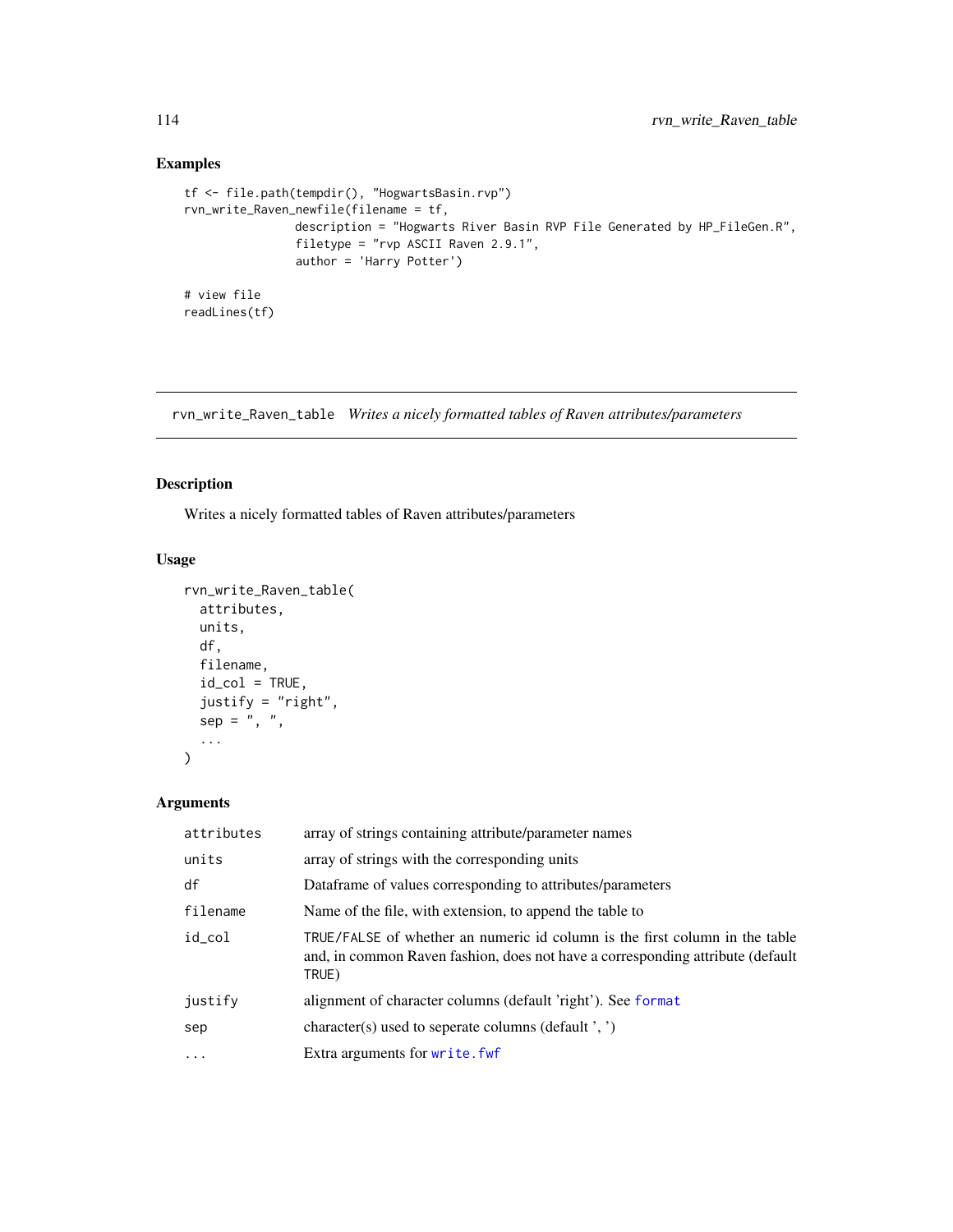## <span id="page-114-0"></span>Value

TRUE returns TRUE if executed successfully

#### Author(s)

Leland Scantlebury, <leland@scantle.com>

#### Examples

```
soil_classes <- data.frame('Attributes' = c('DEFAULT','ALTERNATIVE'),
                          'SAND' = c(0.4316, 0.3000),'CLAY' = c(0.1684, 0.4000),'SILT' = c(0.4000, 0.3000),'ORGANIC' = c(0.0000, 0.0000))attributes <- c('%SAND','%CLAY','%SILT','%ORGANIC')
units <- rep('none',4)
tf <- file.path(tempdir(), "Hogwarts.rvp")
rvn_write_Raven_table(tf, attributes = attributes, units = units, df = soil_classes)
# view file
readLines(tf)
```
rvn\_wyear\_indices *Water Year Indices*

#### Description

Returns the indices of the provided time series for the start/end of the water year. The month/day of the water year defaults to September 30 for an October 1 water year cycle. However, this may be supplied as other values, for example as June 30th for a July 1 water year (i.e. the Australian water year). This function is useful in supplying endpoints for water year evaluations.

#### Usage

 $rvn_wyear\_indices(x, mm = 9, dd = 30)$ 

#### Arguments

| X  | xts object or Date/POSITX tc series to obtain indices for |
|----|-----------------------------------------------------------|
| mm | month of water year (default 9)                           |
| dd | day of water year (default 30)                            |

#### Details

Emulates the [endpoints](#page-0-0) function for a water year period. The first and last points are included in all supplied endpoints, which may introduce partial periods to the analysis.#'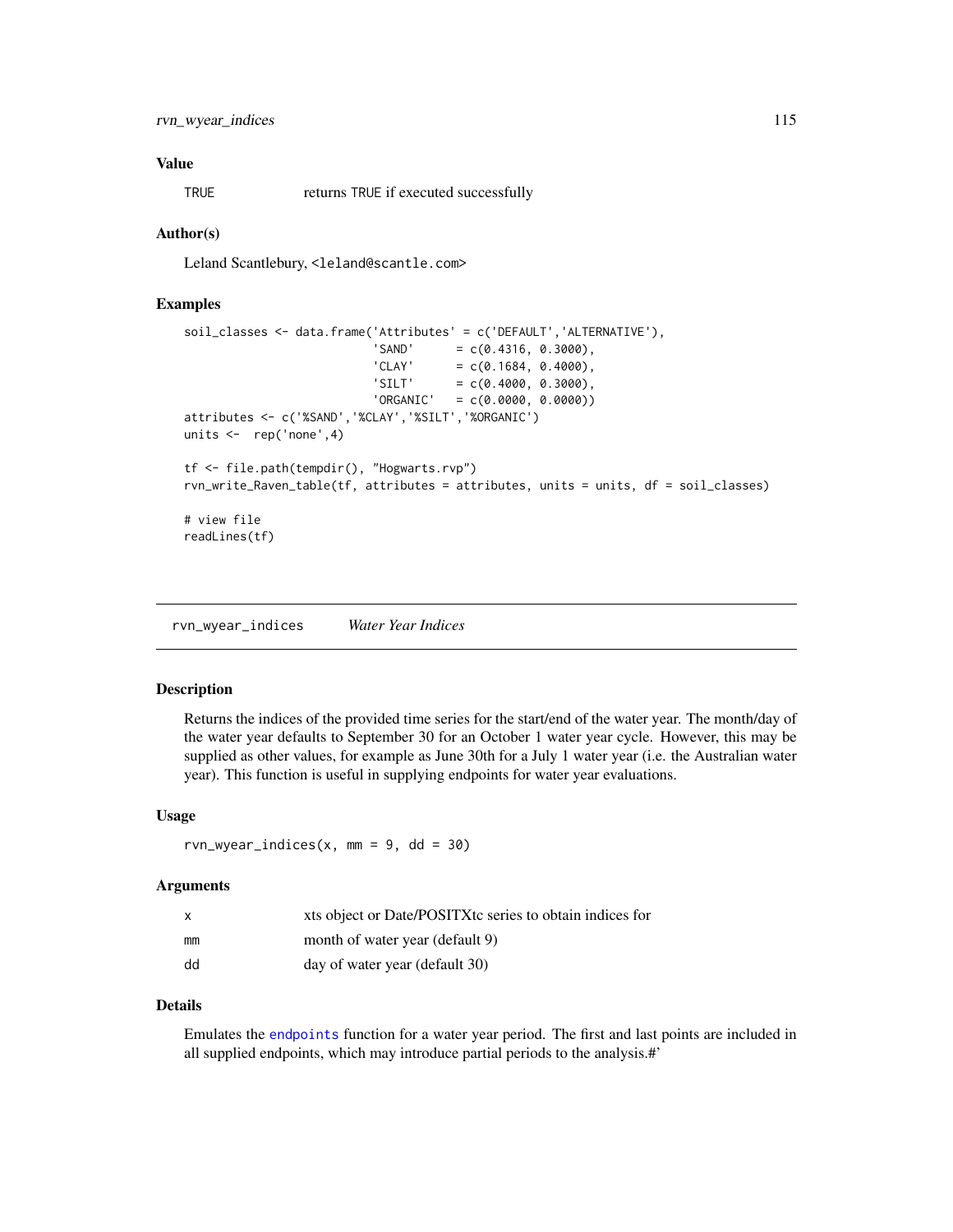## <span id="page-115-0"></span>Value

ep array of indices corresponding to start/end of water years

#### See Also

[rvn\\_apply\\_wyearly](#page-16-0) to apply functions over the water year [endpoints](#page-0-0) workhorse function for generating endpoints in xts for other periods

## Examples

```
# read in sample forcings data
data(rvn_forcing_data)
# get the indices of the water year for October 1 (the default)
rvn_wyear_indices(rvn_forcing_data$forcings)
rvn_wyear_indices(rvn_forcing_data$forcings) %>%
rvn_forcing_data$forcings[., 1:2]
```

```
# get the indices of the start of the water year for July 1
## note that the last period is the last index, and not a complete water year period
rvn_wyear_indices(rvn_forcing_data$forcings, mm=6, dd=30) %>%
rvn_forcing_data$forcings[., 1:2]
```

| rvn_xts_plot | Create plot from xts data |
|--------------|---------------------------|
|              |                           |

#### Description

Generic function for plotting data from an xts format using the ggplot2 function.

#### Usage

```
rvn_xts_plot(
  x = NULL,prd = NULL,winter_shading = FALSE,
  wsdates = c(12, 1, 3, 31)
\mathcal{L}
```
## Arguments

| $\mathsf{x}$ | time series object (xts) of data to plot                                 |
|--------------|--------------------------------------------------------------------------|
| prd          | period to use in plotting                                                |
|              | winter_shading optionally adds shading for winter months (default FALSE) |
| wsdates      | integer vector of winter shading period dates (see details)              |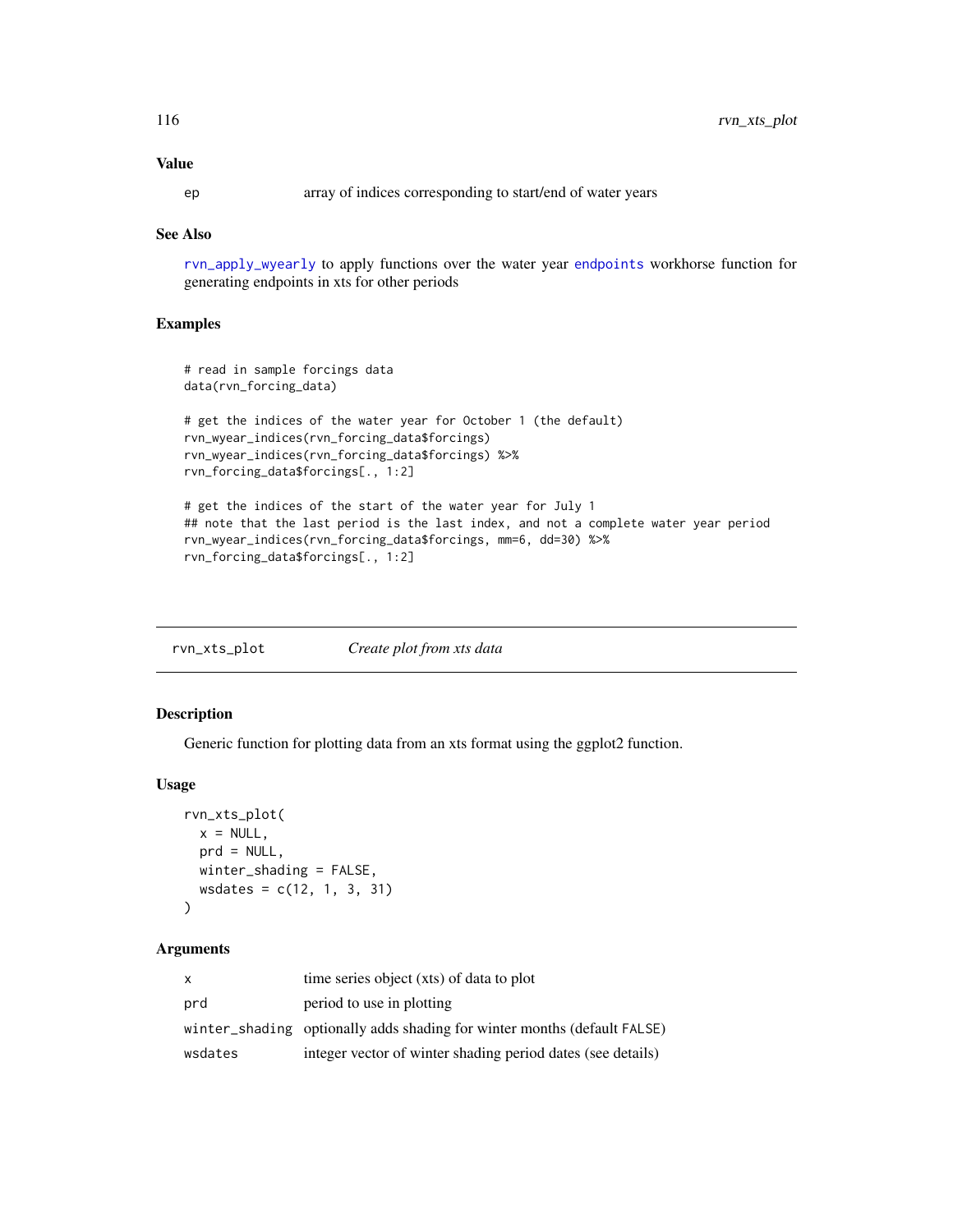#### <span id="page-116-0"></span>% notin% 117

#### Details

Creates a plot using the supplied time series in xts format. The xts object is converted to a tibble using the [rvn\\_fortify\\_xts](#page-38-0) function, and all columns are plotted by their respective names.

The winter\_shading argument will add a transparent grey shading for the specified period by wsdates in each year that is plotted. Note that by changing the wsdates parameter values, the shading can be applied to any time of year.

wsdates is formatted as c(winter start month, winter start day, winter end month, winter end day). By default, wsdates is set to generate shading for December 1st to March 31st.

Note that a plot title is purposely omitted in order to allow the automatic generation of plot titles.

## Value

p1 returns ggplot plot object

#### See Also

[rvn\\_hyd\\_plot](#page-44-0) to create a hydrograph plot [rvn\\_hyd\\_extract](#page-43-0) to extract time series from Raven objects

#### Examples

```
# load sample hydrograph data, two years worth of sim/obs
ff <- system.file("extdata","run1_Hydrographs.csv", package="RavenR")
run1 <- rvn_hyd_read(ff)
```
# create a hydrograph with the generic xts plotting function rvn\_xts\_plot(run1\$hyd[,2:5])

```
# add shading for the month of August
rvn_xts_plot(run1$hyd[,2:5], winter_shading=TRUE, wsdates=c(8,1,8,31))
```
%notin% *%notin% operator*

#### **Description**

Syntax for the opposite of %in%

#### Usage

x %notin% table

#### Arguments

| $\boldsymbol{\mathsf{x}}$ | values to be matched             |
|---------------------------|----------------------------------|
| table                     | the values to be matched against |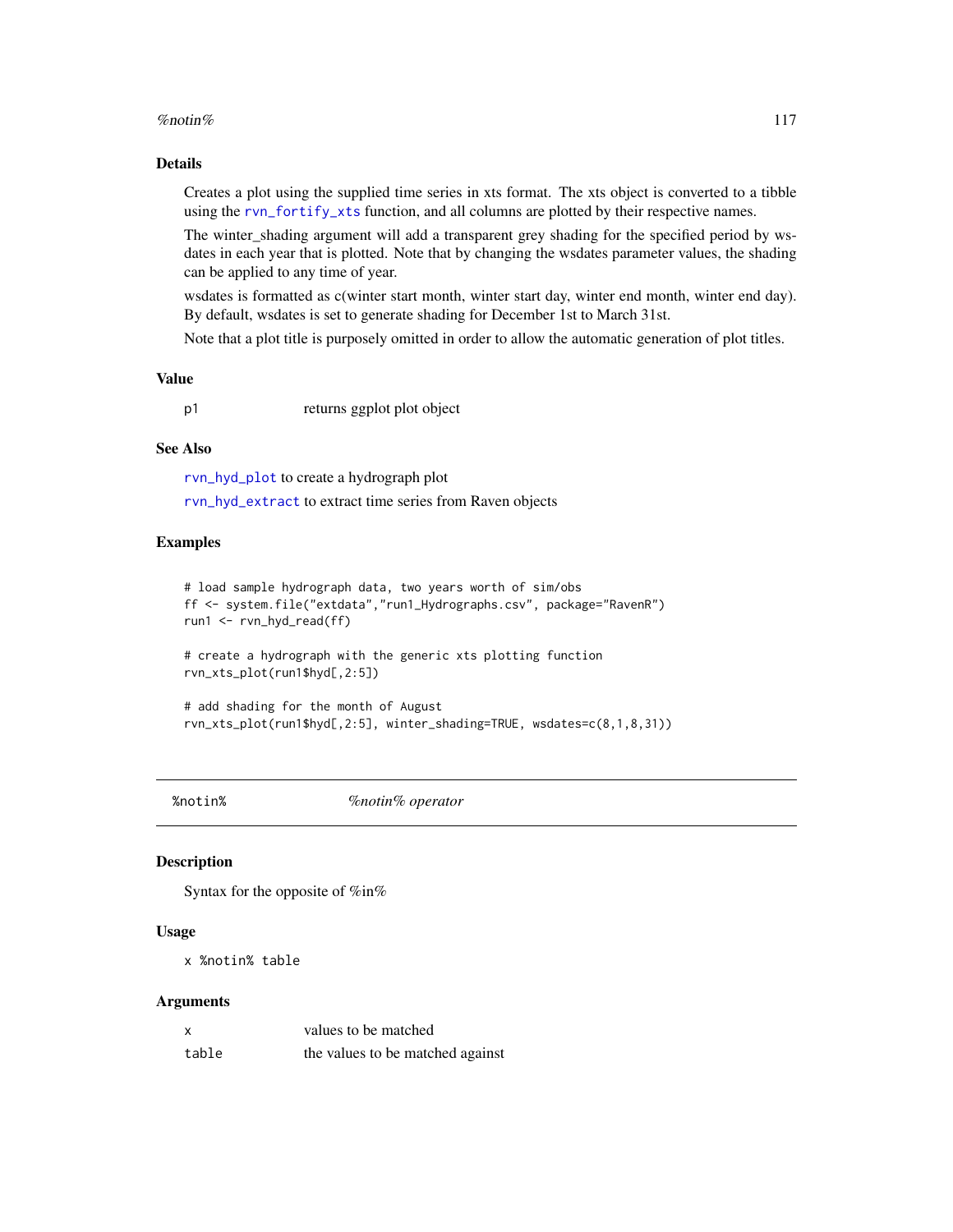118  $\%$  notin $\%$ 

# Examples

seq(1,5,1) %notin% seq(3,7,1)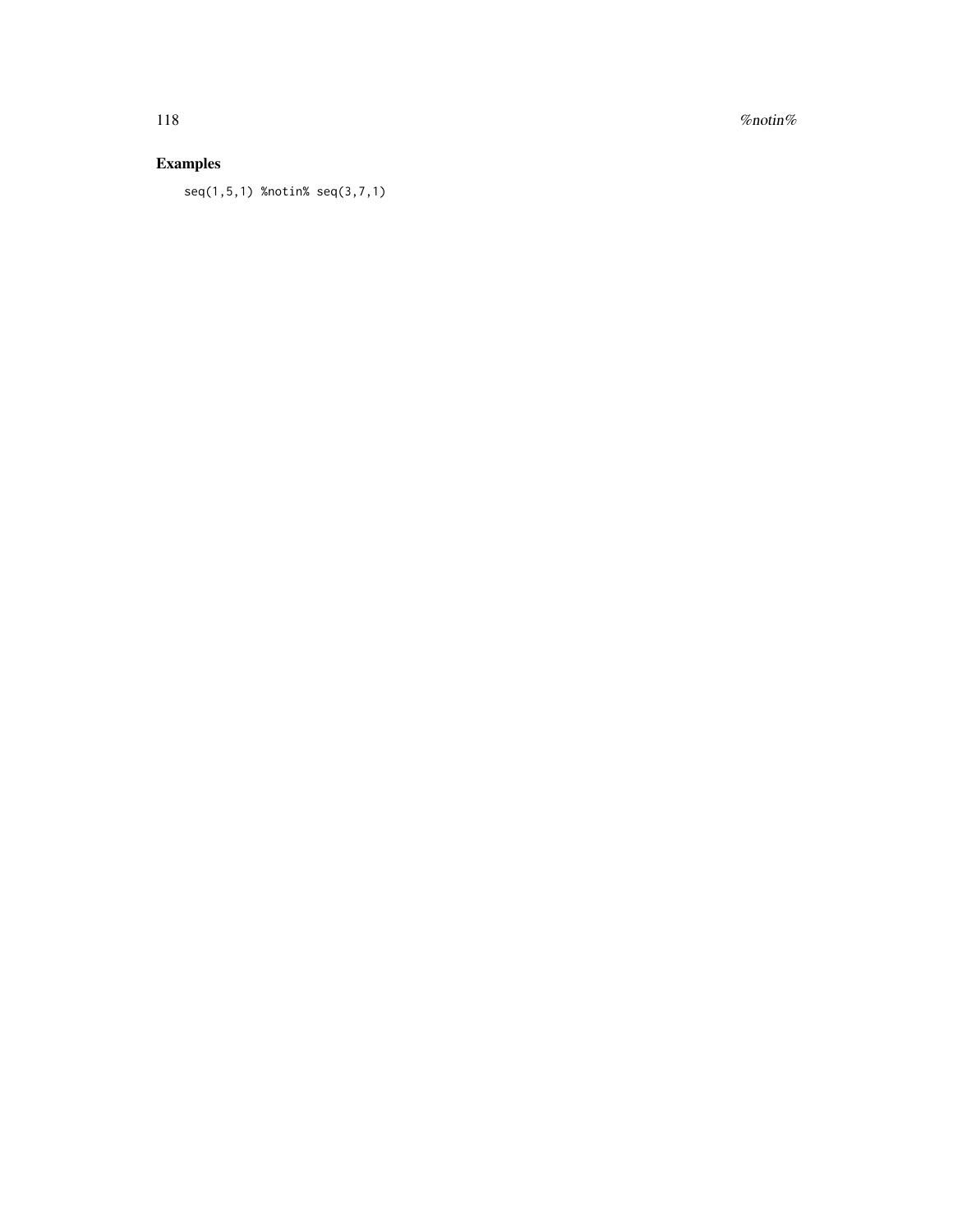# **Index**

∗ datasets rvn\_custom\_data, [23](#page-22-0) rvn\_forcing\_data, [37](#page-36-0) rvn\_hydrograph\_data, [42](#page-41-0) rvn\_tidyhydat\_sample, [103](#page-102-0) rvn\_watershed\_data, [106](#page-105-0) rvn\_weathercan\_metadata\_sample, [108](#page-107-0) rvn\_weathercan\_sample, [109](#page-108-0) %notin%, [117](#page-116-0) apply.monthly, *[5](#page-4-0)* apply.yearly, *[5](#page-4-0)* cmax, [5](#page-4-0) endpoints, *[115,](#page-114-0) [116](#page-115-0)* format, *[114](#page-113-0)* RavenR-package, [4](#page-3-0) render\_graph, *[83](#page-82-0)* rvn\_annual\_peak, [6,](#page-5-0) *[10,](#page-9-0) [11](#page-10-0)* rvn\_annual\_peak\_error, [7,](#page-6-0) *[11](#page-10-0)* rvn\_annual\_peak\_event, *[7,](#page-6-0) [8](#page-7-0)*, [9,](#page-8-0) *[13](#page-12-0)* rvn\_annual\_peak\_event\_error, *[8](#page-7-0)*, [10,](#page-9-0) *[13](#page-12-0)* rvn\_annual\_peak\_timing\_error, [12](#page-11-0) rvn\_annual\_quantiles, [13,](#page-12-0) *[14,](#page-13-0) [15](#page-14-0)* rvn\_annual\_quantiles\_plot, [14](#page-13-0) rvn\_annual\_volume, *[7](#page-6-0)*, [15,](#page-14-0) *[53](#page-52-0)*, *[102](#page-101-0)* rvn\_apply\_wyearly, *[5](#page-4-0)*, [17,](#page-16-1) *[20](#page-19-0)*, *[110](#page-109-0)*, *[116](#page-115-0)* rvn\_apply\_wyearly\_which\_max\_xts, [18,](#page-17-1) *[110](#page-109-0)* rvn\_budyko\_plot, [19](#page-18-0) rvn\_calc\_runoff\_coeff, [20](#page-19-0) rvn\_cum\_plot\_flow, *[22](#page-21-0)*, [22](#page-21-0) rvn\_custom\_data, [23](#page-22-0) rvn\_custom\_output\_plot, *[23,](#page-22-0) [24](#page-23-0)*, [24,](#page-23-0) *[25](#page-24-0)*, *[43](#page-42-0)* rvn\_custom\_read, *[23](#page-22-0)*, [25,](#page-24-0) *[43](#page-42-0)* rvn\_df\_to\_Raven\_table, [26](#page-25-0) rvn\_dist\_lonlat, [27,](#page-26-0) *[49](#page-48-0)*

rvn\_download, [28,](#page-27-0) *[62](#page-61-0)* rvn\_exhaustive\_mb\_read, [29,](#page-28-0) *[30](#page-29-0)* rvn\_fdc\_plot, [30](#page-29-0) rvn\_flow\_residuals, [31](#page-30-0) rvn\_flow\_scatterplot, *[16](#page-15-0)*, *[22](#page-21-0)*, *[32](#page-31-0)*, [33,](#page-32-0) *[35](#page-34-0)* rvn\_flow\_spaghetti, [34,](#page-33-0) *[46](#page-45-0)* rvn\_forcing\_data, [37](#page-36-0) rvn\_forcings\_plot, [35,](#page-34-0) *[38](#page-37-0)* rvn\_forcings\_read, *[34](#page-33-0)*, *[36](#page-35-0)*, [36,](#page-35-0) *[38](#page-37-0)* rvn\_fortify\_xts, [39,](#page-38-1) *[117](#page-116-0)* rvn\_gen\_obsweights, [39](#page-38-1) rvn\_get\_prd, [41](#page-40-0) rvn\_hyd\_dygraph, [43,](#page-42-0) *[56](#page-55-0)* rvn\_hyd\_extract, *[31](#page-30-0)*, [44,](#page-43-1) *[46](#page-45-0)*, *[48](#page-47-0)*, *[117](#page-116-0)* rvn\_hyd\_plot, *[45](#page-44-1)*, [45,](#page-44-1) *[117](#page-116-0)* rvn\_hyd\_read, *[30,](#page-29-0) [31](#page-30-0)*, *[37](#page-36-0)*, *[43](#page-42-0)*, *[45](#page-44-1)*, [47,](#page-46-0) *[59](#page-58-0)*, *[104](#page-103-0)*, *[108](#page-107-0)* rvn\_hydrograph\_data, [42](#page-41-0) rvn\_met\_interpolate, [48](#page-47-0) rvn\_met\_recordplot, [50,](#page-49-1) *[109](#page-108-0)* rvn\_month\_names, [53](#page-52-0) rvn\_monthly\_vbias, [52](#page-51-0) rvn\_num\_days, *[54](#page-53-0)*, [54,](#page-53-0) *[55](#page-54-0)* rvn\_num\_days\_month, *[54](#page-53-0)*, [55](#page-54-0) rvn\_res\_dygraph, [56](#page-55-0) rvn\_res\_extract, [57,](#page-56-0) *[59,](#page-58-0) [60](#page-59-0)* rvn\_res\_plot, *[57](#page-56-0)*, [58](#page-57-0) rvn\_res\_read, *[56,](#page-55-0) [57](#page-56-0)*, [60,](#page-59-0) *[64](#page-63-0)* rvn\_run, *[29](#page-28-0)*, [61](#page-60-0) rvn\_rvc\_from\_custom\_output, [63,](#page-62-0) *[65](#page-64-0)* rvn\_rvc\_res, [64,](#page-63-0) *[65](#page-64-0)* rvn\_rvc\_write, *[63](#page-62-0)*, [65](#page-64-0) rvn\_rvh\_blankHRUdf, [66,](#page-65-0) *[67](#page-66-0)*, *[71](#page-70-0)* rvn\_rvh\_blankSBdf, *[66](#page-65-0)*, [67,](#page-66-0) *[71](#page-70-0)* rvn\_rvh\_cleanhrus, [67,](#page-66-0) *[70,](#page-69-0) [71](#page-70-0)* rvn\_rvh\_overwrite, [69,](#page-68-0) *[70](#page-69-0)* rvn\_rvh\_query, [71,](#page-70-0) *[77](#page-76-0)[–79](#page-78-0)* rvn\_rvh\_read, *[21](#page-20-0)*, *[67](#page-66-0)[–69](#page-68-0)*, *[71,](#page-70-0) [72](#page-71-0)*, [73,](#page-72-0) *[75](#page-74-0)[–79](#page-78-0)* rvn\_rvh\_subbasin\_network\_plot, *[74](#page-73-0)*, [75](#page-74-0)